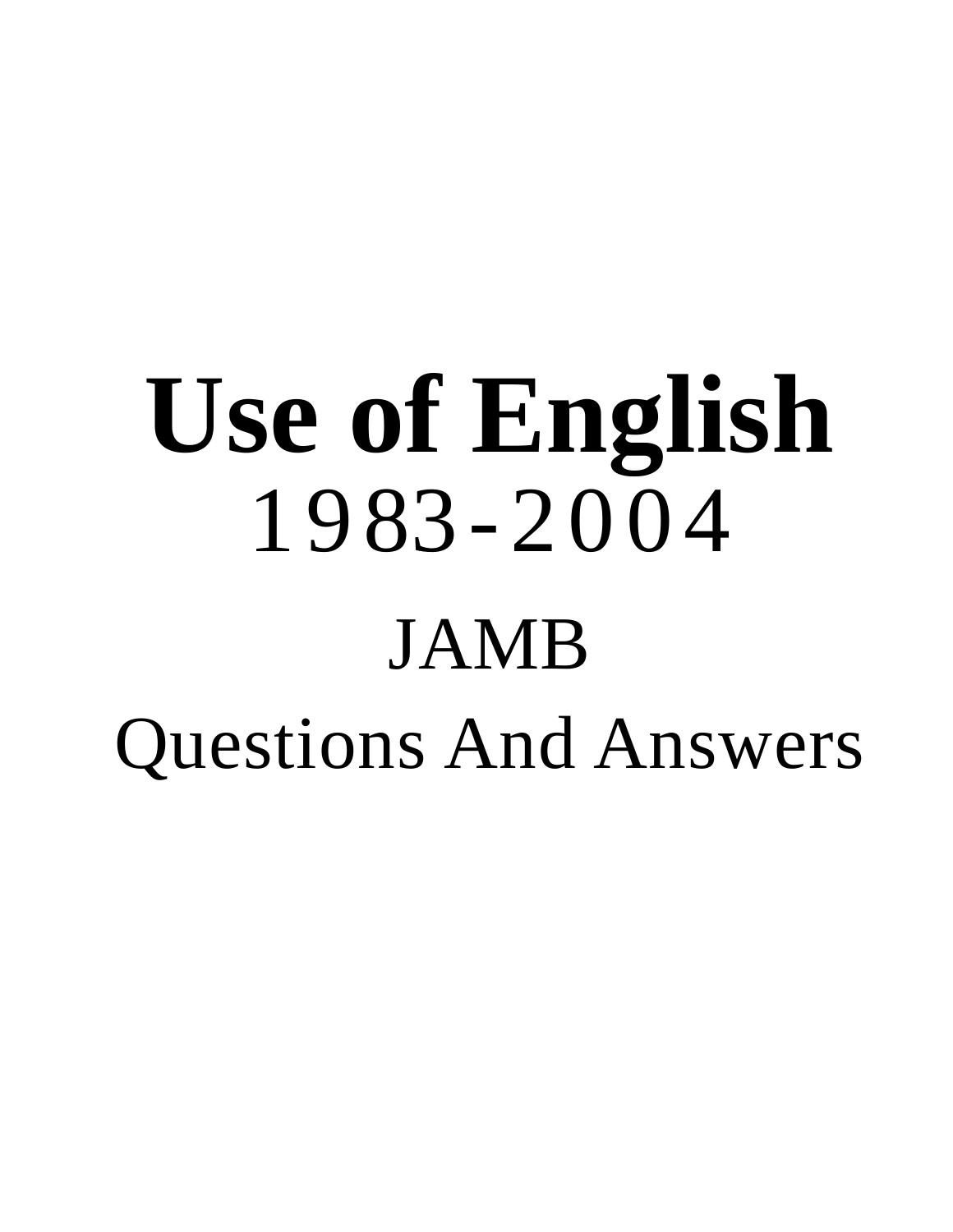# Use of English 1983

## **COMPREHENSION**

#### **Read each passagecarefullyandanswerthequestionsthatfollowit.**

The approach to the University is being restructured to ease the flow of traffic, give better security and provide an appropriate introduction to a seat of higher learning. TheWorks and Services Complex is also under construction , and we intend tomove into the completed {major}part of it within the next few weeks.

All these projects are being executed with an eye to aesthetics, for we recognize the important influence of a beautiful and healthy environment on itsinhabitants and feel that a cluster of buildings on a small space such as we have , should be so well designed as to have a beneficial psychological and sociological effect on all members of the community.

I have gone to these lengths to itemize these examples of current development for two main reason. Firstly , to advise you that the road diversions and other physical inconveniences currently being experienced will be on the increase because of intense development activity. We therefore appeal to you to bear with us in full knowledge and consolation that such inconveniences are temporary and will soon yield final tangible results. Secondly, to demonstrate our capacity for executing approved projects with dispatch, and to assure Government that we are up to the task. Indeed, I can assure Government that its ability to disburse funds to us will be more than matched by our capacity to collect and expend them on executing various worthy projects in record time.

- 1. From the passage we can gather that
	- A. there is not muchconsideration for the health of the inhabitants.
	- B. there is deliberate effort to inconvenience the people
	- C. buildings are put up anyhow
	- D. projects are carried out without approval
	- E. the inconveniences suffered by the inhabitants will be for a while.
- 2. Unlessit can be shown that the money voted for projects can be spent on them in good time.
	- A. the development activity will not be intense.
	- B. it will not be easy to convince the Government of our executive ability
	- C. it will not be difficult to ask Government for funds
	- D. our final results will be unreliable.
	- E. the road diversions and other inconveniences will continue.
- 3. An eye to aesthetics in this passage means
	- A. regard forspace. B. beneficial psychological effects
	- C. regard for health D. consideration for beauty
	- E. a cluster of buildings.
- 4. In this passage the author tries to explain why
	- A. it is necessary to establish the Works and Services Complex in the University.
	- B. beauty should not be taken into consideration when

building on such a small space as we have

- C. the gateway to the university is being rebuilt
- D. major part of the project should be completed in the next few weeks.
- E. visitors should be debarred from using the gates in the meantime.
- 5. Which of these is NOT among the reasons given by the author for enumerating the examples of the current development?
	- A. to show that we are capable of executing approved projects.
	- B. to convince the Government that we can be trusted with task.
	- C. the inconvenience currently being experienced will go on indefinitely.
	- D. we are fully aware of the inconveniences being caused but we do not want you to complain.
	- E. we have the capacity to complete worthy projects within the scheduled time.

# **II**

Is work for prisoners a privilege to save them from the demoralizing effects and misery of endless unoccupied hours? Is it something added to a prison sentence to make it harder and more unpleasant, or something, which should have a positive value as part of a system of rehabilitation?

Those magistrates who clung to sentences of hard labour doubtless looked upon strenuous work as an additional punishment. This point of view is widely accepted as right and proper, but it ignores the fact that unwillingness to work is often one of the immediate causes of criminality. To send prisoners back to the outside world, more than ever convinced that labour is an evil to be avoided, is to confirm them in their old way of life.

It has been said that the purpose of prison work in a programme of rehabilitation is twofold: training for work and training by work. The prisoner, that is to say, needs to be trained in habits of industry; but over and above this, he will gain immeasurably if it is possible to rouse in him the consciousness of self-mastery and of purpose that the completion of any worthwhile piece of work can give to the doer. He may find a pride of achievement in something more satisfying, and more socially desirable, than crime. But these things can only come when the work itself has a purpose and demands an effort.

- 6. According to the author, some magistrates sentence prisoners to hard labour because.
	- A. some prisoners are unwilling to work.
	- B. work is a privilege
	- C. prisoners need to learn a trade
	- D. it is an additional punishment
	- E. it is a means of rehabilitation.
- 7. Which of these is *NOT* the purpose of work in a programme ofrehabilitation?
	- A. training the prisoners to have satisfaction in work.
	- B. developing in them a pride in a sense of achievement.
	- C. developing in them more satisfaction in work than in crime.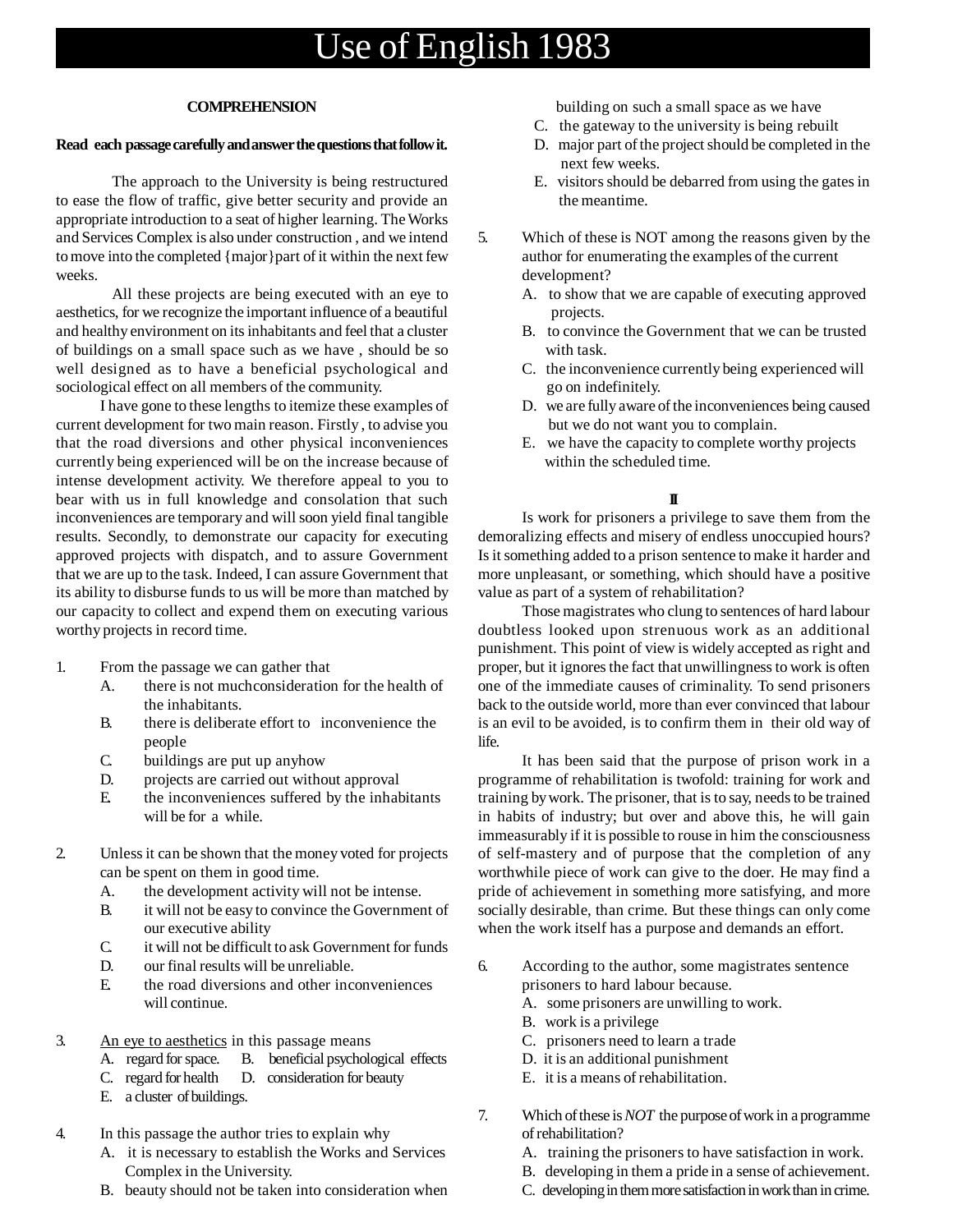- D. helping them to accelerate their reform and discharge.
- E. training them for work and by work.
- 8. The author thinks that strenuous work in prison.
	- A. is a privilege for the prisoners
	- B. may do more harm than good
	- C. is part of their punishment
	- D. is a right and proper thing
	- E. should be an additional punishment.
- 9. What the author is trying to put across in this passage is that
	- A. crime does not pay
	- B. prisoners should be made to work hard
	- C. work is more desirable than crime
	- D. life in prison is one of misery.
	- E. work in prison without a purpose is bad.
- 10. Demoralizing in this passage means A. deforming B. reforming C. agonizing D. destructive E. corrupting.
	- **III**

The Save the Children Fund (SCF) was first started in London on 19th May, 1919 by an English woman --- named Miss Jebb. It is now a worldwide organization, dedicated to helping needy children everywhere. The SCF of Malawi was formed in 1953, under the patronage of His Excellency the Life President Ngawazi Dr. H. Kamuzu Banda.

'Our job in Malawi isto give those unfortunate children the rights that they are deprived of through no fault of theirs. These are internationally recognized asthe ten rights of children and include protection, care, food and accommodation, and relief', a spokesman for the Fund explained.

One of those who benefited from the help of the Fund is Samuel Mpetechula, a graduate of Chancellor. His sponsorship started in 1967. The SCF of Malawi found him sponsors. They were Mr. and Mrs. Sutton of Australia who paid his school fees and continued to help him financially throughout his University education.

Mr. Mpetechula said, 'They even built a house for me at home and looked after my family while I was a student. They were really helpful to me, and the thought that there were these sponsors caring for me from thousands of kilometers away from here was an encouragement for me to work hard at college'.

Another important function of the work of the SCF is in the field of nutrition. With the help of the Australian Government, the SCF established two nutrition rehabilitation centers for children; one at Mpemba and another in Mulanje. 'The object of the centre', explained Mr. PetreChimbe, the Executive Secretary of the Fund, 'is to combat malnutrition in children, by giving them the proper food.'

- 11. In Malawi, the 'Save the Children Fund' wasformed
	- A by an English woman named Miss Jebb in 1919
	- B. in 1919 under the patronage of His Excellency the Life President Ngawazi Dr. H. Kamuzu Banda
	- C. under the patronage of His Excellency the Life President Ngawazi Dr. H. Kamuzu Banda in 1953
	- D. in 1953 by a group of social workers headed by Dr. Mbagunda
	- E. none of the above.
- 12. The 'Save the Children Fund' in Malawi helps needy children by
	- A. finding families which are willing to adopt the children
	- B. finding sponsors for the children's education and by opening nutrition centers
	- C. giving loans and scholarships to students who cannot afford to continue their education
	- D. running institutions which give free food
	- E. clothing and lodging poor children without parents.
- 13. Samuel Mpetechula was able to graduate from Chancellor because
	- A. of the financial assistance given to him by his sponsors
	- B. his uncle paid his education fees.
	- C. he was able to win a scholarship to the university
	- D. the SCF subsidized his educational expenses
	- E. ofthe assistance given to him by the Australian Government.

#### **In questions 14 and 15 choose the meaning which best fitsthe underlined phrasestaken from the passage**.

- 14. Combat malnutrition means
	- A. struggle against the easing of the wrong type of food
	- B. fight ill health caused by over-feeding
	- C. wipe out ignorance
	- D. fight to wipe out ill health caused by lack of food
	- E. fight against hunger.
- 15. Deprived of means
	- A. spared B. prevented from getting C. robbed of D. unable to take. E. snatched from.

#### **IV**

At the time of the troubles in Ireland, a priest said, 'Man is half beast.'Adiplomat replied, 'Yes. And the beast is the half I like the best.' The priest meant that few beasts behave as badly as man when man makes up his mind to behave badly. If you look at the folly and cruelty of today's world, it is hard to disagree with the diplomat or the priest. But human nature can be changed. Anybody, if that is what they most want to do, can change the most difficult person they know. The art of changing people has been lost in the modern world. That is why the modern world has lost its way.

There are twoways of looking at human nature. One isto make the best of it as it is and assume that it is the raw material of life which cannot be altered. That is what most people in the free world do today. In these circumstances, if you expect the worst, you are seldom disappointed. Faith today has become irrelevant to the everyday needs of so many people in positions of responsibility because they do not expect faith to change men.

Another way of dealing with human nature is to exploit it. All materialists, whether of the right or the left, do this. All over the world vanity, fear, ambition, lust and greed are used to control the life of men; and if the control breaks down, man does not hesitate to use force, or to destroy life. The end, he says, justifies the means and men are only of value in so far as they are a means towards the achievement of his ambition. If they cannot be bribed or forced to playtheir part, then theymust be liquidated.

- 16. The priest meant that
	- A. man is both beast and human
	- B. man could be sores than a beast if he wants to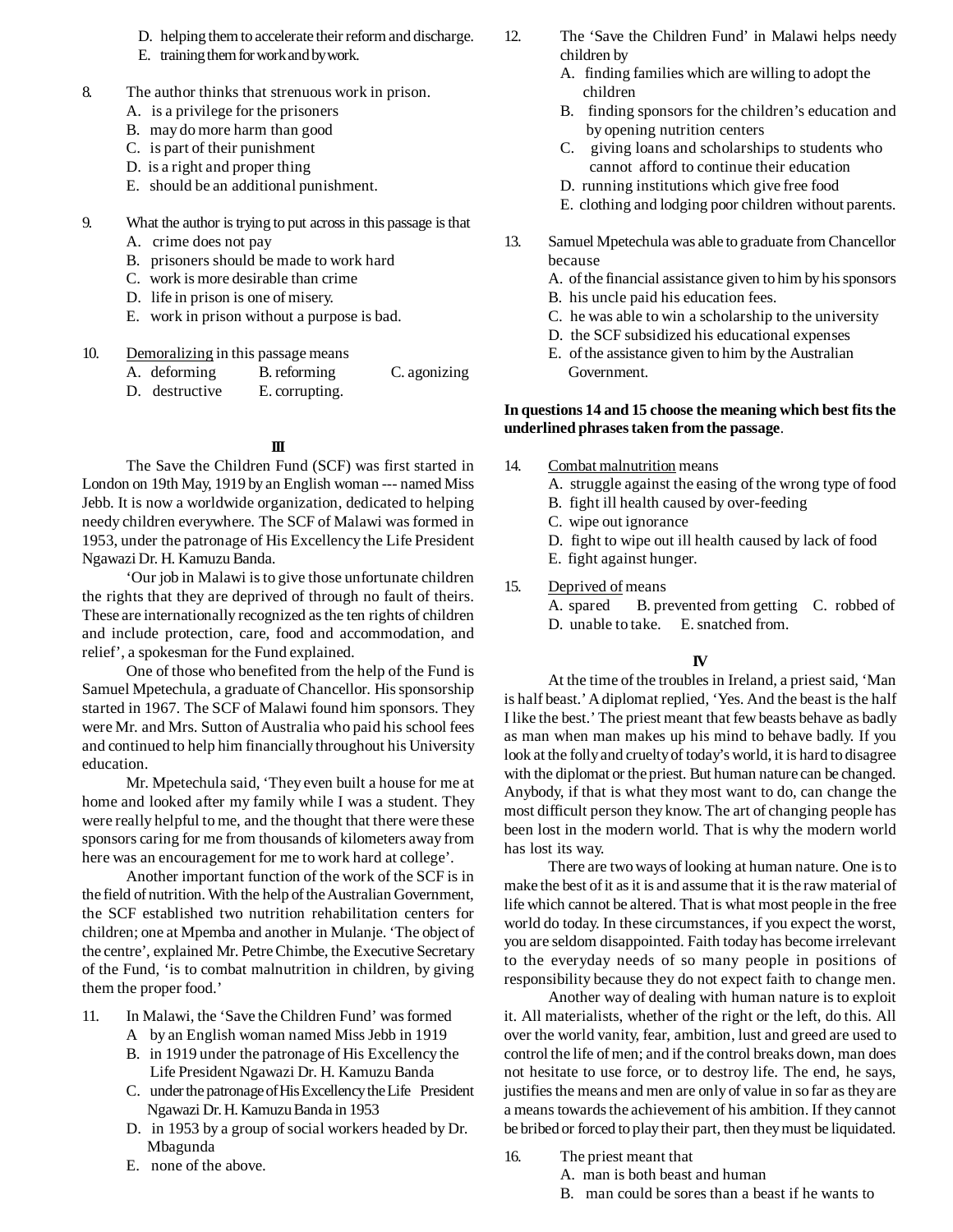- C. he liked beasts more than man
- D. he liked both man and beast
- E. really, a man cannot be a beast.

#### 17. The modern world has lost its way because

- A. it no longer believes in God
- B. ambition has made people greedy
- C. people are no longer interested in one another
- D. the technique of influencing people is no more
- E. people are just too selfish.
- 18. What most people do in the free world today is to
	- A. leave other people alone
	- B. assume that human nature is bad
	- C. accept human nature as it is since it is immutable.
	- D. attempt to change the world E. leave the world as it is.
- 19. Faith today is by and large irrelevant because
	- A. nobody thinks it can alter human nature
	- B. most people do not believe in God
	- C. being in a position of responsibility nullifies the importance of faith
	- D. responsible people need not bother about faith
	- E. the faithful are very few in the world anyway.
- 20. Materialists can be found
	- A. in capitalist countries
	- B. in communist countries
	- C. in less developed countries
	- D. among people who do not have neighbours.
	- E. all over the world.

#### **V**

Typical Zacharia! Devil-maycare and irrevererant as ever. No doubt he was just the same when he was cook to a Greek trader in the town. In fact, I suspect that to him the Reverend Father is just another sort of trader. Conceited ass, thinking himself superior to the Father! And in what is he superior? Success with women, perhaps? Zacharia knows that they all admire him and is always striving for still more admiration. He dresses sharply and walks in a haughty manner that suits his tallness. And then he feeds his pride on the swarms of girls who run after him. It's maddening to think how little you need to attract them. Iremember mymother coming home from market in the town, after selling her vegetables and cocoa. How indignant she was: 'It's so shameful,' she cried, 'our best-looking and most respectable girls go to town and throw themselves at strangers as ugly as sin, speaking the most outlandish tongues. Men I can scarely look at without shuddering! And why? Just money! Money! Ah, what a world! And my father replied in a buried voice, 'It's the times!' 'The times!' shouted mother, 'can you imagine my child Ann with creatures like those?'

But perhaps the girls who chase Zacharia aren't drawn by his tallness or his leather shoes. Perhaps they're only after childish things, a bit of bread or a pot of jam, knowing that he's a cook. My father often says women are like children in their desires. And after all, I too can boast a little. Plenty of women turn to look at me, especiallywhen I'm dressed all in white! But I'm not vain enough to fuss over a little thing like that. Not like Zacharia, who doesn't knowwomen are simply children.

# A. was the cook of a trader **B**

- worked for a priest
	- C. worked for the speaker's mother D. was a rich man
	- E. was a handsomeman
- 22. Which ofthe following was *NOT* a qualityofZacharia's character?
	- A. Vanity B. Lack of respect for others
	- C. Humility D. Arrogance E. Insubordination
- 23. The girls were apparently attracted to Zacharia by
	- A. wealth
		- B. the life of the towns
		- C. the appearance of the young men
		- D. the fact that the young men spoke strange dialects
		- E. food.
- 24. From the passage we can conclude that the young girls were
	- A. attractive B. religious C. modern D. easily led E. indifferent
- 25. The speaker's mother considered that
	- A. things were not as good as they used to be
	- B. women were foolish
	- C. the world was corrupt
	- D. the love of money was the root of all evil
	- E. it was necessary for attitudes to change.

# **LEXISANDSTRUCTURE**

## **In Questions 26 to 34 choose the option nearest in meaning to the underlined**.

- 26. The story has to be taken with a grain of salt. This means that
	- A. you need some salt to listen to the story.
	- B. there is no salt in the story.
	- C. the story is questionable
	- D. the story is true
	- E. you have too much salt in the story.
- 27. It is usually hard to change the course of action when one crosses the Rubicon. The underlined expression, as used in this sentence, means to
	- A. pass through a place called Rubicon
	- B. cross a river called Rubicon
	- C. cross a bridge called Rubicon
	- D. pass a special test
	- E. be irrevocably committed.
- 28. The saleman tried to pull the wool over my eyes. This implies that the salesman tried to
	- A. force me to buy his goods
	- B. offer me cotton wool
	- C. make me buy his wool
	- D. dupe me
	- E. cover my eyes with wool.
- 29. Ijeoma counted her chickens before theywere hatched. This means that Ijeoma
	- A. regarded each egg as a chicken
	- B. hatched the eggs prematurely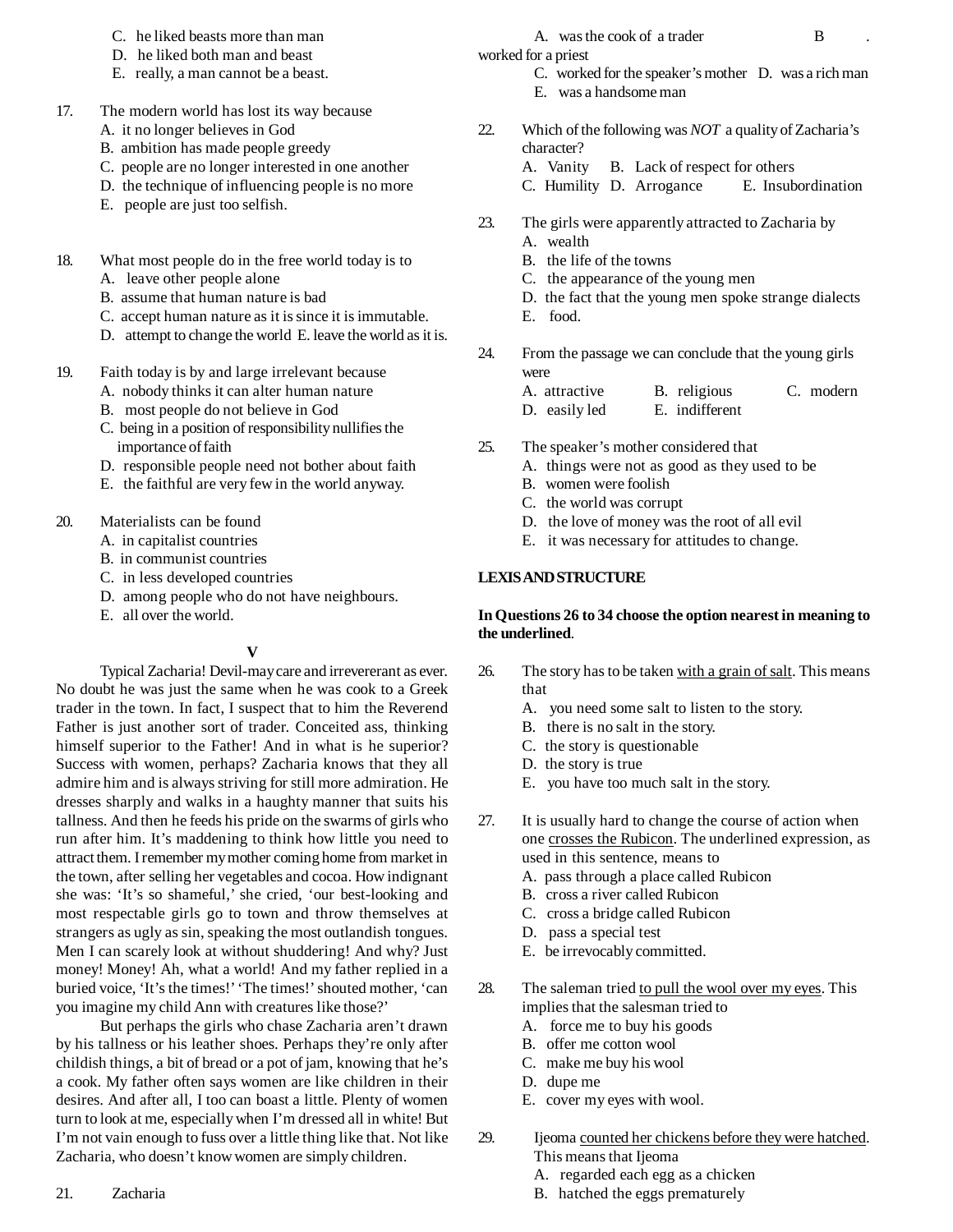- C. assumed that her expectations had already been realized
- D. protected her eggs from breaking
- E. insured the eggs.
- 30. Solo hasresigned hisjobwith theTextileMills. He doesn't seem to worry about getting another job. His plans are still quite in the air. This means that his plans are
	- A. airmailed B. air tight C. uncertain D. certain E. airborne.
- 31. Ike is head over heels in love with Ngozi. This means that A. Ike is friendly with Ngozi.
	- B. Ike istrying to fall in love with Ngozi.
	- C. Ngozi fell on Ike's heel and both of them fell in love
	- D. Ike is madly in love with Ngozi.
	- E. none of the above.
- 32. The legislator has decided to play second fiddle after he had been walked out of the Assembly for violating basic procedure of the House. This means that the legislator has decided to
	- A. oppose every motion in the House
	- B. support every motion in the House
	- C. condemn everymotion
	- D. support the lead given by others
	- E. become active in the house.
- 33. Old customs die hard. This implies that old customs
	- A. cause a lot of hardship and death
	- B. must be stopped
	- C. never die out
	- D. cause hardship for younger people
	- E. tend to last for a long time.
- 34. The convict said he was tire of leading a dog's life. To lead a dog's life means to live A. carelessly B. in disgrace C. in solitude D. in misery E. in poverty.

# **In Questions 35 to70 choose the expressionor word whichbest completes each sentence.**

- 35. After the initial confusion, the Manager's suggestion brought.... to the depressed investors. A. a glitter of hope. B. a glimmer of hope. C. a sparkle of hope D. a raise of hope E. a shower of hope.
- 36. The farmer has brought the insecticide because he was bent on ... the insects in his farm. A. exterminating B. estimating C. extenuating D. extinguishing E. exemplifying.
- 37. The young lady decided to… A. do awaywith the many advices given by her relatives
	- B. reject all the advices given by her relatives
	- C. reject all the advice given by her relations
	- D. take to all the advices given by her relations
	- E. eject all the advices given by her relatives

.

38. Two ministers found it very difficult to get... in the Cabinet A. through with each other

- B. by with one another
- C. through with one another
- D. off from each other E. on with each other.
- 39. The school Board has placed an order for…
	- A. all the furnitures and equipments required in the new schools
	- B. all the furniture and equipment required in the new schools
	- C. all of the furniture and equipments required in the new schools.
	- E. many of the furnitures and equipments required in the new schools.
- 40. On his way back the boy ran into a long procession of men, women and children in…
	- A. white beautiful exceedingly flowing gowns.
	- B. exceedingly flowing white beautiful gowns.
	- C. exceedingly beautiful white flowing gowns
	- D. white flowing exceedingly beautiful gowns
	- E. flowing exceedinglywhite beautiful gowns.
- 41. The proprietors should be blamed for such a deplorable condition in the nursery schools,… A. isn't it? B. shouldn't they? C. should they? D. is it? E. shouldn't it?
- 42. I could not believe that our team… the match after being in the lead for most of the match. A. to lose B. lost C. will be losing D. losing E. loosen.
- 43. The Head of Department is awayto Murtala Mohammed Airport and has asked Dr. Haruna to stand ... for him A. out B. in C. on D. across E. about.
- 44. The Commission was set up to enquire …. the general conditions of child abuse in such institutions. A. at B. from C. after D. before E. into.
- 45. We hold that the nation, both in its public and private sectors… the best consultancy service and advice in all its endeavours. A. deserve B. is deserving C. deservers
	- D. are deserving E. richly deserve.
- 46. The situation has deteriorated sharply, and relations between the two countries may soon be… A. removed B. broken C. withdrawn D. eliminated E. deferred.
- 47. One of the old men… round the lawn three times every evening. A. use to run B. are use to run C. is used to running D. are used to run E. are used to running.
- 48. The problems of Nigeria's worsening economy seem to have… an immediate solution.

| A defined   | B. defied    | C. rejected |
|-------------|--------------|-------------|
| D. rewarded | E. retained. |             |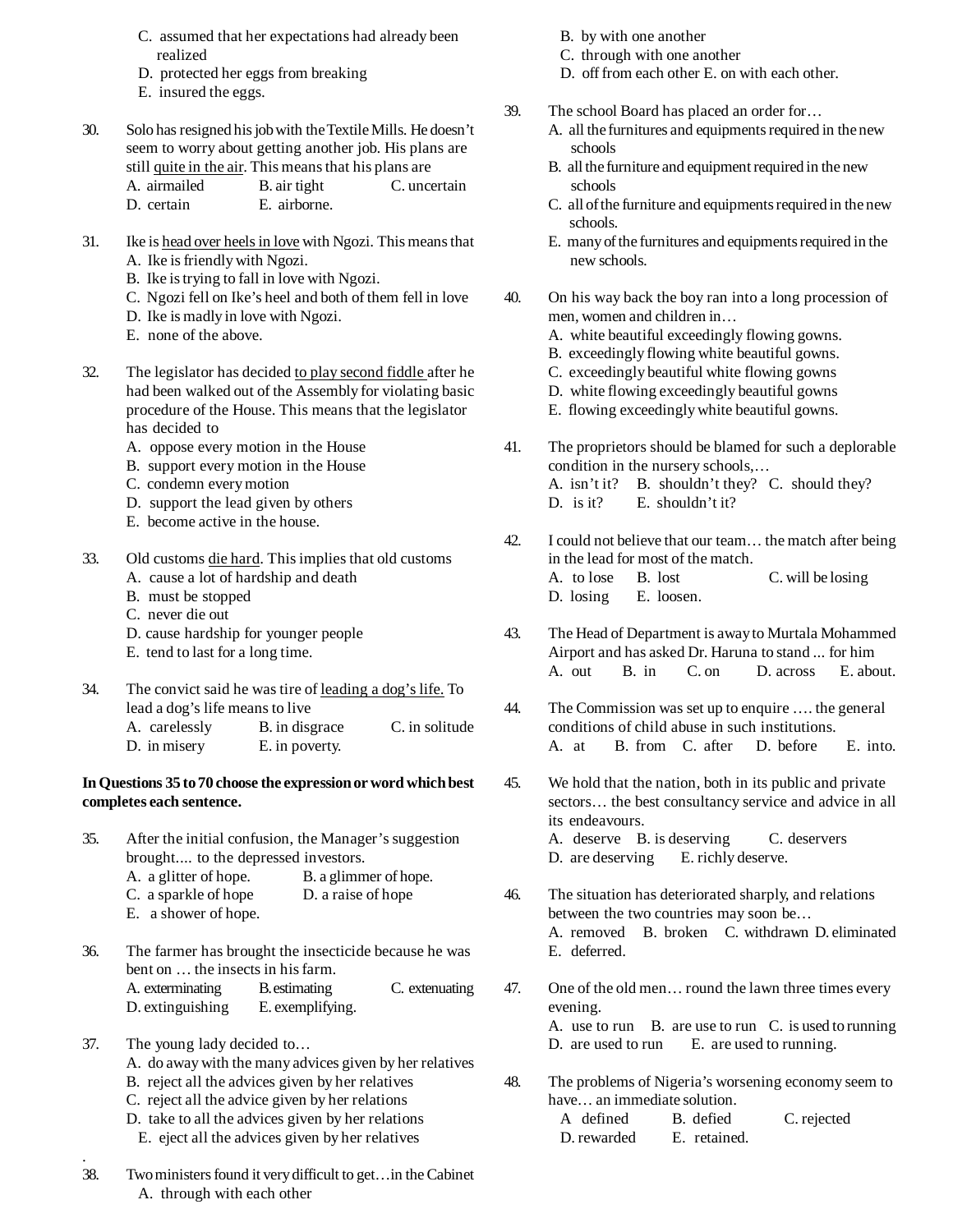| 49.     | This conference is designed to enable delegates<br>their personal interests with specialists in various | 62. | E. was used to traveling.<br>I wish I  your age.                                                                                          |
|---------|---------------------------------------------------------------------------------------------------------|-----|-------------------------------------------------------------------------------------------------------------------------------------------|
|         | fields.<br>A. to discuss about<br>B. discussing C.<br>to                                                | be  | A. to be B. were C. to have been<br>D. would<br>E. could be.                                                                              |
| discuss | D. for discussing<br>E. by discussing.                                                                  | 63. | I am looking forward to you                                                                                                               |
| 50.     | The car owner does not think about the of his vehicle and<br>the other payments involved in owning it.  |     | A. seeing B. see C. have seen D. will see E. be see.                                                                                      |
|         | A. transportation. B. depreciation<br>C. calculation<br>D. appreciation<br>E. association.              | 64. | I can't offer you another loan. I have money left in my account.<br>A. a few B. a little C. little<br>D. few E. some                      |
| 51.     | The very moment she  her folly, she will come back to<br>apologize.                                     | 65. | I told you you would miss the bus. You  left home earlier.<br>A. can't have<br>B. must have<br>C. will have                               |
|         | A. realized<br>C. will realize<br>B. is realizing<br>E. realizes.<br>D. has realized                    | 66. | D. should have<br>E. had to have.                                                                                                         |
| 52.     | The lazy candidates suggested that it<br>A. is time we do away with JAMB                                |     | I always prefer the theatre the cinema.<br>A. than B. then C. on top of D. before E. to.                                                  |
|         | B. was time we do away with JAMB                                                                        | 67. | He acts he were a manager.                                                                                                                |
|         | C. is time we did away with JAMB<br>D. was time we did away with JAMB                                   |     | A. like B. such as C. such<br>D. as<br>E. as if.                                                                                          |
|         | E. is time we are done away with JAMB.                                                                  | 68. | Don't  the teacher that he that!                                                                                                          |
| 53.     | I do not want the light in my room when I am asleep.<br>A. turned off<br>B. turn off<br>C. to run out   |     | A. tell, said<br>B. say, tells<br>C. talk, spoke.<br>D. speak, talked<br>E. tell, told.                                                   |
|         | E. turned in.<br>D. turned out.                                                                         | 69. | He is very tired. He really is staying up late.                                                                                           |
| 54.     | I have applied for on the campus and I am almost certain                                                |     | A. getting used to B. not used to<br>C. got used to<br>D. used to<br>E. being used to.                                                    |
|         | I shall get it.<br>A. acommodation<br>B. accommondation<br>C. accommodation<br>D. accomoddation.        | 70. | He has only ordered some lettuce and tea. He  on a diet.                                                                                  |
|         | E. accommodation.                                                                                       |     | He is a bit too fat.<br>A. can't be<br>B. needn't be<br>C. must be                                                                        |
| 55.     | The dead body of the armed robber has  in the street                                                    |     | E. shouldn't be.<br>D. mustn't be                                                                                                         |
|         | for three days.<br>A. laid<br>B. lain<br>C. layed D. lied E. lay.                                       |     | In Questions 71 to 74 choose the option nearest in meaning to<br>the underlined.                                                          |
| 56.     | Candidates who are not accustomed to fast will find it<br>difficult to finish this paper.               | 71. | Had she known he was a high-way robber she would not                                                                                      |
|         | B. have written<br>A. write<br>C. be writing                                                            |     | have married him. This means<br>A. she married him before she knew he was a robber.                                                       |
|         | D. writing<br>E. having written.                                                                        |     | B. she knew he was a robber when she married him                                                                                          |
| 57.     | Do you mind another minute or two?<br>B. wait<br>C. waiting<br>A. to wait                               |     | C. she did not marry him because she was a robber.<br>D. she refused to marry the man when she knew he was                                |
|         | D. having awaited. E. being awaited.                                                                    |     | a robber.<br>E. she was a robber marrying a highway robber.                                                                               |
| 58.     | We shall offer a good job to a  to register guests in the<br>Central Hotel.                             | 72. | Jide is being forced to go to Lagos tomorrow. This means                                                                                  |
|         | A. waiter<br>B. watchman C. cashier                                                                     |     | that Jide                                                                                                                                 |
|         | D. receptionist<br>E. cleaner.                                                                          |     | A. will go to Lagos<br>B. must go to Lagos<br>C. wishes to go to Lagos D. is going to Lagos<br>E. goes to Lagos.                          |
| 59.     | I've lived this street ten years.<br>A. at, since B. for, during C. on, for<br>D. on, from              |     |                                                                                                                                           |
|         | $E.$ in, for.                                                                                           | 73. | It is sheer fantasy to believe that there could never be a<br>miscalculation by any nation that has atomic weapons.<br>Fantasy here means |
| 60.     | North Africa is  than Northern Europe.<br>A. hotter B. more hot C. more hotter<br>D. the hottest        |     | A. dream B. hope C. nonsense D. joke E. stupidity.                                                                                        |
|         | E. hot.                                                                                                 | 74. | The ingenious scheme of the robber broke down because<br>of the efficiency of the police officer. Ingenious here means                    |
| 61.     | I a lot when I was a student<br>A. used traveling<br>B. was used to                                     |     | A. suspicious. B. ambitious. C. deceitful D. clever<br>E. stupid.                                                                         |
| travel. |                                                                                                         |     |                                                                                                                                           |
|         | used to travel<br>D. used travel<br>C.                                                                  |     | In Questions 75 to 77 select the wrongly spelt word.                                                                                      |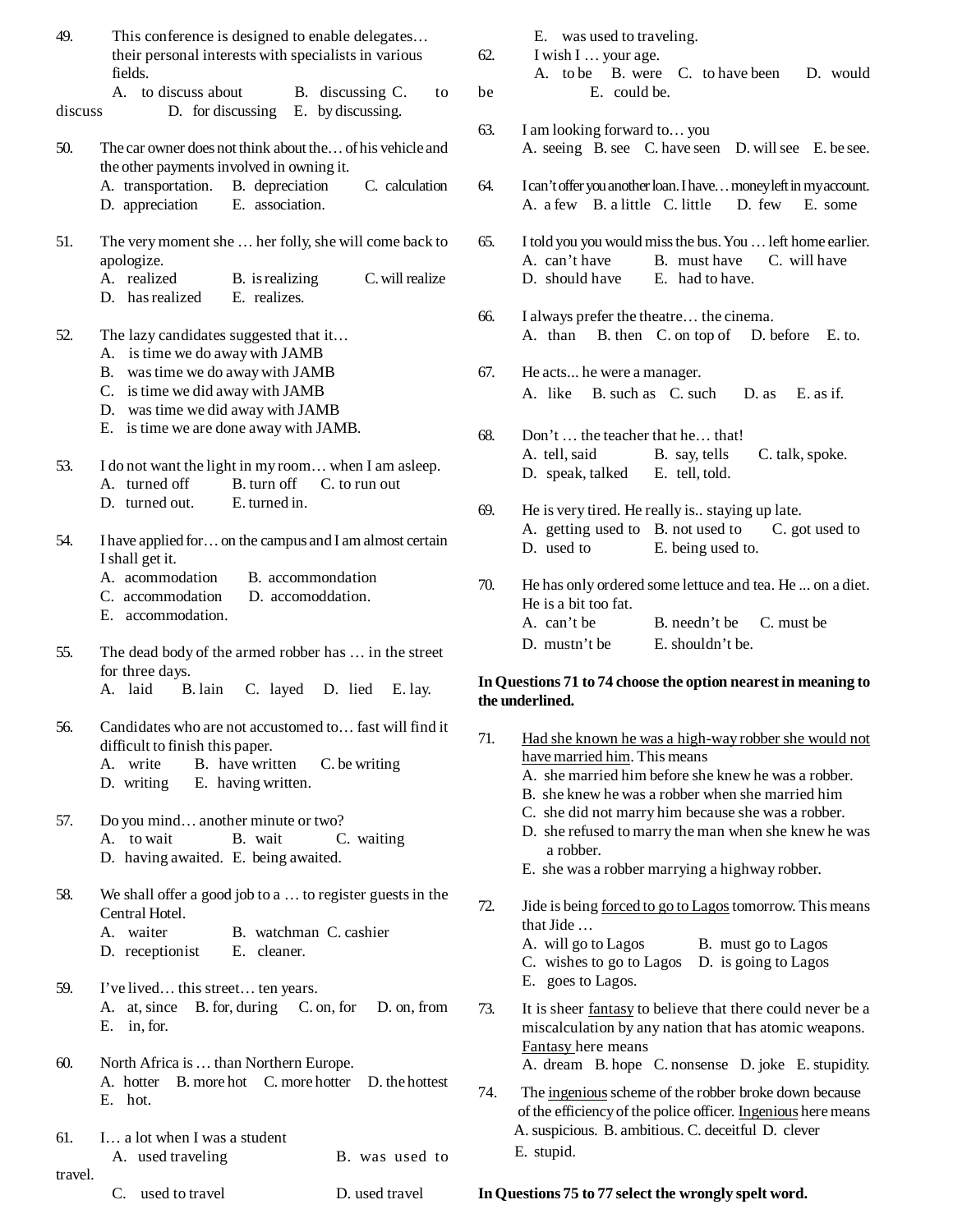- 75. A. disappointed B. embarassed C. equipped D. rhythm E. restaurant.
- 76. A. occurence B. surprise C. personnel D. possess E. curiosity.
- 77. A. quiet B. beleive C. proceed D. precede E. opportunity.

#### **In Questions 78 to 81 fill in the right word/phrase**

- 78. There is not… sense in what that politician has just said. A. many B. plenty C. lot of D. much E. big.
- 79. He… the book to the library last week. A has returned B. had returned C. was returning D. returned E. was to be returning..
- 80. The candidate made… at the village square a day before the elections. A. a sermon B. an address C. a eulogy D. a lecture E. a speech.
- 81. The policeman was sent to.. the allegation made by the man. A. investigateB. examineC. probe D. enquireE. observe.

# **In Questions 82 to 86 which of the options expressesthe same idea asthe one in quotes?**

- 82. 'To be in the red' is to be A. indebt B. rich C.a socialist D.red E. dressedinred.
- 83. 'To beat down the price' is to A. flog the price B. reduce the price C. beat the salesman D. attack the seller E. control the price.
- 84. To ask after a friend'is to
	- A. ask questions about the friend
	- B. inquire about the friend's welfare
	- C. go after the friend
	- D. like the friend
	- E. take after the friend.
- 85. 'An open secret' means
	- A. a fact that is very secret B. an open matter
	- C. a secret known to everybody D.aconfidentialmatter
	- E. a secret told in the open air.
- 86. 'To put something aside' is to
	- A. put it by one's side
	- B. put it in a side pocket for future use
	- C. keep something for some special purpose
	- D. keep in safety
	- E. protect it.

#### **In Questions 87 to 94 choose the phrase or word which best completesthe meaning of each sentence.**

- 87. One of the… during the football match led to fight between the teams.
	- A. incidence B. incidences
	- C. incidents D. occasions E. linesmen.
- 88. He used to play tennis, but he doesn't... A. as of now B. any longer C. again D. presently E. since.
- 89. He was… he had no time to eat. A. so busy that B. very busy C. very busy that D. too busy that E. busy that.
- 90. It had been raining before the match started, …? A. isn't it B. hasn't it. C. hadn't it D. wasn't it E. isit.
- 91. The mechanic said that he... mend my car before Saturday. A. can't B. couldn't C. can't be able to D. couldn't be able to E. won't be able to.
- 92. There was a fire in the market last week which resulted… a terrible destruction of property. A. in B. to C. from D. into E. with.
- 93. At the end of the month we… each other for five years. A. would know B. should have known C. should be knowing D. would have been knowing E. used to know.
- 94. The body is sensitive to changes in velocity which, if too sudden, …
	- A. consciousness may be lost
	- B. it may lose consciousness
	- C. one may become unconscious
	- D. may cause loss of consciousness
	- E. may lose consciousness.

## **Each ofQuestions 95 to 100 consists of a sentence with a phrase or word underlined. Select the option that best expressesthe meaning of the phrase or wordunderlined.**

- 95. The thought of his admission to the University keyed Olu up to a state of great excitement. A stimulated Olu B. ushered Olu C. opened Olu D. frightened Olu E. allowed Olu.
- 96. After a careful review of Adamu's last examination result, the Principal concluded that his performance left much to be desired. A was very unsatisfactory B. was very satisfactory C. was extremely desirable D. was very brilliant E. was extremelycommendable.
- 97. The President stood his ground because the Committee members would not be persuaded to arrive at a compromise on the issue being debated. A. yielded his position B. shifted his position C. maintained his position D. defended his position
	- E. resisted his position.
- 98. The take home pay of many workers is such that they can hardly make both ends meet A. live an honest life B. finish their schedule of work
	- C. keep two jobs at a time D. live within their income
	- E. live on both ends.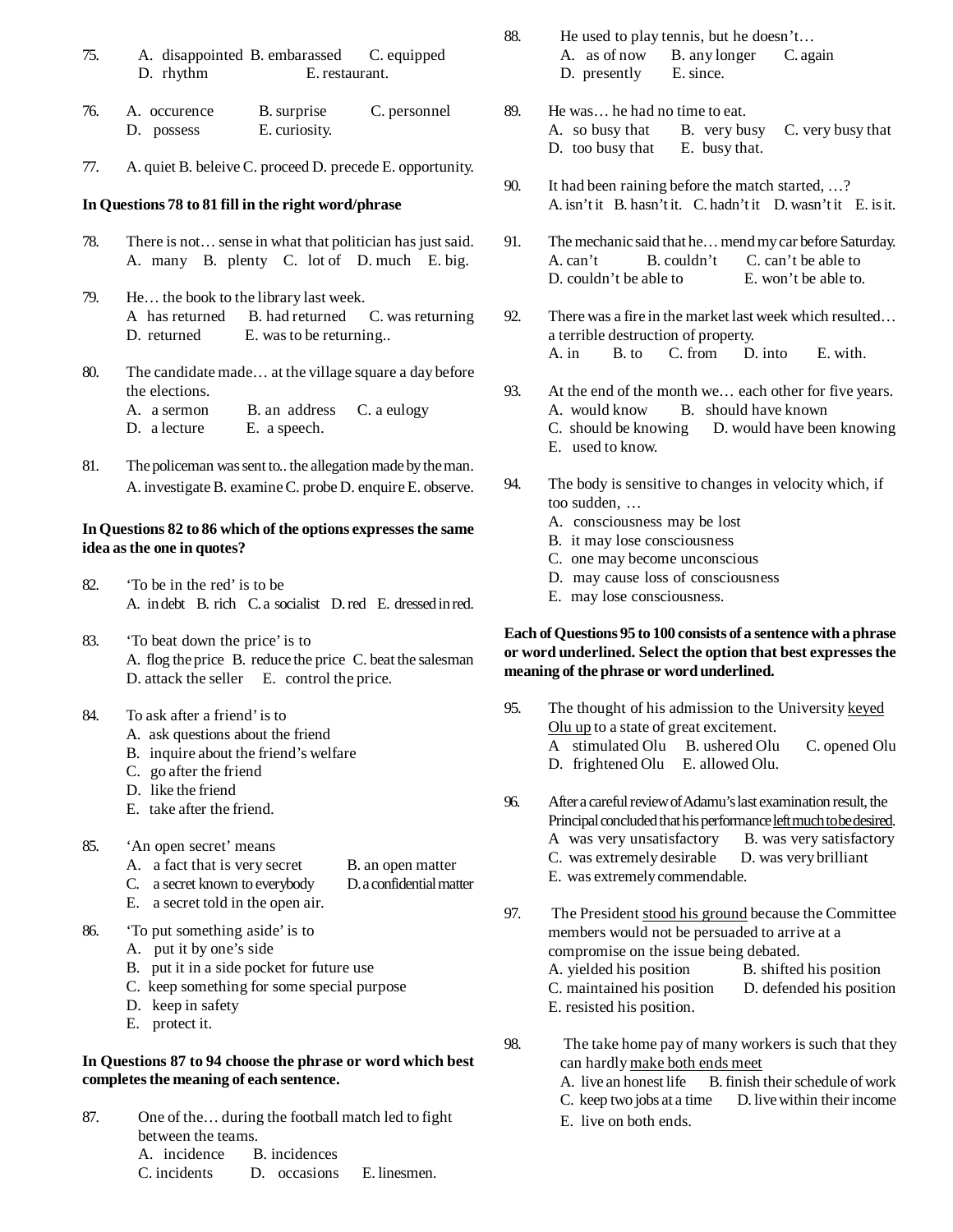- 99. When kerosene was poured on the fire, the effect was instantaneous.
	- A. momentary B. momentous C. amazing D. terrifying E. immediate.
- 100. It was interesting to observe the likeness between the pupil and histeacher.
	- A. similarity B. relationship C. fondness D. affection E. affinity.

# Use of English 1984

#### **COMPREHENSION**

**Read each passage carefully and answer the questions that followit.**

**I**

It was summer, early afternoon. Jim ran into the station. The 4.30 train was about to leave. As he ran along the platform he saw a girl just ahead of him. She was young -- about his age. He followed her into a carriage and sat down opposite her. She took out a magazine and wasreading it. He took out a book and pretended to do the same. After a minute he looked up and smiled at her. She didn'tsmile back but gave him an encouraging look. Both returned to their reading but this time she was pretending too.

He found her attractive and wanted to see her again. But how to arrange it?. He had an idea. He took an old envelope out of his pocket and wrote the following words: 'Hallo! My number is 123-4567 and my name is Jim. I would very much like to see you again. Ring me at nine.'

The train arrived at the terminal. Without looking at the girl, he handed her the envelope, or rather threw it at her, and jumped off the train.

When he got home he made himself a cup of coffee and wondered… perhaps she was one of those naturally friendly people who smile at everybody. He was listening to the radio when the telephone rang… it was only Umaru. Nine o'clock, then 9;30 and no telephone call from the girl. Feeling miserable he went to bed early.

It was a foggy morning. 'Hallo, is that Jim? This is Joan. You...' It was two minutes past nine.

- 1. On the train Jim was
	- A. reading a book B. staring at the girl

C. pretending to read D. looking through a magazine

- E. reading a newspaper.
- 2. He wanted to see the girl again because A. it was summer B. she was attractive
	- C. he wanted to read her magazine D. she smiled at him
	- E. they had agreed to meet.
- 3. He hoped to arrange a date with her by A.writinga lettertoher B. ringing her up C. waiting at the station D. handing in a short note in a hurry E. sending a telegram.
- 4. That evening he had a telephone call from

A. his colleague, Umaru B. the girl he met on the train C. the railway authorities D. nobody at all E.Joan.

5. The source of misunderstanding was

- A. his natural shyness B. the station clock being out of order C. the time given by Jim --  $9 \text{ o}'$  clock p.m.?<br>D. the foggy morning E. Jim's faulty
	- E. Jim's faulty wrist watch.

# **II**

A British electronics manufacturer has built a factory in which quartz crystals can be grown in 3 weeks. The natural growth of quartz takes 3 million years, and very often the crystals are not sufficiently pure to satisfy the precise needs of science. However, the manufactured crystal are exceptionally pure, and this is important because quartz, in transistor, is used in an astonishing number of devices where constant accuracy is required: radio and television transmitters and receivers, space satellites and computers are familiar examples. In order to make artificial quartz, very small pieces ofthe natural crystal imported from Brazil are placed in long, narrow, steel cylinders. A high pressure and a high temperature are maintained within the cylinders for 3 weeks, and at the end of this time the small fragments have grown to the required weight of one pound. The quartz is then ready to be made into the tiny transistors that have replaced the much larger thermionic valves.

- 6. The manufactured crystals have to be pure
	- A. because natural quartz is pure
	- B. to maintain hygiene in factory work
	- C. to satisfy the precise needs of importers.
	- D. to satisfy the exact requirements of science.
	- E. otherwise they would take 3 million years to grow.
- 7. According to the passage, quartz is used
	- A. only in a few devices B. in a lot of devices
	- C. in wrist watches D. for jewellery
	- E. for steel cylinders.
- 8. Artificial quartz as compared with natural is A. superior. B. inferior C. just the same D. varied E. limited in use.
	-
- 9. Transistors have
	- A. helped to produce quartz
	- B. made radio and television inaccessible to the working populace
	- C. made transmitters and receivers smaller and lighter.
	- D. retarded progress in electronics.
	- E. made transmitters and receivers bigger and heavier.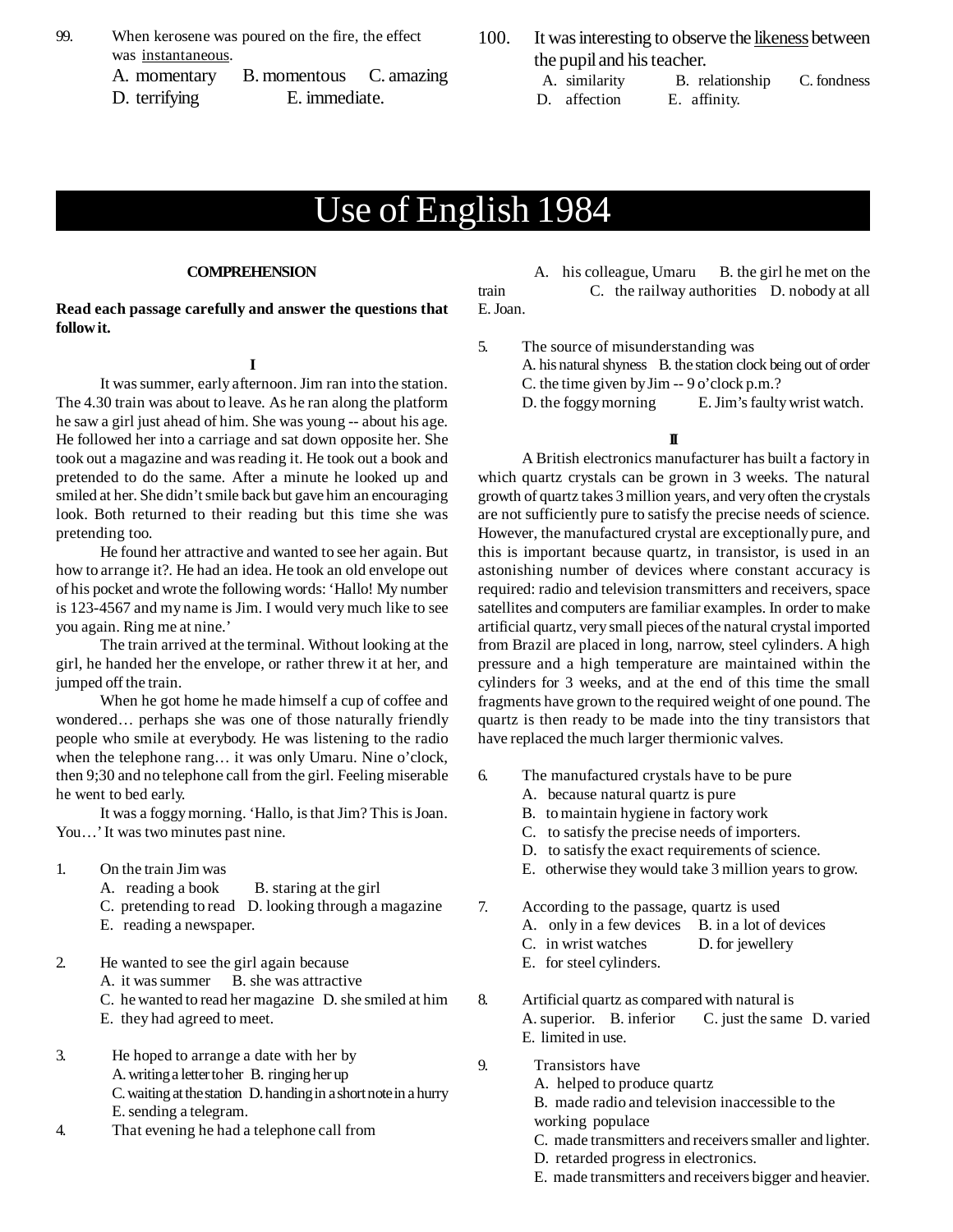- A. inBrazil
- B. from tiny transistors
- C. in an astonishing number of devices
- D. with the help of thermionic valves
- E. from natural crystals within steel cylinders.

#### **III**

Every artist's work, unless he be a hermit, creating solely for his own satisfaction and with no need of sales, is to some extent 'socially conditioned'; he depends upon the approval of his patrons. Social conditioning is of course part of the field of study of the social anthropologist, yet I am not aware that the social conditioning of artists has ever been seriously studied. That such study is needed for the proper appraisal of traditional African art is evident enough when we note the ingenuous assumption, current in many writings on the subject, that the carver's hand is so closely controlled by the custom of centuries that the credit for any creative imagination which is apparent in his work is due not to him but to the long succession of his predecessors.

Of course, there is an element of trust in this view of the tribal artist as copyist, but it is hardlymore valid for the African than for the European artist. In both cases the work of art isthe outcome of a dialectic between the informing tradition and the individual genius of the artist, and in both the relative strength of these two forces may vary almost infinitely. To assess the personal ingredient in an African carving is no easy matter, especially if one is confronted with a rare or unique piece in an unfamiliar style; but the considerations involved are much the same as those employed in European art criticism.

- 11. Most artists are strongly influenced by the
	- A. desire forself-expression. B. need to sell their works
	- C. tastes and wishes of the society
	- D. creative imagination E. opinions of critics.
- 12. A social anthropologist is someone who
	- A. studies only social conditioning
	- B. is interested in art and artists
	- C. studies social conditions and other things
	- D. is interested in the community E. studies the origins of man.
- 13. It would be useful to study the social conditioning of artist because
	- A. we know that African art is entirely influenced by tradition.
	- B. traditional art arises from the customs of the people
	- C. an artist's predecessors solely determine the nature of his work
	- D. we do not know the extent to which an artist is influenced by his society
	- E. we do not know very much about how an artist's creative imagination works.
- 14. 'The work of art isthe outcome of a dialectic between the informing tradition and the individual genius of the artist' means that

A. the artist is influenced both by the society and by his own creative imagination

- B. there is an irreconcilable conflict between an artist's creativity and the demands that society makes on him.
- C. the artist subordinates his individual talent to the demands of the society
- D. few works of art are entirely original
- E. the individual artist needs to be informed about the traditions of the society.
- 15. Which of the following represents the writer's view about African art in relation to European Art?
	- A. The African artist is influenced by his society, but the European artist is not
	- B. In both African and European art there is a blend of tradition and individual creativity
	- C. African art is tribal, but European art is not
	- D. Although traditional influences can be seen in European art, they are much less strong than they are in African art
	- E. African artists aremoreimitative than European artists.

## **IV**

One day, Alan, a friend of mine, who likes country life, wasfishing in a river, when he caught a trout. He tried to pull the fish in but it slipped off the hook, flew over his head and landed in a field behind him.

Alan put down hisrod, went through the gate and started searching for his trout. Some people, obviously from the city, were having a picnic in the field. One of the men shouted 'What on earth are you doing?' Thinking that it was a stupid question because they could see how he was dressed, Alan replied 'Fishing'.

'Don't be silly, the fish are down in the river', answered the man. 'Fish don't live in fields!' He turned to his friends, laughing, thinking that he had made a good joke.

'Oh, but they do', said Alan. 'They jump out of the river to look for flies and I catch them with myhands. 'At that moment he found histrout in the grass and picked it up and showed it to the picnickers. He put it in his basket and bent down, as if he was hunting for another one. The picnickers, no longer laughing, spent the rest of the day searching the field.

- 16. Why did the fish land in the field?
	- A it had wings B. it was a flying fish
	- C. it was looking for food D. Alan pulled too hard.
	- E. it fell off the hook.
- 17. The picnickers were A. farmers B. from the nearby village C. tourists
	- D. people from the city E. anglers like him.
- 18. Where was Alan looking for his fish? He was looking for the fish

| A. in the grass,         | B. down in the river |
|--------------------------|----------------------|
| C. in front of the gate  | D. in his basket     |
| E. among the picnickers. |                      |

- 19. Alan made the picnickers believe that fish jump out of the river to look for flies by A. telling a story.
	- B. finding histrout and showing it to them
	- C. taking them down to the river
	- D. watching how trout catch flies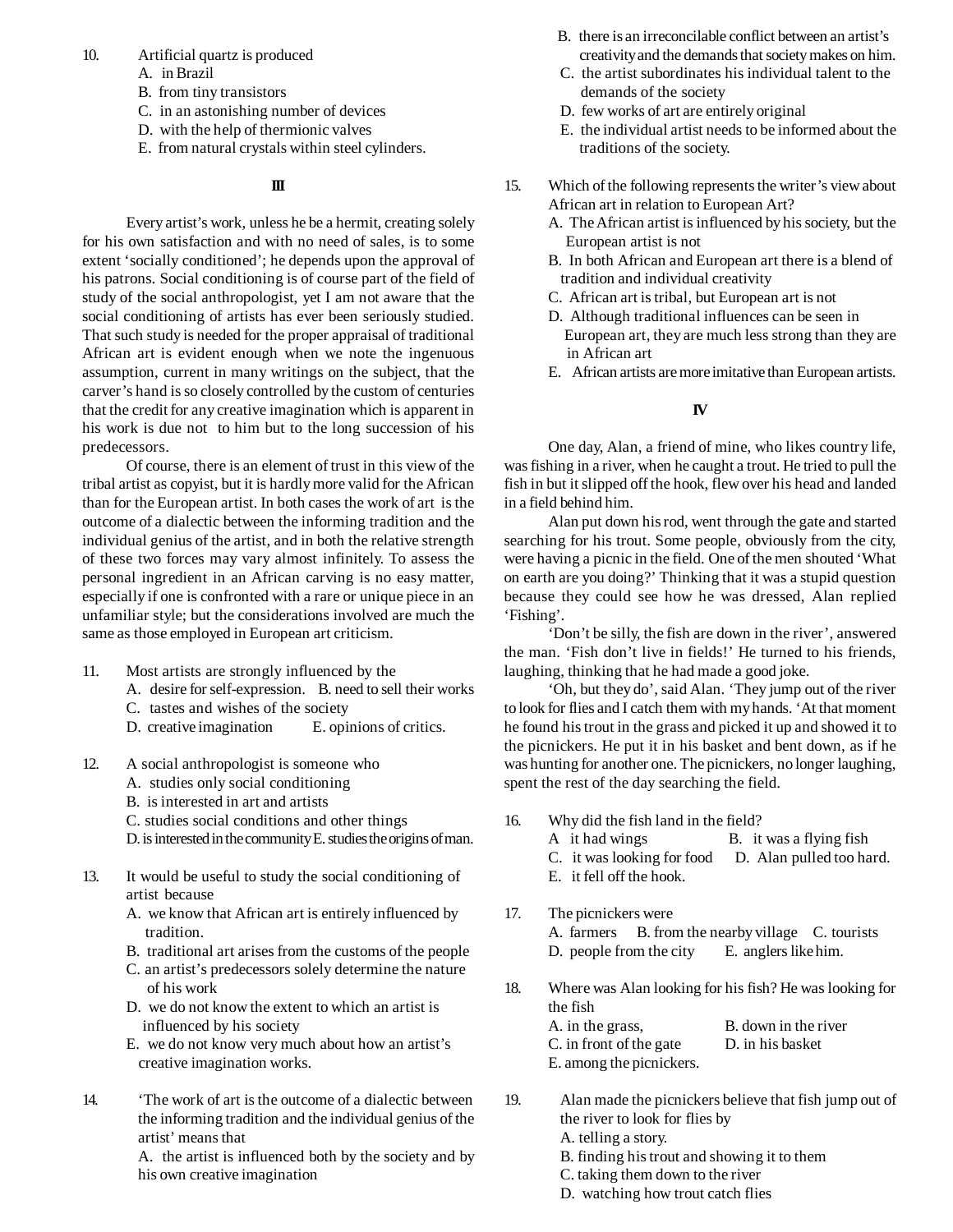#### E. picking up a fish and looking for more.

- 20. 'He laughs best who laughs last' (proverb). It is true of this story because
	- A. the picnickers were enjoying themselves
	- B. finally he found his fish
	- C. Alan played a good trick on the picnickers
	- D. fishing is a pastime
	- E. Alan likes countrylife.

#### **V**

In1973 a Japanese sericulturist arrived in Malawi with a batch of 40,000 silkworm eggs. They were taken to the Bvumbwe Agricultural Research Station in Thyolo District. In this station, work is being done to determine favourable silkworm rearing conditions and areas where mulberry trees, whose leaves the worms feed on, could grow well. According to researchers, the silkworms – which eventually develop into cocoons from which raw silk is produced – do well in areas with warm climatic conditions.

Silk is one of the strongest of fibres. In fact, for thousands of years, silk fabrics have been regarded as the most beautiful and durable materials woven by man. Many people call silk the 'cloth of kings and queens'.

The weaving of silk originated in China. An old Chinese book, believed to be written byConfucius, tells us that the wife of Emperor Huang-ti was the first person to make fabrics of silk. Around 2640 B.C., Emperor Huang-ti asked his wife Hsi Lingshih to study the worms that were destroying the mulberry trees in his garden. The Empress took some of the cocoons into the palace to see what they were made of. She dropped one of the cocoons into a bowl of boiling water and was amazed to see a cobweb-like tangle separate itself from the cocoon. She picked up the gauzy mass and found that one of the threads could be unwound almost without end from the cocoon. His Ling-shih had discovered silk. She was delighted with the discovery and even wove a ceremonial robe for the Emperor out of the cocoon threads. After that, the officials in the Emperor's court wore brightly dyed silk robes on important occasions.

People in other countries regarded the new fibres as something rare and beautiful. A few traders went to China to learn about making cloth from silk, but the Chinese kept their silk worms a closely guarded secret.

- 21. Sericulture is
	- A. carried out only in China
	- B. the breeding of silkworms for the production for silk
	- C. the research done on silkworms
	- D. the making of cloth from the cocoons of silkworms
	- E. the breeding of silkworms in Malawi.
- 22. It is implied in this passage that silk was discovered A. after years of hard work and research by the Empress B. by accident
	- C. in the search for a more durable fibre for making cloth.
	- D. after some experiments carried out by the Japanese sericulturist
	- E. by design.
- 23. According to sericulturists, silkworms A. cannot survive in a warm climate
	- B. may be reared on any tree
	- C. dowell in areas with a warm climate
	- D. produce the longest threads when they are fed leaves from the top of the mulberry tree
	- E. are destroyed by heat.
- 24. The work carried out at the Agricultural Research Station in Malawi on the silkworm eggs was to
- A. try to breed cocoons which would produce more silk
- B. determine the survival rate of silkworms
- C. find out the most suitable areas and conditions for rearing silkworms
- D. search for better method of rearing silk worms
- E. find out how cocoons become silkworms.
- 25. Choose the meaning which best fits the underlined phrase
	- from the passage. Closely guarded secret
		- A. Carefully hidden from the knowledge of others
		- B. Secretly processed business with armed guards C. Carefully hidden from the view of strangers
		-
		- D. Scarcely known
		- E. Unknown.

#### **LEXISANDSTRUCTURE**

#### **In Questions 26 to 38 choose the option nearest in meaning to the underlined**.

| 26. |                | The meeting was cancelled because of the convocation. |               |
|-----|----------------|-------------------------------------------------------|---------------|
|     | A. brought up  | B. called off                                         | C. broken off |
|     | D. dropped out | E. phased out.                                        |               |

- 27. Our town is so small that we are always meeting our schoolmates accidentally. A coming across B. falling into C. knocking up D. running up E. running into.
- 28. Can you give a good explanation for your behaviour? A. account for B. call for C. clear up D. make up E. give up.
- 29. Be careful! We are approaching the crossroads. A. look up B. watch out C. look up D. hold up E. look in.
- 30. Thousands of students are candidates for the examination but only very few pass. A. come into B. call for C. go into D. enter for E. turn up for.
- 31. He went through fire before he qualified as a doctor. A. had a fire accident B. made a lot of fire C. suffered a lot D. underwent some purification E. required a lot of fire.
- 32. Osyaku started playing football because he thought it would develop him physically. A. took up football B. picked up football C. returned to football D. took up with football E. put in for football.
- 33. Once I have finished all my homework I am permitted to watch television.
	- A. I can watch television at anytime.
	- B. I can onlywatch television after doing my homework.
	- C. Television comes first, then homework second.
	- D. I can only finish my homework after permission to watch television
	- E. after watching television I finished my homework.
- 34. For all he cared, the game was as good as lost.
	- A. He did not care if the game was lost
		- B. He could not care less if the game was lost.
		- C. He was almost certain that the game would be lost.
		- D. He was afraid the game would be lost.
		- E. The game was very good, and he cared very much about losing it.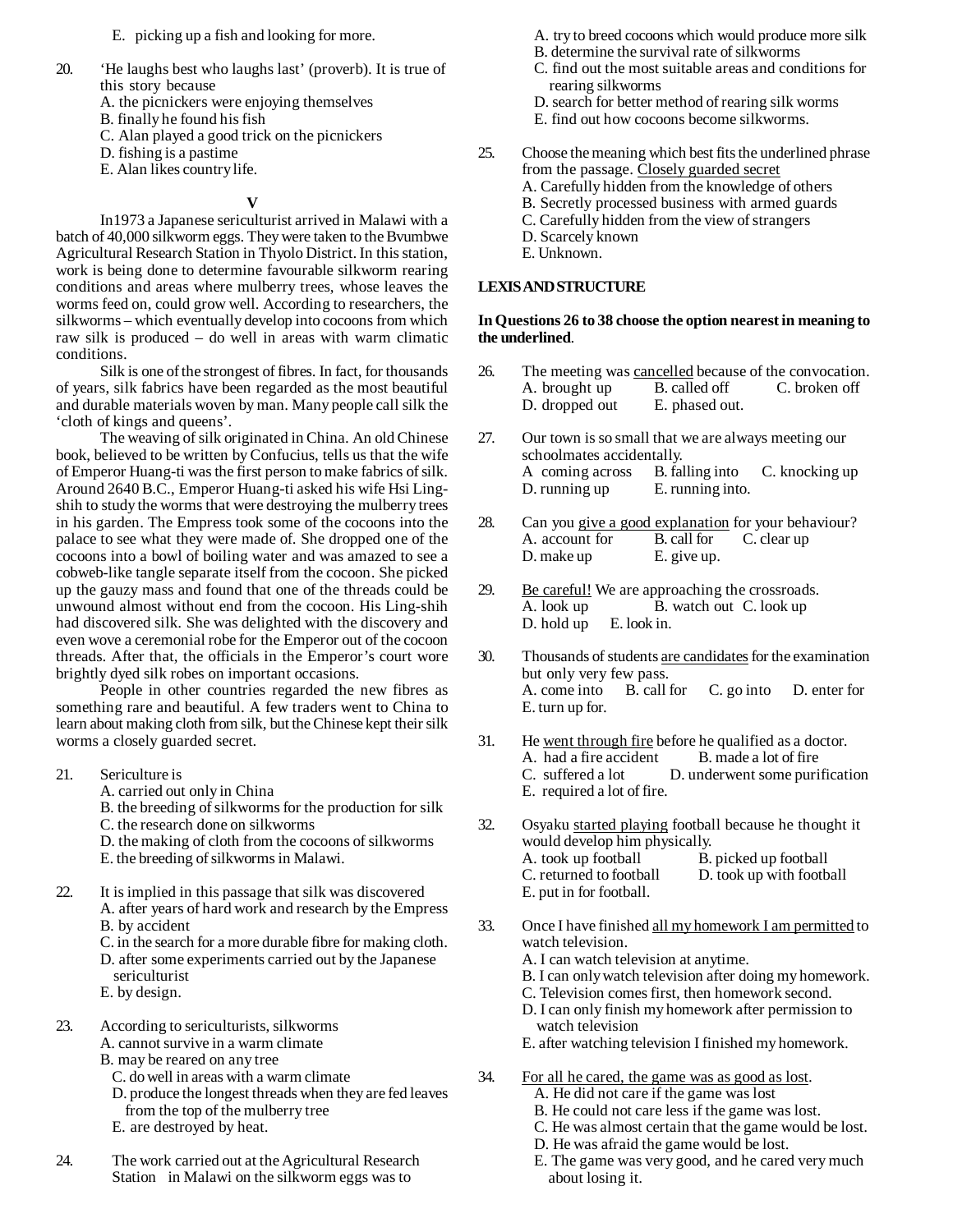- 35. A basic objective in this respect is the attainment of self sufficiency in food in about a decade.
	- A. Food will soon be sufficient for every body
	- B. Mass production of food
	- C. We should aim at producing food for sale and consumption in ten years.
	- D. We should be able to feed ourselves in five years.
	- E. Our aim isto provide enough food for our needs in ten years.
- 36. In their desire to impresstheir friends and relatives, many young workers bite off more than theycan chew in terms of financial obligations.
	- A. have more money than sense
	- B. eat more than they can digest property
	- C. spend too much money on food
	- D. care too much for their relatives
	- E. take on more responsibility than they can afford.
- 37. All the efforts made to settle the quarrel were futile. A. successful B. wicked C. reasonable<br>
D. remarkable E. fruitless. D. remarkable
- 38. The new inspector decided that the culprits should be brought to book.
	- A. should have their names recorded in a book
	- B. should be brought before him to show whether they could read or not
	- C. should be booked
	- D. should be jailed E. should be made to answer for their conduct.

# **In questions 39 and 40 select the word oppoisite in meaning to that underlined.**

- 39. The long straight trunk of the tree is ideal for round wood uses like railway sleepers, rafters and fence posts. A. best B. perfect C. most unsuitable D. satisfactory E. poor.
- 40. A book on style without abundant examples seems to me as ineffectual as a book on biology without abundant illustrations. A. useless B. difficult C. interesting D. satisfactory E. attractive.

## **In questions 41 to 42 choose the expression which best completes each sentence.**

- 41. Myuncle told me,'Ihavea largehouse andyou arewelcome to the protection it offers'. Myuncle told me that…
	- A. he had a large house, and you are welcome to the protection it offers
	- B. he have a large house, and I was welcome to the protection it offered.
		- C. He had a large house and he was welcomed to the protection it offers
	- D. he had a large house, and I was welcome to the protection it offered.
	- E. he has a large house, and I am welcome to the protection it offers.
- 42. The manager said that unless the employees worked harder the factory would have to be closed. The manager said that…
	- A. the employees were not working hard, and so the factory would be closed
	- B. the employees should not close early so that they could produce more.
	- C. the factory was not productive because the employees were lazy
- D. the factory would be shut if the employees did not increase their output
- E. the factory was closed because the employees did not work hard enough.

#### **In questions 43 to 60 choose the expression or word which best completes each sentence.**

- 43. The student who went home without an exeat has apologized… his misconduct A. on B. at C. to D. for E. about. 44. The man has atoned... his sins. A. upon B. on C. for D. at E. against. 45. The Headmaster wasinterviewed in connection.. the expansion project. A. to B. with C. for D. about E. at. 46. What do you want me to do now? I'm…. withdrawing and keeping quiet.<br>A. for B. wi B. with C. up D. off E. on. 47. I am looking …. seeing your family. A. ahead at B. forward to C. forward on D. for to E. ahead to.
- 48. These folktales have been handed… from generation to generation. A. into B. over C. down D. up E. across.
- 49. John arrived at the airport on time but he could not get… the plane. A. into B. over C. in D. to enter E. to.
- 50. The young lovers first met… the University of Ibadan Havana Night dance. A. in B. at C. in course of D. on E. inside.
- 51. I have not seen my housemaster… the beginning of this session. A. from B. in C. for D. at E. since.
- 52. The Chairman of the State School Board has advised students to desist… blackmailing college authorities. A. from B. in C. on D. against E. by.
- 53. The most stupid boy in the class passed the examination contrary.. the expectation of many people. A. upon B. from C. on D. to E. with.
- 54. The Principal remarked that it wasthe high standard of discipline that was instrumental.... the high percentage of passes in the school. A. upon B. to C. with D. on E. in.
- 55. She wounded the man... the back with her knitting needle. A. on B. in C. at D. by E. upon.
- 56. It took the father many days to get… the untimely death of his son B. over C. by D. through E. across
- 57. While the worshippers closed their eyes in prayer, a thief made… with the collection. A. out B. away C. up D. by E. through
- 58. There is no doubt that every lady takes great pride… her appearance. A. with B. in C. at D. on E. about.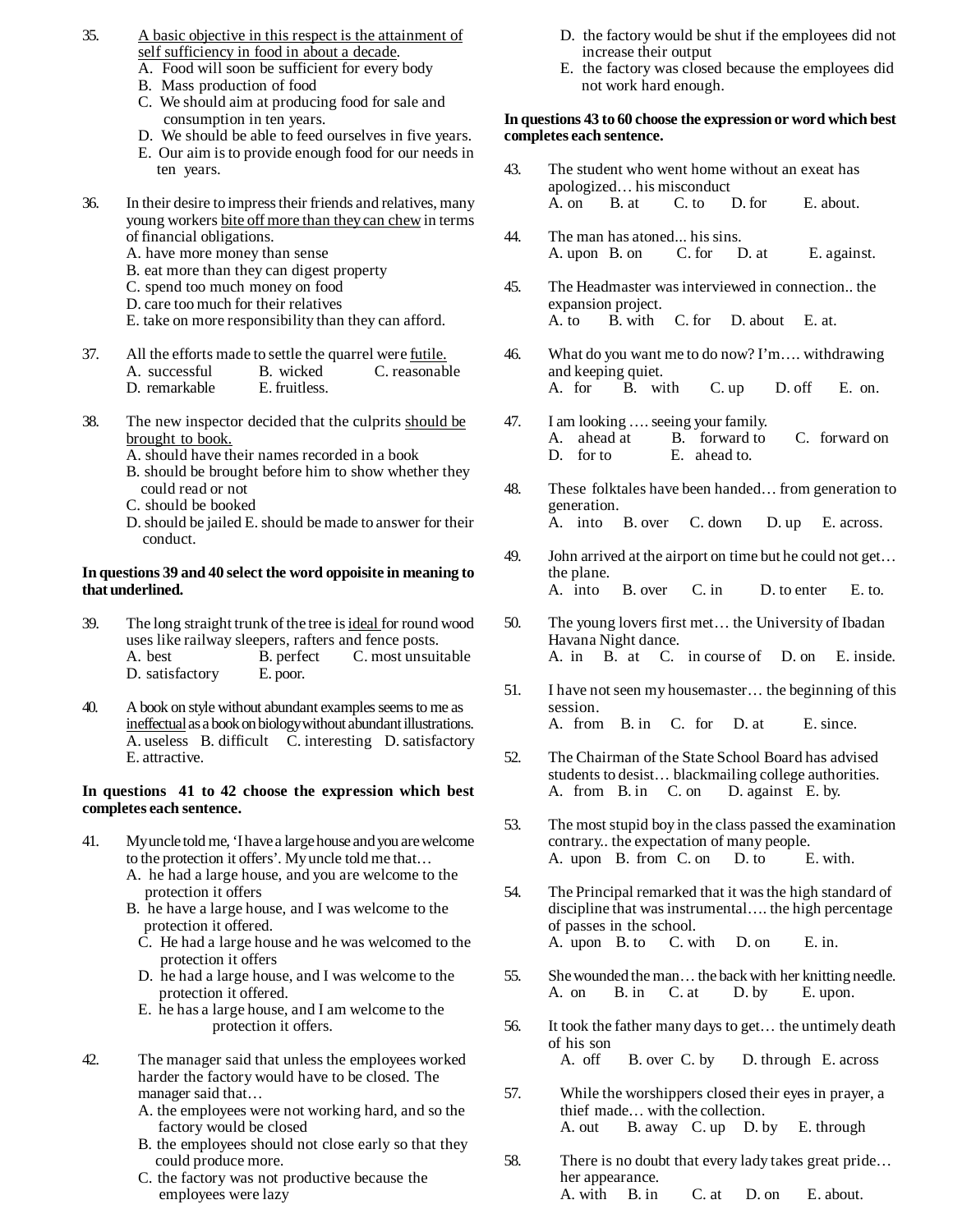- 59. If you keep playing with this door handle, it will get… A. loose B. lose C. lost D. loosing E. loosed.
- 60. 'Have you given the patient his medicine?' The doctor asked the nurse.
	- A. if you have given the patient his medicine.
	- B. had you given the patient his medicines?
	- C. have you given the patient his medicine?
	- D. if she had given the patient his medicine.
	- E. if the patient is given his medicine.

#### **Fromthe alternatives providedinquestions 61 to100 select the one** which most appropriately completes the sentence.

- 61. I was seriously disappointed when the… between the two teams ended in a goaless draw. A. march B. marsh C. match D. mash E. martch.
- 62. Children's clothes have to be strong to stand… rough use. A. with B. in through C. in for D. up to E. up for.
- 63. Shall I make the cheque… you or to your firm? A. in for B. up with C. in with D. up for E. out to
- 64. The hotel... is at Wurno Road. A. which I am staying. B. in where I am staying C that I am staying D. at which I am staying E. I stay.
- 65. …the main points of the lecture given by the Director of the Institute.
	- A. Those were B. That was C. There were D. This was E. That is. D. This was
- 66. I am sure that mymother will not find out. She isso… that she will accept anything I tell her. A. credible B. credulous C. creditable
	- D. incredible E. incredulous.
- 67. The boys are very naughty. They have started fighting again, ... A. haven't they? B. isn't it? C. not so? D. have they? E. is it?
- 68. If only I ... insured! But I wasn't. Now, I have to pay a lot of money. A. am B. have been C. had been D. would be E. was to be.
- 69. Do you mind ifI wait for the reply? I'd rather you… again tomorrow. A. called B.will call C.cancall D.call E.werecalling.
- 70. Olu: Howdo you want the money in cash or in traveller's cheques? Ali: Beg your pardon? Olu: I was asking you how ... the money? A. do you want B. you want C. you wanted D. you are wanting E. did you want.
- 71. The young man looked carefully at the long document, but he couldn't make ... what it meant. A. up B. out C. off D. through E. do.
- 72. The students haven't come back from the library, … A. isn't it? B. have they? C. is it? D. had they? E. haven't they?
- 73. Give me a minute to think. I can't remember the answer... A. out of hand B. ahead C. offhand D. to hand E. off head
- 74. The government suffered a.. .. when they lost two by elections. A. check B.set-back C. hindrance D. disturbance E. recession.
- 75. Our Literature Master said that he would show us a film on Macbeth. The film will … A. worth seeing B. worth seeing it C. be worth to see D. be worth seeing E. be worthy seeing.
- 76. The driver of that lorry… lost hislife during the collision. A. barely B. hardly C. nearly D. closely E. narrowly.
- 77. The principal went tobuysome…for the physicslaboratory. A. equipment B. pieces of equipments C. equipments D. items of equipments E. list of equipment.
- 78. Wherever the leader went people struggled to catch a... of him. A. look B. view C. glimpse D. portrait E. picture.
- 79. The…. in an attempt to please the workers promised to provide ... for them as soon as possible. A. committee/accommodation
	- B. committee/acommodation
	- C. committee/accomodation
	- D. committee/acommoddation
	- E. committee/accomondation.
- 80. I meant... a pencil but there was no one.... them. A. buying/selling B. to buy/to sell C. buying/to sell D. buy/to sell E. to buy/selling.
- 81. Mrs. Okoro ... in this school since 1975. A. taught B. isteaching C. wasteaching D. teaches E. has been teaching
- 82. The Governor has... to the people on many occasions. A. broadcast B. been broadcast C. broadcasted D. being broadcast E. been broadcasted.
- 83. Paulina arrived late, she... the right route.
	- A. cannot have taken B. could not have taking
	- C. cannot take. D. could not had taken
	- E. could not have taken.

84. ...the medicine, he asked his daughter to take it according to the doctor's prescription. A. Having to buy B. Having bought C. Having been bought D. Having being bought E. Having buy.

- 85. It was a funny episode, so I ... A. can't help to laugh. B. couldn't help laugh C. couldn't help laughing D. couldn't help to laugh E. can't help laughing.
- 86. By the end of this year I… twenty books A. read B. would have read C. will read D. have read E. am reading.
- 87. Leonard: We went to a hotel and had a very good dinner for N1.00 Geoffrey: You… a very good dinner if you onlypaid N1.00. A. must have had B. needn't have had C. couldn't have had D. had to have E. have had.
- 88. Evelyn: I've submitted eight copies. Joseph: You... eight. Three would have been enough.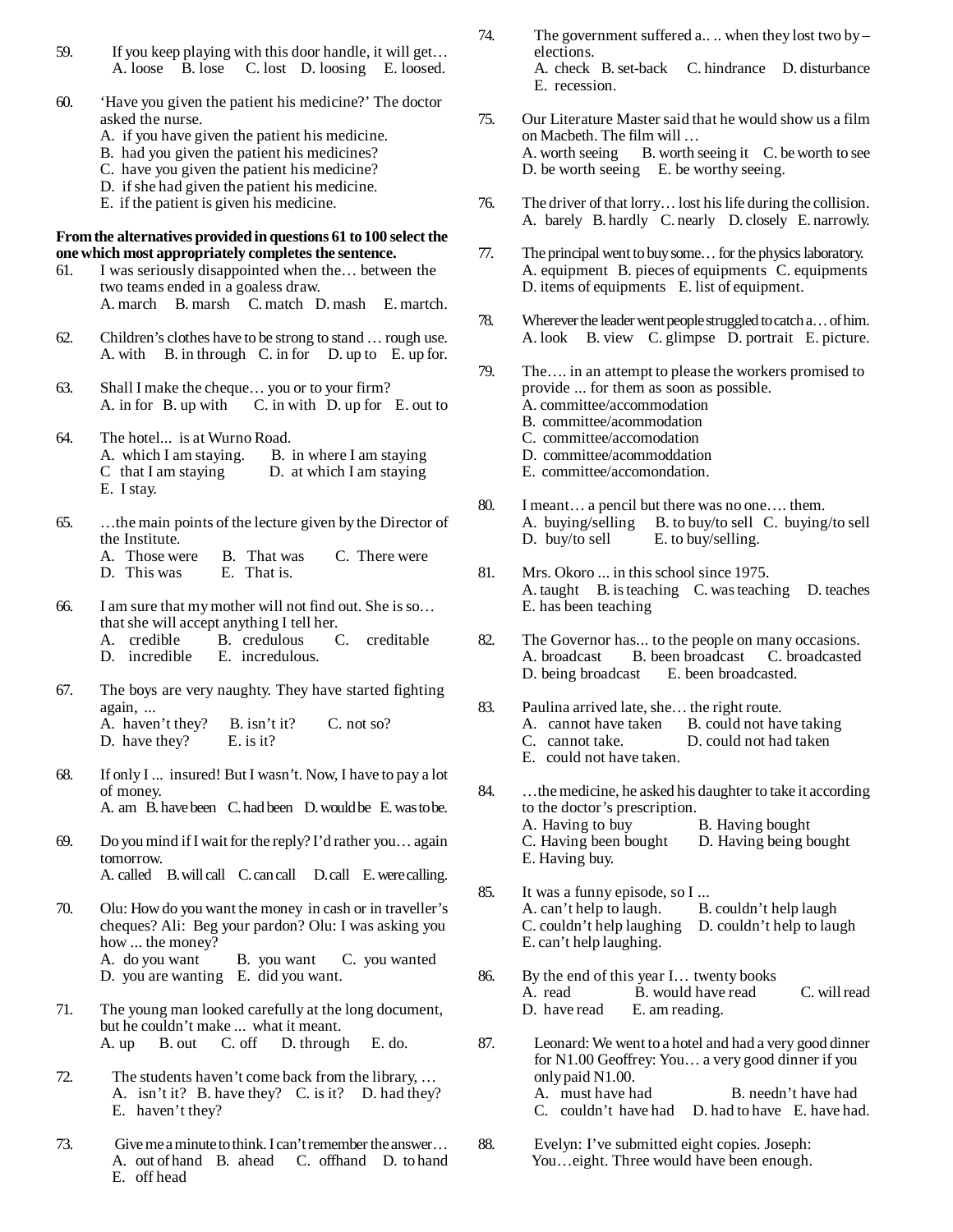A. can't have submitted B. couldn't have submited C. didn't need to submitted D. needn't have submitted E. must have submitted.

- 89. Thepresent wanton displayofriches…moralsin oursociety. A. will be affecting B. are affecting C. is affecting D. was affecting E. had been affecting.
- 90. The market women... profit ranges from thirty to fifty percent are making… difficult for the ordinary people
	- A. for who/to live B. for whom/lives
	- C. by whose/living D. whose/life
	- E. whose/leaving.
- 91. Town authorities have put up a railing in front of the exits... people... out of the stadium and ... straight across the road. A. prevent/rush/dashing B. preventing/rushing/to dash C. to prevent/rushing/dashing D. to prevent/rush/dash E. to prevent/to rush/dash.
- 92. Someone... the radio cassette since 6p.m I wish he ... turn it off. A. has been playing/would B. is playing/would C. played/will D. has played/should E. plays/will.
- 93. If the armed robbers... caught, they would have been lynched. A. wouldbe B. havebeen C. are D. were E. hadbeen.
- 94. Hadheknownthatitwouldrain,he...hisumbrellawithhim. A. would have taking B. was going to take C. would be taking D. would have taken E. would take.
- 95. Omeime was taking his dog for a walk when the dog suddenly… from its chain and escaped A. broke through B. broke lose C. broke even. D. broke loose E. broke away.
- 96. After we have taken our share, we shall give… to them. A. their B. their's C. theirs D. there E. there's.
- 97. I was still sleeping when the national news ... this morning. A. were broadcast B. were broadcasted C. was broadcast D. was broadcasted E. were being broadcasted.
- 98. Each of the contestants… a chance to win. A. has B. have C. get D. gets E. take
- 99. I gave the book to the library attendant… I think works in the evenings. A. whom B. whose C. which D. who E. ofwhom.
- 100. The politicians are responsible for the… events have taken in this country. A. course B. curse C. coarse D. cause E. corse.

# Use of English 1985

#### **COMPREHENSION PASSAGE**

**Read each passage carefully and answer the questions that follow.**

#### **PASSAGE I**

- **Obi:** Let's go to the Sports Club Cafeteria. One naira per meal is a privilege in this country And God knowsthat I am too broke to afford anything more.
- **Olu:** Got a membership identitycard? Don't forget the place is for *bona fide* members only.
- **Obi:** Forget it. There are other types of identity cards, remember. Just flash something before the eyes of those men at the gate, provided it lookslike an identity card.
- **Olu:** Ee... eh, I see. That is why the place is always congested. I don't think it is even worth the trouble. I can't stand a queue.
- **Obi:** That shouldn't bother you. You don't have to join the queue. Just walk straight to the serving point without fear and be sure you shout your order.
- **Olu:** But only V.I.Ps have the right to break queues.
- **Obi:** Sure, but V.I.Ps don't wear badges on their faces. Pose man, pose. After all, this is Nigeria.
- **Olu:** You mean there are many impostors here?
- **Obi:** Certainly, and many people with privileges too. If you want to get along, you must pose, and to get along

means getting what you want. If you choose to term it question of semantics. 'privileges', it suits me. It is all a

- 1. Which of the following is *NOT* implied in the expression: 'One naira per meal is a privilege in this country?
	- A. Nowhere in this country is food sold for one naira.
	- B. The price per meal at the Sports Club Cafeteria is one naira.
	- C. It is rare for anybody to feed satisfactorily with one naira in any hotel in the country
	- D. Obi cannot afford more than one naira for one meal
	- E. Ordinarily, one naira cannot buymuch in the country.
- 2. The conversation about identity cards suggests that
	- A. without an identity card, no one can be allowed to eat in the Sports Club Cafeteria
	- B. without an identity card, no one can be allowedinto the Sports Club
	- C. there is thorough checking of identity cards at the Sports Club gate
	- D. *bona fide* members of the Club do not have to carry identity cards
	- E. a club member can afford to forget his membership card
- 3. The conversation about queues in the passage reveals that A. everybody at the ClubCafeteria queues
	- B. club members can always break a queue at the Cafeteria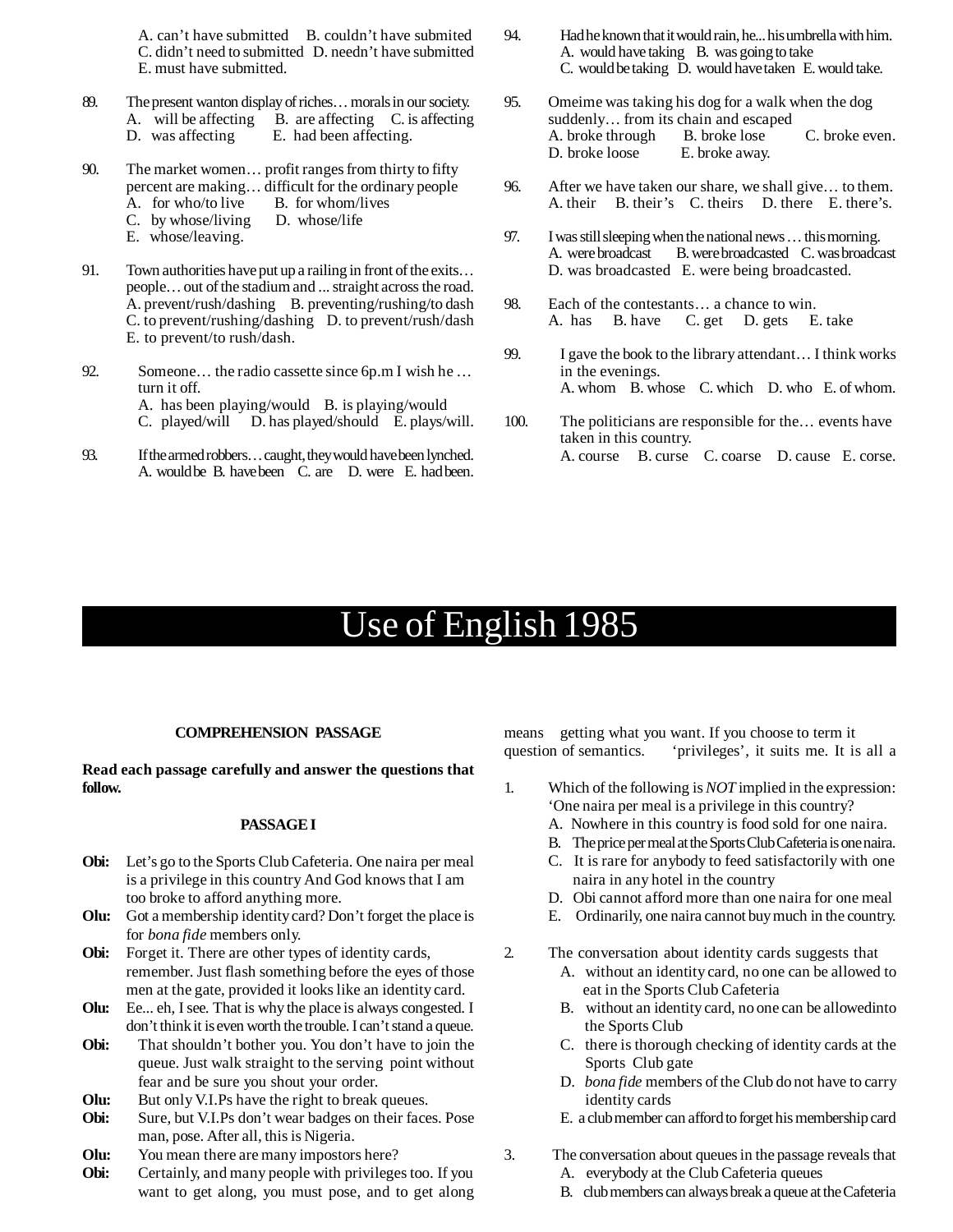- C. people always break queues in the Cafeteria on the pretext that they are V.IPs
- D. only people who are capable of posing can break queues
- E. there is nothing wrong in breaking queues.

4. The conversation about privileges shows that

- A. an impostor is one who claims privileges
- B. to get along must always imply making claims to privileges
- C. it is always easy to recognize V.I.Ps in Nigeria, because they are always laying claim to privileges
- D. there are many impostors laying claim to privileges in Nigeria
- E. 'semantics'meanscallingtoget along''privileges'.
- 5. Fromthe wholeconversation, it is clear thatObi and Olu are A. irresponsible B. selfish C. privileged
	- D. 'go-getters' E. epitomes of the Nigeria society.

#### **PASSAGEII**

Days passed fast for Ntanya and Teresa. They could hardly notice the land getting brown all over Kachawanga again, since neither of them hardly noticed any more the sun come up and go down. Ntanya would work very hard in the field hauling in the last harvest and Teresa would stay at home washing, cooking and waiting, waiting for him to come home. She would cook his meal with extra care and when there was little meat she would only give bits to the children and not even touch it herself but use only the smell to get her food down and reserve the whole chunk for her husband. When Ntanya would come home with sweat on his brows she would put the wooden tray on a stool for him and sit down by him watching him eat with great satisfaction: every *bolus*that went down ntanya's throat would also go down her own throat. When Ntanya would insist on sharing the food with her she would always say she had eaten already no matter how hungry she might be. Ntanya would then eat and drink to his satisfaction and always rest a while in the sun after saying 'Thank you mother'.

(Taken from Peter K. Palangyo's novel: *Dying in the sun*)

- 6. *Bolus* in the passage means A. Adam's apple B. throat pill C. liquid D. piece of meat E. large morsel.
- 7. Ntanya and Teresa could hardly notice the land getting brown because
	- A. they were on their honeymoon
	- B. they had just got married
	- C. they hardly notice the sun
	- D. the sun did not come up
	- E. Ntanya worked very hard in the field.
- 8. Teresa gave only bits of meat to the children because A. they would get more from Ntanya
	- B. she cooked it with extra care
	- C. they were young
	- D. she kept most of it for her husband
	- E. she could not afford meat.
- 9. Ntanya said 'Thank you mother' to
	- A. his mother B. his wife C. his aunt
	- D. Teresa's mother E. his grand-mother
- 10. Teresa would say she had eaten already no matter how hungry she might be so that
	- A. Ntanya would eat to his satisfaction
	- B. Ntanya would say 'Thank you mother'
	- C. she could cook again
	- D. she could watch his eat
	- E. every *bolus* would go down her own throat.

# **PASSAGEIII**

Mathematics is the language in which the Book of Nature is written: Mathematics is the queen of the sciences. it is universally agreed that Mathematics is the backbone of Science and Technology. For without Mathematics the engineer is but an artist or a scultptor. He can build his bridge, attest ot its form and beauty, but without Mathematics he cannot guarantee its reliability to serve the purpose for which it is built. Mathematics is indeed the science of sciences. It is also art of all arts. It is right, legitimate and defensible to consider Mathematics as an Art. The poet, the musician, the artist and the mathematician have a lot in common. Fundamental to all their studies and works istheir common interest in the logical study of related concepts and objects to form patterns which will produce beauty, harmony and logical order. Thus the poet arranges words to produce a pattern called poetry: the musician arranges sounds to produce a pattern called music: the artist arranges colours to produce a pattern called painting and the mathematician arranges abstract ideas into a pattern, using symbols, to produce equations. Each of these patterns - the poem, the music, the painting and the equation must stand up to the test of some order, harmony and beauty. So if Mathematics is not an art what is art?

- 11. The views expressed in this passage belong to A. JAMB B. artists C. mathematicians D. the poet E. the author of the passage.
- 12. The expression 'Mathematics is the queen of the Sciences' contians A. a contradiction B. an analogy C. an irony D. a lie E. nonsense
- 13. 'Mathematics' is written with a capital M in this passage because A. the writer is a mathematician
	- B. the writer does not know how to use punctuation correctly
	- C. the writer wants to distinguish between a concept and a subject
	- D. it is the normal way of writing about the sciences
	- E. the writer is confused.
- 14. The last sentence of the passage , 'So if Mathematics is not an art what is art?' is a
	- A. questions posed for the reader to answer
	- B. statement put in the form of a question
	- C. question combined with a statement
	- D. mathematical equation stated in words
	- E. pattern which illustrates beauty, harmony and order in language.

15. Mathematics can be considered as a form of art because

- A. its main principle is made use of by the arts
- B. it involves drawing of figures
- C. it is a form of Fine Arts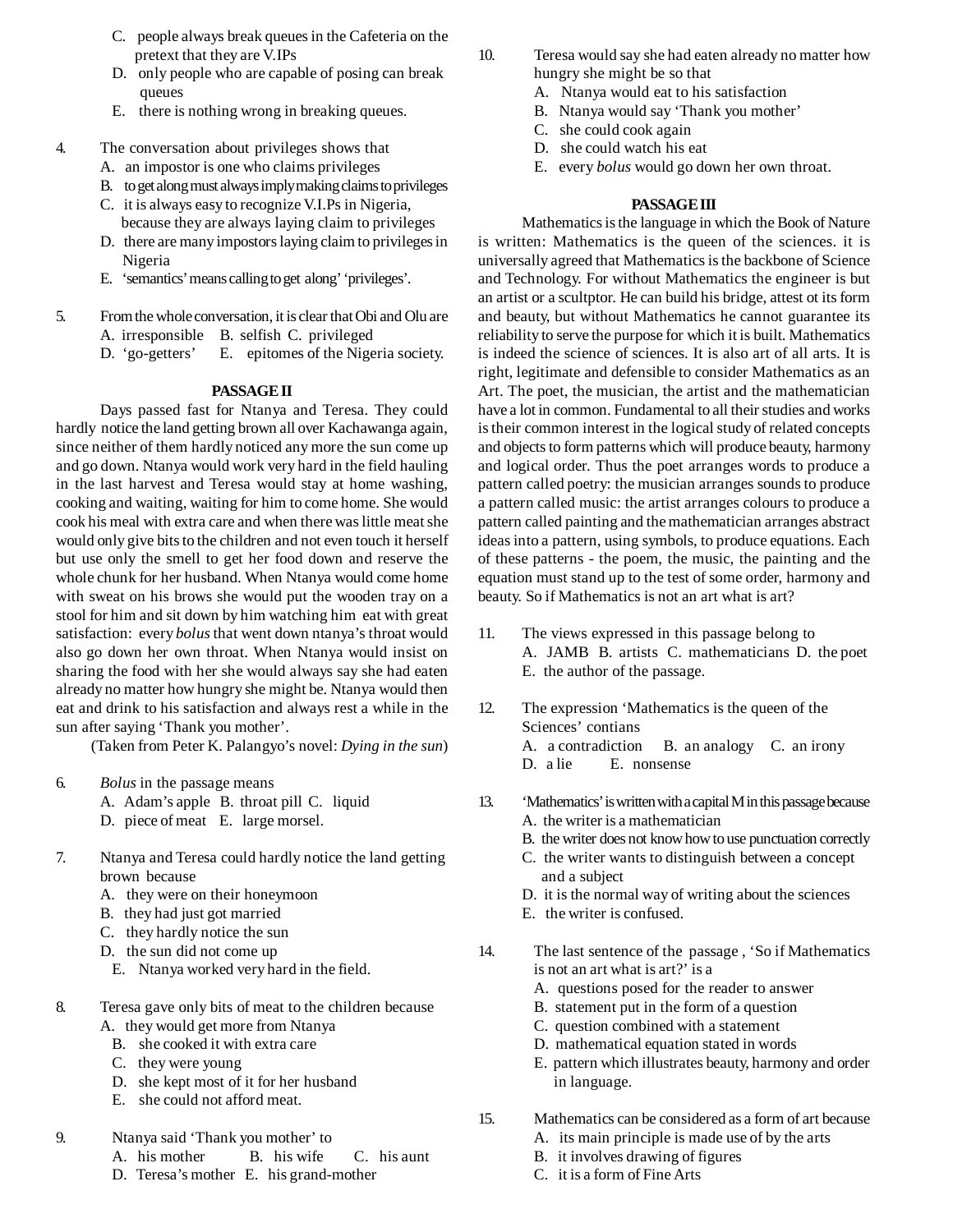- D. it is a type of GraphicArts
- E. it also involves a studyof beauty, harmonyand order.

#### **PASSAGEIV**

My good people: I come before you this evening as a man whose honesty and intergrity have been questioned. Now, the usual political thing to do when charges are levelled against you is either to ignore them or to deny them without giving details. But before I answer any of your questions, let me state categorically that I have not touched a kobo of the N50,000 we contributed. Every kobo of it has been used in defraying political campaign expenses.

As a matter of fact, during one of my meet-the-press conferences, Tony Agiwa *accosted* me and said, 'Honourable Senator, what about this fund we hear about?' I told him there was no secret about the fund and that he should meet Abu O. Abu to get details of the fund. I told him, 'You will find that the purpose of the fund was primarily to defray political expenses.' In answer to another one of his questions, I said that neither contributors to this fund, nor contributors to any of my campaigns had ever received any special consideration that he would not have received as an ordinary *constituent*. And I can say that never, since I became a Senator, have I made a telephone call for them to an agency or have I gone down to an agency on their behalf. Records will show that, and these records are in the hands of the Administrator.

- 16. The author is
	- A. exonerating himselffrom allegations of embezzlement
	- B. ignoring the allegations of embezzlement
	- C. taking part in a political campaign
	- D. demonstrating that he is a Senator
	- E. trying to implicate Abu O. Abu, a fellow politician.
- 17. *Constituent* in the passage means
	- A. a section of his constituency
	- B. his entire constituency
	- C. his campaigner
	- D. a person having voting rights where he is living
	- E. a supporter
- 18. *Accosted* in the passage means A. grossly insulted B. greeted C. fought with
	- D. forced E. went and spoke to
- 19. It appears that the N50,000
	- A. has been spent
	- B. has been paid into the government treasury
	- C. will soon be paid into the government treasury
		- D. has been saved by Abu O. Abu
		- E. will be used for future campaigns.
- 20. Abu O. Abu is portrayed as
	- A. a corrupt politician B. the administrator of the fund C. anordinarytaxpayer D.agovernmentofficial E. acitizen

#### **PASSAGE V**

The land was ready and ploughed, waiting for the crops. At night, the earth was alive with insects singing and rustling about in search of food. But suddenly, by mid-November, the rain fled away: the rain-clouds fled away and left the sky bare. The sun danced dizzily in the sky, with a strange cruelty. Each day the land was covered in a haze of mist as the sun sucked up the last drop of moisture out of the earth. The family sat down in despair, waiting and waiting. Their hopes had run so high; the goats had started producing milk, which they had eagerly poured on their porridge, now they ate plain porridge with no milk. It wasimpossible to plant corn, maize, pumpkin and water-melon seeds in the dry earth. They sat the whole day in the shadow of the huts and even stopped thinking, for the rain had fled away. Onlythe children were quite happy in their little girl world. They carried on with their *game of making house* like their mother and chattered to each other in light, soft tones. They made children from sticks around which they tied rags, and scolded them severely in an exact imitation of their own mother. Their voices could be heard scolding all day long: 'You stupid thing, when I send you to draw water, why do you spill half of it out of the bucket?' 'You stupid thing! Can't you mind the porridge pot without letting the porridge burn?' Then, they would beat the rag-dolls on their bottoms with severe expressions.

The adults paid no attention to this; their nerves were stretched to breaking point waiting for the rain to fall out of the sky. Nothing was important, beyond that. All their animals had been sold during the bad years to purchase food, and of all their herd only two goats were left. It was the women of the family who finally broke down under the strain of waiting for rain.

(Taken from Bessie Head's *The collector of Treasures*)

- 21. The evidence that the family hopes had run high is that the
	- A. land was ready for planting
	- B. earth was alive with insects singing
	- C. goats had started producing milk
	- D. family ate porridge
	- C. family had corn and maize seeds.
- 22. 'The adults paid no attention to this' refers to
	- A. the children scolding the rag-dolls
	- B. the plain porridge C. the burnt porridge
	- D. their breaking nerves E. the land.
- 23. The family sat down in despair because
	- A. the land was ready and ploughed
	- B. they ate plain porridge with no milk
	- C. the sun danced dizzily in the sky
	- D. the land was covered in a haze of mist
	- E. it was impossible to plant seeds.
- 24. All their animals had been sold in order to
	- A. avoid despair B. buy food C. induce rain
	- C. save animal food E. make the children happy.
- 25. '*Game of making house'* means
	- A. building a house with sand
	- B. being happy in the house
	- C. playing in the house
	- D. imitating running a home like adults
	- E. playing hide-and-seek in the house

# **LEXISANDSTRUCTURE**

# **In Questions 26 to 37 choose the option opposite in meaning to the word underlined.**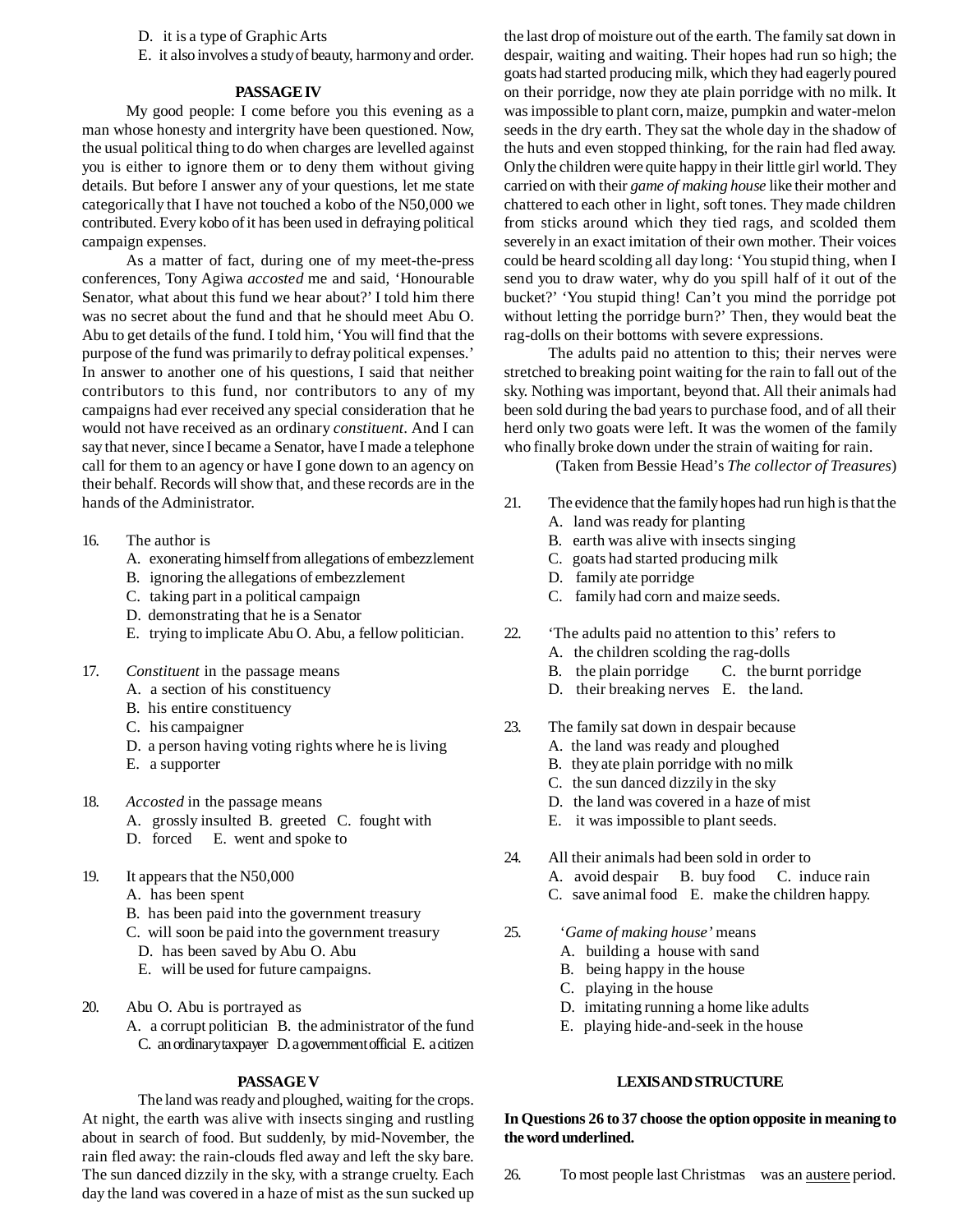A. prosperous B. harsh C. severe D. sour E. stern.

- 27. The chief was generous in his award of university scholarships A. noble B. considerate C. liberal D. mean E. honest.
- 28. Chidi is naturallytaciturn. A. friendly B. cheerful C. dumb D. lively E. garrulous.
- 29. He is loved for his altruism. A. benevolence B. sincerity C. selfishness D. selflessness E. kindness.
- 30. The Military Governor upheld the decision of his cabinet. A. held up B. undercut C. maintained D. abolished E. reversed.
- 31. Many untrustworthy students give evasive answers to questions which they fully understand. A. direct B. outspoken C. simple D. truthful E. clever.
- 32. The deafening noise of the two jet planes which flew across our compound yesterday made people fear that an assault on the countrymight be imminent. A. impending B. ahead C. remote D. eminent E. threatening

33. Disgruntled people are indifferent to any plansto rid the society of evil. A. different from B. diffident about C. in agreement with D. interested in E. opposed to.

34. The severity of the harmattan helped me to complete my writing assignment in record time because I had no choice but to lock myself indoors.

A. warmth B. mildness C. moderation D. leniency E. gentility.

- 35. The increase in transport fares deterred our club from planning an excursion this year. A. deferred B. irritated C. impelled D. restricted E. encouraged
- 36. This card entitles you to attend the film show. A. disqualifies B. discourages C. disenchants D. proclaims E. satisfies
- 37. Thisis an abridged edition of Oliver Twist A. reprinted B. enlarged C. outdated D. extinct E. banned

## **In Questions 38 to 71 choose the option nearest in meaning to the underlined word or phrase.**

- 38. Victor will not attend the dinner partytonight: he is afraid of his own shadow.
	- A. not in the mood B. attending another party
	- C. scared of imaginary things
	- D. unhappy with his assigned role
	- E. unable to forget his fears.
- 39. TellingAli to break his habit of coming towork late islike knocking your head against a brick wall. A trying the impossible B. asking him to beat you up

C. makingafoolofyourself D.askinghimtobeyour enemy E. making him break down at work.

- 40. The manager often quarrels with his staff because he goes around with a chip on his shoulder.
	- A. deformed shoulder B. readiness to be angered
	- C. look of contempt D. an air of superiority
	- E. search for gossip.
- 41. The new employee isso humble and friendly that he will soon make himself popular.
	- A. welcomed and accepted B. hated
	- C. estranged D. rejected E. a personal friend.
- 42. He took exception to Ezenwa's remark.
	- A. was delighted at B. was excited by
	- C. got demoralized by D. objected to
	- E. was perplexed by.
- 43. Kelechi hardly ever falls sick.
	- A. most often B. very seldom C. sometimes
	- D. frequently E. occasionally
- 44. The gallant soldiers met their Waterloo at Philippi A. victory B. trouble C. defeat D. happiest period E. enemy
- 45. It is futile trying to make bricks without straw. A. fertile B. important C. fragile D. vain E. bad
- 46. The ceiling of my bed-room fell in and knocked me out. A. made me unconscious B. removed me C. flattened me D. killed me E. frightened me.
- 47. In May 1978 the rain fell incessantly and made life drab. A. at intervals B. recurrently C. repeatedly D. concurrently E. continuously
- 48. Little Ugochi has a bicycle which is in marvelous condition. A. need of a tune up B. excellent C. questionable D. unstable E. working
- 49. The lecturer maintained his usual good humour in spite of the cat-calls and the rude behaviour of his students A. provoked B. obtained C. kept D. lost E. improved.
- 50. The class as a whole will have a lecture on scarce commoditiestomorrow
	- A. argument B. deliberation C. dispute
	- D. conference E. talk
- 51. Many states practise the ideals of democracy.
	- A. government by elections
	- B. government by representatives
	- C. government by civilians
	- D. government by all the people
	- E. oligarchy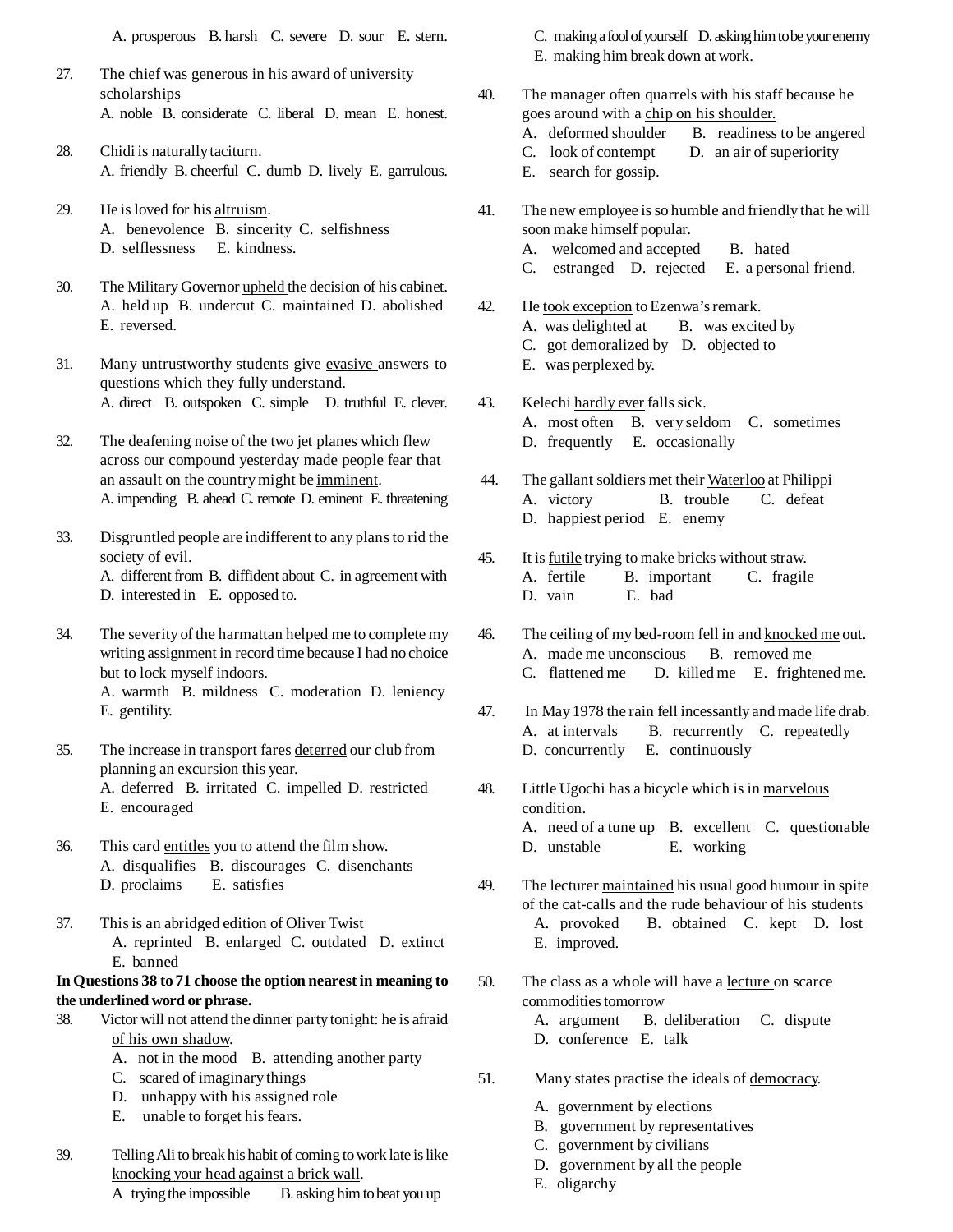- 52. He lost his voice momentarily.
	- A. in a moment B. in a split second
	- C. for a brief period of time D. without delay E. instantly.
- 53. The corrupt official had to leave the public service willy nilly. A. unprepared B. reluctantly C. willingly

D. compulsorily E. by retirement

- 54. I am yet to write the penultimate paragraph of my essay. A. last but one B. third to the last C. second D. concluding E. introductory
- 55. One hindrance to an orderly economic development of the country is large-scale fraud and corruption.
	- A. difficulty B. element C. reason D. obstacle E. ritual
- 56. Stephen was blamed for leaving his door ajar during the heavy rainfall. A. unlocked B. unbolted C. open D. keyless E. locked
- 57. If people don't want to play the game according to the rule, that is their business.
	- A. their business will suffer B. it is not their fault
	- C. they should blame others for it
	- D. other people will take over their business
	- E. theywill have themselves to blame.
- 58. Nigeria, like most other African countries is predominantly agricultural.
	- A. mainly B. certainly C. entirely D. undoubtedly E. superficially
- 59. Despite increasingly punitive laws against hemp smoking, it is still rising at an alarming rate.
	- A. devastating B. exemplary C. barbaric D. severe E. satisfactory
- 60. The Senate postponed the meeting indefinitely. A. for a short time B. for six months C. definitely D. without fixing a date E. for several months
- 61. You have been asked to change your laissez-faire attitude towork. A. stupid B. carefree C. careful D. serious E. responsible
- 62. Since hisfather's death, Osita has not been able to cope with the tasks of a family head. A. perform adequately B. tolerate C. accept D. assess properly E. manage
- 63. My spell in the university was an unmitigated disaster A. an unavoidable B. a painful C. a regrettable D. an unqualified E. an unfortunate
- A. afloat B. on top of a plank C. above suspicion D. raised above a board E. the chairman of a board
- 65. It issheer foolhardinessfor unarmed policemen to pursue armed robbers. A. nonsense B. bravery C. foolishness D. stupidity E. foolish risk taking 66. Bankole was a man given to much wine. A. pushed to B. taken over by C. addicted to D. forced to E. afflicted by
- 67. The officer refused to be taken in by the private. A. won over B. drawn in C. overtaken D. deceive E. Involved
- 68. The principal advised the boy to come to grips with himself if he wanted to do well at the end of his course.
	- A. criticize himself B. master his difficulties
	- C. learn to be obedient D. behave himself
	- E. fight with himself
- 69. The judge came down heavily on the accused person in his judgement.
	- A. crashed heavily B. fell down heading
	- C. descended upon heavily D. imposed a stiff penalty
	- E. crash landed on.
- 70. Employees have been urged to desist from witch-hunting and character assassination.
	- A. commanded to stop hunting witches
	- B. ordered to stop assassinating witches
	- C. entreated not to accuse individuals unjustly and maliciously
	- D. informed to resistwitch hunters and character assassins
	- E. urged to desist from barbaric acts.
- 71. The government should stop white elephant projects.
	- A. projects in which white men kill elephants
	- B. projects in which white elephants are used
	- C. projects for painting some elephants white
	- D. high cost projects with low utility values
	- E. low cost projects with high utility values.
- 72. Mary goes to school.. bus. A. in B. on C. with D. through E. by
- 73. The loud noise in the neighbourhood attracted people who stared… the thief. A. at B. about C. with D. on E. over
- 74. The students unrest resulted… the expulsion of the ringleaders A. to B. in C. from D. with E. by
- 75. The lawyer insisted.. the full payment of his charge. A. with B. in C. for D. at E. on
- 76. Little children are usually afraid ... thunder. A. about B. for C. of D. with E. at

64. To be above board is to be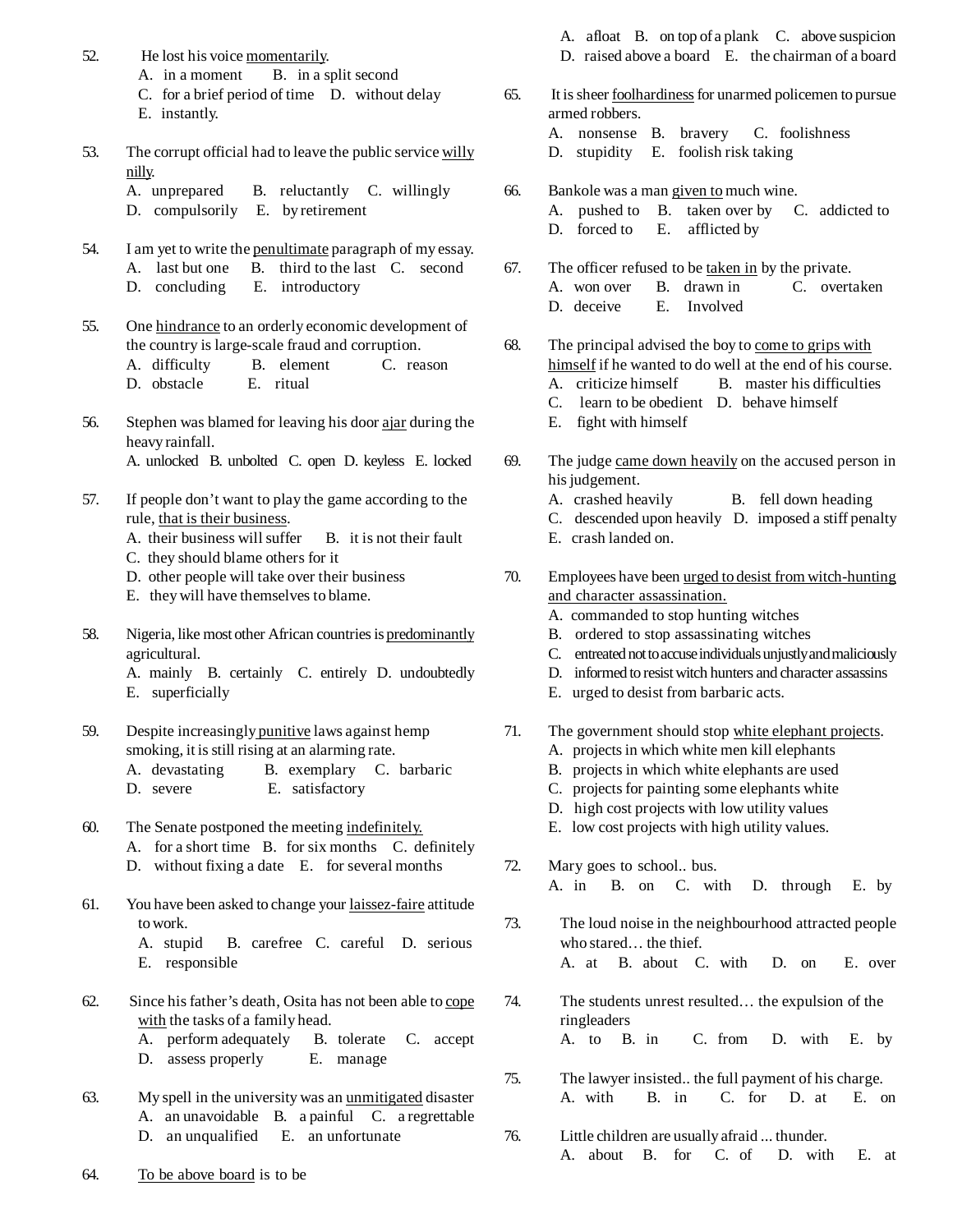- 77. On the orders of the steward, the cook rushed… the market A. to B. at C. for D. in E. against
- 78. The principal advised that we pursue this case cautiously, otherwise we are bound to be taken… byAda's lies. A. away B. out C. in D. off E. on
- 79. I am very sorry… to attend the meeting yesterday. A. for failure B. in failing C. to having failed D. to fail E. for failing
- 80. When you are faced with an examination of this nature endeavour to keep your mind... the job and not be distracted for one moment. A. at B. in C. for D. on E. to
- 81. It all depended on what… A. does he want B. he wants C. he does want D. he wanted E. did he want
- 82. Samuel: Would you please come here, John? John: No. I'm busy…in myfarm. A. I am working B. I'm working C. I am to work D. I shall have worked E. I go to work
- 83. My colleagues… before I arrived. A. started writing B. wrote C. had started writing D. have written E. have been writing
- 84. After the team had conceded two goals, their enthusiasm… A. was beginning to wane B. was waning C. begantowane D. hadbeguntowane E. hadbeenwaning
- 85. The Government... the initial value of the hotel complex at ten million Naira. A. costed B. had cost C. had valued D. had constructed E. has costed
- 86. James... reminding that not all that glitters is gold. A. needs B. need C. needing D. needsto E. need to
- 87. The dull student took a correspondence course as a means… his standard in the class. A. to improve B. for improving C. of improving D. by improving E. to improving
- 88. The boy thought that driving a car was not… dangerous than riding a bicyle. A. sovery B. particularly C. very D. anymore E. any
- 89. I do not want... from such a friend as Jimoh. A. anymoreadvices B. nomore advice C. anyadvices D. no advice E. any advice
- 90. Very few students have satisfactory... these days becausethe student population has increased tremendously. A. acommondation B. accomodation C. accommodation

D. acommoddation E. acommodation.

- 91. The old politicians were discredited because they tried to… the people's ignorance. A. cash in on B. catch in with C. catch in on D. cash in with E. cash in by
- 92. The plane overshot the… in a minor accident. A. railway B. hangar C. tarmac D. runway E. road
- 93. That single… was enough to spoil a whole life time of good living. A. occurence B. ocurence C. occurrence D. occurrense E. ocurrence.
- 94. The thief ran… luck when the policeman running after him caught up with him and knocked him down. A. into B. with C. of D. out of E. off
- 95. Whilst the thief was... the passengers, he kept apologizing for the inconvenience he was causing them A. robbing B. rubbing C. robing D. rubing E. robbed.
- 96. Your brigade would be the better for it, if you desisted ... rumor-mongering, observed the Chief of Staff A. from B. away C. into D. away from E. on
- 97. The court ordered the lorrydriver to payfor the ... tomycar. A. damages B. heavy damages C. destruction D. many damages E. damage
- 98. Journalists always collect and publish ... A. informations B. an information C. some informations D. information E. much informations.
- 99. I have received the answer scripts of Peter and John. What about ...? A. Ngozi B. Ngozi'sown C. Ngozis D. Ngozis'E. Ngozi's
- 100. He received a pat ... the back for his brilliant successin the examination. A. by B. at C. in D. on E. for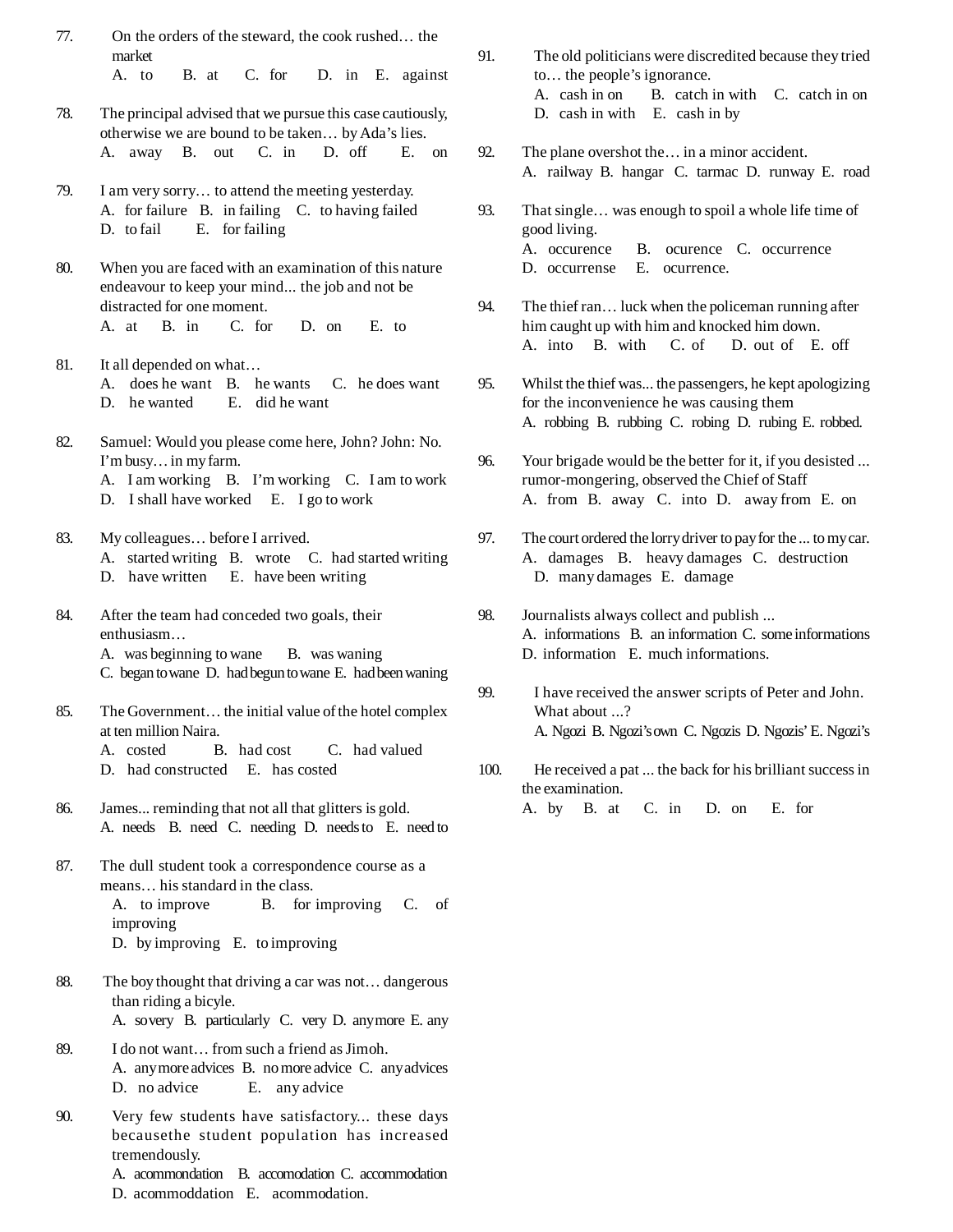# Use of English 1986

#### **COMPREHENSION**

# *Read each passage carefully and answer the questions that follow*

## **PASSAGE 1**

It is customary nowadays among fashionable ladies and gentlemen to acquire strange and sometimes quaint clothes which are scarcely ever used. Sometimes it may be an approaching festival, sometimes a two hour ceremony and sometimes to honour a dead colleague – something triggers off the modern craze to sew new materials whose use does not outlast the moment of craze. And so, people who just occupy small apartments in their parent homes, or have rented one room in a densely-people house find that more than two-thirds of their rooms are filled with bongo trousers which they cannot wear, worn out jeans which stink, or specially made cloth for occasions that are not recurrent.

Although plagued by the problem of school fees for their children, *parents have had to swallow their own phlegm and humour* their children who need special clothes for important events. Newly employed youths soon find that their comrades are getting married, and a new and special attire must be used to grace the occasion. University students see matriculation ceremonies or induction ceremonies into club membership as special reasons to make new attire which – you may be sure – they would not wear on another occasion that parallels the one for which these clothes were made.

Medical doctors may soon find another cause for the incidence of high blood pressure among the youth. 'The desire to acquire new clothes' is one strong possible cause, but a more subtle one which haunts like a ghost is the problem of choice of what to wear. The youths have so suffered their apartments, wardrobes, drawers and trunks with so many clothes that the greatest problem they face is the choice of what to wear.

- 1. A suitable title for this passage is
	- A. Fashion craze
	- B. Fashion craze among the youth
	- C. University students and induction ceremonies
	- D. Parents and the money for fashion craze.
- 2. In this passage the expression "parents have had to swallow their own phlegm' means parents,
	- A. had to swallow the sputum in their mouths
	- B. have been phlegmatic all along
	- C. have had to overcome their own pride or prejudice
	- D. no longer had to swallow their own phlegm.
- 3. The youth acquire clothes for
	- A. burials, great occasions or for matriculation ceremonies
	- B. occasions that are not recurrent
	- C. boosting their ego
	- D. the purpose of praising their parents.
- 4. In this passage we learn that parents
	- A. admire their children's craze for new clothes
- B. do not provide the money for the fashion craze
- C. endure a lot of hardship to provide for their children
- D. gladly provide the money for the fashion craze.

5. A likely cause of high blood pressure among the youth is

- A. the clothes they wear to parties
- B. that different clothes are meant for different occasions
- C. that the youth have stuffed their wardrobes, apartments and drawars with new clothes
- D. the thought of the choice of what to wear.

# **PASSAGEII**

Delinquency describes actions that would not be crimes if performed by adults. If a young person performs one of such actions then he has committed a crime. Delinquency is one of several status offences – offences that can be committed only by people in particular stations of life as determined by age, profession or a person's role in society. For young people such offences include drinking, driving and smoking under age. Usually they are offences only to the extent that they help to preserve some of the good things of life for the exclusive enjoyment of the adult world. Delinquency is therefore a weapon forged in adult minds and directed byadult hands against young people. It is born out of envy, adult pride and intolerance. If the world changed overnight and the responsibility to make and enforce laws fell on juvenile shoulders, the adults should expect a raw deal in return. Delinquency would then certainly refer onlyto manyof the adult actions now freely committed by them.

- 6. Thewriter of the passage believesthat delinquencylaws are
	- A. not relevant to human society
	- B. only fit for young people
	- C. unfair to the juveniles
	- D. very fair to the adult world.

7. Status offences are those that can be committ

- A. all adults B. juveniles only
	- C. delinquent juveniles only D. specified classes of people.
- 8. In theviewofthewriter, drinking under age isan offence because
	- A. adults want to have all he drink to themselves
	- B. adults do not want juveniles to get drunk
	- C. drunken juveniles can cause disorder in society
	- D. adults have a duty to protect young persons.
- 9. If the world changed overnight
	- A. there would be more delinquency laws
	- B. delinquency would refer to all adult actions
	- C. delinquencywould no more be a crime
	- D. delinquency would also change in meaning.
- 10. When young people make and enforce laws
	- A. the responsibilitywill be too heavyon their shoulders
		- B. they would retaliate against the adults
		- C. their laws will be very juvenile
		- D. the world will be turned upside down.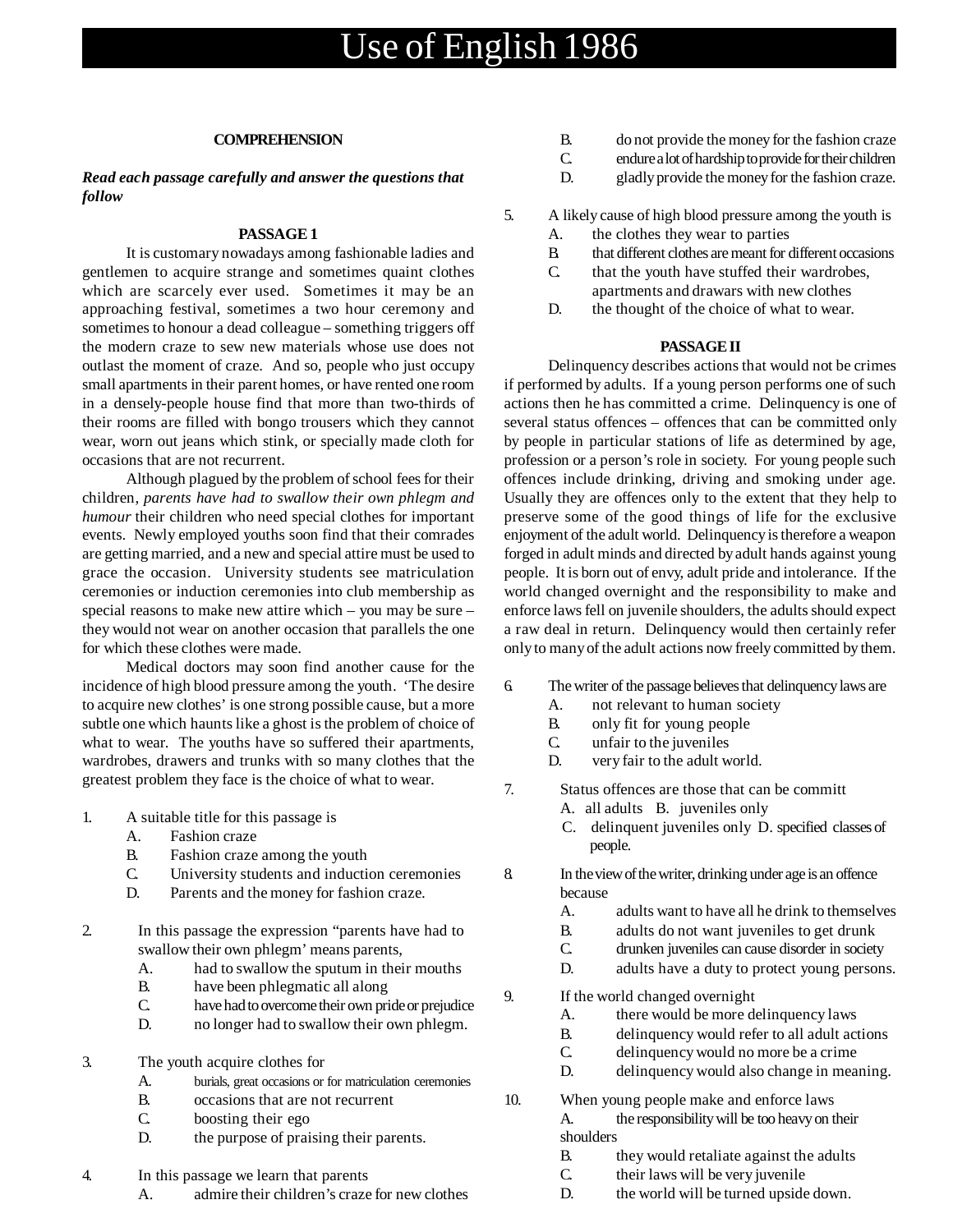#### **PASSAGEIII**

Those who are familiar with it will tell you that Ludo, like human life itself, is a game both of chance and skill. You need skill in deciding how to make the most advantageous use of the figures that turn up on the die when you cast it. Since each player has at least four alternative ways of using his figures, two players with equal luck may fare differently, depending on how cleverly each one uses his figures. The element of luck, again as in human life, plays a dominant role however. For no matter how skilful a player may be in using the figures he gets on the die, he has a slim chance of winning if he continually throws low figures. While a combination of ones and twos may be useful in checking the advance of one's opponents, it will not take one home fast enough to win. On the other hand, consistent throws of sixes and fives, with even the very minimum of skill, will help a player to home all his four counters before any of the three other players, unless, of course, he has no idea of the game at all.

- 11. According to the passage, Ludo is
	- A. more a game of skill than of chance
	- B. more a game of luck that of skill
	- C. equally a game of chance and skill
	- D. a game entirely of luck.
- 12. It isimplied in the passage that two players may fare equally if they
	- A. have equal luck
	- B. apply similar skill to figures
	- C. applysimilar skill to similar figures
	- D. have equal skill.
- 13. It isimplied in the passage, that in Ludothrees and fours are
	- A. very high throws B. medium throws
	- C. low throws D. very low throws.
- 14. According to the passage, a player with consistently high throws will
	- A. almost certainlywin a game
	- B. certainlywin a game
	- C. almost certainly not win a game
	- D. deliberately not win a game.
- 15. In the passage, the possession of skill specifically enables a player to
	- A. win
	- B. throw good figures
	- C. use his figures efficiently
	- D. check his opponents efficienctly

#### **PASSAGEIV**

Farming isthe most important aspect of agriculture that has attracted attention within the last few years. Agriculture hasseveral other aspectslike fishery, livestock and poultry. All these are also important in that they have to do with the production of food items which human beings consume for survival.

In many parts of the world today, farming has been regarded as the mainstay of the economy. Crops such as cocoa, rubber and cotton have been produced in such commercial quantity that they are sold to other countries. Some countries have better comparative advantage in producing certain farm crops than other countries. In these other countries, there is the need to spend a lot of money on agriculture, particularly farming.

place to store their crops, most of which are always destroyed by insects and pests before harvest time. All these have adverse effects on their productivity.

The government can do a lot to help farmers. farmers' co-operative societies can be encouraged and loans can be made available to farmers through government institutions, like banks and finance corporation. Farmers can be taught how to build good storage structures for their produce. All these and a lot more can help to improve the conditions of farming in these countries.

- 16. The most important aspect of agriculture mentioned in the passage is
	- A. poultry B. fishery C. livestock D. farming.
- 17. Farming in many countries today is
	- A. an alternative to poultry
	- B. of great assistance to the economy
	- C. for those who are out of jobs
	- D. for the illiterates.
- 18. Some countries produce more and better crops than others because the farmers in the former
	- A. are more educated
	- B. have greater manpower
	- C. have more modern equipment
	- D. have more fertile land.
- 19. In order to help improve the state of farming, the government should
	- A. give all farmers enough money to work with
	- B. sell enough fertilizers to all farmers
	- C. find ways of financing and modernizing the farming system
	- D. help farmers with the storage of their crops.
- 20. A lot of crops harvested are wasted because farmers
	- A. allow insects and pests to destroy their crops
	- B. do not have enough money to invest in harvesters
	- C. do not have good storage facilities
	- D. harvest too much at a time.

## **PASSAGE V**

It may be argued that museums as an institution and an agency for transmitting cultural heritage are an artificial creation, so far as objects are removed from their natural or proper environments and put into museums which are a different environment altogether. However, it seems that museums themselves have come to be accepted and recognized as the best equipped institutions devised by man for the assemblage of cultural objects and their presentation and preservation for the present and future generations.

The artificial character of museums is however being gradually transformed into a cultural reality. Thus, just as one goes to the theatre for plays and other performing arts, the mosque, the church or the shrine for worship, the library for the printed words, today, it isto the museum one goesto see evidence of man's material outfit. For, no other institution or place so readily comes to mind as museums do when evidence of material culture is sought. Herein lies the importance of museums as cultural institutions and an agency for transmitting culture.

21. Museums are at artificial creation because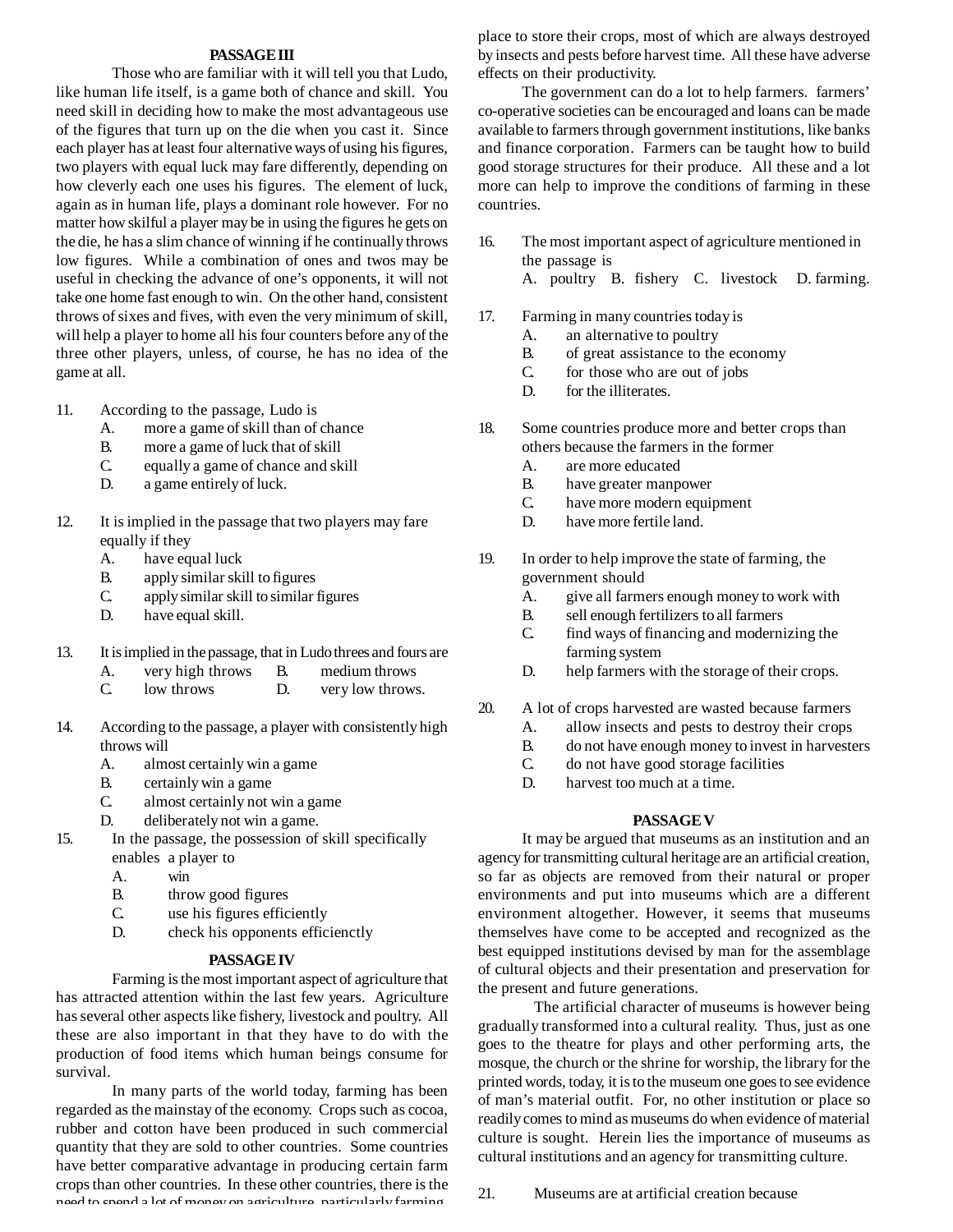- A. they are an agency for transmitting cultural heritage
- B. natural or proper environments are removed and put into museums
- C. objects are removed from museumsto natural or proper environments
- D. objects are removed from their natural or proper environments and put into museums.
- 22. According to the passage, which of the following is NOT part of the main functions of museums?
	- A. Preservatic B. Generation
	- C. Presentation D. Assemblage.
- 23. The evidence of material culture can best be sought in the
	- A. theatre and other performing arts
	- B. library and themuseum
	- C. museum only
	- D. museum more than any other institution.
- 24. Which of the following phrases in the passage does NOT expressthe artificial character of museums?
	- A. Removed from B. For transmitting
	- C. Put into D. Devised by.
- 25. … no other institution or place so readily comes to mind as museums means that museum are
	- A. always ready to enter the mind
	- B. a ready example
	- C. recalled with great difficulty
	- D. remembered with hesitancy.

# **LEXISANDSTRUCTURE**

## *In questions 26 to 35 choose the option opposite in meaning to the word(s) underlined*

- 26. Mr. Jack was most <u>flexible</u> in his instructions. A. rigid B. correct C. stiff D. upright.
- 27. The University has offered temporary accommodation to its staff. A. popular B. permanent C. recognized D.regular.
- 28. Mary complained that she slept on the coarse floor. A. smooth B. rough C. bad D. harsh.
- 29. Jim was one of the spectators at the concert. A. ushers B. judges C. guests D. performers.
- 30. The Governor declined to give audience to the journalist A. ignored B. accepted C. forgot D. rejected.
- 31. The debtor's husband is liable for his wife's debts A. unanswerable B. responsible C. unquestionable D. accountable.
- 32. The lotion recommended by the doctor soothed Okon's aching tooth A. calmed B. extracted C. excited D. worsened.
- 33. The sun cast its shadow on the wall. A. reflection B. rays C. resemblance D. substance.
- 34. He was locked up for a fortnight A. released B. punished C. remanded D. locked out.
- 35. The lady acted courageously when thieves attacked her A. shyly B. fearlessly C. indiscreetly D. timidly.

*In questions 36 to 67 choose the option nearest in meaning to the word(s) or phrase underlined.*

- 36. You are free to leave the hall. A. at an advantage B. opportuned C. at liberty D.right.
- 37. The culprits will surrender their loot to the Customs officials. A give away B. give out C. given in D. give up.
- 38. The discussion became animated. A. specialized B. lively C. intellectual D. unruly.
- 39. Rich citizens are often niggardly in their ways. A. beggarly B. sordid C. miserly D. pompous.
- 40. The musician's popularity is beginning to decline A. change B. wane C. slide D. disappear.
- 41. Olu promised to look out for her next time he is in town. A. watch for B. visit C. greet D. take care of.
- 42. Thompson was a prosecution witness at the court hearing. A. false B. reliable C. government D. trial
- 43. The beggar's takings snow-balled every hour A. grew B. turned white C. grew into a ball D. turned into snow.
- 44. His attempts were nipped in the bud. A. unsuccessful B. cutshort C. frustrated D. disqualified. 45. The preacher has made good his promise to visit some of his converts today A. fulfilled B. abided by C. seen to D. accepted.
- 46. What it! You could be followed said the robber. A. Look around B.Be sober C.Be vigilant D. Lookout.
- 47. Look at the tell-tale signs of battering on her A. confirming looks B. suspicious marks C. revealing marks. D. signifying marks.
- 48. The armed robbers who raided passengers on the Expressway came to grief when they had a shoot out with the police today.
	- A. came to a bad end B. became grieved
	- C. encountered grief D. came to a dead.
- 49. Many of the workers hired for firing the furnace had themselves fired as a result of the unfortunate accident.
	- A. got themselves burned accidentally
	- B. jumped into the fire themselves
	- C. got themselves sacked form their jobs.
	- D. were sacked from their jobs.
- 50. The new educational system look off this school year. A. went off B. continued C. began D. resumed.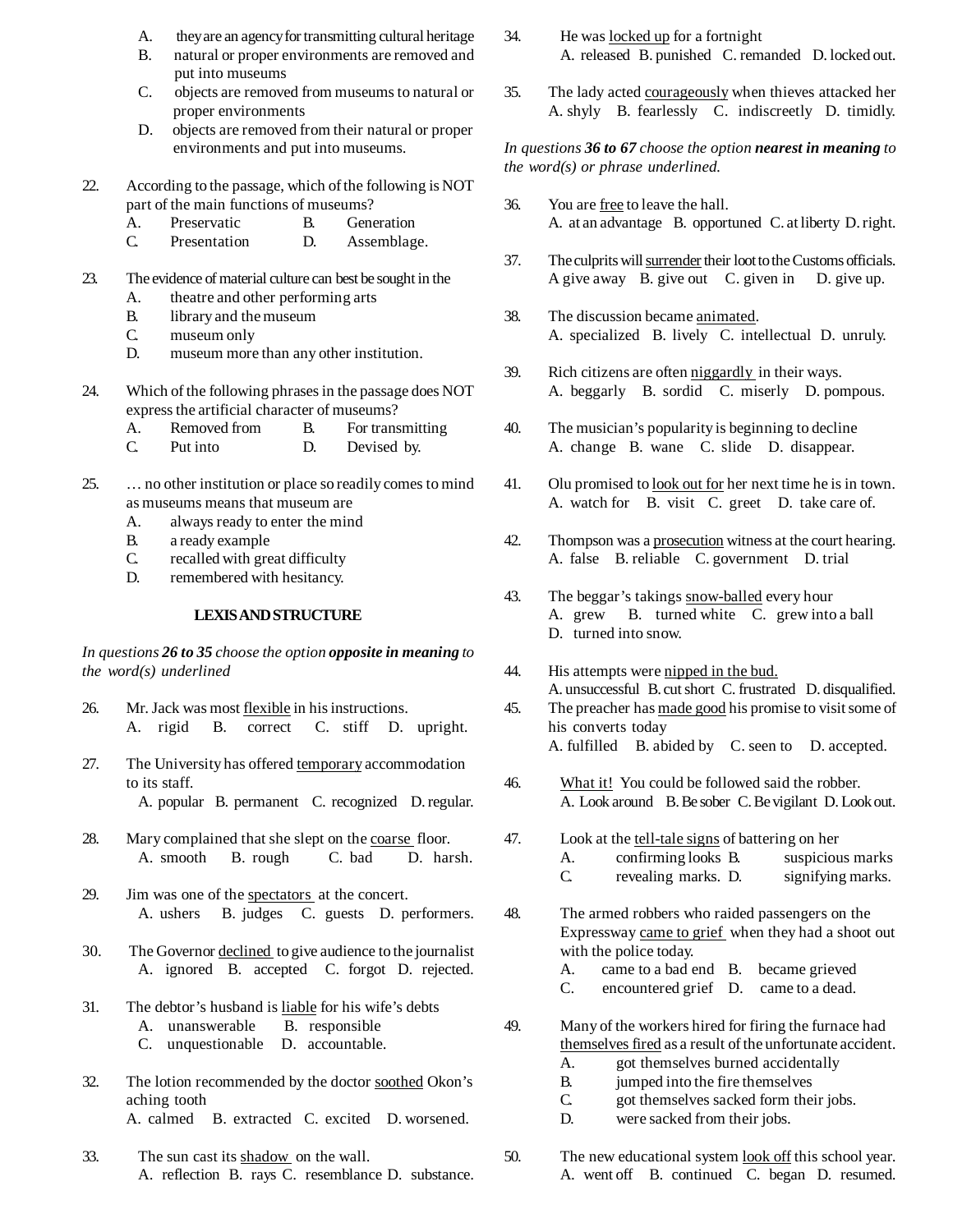- 51. We will surely buy thisidea of introducing an entirely new product
	- A. pay for B. accept C. trade in D. barter.
- 52. This year's harvest is surplus.
	- A. enough for our need B. limitless C. more than enough D. plenty.
- 53. Many candidates new apply to read Law because it is a lucrative profession.
	- A. brings plenty of profit<br>B. brings high prestige
	- brings high prestige
	- C. brings quick money
	- D. brings plenty of knowledge.
- 54. The pressman said that his interview with the President was off the record.
	- A. not written on government record books
	- B. not intended for publication
	- C. not taped
	- D. written elsewhere other than in government records.
- 55. She realised that she was up against stiff competition when a new large departmental store was opened next to her small provisions shop.
	- A. next to B. standing next to
	- C. opposed to D. faced with.
- 56. Finally,I assured him that I would not go back on myword A. return to a place
	- B. return to a certain world which reading
	- C. re-use my word
	- D. fail to keep my promise.
- 57. Everybody respects the team leader.
	- A. looks up for B. looks up on C. looks up to D. looks up at.
- 58. The driver, on seeing the traffic warden, was hesitant to start the engine. A. slow B. unable C. anxious D. reluctant.
- 59. He likes to call attention to unimportant matters. A. dubious B. incidental C. trivial D. simple.
- 60. The speaker took his audience down memory lane before he went to the topic of his lecture.
	- A. took his audience a journey through a street called Memory Lane.
	- B. recalled events from the past
	- C. told a late about a place called Memory Lane
	- D. gave an outline of his lecture.
- 61. The new religious leader hands out an olive branch.
	- A. sues for peace
	- B. gives out branches of the olive tree.<br>C. challenges his opponents to a fight
	- challenges his opponents to a fight
	- D. blesses his congregation.
- 62. Though a brilliant student, Binta lost her tongue when she was asked to give the vote of thanks at the end of the Governor's visit to her school.
	- A. became dumb.
	- B. became deaf and dumb<br>C. said nothing because s
	- C. said nothing because she was shy<br>D. forgot her native language.
	- forgot her native language.
- 63. The accounts clerk was jailed because he cooked the books.
	- A. set fire to the account books
	- B. sold the books in his office to get money for food
	- C. falsified the accounts to his advantage<br>D. destroyed the account books by cooking
	- destroyed the account books by cooking them.
- 64. The task was Herculean.
	- A. irregular B. related to Hercules
	- C. stimulating D. demanding.
- 65. The story is rather hard to believe. A.incedulous B.incredible C.superstitious D. untenable
- 66. It is advisable to administer the test in the morning when students are fresh.<br>A. perform B. set C. undertake D. give.
- 67. He broke his mallet ostensibly trying to maintain order although he was actually enjoying the commotion. A. apparently B. carelessly C. angrily D accidentally.

*In question 68 to 100 choose the word(s) or phrase which best fills the gap(s)*

- 68. Jibril found that thieves had entered his house in his absence. He went to the police to report the … A. break out B. break up C. break in D. break into
- 69. After the accused was found guilty by the court, his counsel…. Before sentence was passed. A. begged for mercy B. made a please for mitigation C. made an ovation D. made a plea for Migation.
- 70. Four persons accused of currency… are being held by the security agents A. traficking B. traviking C. trafficking D. traffiking.
- 71. You had to stand in the corridor all the way? Poor you I don't suppose you enjoyed the journey…? A. don't you B. did you C. didn't you D. don't I.
- 72. 'I m sorry I can't give you any of the oranges, I have … Left', A. few B. little C. only a little D. a few.
- 73. No wonder those plants are dying. They… any water for ages! A. didn't have B. hadn't C. haven't had D. haven't
- 74. Darling, do send the children to bed. I can't … their noise any longer', he said to his wife. A.makedowith B.makeup C. dealwith D. put upwith.
- 75. My wife and I met… on a shop going to Liberia. A. ourselves B. one another C. each other D. ourself.
- 76. … yet about the Principal?
	- A. Are there any news B. Are there some news<br>C. Is there any news D. Is their any news.
	- C. Is there any news.
- 77. I am… to another week's holiday this year after such a tedious job. A. due B. qualified C. looking D. entitled.
- 78. I can quickly recite the National Anthem… Now A. off head B. off by heart C. at hand D. off hand.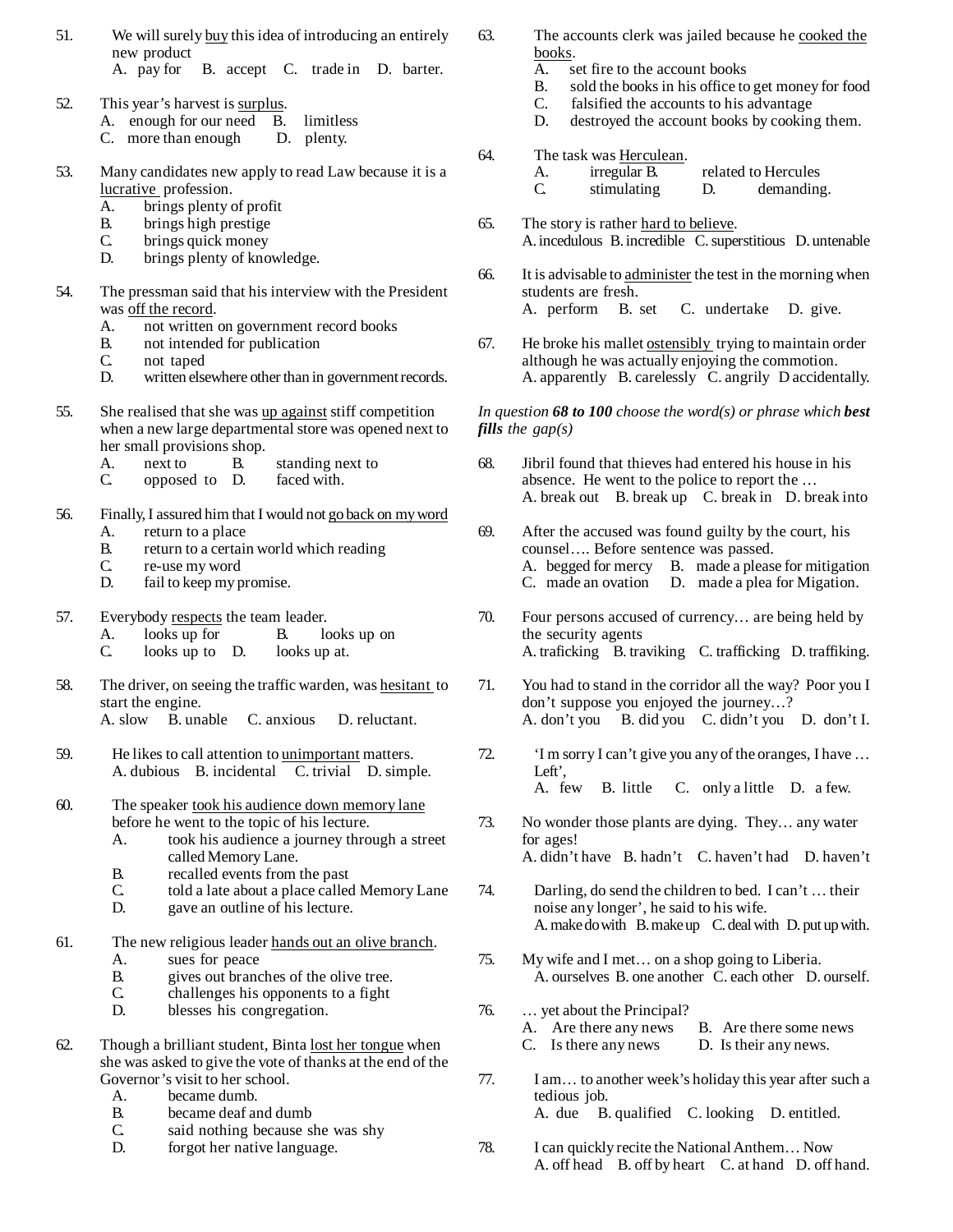- 79. The committee was frustrated because the Chief withheld his … A. accent B. access C. assent D. ascent.
- 80. Gone are the days when the … Enjoy patronage. A. would B. will C. used to D. could.
- 81. He did not attend the final burial… A. rite B. rights C. rites D. right
- 82. The officer was compelled to… the suspect's car. A. seize B. cease C. sieze D. sease.
- 83. He missed the point because he took the statement … A. literally B. literarily C. literacy D. uniliterally.
- 84. Their high … was an advantage A. moral B. morality C. morale D. morals
- 5. The brave officer ….the time bomb A. diffused B. devused C. defused D. difused.
- 86. A number of suspects were paraded… the victim of the robbery.
- A. in front of B. before C. for D. to 87. If you want peace, you … Prepared for war. A. had better B. have better C. had better got D. had better get.
- 88. If only we… We could have overcome the difficulty. A. had persevered B. have persevered C. had persevere D. persevered.
- 89. We are gradually … to the end of the programme this afternoon, remarked the chairman of the wedding reception. A. arriving B. getting C. approaching D. going.
- 90. We saw him… Over a wall as the police approached

A. leaped B. leap C. leapt D. leaping.

- 91. A number of doctors are not so well disposed to … In government hospitals these days…they? A. working/do B. work/are C. working/are D. work/aren't.
- 92. The only set of loud speakers available… To be connected according to the instruction. A. is B. are C. were D. have
- 93. We later on discovered that some members… another meeting before the one advertised. A. were holding B. have held C. have been holding D. had held. 94. He decided to wait for the bus because he had
	- A. too many luggage B. many luggages C. a lot of luggage D. plenty luggages
- 95. Thank you for the party, we really…. A. enjoyed ourselves B. enjoyed C. enjoyed very much D. enjoyed to much
- 96. We were trying to study for the examinations lastnight when the lights… A. weretaken away B. cameoff C. quenched D.went off.
- 97. When he had arranged the furniture, he… the picture on the wall. A. hanged B. hung C. hang D. hunged.
- 98. If forgot to bring a pen with me. Would you please... me yours? A. borrow B. loan C. provide D. lend.
- 99. If you are going to the market, may I…please? A. follow you B. come with you C. come by you D. come as your second
- 100. Wada said that two of his chickens … eggs yesterday morning. A. layed B. lied C. laid D. lai

# Use of English 1987

#### **COMPREHENSION**

*Read each passage carefully and answerthe questionsthat follow*

#### **PASSAGE I**

There are one or two things this country can teach others, one ofwhich isthe art of writing obituaries. One suspects that the reason why some of our newspapers still manage to break even is because of the great amount of revenue they derive from obituaries. It is not unusual for about one quarter of the volume of an average daily to be constituted of obituaries and *in memoriam* alone. One possible explanation for this, it has been argued, is that Nigerians value their dead greatly. And there is a saying amongst us that you do not say evil things against the dead. This is obviously the philosophy behind the large dose of encomiums with which our dead are bestowed.

From the evidences of these obituaries and *In memoriam*, every dead Nigerian must have been something of a saint while alive. This would explain why the death of most Nigerians is attributed to the evil machinations of the wicked. Only very few people in our country die natural death, and even when they do, the obituaries etc. always give the impression that such deaths constitute the saddest loss to befall the deceased's family. And that is why writers of these obituaries and their allied advertisements are experts on 'mortuary stylistics'. This 'mortuary stylistics', the study in the art of eulogizing the dead and making their loss sound so heart breaking, is one of the commodities we can export to other countries.

- 1. The tone of this passage is A. angry B.satirical C. non-commital D. pleasant.
- 2. Mortuary 'stylistics' as used in the passage refers to the A. art of writing obituaries B. text of obituaries
	- C. study of obituaries D. art of eulogizing the dead.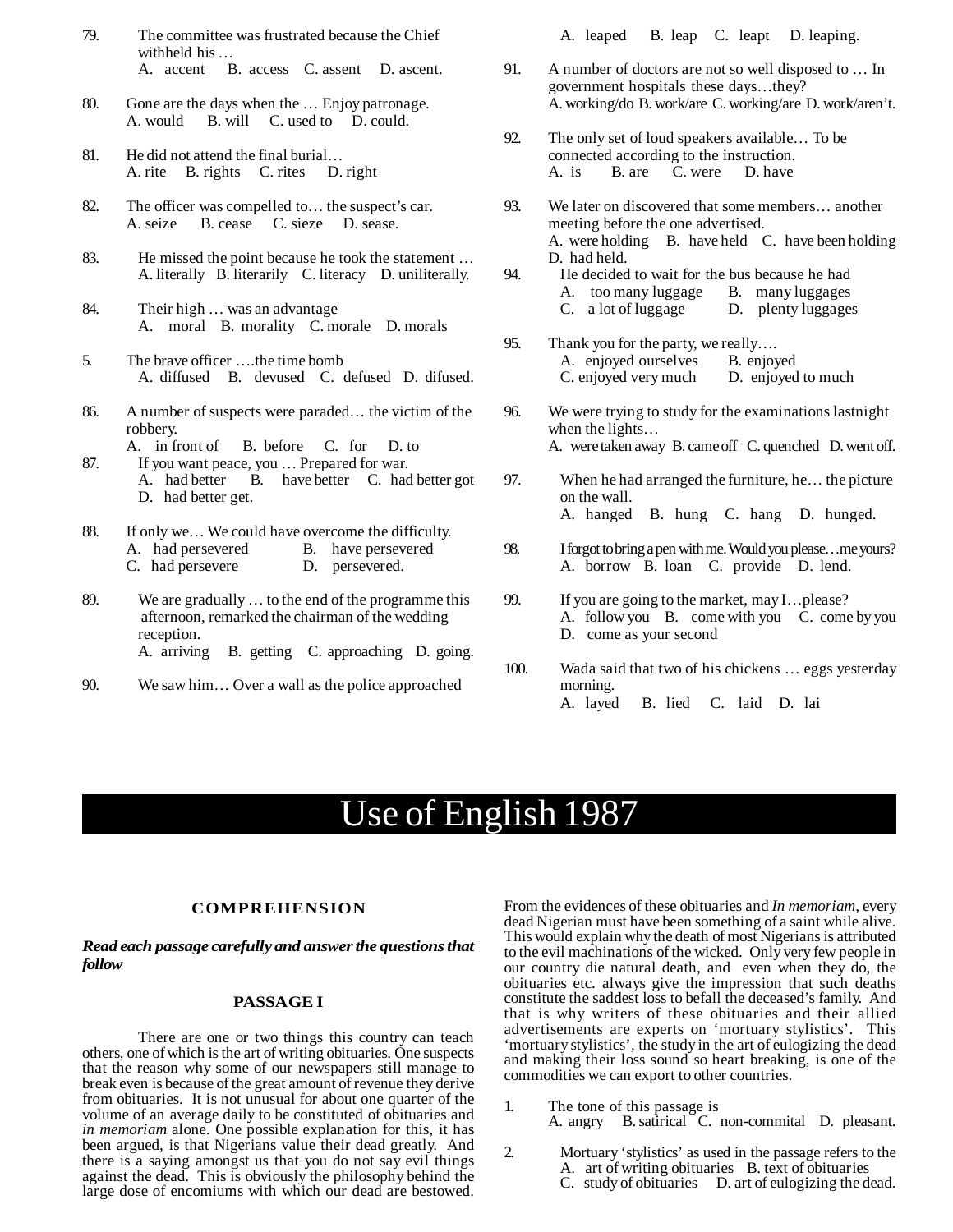- 3. 'One suspects that the reason why some of our newspapers still manage to break even ...' Suggests that some Nigerian newspapers
	- A. would be running at a loss but for obituaries
	- B. are patronized only because they specialize in obituaries
	- C. derive all their revenue from obituaries<br>D. invest huge revenue in obituaries.
	- invest huge revenue in obituaries.

4. Obituaries are very popular in Nigeria because

- A. evil things are not said against the dead
	- B. every dead Nigerian must have lived a saintly life
	- C. only very few Nigerians die natural deaths
	- D. Nigerians value their dead greatly.

#### **PASSAGEII**

'You all know how friendlywe are with Okperi. Do you think that any Umuaro man who goes to prison there will come back alive? But that apart, do you forget that this is the moon of planting? Do you want to grow this year's crops in the prison house in a land where your fathers owe a cow? I speak as your elder brother. I have travelled in Olu and I have travelled in Igbo, and I can tell you that there is no escape from the white man. He has come. When suffering knocks at your door and you say there is no seat left for him, he tells you not to worry because he has brought his own stool. The white man is like that. Before any of you're here was old enough to tie a cloth between the legs I saw with my own eyes what the white man did to Abame. Then I knew there was no escape. As day light chases away darkness so will the white man drive away all our customs. I know that as I say it now it passes by your ears, but it will happen. The white man has power which comes from the true God and it burns like fire. This is the God about whom we preach every eighth day. ….

Unachukwu's opponents were now shouting that this was a meeting of an age group, that they had not assembled to join with him in chewing the seed of foolishness which they called their newreligion.

'We are talking about the white man'sroad, 'said a voice above the others.

'Yes, we are talking about the white man's road. But when the roof and the walls of a house fall in, the ceiling is not left standing. The white man, the new religion, the soldiers, the new road – they are all part of the same thing. The white man has a gun, a matchet, a bow and carries fire in his mouth. He does not fight with one weapon alone'.

(Taken form Chinua Achebe's Arrow of God)

- 6. The dominant subject of this passage is the<br>A. white man's road B. new religion
	- A. white man'sroad B. new religion
	- C. white man'sinfluence D. white man's weapons.
- 7. According to the passage, the people of Umuaro and Okperi A. are friends B. are only acquaintances
	- C. are no friends D. can never be enemies.
- 8. 'There is no escape from the white man' in the passage means that the
	-
	- A. white man will send the people to prison<br>B. white man can kill all the people with his B. white man can kill all the people with his gun<br>C. exposure only trying to run away from the white people are only trying to run away from the white man
	- D. people must accept the white man.
- 9. 'Passes by your ears' in the passage means
	- A. piercing through your ears.<br>B. listening eagerly
	- B. listening eagerly<br>C. making no impre
	- making no impression
	- D. accepting as the truth.
- 10. Unachukwu's speech in this passage shows that he
	- A. is a coward B. wants his people to suffer<br>C. loves the white man D. is wise with exper
	- loves the white man D. is wise with experience.
- **PASSAGEIII** Manager: Mr. Mbu, I would not describe you as an inefficient worker, I therefore find it difficult to understand why the Conference Room is so untidy, in spite of the fact that I had reminded you of the meeting scheduled to take place there this afternoon. Secretary: Sir, I did instruct the cleaner to tidy up the place before the meeting. Manager: Are you trying to hold the cleaner responsible for the untidy condition of the room? Secretary: Partly, Sir, I gave him an instruction which he failed to carry out. It is certainly my intention to make a formal complaint against him for dereliction of duty. Manager: And would you wash your hands off any blame after that? Do you think that just making a formal complaint against the cleaner absolves you of all blame? When do you consider an assignment as properly executed: when the execution is properly supervised or not? Was it sufficient for you to give instructions to the cleaner without ensuring that he actually carried them out? Secretary: Sir, I do not see what else I could have done, short of doing the job myself. The cleaner is a six-footer and I could not have intimidated him physically. Manager : I see, I await your formal complaint against the cleaner, but I shall not forget that you allowed a board meeting to take place in an untidy Conference Room. 11. The relationship between the manager and his secretary, as revealed in the passage, could be said to be A. strained B. charged C. personal D. cordial. 12. 'I would not describe you as an inefficient worker…' Suggests that the manager A. is quite pleased with the level of diligence of his secretary. B. has had cause in the past to complain against his secretary C. is dissatisfied with the level of performance of his secretary D. is non-commital over the efficiency of his secretary.
	- 13. It would appear that the manager feels that the secretary A. should have, if possible, personally cleaned the
		- Conference Room.
		- B. should have ensured that someone else cleaned the Conference Room
		- C. should have ensured that the cleaner did his job
		- D. is a coward
	- 14. The secretary's attitude seems to be
		- A. Manager Sir, you employed this huge and recalcitrant cleaner and I am not going to do his job for him.
		- B. 'It is not the duty o f a secretary to enforce the instructions he gives to his junior workers'
		- C. 'I am a secretary by profession, not a cleaner
		- D. The is not terribly important how tidy the
		- Conference Room is for the meeting.
	- 15. The last comment by the manager suggests that he
		- A. is going to hold the secretary responsible for what has happened
		- B. is likely to reprimand both the secretary and the cleaner for dereliction of duty
		- C. will punish the cleaner but warn the secretary
		- D. will warn the cleaner and punish he secretary.

#### **PASSAGEIV**

Primitive man was probably more concerned with fire as a source of warmth and as a means of light. Before he discovered less laborious ways of making fire, he had to preserve it, and whenever he went on a journey he carried a firebrand with him. His discovery that the firebrand, from which the torch maywell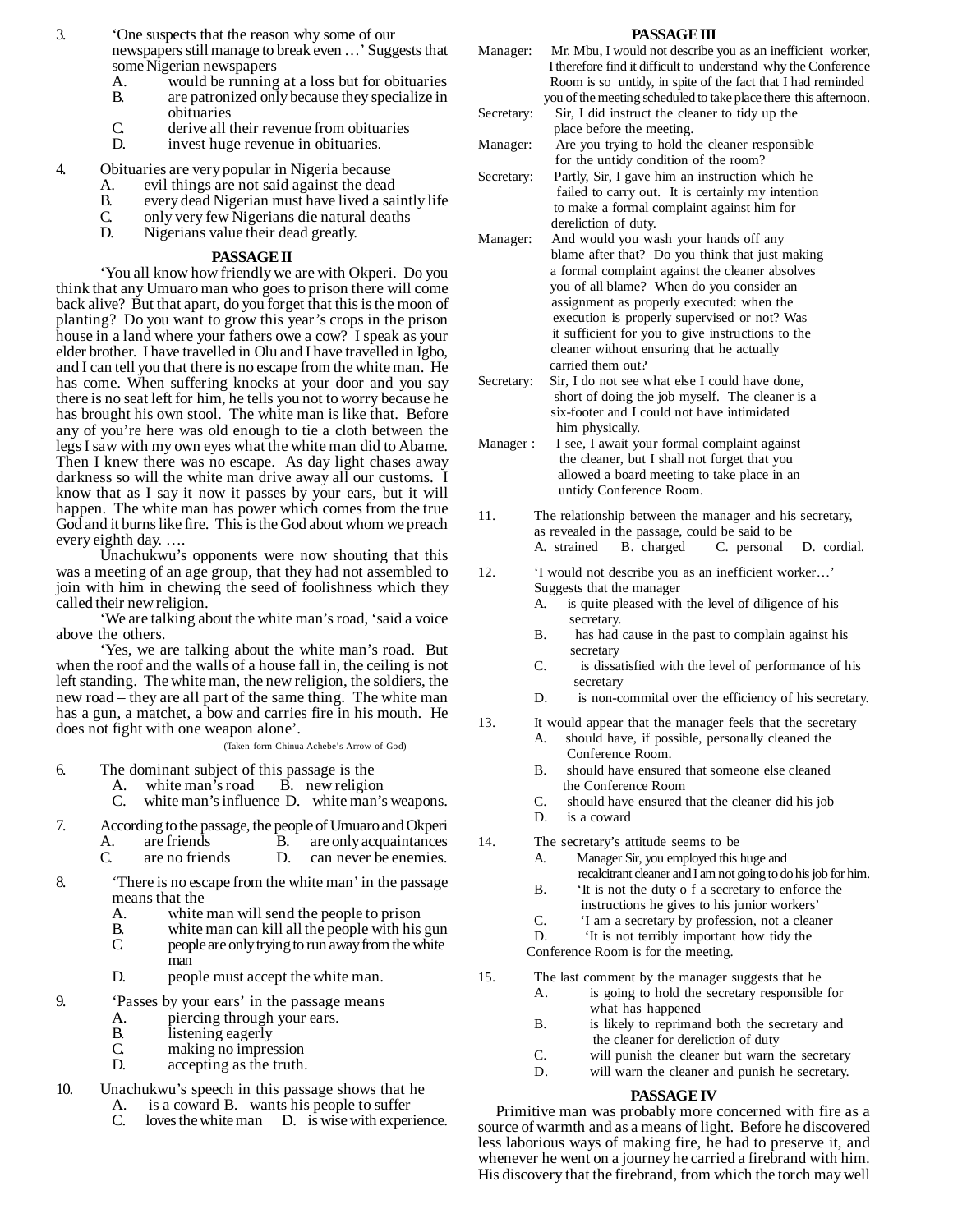have developed, could be used for illumination was probably incidental to the primary purpose of preserving a flame.

Lamps, too, probably developed by accident. Early man may have had his first conception of a lamp while watching a twig or fibre burning in the molten fat dropped from roasting carcass. All he had to do was to fashion a vessel to contain fat and float a lighted reed in it. Such lamps, which were made of hollowed stones or sea-shell, have persisted in identical form up to quite recent times.

16. Primitive man carried a firebrand during hisjourneys mainlyfor

| $\mathbf{A}$ | illumination       | cooking of food |
|--------------|--------------------|-----------------|
|              | flame preservation | warmth.         |

17. According to the passage, the torch probably developed from a<br>A. firebrand B. twig C. lamp D. fibre.

- 18. Primitive man was least concerned with fire as a<br>A. means of cooking B. source of warmth
	- A. means of cooking B.
	- C. source of light D. means of travelling
- 19. One way earlyman made a lamp was by putting a lighted reed in a A. hollowed stone B. sea shell C. vessel D. molten fat.
- 20. Primitive man preserved fire because
	- A. he used it for illumination during his travels<br>B. his method of making fire was laborious
	- B. his method of making fire was laborious<br>C. he wanted to discover how to make a lan
	- C. he wanted to discover how to make a lamp<br>D. he wanted to develop the torch.
	- he wanted to develop the torch.

#### **PASSAGE V**

Developments in electronic science have transformed the art of record keeping in the modern age. Traditionally, records of events were kept only in people's minds. It depended very much on the retentive power of the human memory. This was extremely dangerous as people either forgot events wholly or in part, or deliberately falsified details to suit their various interests. Interminable arguments were thus the order of the day. Even writing which replaced mental recording was not entirely free from these shortcomings as untruths could be written as true records either willingly or inadvertently. With the advent of the electronic memory, however, these dangers have been largely overcome. Recordings on audio and video cassettes now show not only what happened, but also who did orsaid what including how and when.

- 21. The author believes that electronic recording is
	- A. superior only to mental recording<br>B. inferior to both mental recording a
	- B. inferior to both mental recording and writing<br>C. superior to both mental recording and writing
	- C. superior to both mental recording and writing<br>D. inferior to only writing.
	- inferior to only writing.
- 22. The writer believes that the art of record keeping has A. improved over the years<br>B. endangered the art of write
	- B. endangered the art of writing<br>C. changed human memory
	- C. changed human memory<br>D. overcome all the problem
	- overcome all the problems facing it.
- 23. Howmanystages of development did the writer mention while discussing the art of record keeping? A. Two B. Three C. Four D. Five
- 24. According to the author, human memory is unreliable because people.
	- A. die and we forget what they said.<br>B. forget events or tell lies
	- B. forget events or tell lies<br>C. do not always know wh
	- C. do not always know when events happened<br>D. do not always know who did what and when.
	- do not always know who did what and when.
- 25. From the passage, we gather that writing is almost
	- A. as unreliable as human memory<br>B. as reliable as electronic memory
	- B. as reliable as electronic memory<br>C. more reliable than electronic rec more reliable than electronic recording

D. not to be compared to anyother recording system.

#### **LEXISANDSTRUCTURE**

#### **In questions 26 to 32 choose the option** *opposite in meaning* **to the word(s) in italics**

- 26. The house-wife was *hard up* before the end of each month. A. upset B. penniless C. borrowing D. in no need.
- 27. The retired General became a *hard-nosed* officer after fighting the war. A. tough B. weak C. indifferent D. bed-ridden.
- 28. The Lions lost the match because their goalkeeper was in a *haze* most of the time. A. indisposed B. confused C. alert D. sleeping.
- 29. Unless we see the evils clearly, *contending* against them islike fighting the air. A. avoiding B.struggling with C. combating D.repelling.
- 30. The *explosive* growth of world population has not been caused by a sudden increase in human fertility. A. fantastic B. gradual C. combustible D. dangerous.
- 31. It is generally believed that *misers* are not loved bymany. A. spendthrifts B. spenders C. hoarders D. savers
- 32. My brother's primary school foundation was *solid* and this influenced his secondary education. A. sound B. sordid C. shaky D. weak.

#### **In questions 33 to 55 choose the** *option nearest in meaning* **to the word(s) or phrase(s) in italics.**

- 33. 'It is very difficult to know who is *entitled* to essential commodities these days', observed the mobbed NNSC official. A. qualifiedfor B.disqualifiedfrom C.eligible D.worthyof
- 34. 'Thisis a *miniaturized* version of your house' remarked the Architect. A. compressed B. abridged C. decreased D.smaller.
- 35. It is claimed that there is an *extinct* volcano near Pankshin A. extinguished B. inactive C. dead D. disused.
- 36. Bola has *sonorous* voice. A. high-pitched B. beautiful C. strong D. throaty.
- 37. Some workers went on rampage at a trade-fair. A. turned violent B. robber C. were angry D. demonstrated.
- 38. We have to identify the *protagonists* of the new movement. A. enemies B. leading figures C. opponents D.Believers
- 39. My nephew came in *stealthily* through the back gate. A. briskly B. boldly C. wearily D. quietly.
- 40. The distance is not more than twenty kilometres as *the crowflies*. A. by the longest route B. by the shortest route C. by air D. by the fastest means.
- 41. Your extreme patience sometimes *infuriates* me. A. impresses B. annoys C. frustrates D. amuses.
- 42. I cannot understand how he suddenly became *audacious* contrary to his nature. A. proud B. bold C. rude D. hostile.
- 43. His has been a life of *make-belief* A. faith B. fantasy C. grandeur D. religion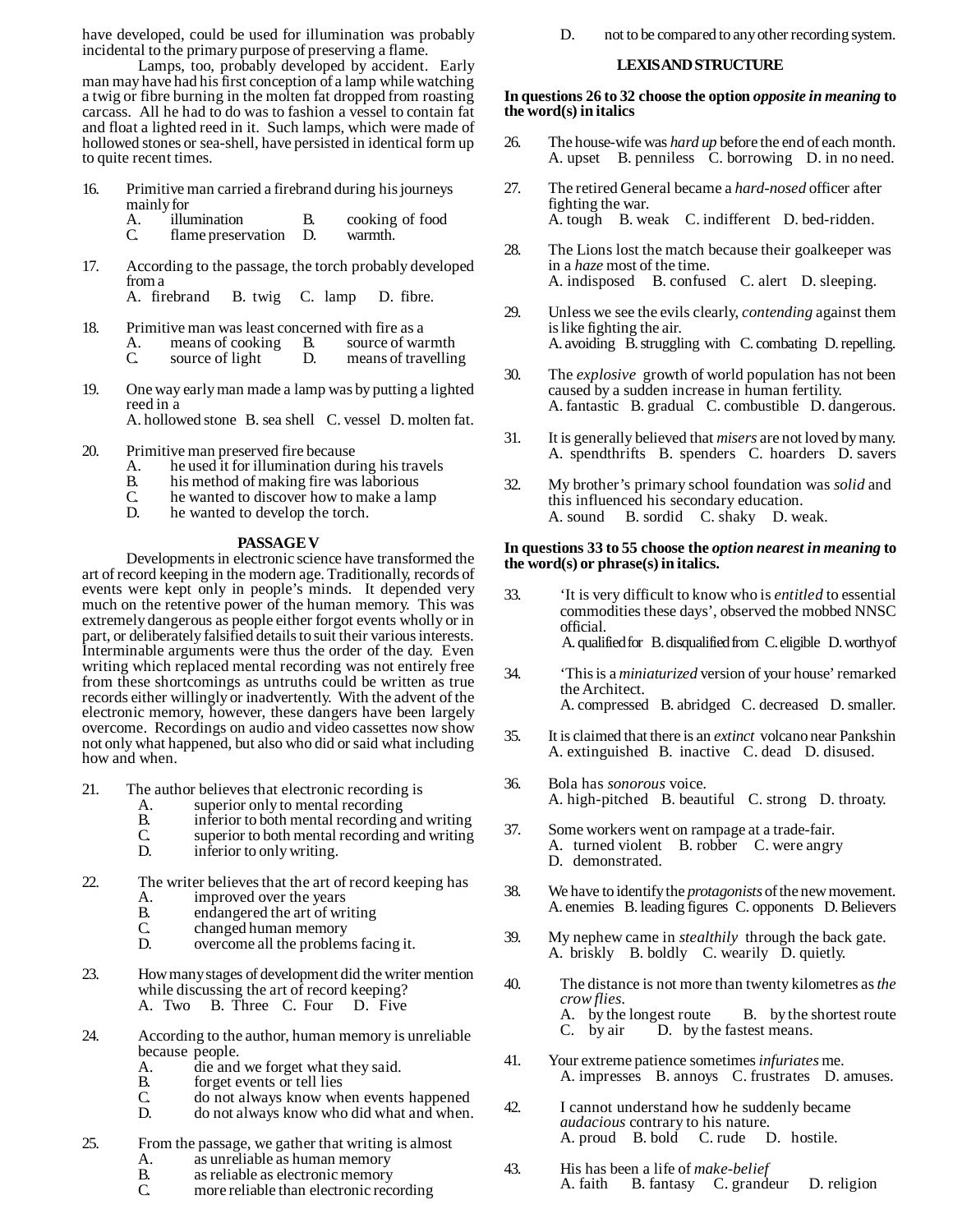- 44. Our teacher *seldom* comes late to school. A. veryoften B. always C. frequently D. hardlyever. 45. At the age of 80, Musa wished he could *put the clock back*.
	- A. stop the clock B. put down the clock C. go back in time D. have more time.
- 46. TheDirector left hissecret file to theSecretary *in good faith* A. with proof B. in anxiety C. in anticipation D. in trust.
- 47. The Chief approached the issue with convincing *d isinterestedness* A. lack of interest B. lack of personal interest C. inability to be interested D. unwillingness.
- 48. Nothing irritates the clerk more, than being assigned *miscellaneous* duties. A. classified B. confidential C. unscheduled D. assorted
- 49. It is of *fundamental* importance that one sleeps properly. A. undisputed B. basic C. special D. least.
- 50. I know you've been *eaves-dropping* all along A. dropping gently B. paying attention C. listening secretly D. dropping all the leaves.
- 51. She showed an *affected* interest in the game. A. real B. pretended C. concerned D. slight.
- 52. I would not like you to do the work *piecemeal* A. atmeal time B. bit bybit C. badly D. as amasterpiece.
- 53. I think I'll like to *reiterate* the points earlier made. A. withdraw B. change C. challenge D. repeat.
- 54. The sudden death of the King *put paid* to the ambition of the Minister. A. encouraged B. rewarded C. benefited D. terminated.
- 55. The man insisted on having no *strings attached* to the agreement A.financial obligations B. documents C. conditions D. moral obligations.

#### **In questions** *56 to 100* **choose the word(s) or phrase(s) which** *best fills* **the gap(s).**

- 56. I was….hearing distance of the speaker. A. on B. at C. within D. in
- 57. Peter was such a skilfull boxer that he was not afraid to take…anybody A. to B. upon C. on D. in.
- 58. Owing to the constant harassment of the populace by armed robbers, all night guards have been instructed to shoot…every moving things A. at sight B. by sight C. in sight D. off sight.
- 59. My wife and I were to celebrate our silver wedding anniversary last Sunday. Unfortunately on that ….day, my father-in-law died mysteriously. A. fruitless B. faithful C. futile D. fateful
- 60. The first graduation ceremony of the university was attended bymen from all….of life. A. works B. areas C. walks D. parts.
- 61. …guests enjoyed Joy's birthday party A. The whole B. All the C. Every D. Those very
- 62. One would wish …missed that opportunity to be present at the graduation hall. A. to have not B. for having not C. to having D. not to have.
- 63. The ceremony was rounded…very late. A. up B. off C. of D. out.
- 64. My…brother intends to get married in December. A. senior B. elder C. older D. oldest.
- 65. The…Affairs Officer is expecting all of us in the dining room. A. Student B. Student's C. Students D. Students'
- 66. Many a candidate… to realise the difference between written and spoken English. A. fails B. fail C. have failed D. is failing.
- 67. Chinyere has not really described the Cabinet as irresponsible; she only… it in her speech A. alluded to B. implied C. applied D. suggested.
- 68. …at 9.30 for more news, said the announcer A. Switch on B. Tune in C. Hook on D. Channel in .
- 69. The way that big boy bullied hissister with relish makes me think he could be a … A. bully B. sadist C. pugilist D. tyrant.
- 70. All…well with Peter. A. are not B. have not been C. were not D. is not.
- 71. One... so if she had thought it necessary. A. would have said B. would say C. may have said D. could say. 72. We have done three quarters of the journey already, we
- … as well see the end of it. A. can B. might C. could D. may
- 73. My little daughter has … sight, hence, she now wears glasses. A. dimunitive B blurred C. painful D. defective.
- 74. Bassey's evidence led... Okon being imprisoned for life.<br>A. at B. into C. in D. to A. at B. into C. in D. to
- 75. My boss is usually a charming man but… he can be very irritable. A. atimes B. at times C. those times D. with times.
- 76. We surely ought to have an…arrangement in case somebody discovers the present strategy. A. alternative B. alternating C. alternative D. alternant.
- 77. The nurse kept apologizing to mothers as she stuck her needle… every baby at the clinic A. in B. onto C. on to D. into .
- 78. One of the ladies who … in the premises … been asked to withdraw A. sells/have B. sell/have C. sells/has D. sell/has
- 79. A *Tale of Two Cities*…the…we are studying for the examination. A. are/novels B.was/novel C. were/novels D. is/novel.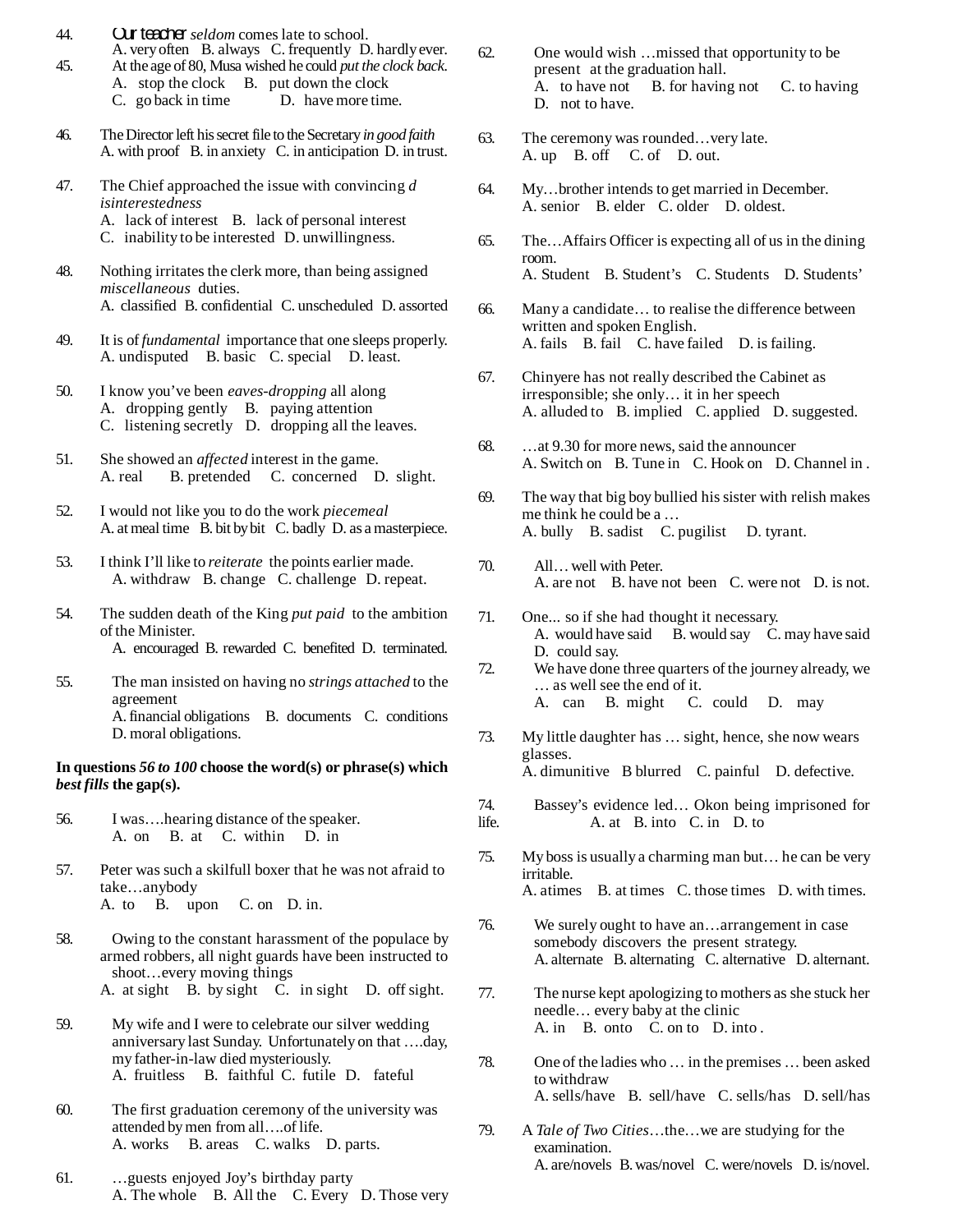- 80. We must not take with us the feelings of inadequacy ... experienced during our preparations for the debate. A. that were B. those were C. that was D. that is.
- 81. Omogbai reported that the examinations…before he arrived in the hall. A. started B. have started C. had started D. are started.
- 82. In my opinion, neither the players nor the coach … praise for the result of the match. A. deserves B. deserve C. are deserving D. is deserving.
- 83. No one has said anything yet, but I think I … be getting a salary increase next month. A. must B. can C. would D. may
- 84. Student: Excuse me sir, must we complete the assignment before lunch? Teacher: No you… A. needn't B. mustn't C. can't D. shouldn't
- 85. During the demonstration, the mobile police were instructed to break… the students' defense line. A. off B. open C. through D. down.
- 86. Roli failed because the examination was ... difficult for her A. so B. very C. highly D. too.
- 87. My brother does not have a flair... Mathematics.<br>A for B in C at D of A. for B. in C. at
- 88. The poor little kid has been down…fever these few days. A. with B. from C. in D. for
- 89. He did not stop to ask himself why…such thing. A. should he do B. he should do C. should he have done D. did he do.
- 90. The quarrel has got to a stage where someone hasto… A. interrupt B. interfere C. intrude D. intervene.
- 91. The villages looked…their leader for good examples. A. up to B. on to C. up at D. forward to
- 92. The hunter brought home…antelope A. alive B. a life C. alive D. a living.
- 93. Do not take my books out of this office unless you… my permission to do so. A. get B. have C. had got D. are having.
- 94. The man insisted on giving unsolicited… A. advice B. advices D. advise D. advises.
- 95. Cultural patterns are modified asthey are … from one generation to the next. A.transported B.transposed C.translated D.transmitted.
- 96. We discovered at the end oflast term that we had to read
- ... books before we could confidently sit for our final examination. A. more of many B. very many more
	- C. very much more D. more very many.
- 97. Chinedu took his umbrella with him in case it… A. rain B. rained C. would rain D. is raining.
- 98. The train was too slow so I decided to... at the next stop. A. get by B. get bye C. get off D. get of.
- 99. Dapo has made good use of some useful … on the chemical composition of chalk. A. information B. piece of information C. informations D. pieces of information.
- 100. Tonye said that he was going to bed because he was… to do anymore work.

A. tired out B. very tired C. tootired D. extremely tired.

# Use of English 1988

#### **COMPREHENSION**

## **Read each passage carefully and answer the questions that follow**

#### **PASSAGE I**

I was to remember my first day at Freedom University for a long time. On arrival on campus, I expected to be met by some stale students (as was the practice in my secondary school) but every student around was new like myself. I asked the way toGrant Hall but no one could tell me. I asked a number of other questions about issues that bothered me, such as where and how to pay the fees, the way to the dinning hall and so on, but no help was forthcoming. So in the midst of so many people I am all alone I mused to myself. The prospect was not in the least cheerful and all those elation I had felt at gaining entry into a renowned university at sixteen began to disappear. Then, as if propelled by an unknown benevolent force, I walked a little bit down the corridor in the direction of a notice board at which some ten young men and women were peering. For want of something to do, I decided to stop and look at the notice board. Alas! I had opened on the key to all the riddles that had dribbled me since I set foot on campus that morning. On the board there was a big campus map in which I was able to locate Grant Hall and other places of interest, there were details of the various activities lined up for the three days of orientation for freshmen and a comprehensive list of those offered admission into various courses. How blissful I felt to see the light of knowledge, having been wallowing in the darkness of ignorance. Even then I was not able to escape the thought that though I could not be sure how much of the responsibility for the darkness was mine, the fact that something had not been done to draw attention to that apocalypse of a notice board had contributed clearly to myinitial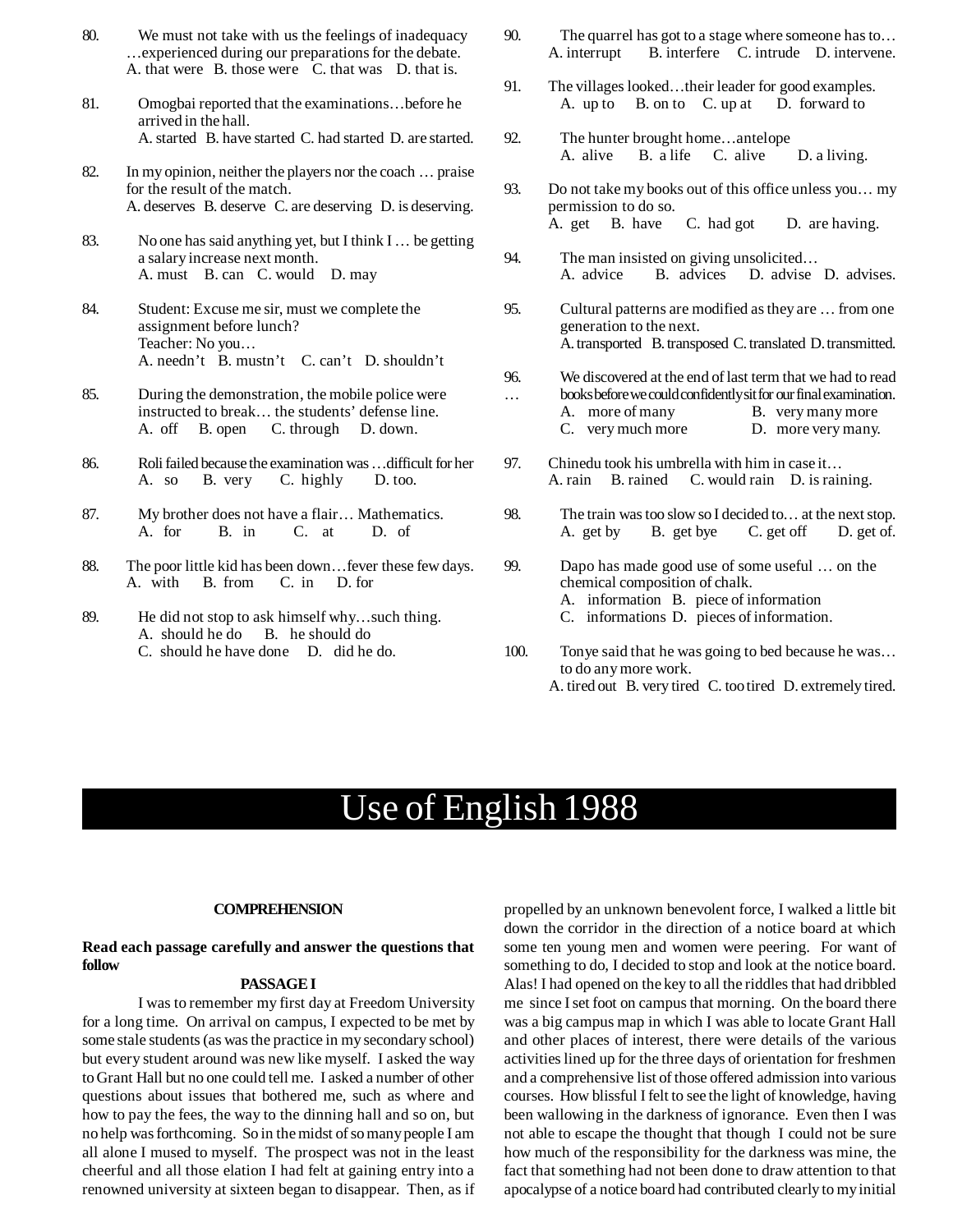predicament. All that notwithstanding, I learnt fromthat incident an indelible lesson which was to stand me in very good stead throughout my stay in the university: namely, the importance of reading notice boards and handbills if one is to be well informed about places and events in the university.

- 1. The write of the passage felt isolated because
	- A. there were too many people
	- B. he was a new student in freedom university
	- C. there were too many new students
	- D. none of the many people around could help him.
- 2. The write says that the prospect was not cheerful because
	- A. no one could tell him how to get to Grant Hall B. he had felt too elated when he gained admission
	- into the university
	- C. there was no hope of getting out of his predicament
	- D. the other students were hostile.
- 3. In the passage, the darkness of ignorance refers to the
	- A. state of the writer before he found the notice board
	- B. ignorance of illiterates
	- C. ignorance of those who have not been to university
	- D. fact that he was a freshman.
- 4. According to the passage the writers predicament was caused by
	- A. the writer himself
	- B. those who displayed the notices and perhaps the writer
	- C. the nature of the notice board and where it was placed
	- D. those who displayed the notices.
- 5. The writer remembered hisfirst day in the university for a long time because he
	- A. had felt very happy at being admitted into the university
	- B. could not get anybody to help him on his first day in the university
	- C. had learnt the hard way howto keep informed about happenings in the university
	- D. eventually discovered the notice board by chance.

# **PASSAGEII**

To listen properly is hard job, and probably one of the toughest skills in the art of communication. Good listening has nothing to do with proper functioning of one's auditory organs, which is assumed to be inevitable. Good listening in the sense we are interested in, is not a biological factor, but a psychological one. Your auditoryorgans maybe in perfect order, when actually, you cannot use them creatively. Creative listening implies your being efficient, in the art of concentration, in other words, you concentrate on what one is saying so as to make sure that you hear all that is said. At the same time you are concentrating to hear all that is being said, you are also thinking fast, digesting what is being said, allowing your mental faculties and your memory to accept that which you understand, and to reject that which you do not understand, sorting out what you do not understand and storing them somewhere in your brain for future discussion, and, all at the same time, rationalizing what you her, accepting that which you find rational and rejecting that which you do not find rational.

After you must have listened creatively to what you have been told, then you can respond if the need arises. It is quite proper that you respond because the process of response enhances the art of communication. But your response ought to be only a necessary response, a response that will improve your understanding. This response should involve your monitoring, some of those things you have been told but which you do not understand, or politely questioning the rationality of some of the speakers argument that your response must be constructive, must enhance the communicative worth. It should not be an unnecessary argument or an opportunity for you to express dissatisfaction or disaffection. The ability to listen properly aids communication and understanding.

- 6. The passage says that
	- A. there are many skills of communication of which listening is one
	- B. the art of listening is the toughest of all communication skills
	- C. good listening depends on perfect functioning of the auditory organs
	- D. good listening needs formal training.
- 7. Creative listening involves all the following EXCEPT
	- A. efficient concentration
	- B. making sure that what he speaker is saying is audible
	- C. that the listening must be able to think fast
	- D. that there must be a co-ordination of all the objectivefacilities.
- 8. Creative listening implies all EXCEPT
	- A. a critical enterprise
	- B. an uncompromisingrejection ofthespeaker's argument
	- C. some argument with the speaker
	- D. a greater deal of discipline.

# 9. The tone of the passage is

A. sermonizing B. pleading C. analytical D. argumentative

- 10. A most suitable title for the passage is
	- A. Communication skills
	- B. How to listen attentively
	- C. Listening in Communication
	- D. Listening argument and understanding.

#### **PASSAGEIII**

In the past learning English as a separate subject seemed relatively easy. The textbook selected and graded items of language which were put into context and then practised intensively. New items were carefully controlled so that he student could cope quite easily. Now that English is used as a medium of instruction, however, all this has changed. unknown items of grammar and vocabulary appear in texts which attempt to explain new and often difficult information. Difficulties with the language interact with difficulties as regards the subject matter. The student's reading in his own subject slows down and his comprehension becomes less secure. He expresses himself slowly and often fails to convey his ideas exactly. He is disappointed to find that under pressure he makes a lot of unnecessary mistakes in areas where he knows the correct language forms. His social relations are difficult as he cannot find the right phrase quickly enough to keep a conversation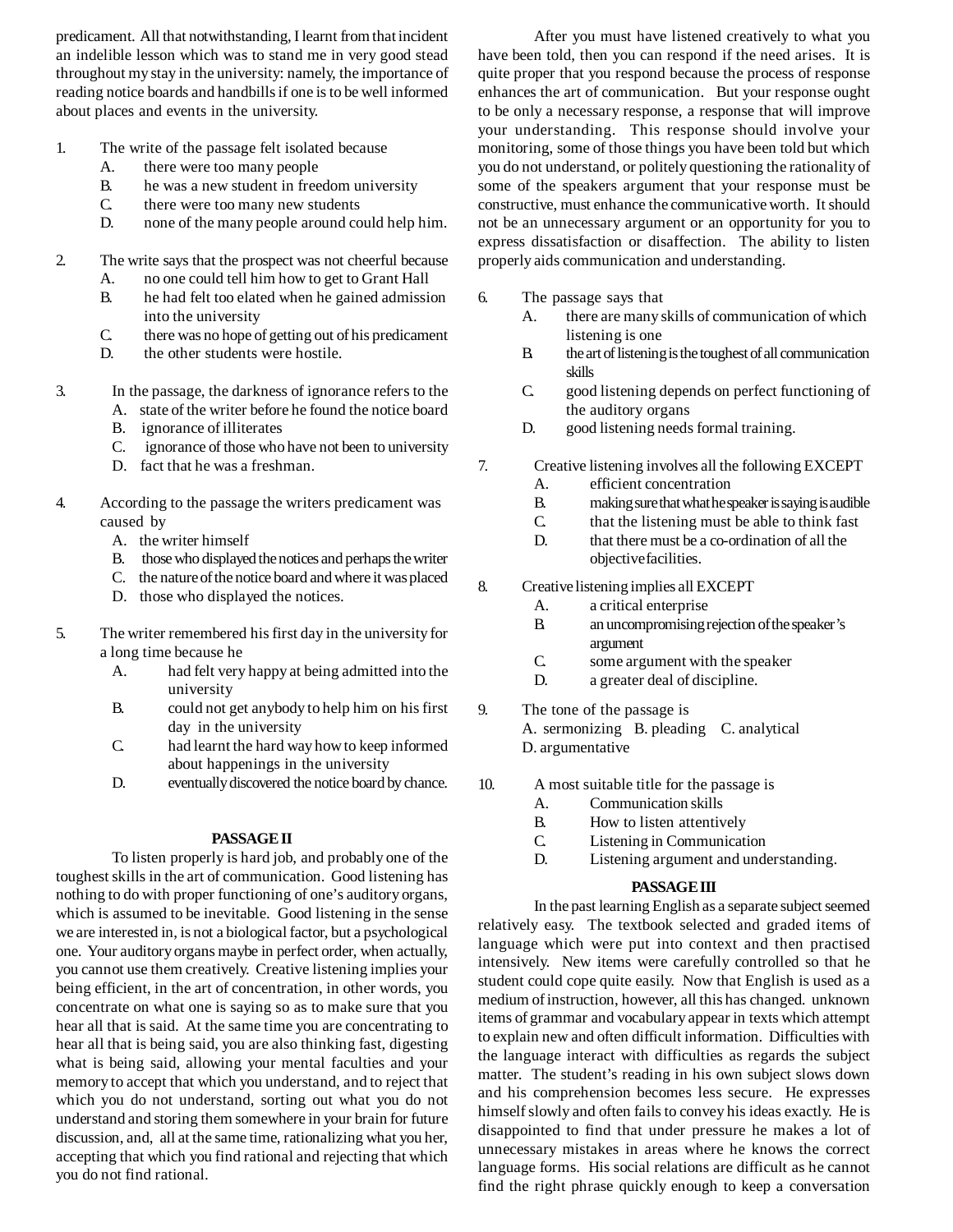going, so his language often betrays him into dullness, coldness, or worst of all, rudeness. Instead of the student being in control of the language, the language seems now to be in control of the student.

All of this can be very depressing and the student can start to feel very anxious. Working in a foreign language is also verytiring, and the concentration and self-discipline required to correct one's mistakes is very great indeed.

- 11. Select the most appropriate title for this passage
	- A. Problems of learning a new language
	- B. Problems of learning English as a separate subject
	- C. Problems of working in English as a foreign language
	- D. Difficulties with interacting in English.
- 12. The student begins to experience difficulties with English when
	- A. learning English with other subjects
	- B. learning English as a separate subject
	- C. his comprehension becomes less secure
	- D. using English as a medium of instruction.
- 13. The expression 'hislanguage often betrays him into dullness, coldness, or worst of all, rudeness' means that
	- A. hisEnglish language lets him down and he becomes dull, cold and rude
	- B. the way he usesthe language gives one the i mpression that he is dull, cold or rude
	- C. hebetrayshisbadmannersbyusingEnglish badly
	- D. his dullness, coldness or rudeness betrays his bad manners in language use.
- 14. The statement 'instead of the student being in control of the language, the language seems now to be in control of the student' implies that the
	- A. writer is not serious, he is only being humorous
	- B. language can make the student behave like an Englishman
	- C. language can make the student behave rather badly
	- D. student should stop using the language so as not to be controlled by it.
- 15. The most likely source of difficulty for the student working with English as a medium of instruction is
	- A. the newness of the subject matter in the texts being read
	- B. unknown items of grammar and vocabularyin the texts
	- C. thestudent'sslowreading rate in his own subject
	- D. the tiring nature of working in a foreign language.

#### **PASSAGEIV**

In order to approach the problem of anxiety in play, let us consider the activity of building and destroying a tower. Many a mother thinks that her little son is in a 'destructive stage' or even has a 'destructive personality' because after building a big, big tower, the boy cannot follow her advice to leave the tower for Daddy to see, but instead must kick it and make it collapse. The almost manic pleasure with which children watch the collapse in a second of the product of long playlabour has puzzled many, especially since the child does not appreciate it at all if his tower falls by accident or by a helpful uncle's hand. He, the builder, must destroy it himself. This game, I should think, arises from the not so distant experience of sudden falls at the very time when standing upright on wobbly legs afforded a new and fascinating perspective on existence. The child who consequently learns to make a tower 'stands up' enjoys causing the same tower to waver and collapse. In addition to the active mastery over a previously passive event, it makes one feel stronger to know that there is somebody weaker – and towers, unlike little sisters, can't cry and call, 'Mummy!'.

- 16. In the passage, 'manic pleasure' means
	- A. wicked pleasure B. children pleasure
	- C. unlimited pleasure D. human pleasure.
- 17. The expression 'must kick it and make it collapse' in this context means
	- A. isforced to kick it and demolish it.
	- B. is obliged to kick it and make it collapse
	- C. cannot resist the urge to demolish it
	- D. ought to kick it and make it collapse
- 18. According to this passage, it gives the child great pleasure
	- A. for Daddy to see the tower he has built
	- B. to destroy the tower himself
	- C. to se his tower accidentally destroyed
	- D. to be helped to destroy the tower.
- 19. Howdoesthe author trytoexplain this'destructive stage'?
	- A. It is the last stage in child development.
	- B. The child wants to displease his parents.
	- C. It grows out of the child's recent experiences of sudden falls.
	- D. The child is just going through a destructive stage.
- 20. What other feeling doesthe child derive from the fall of his tower apart from pleasure?
	- A. Strength B. Anxiety C. Pity D. Depression.

#### **PASSAGE V**

The market was old, timeless Africa, loud, crowded and free. Here, a man sat making sandals from old discarded motorcar tyres, there another worked at an old sewing machine, making a nightgown-like affair while the buyer waited, a little further on, an old goldsmith worked at his dying art, but using, now, copper fillings instead of gold to fashion the lovely trinkets women wear the world over; elsewhere a woman sold country cloth fashioned with such fine art that only Africans think of it as a garment of utility. Trade was slow and loud everywhere. This was as much as social as a shopping centre. For an excuse to spend the day at the market, a woman would walk all the way from her village to town with half a dozen eggs. She would spread them on a little bit of ground for which she paid rent. Through the day she would squat on the ground and talk to others who came for the same reason. She would refuse to sell her wares till it wastime to leave. Theywere the excuse for her being there. There were many like that. But there were many others for whom trade was an earnest business. Whether is earnest or as an excuse, the traders were boisterously free, loudmouthed and happy. The laugher of the market was a laughter found nowhere else in all the world…

- 21. According to the passage, the woman with half a dozen eggsin the market
	- A. is doing earnest business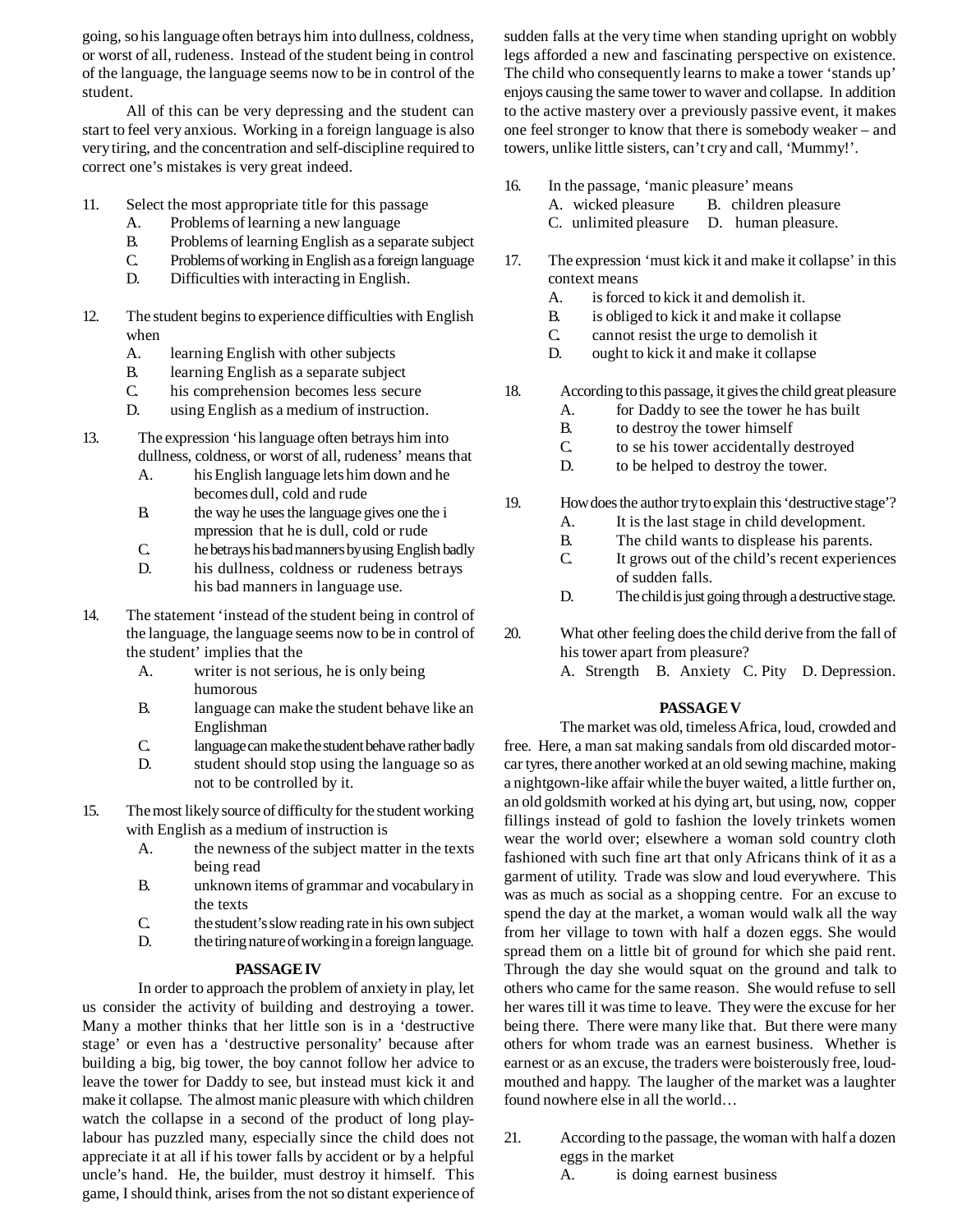- B. comes purposely to enjoy herself
- C. islike other tradersin the market
- D. does not like her husband at home.
- 22. 'An old goldsmith worked on his dying art' meansthat the
	- A. goldsmith's trade was no longer popular
	- B. goldsmith was old and might soon die
	- C. goldsmith knew well the art of dyeing
	- D. goldsmith now used copper filings.
- 23. Which of the following titles BEST reflects the content of the passage?
	- A. A market scene
	- B. Trading in themarket
	- C. An African market scene
	- D. An African shopping centre.
- 24. Which of the following statements BEST illustrates the impression the writer has created about the market?
	- A. An old, timeless and scantily populated place
	- B. A place people come tofor business or pleasure
	- C. An old, crowded and discarded place
	- D. A place for all types of wares and laughter.
- 25. Which of the following groups of items may be found for sale in the market?
	- A. Motor-car tyres, eggs and gold trinkets
	- B. Eggs, sandals and gold trinkets
	- C. Country cloth, gold trinkets and sandals
	- D. Country cloth, copper trinkets and eggs.

# **LEXISANDSTRUCTURE**

# *In question 26 to 35 choose the option opposite in meaning to the word(s) in italics*

26. Our government is making *determined* efforts to eradicate illiteracy.

A. compulsory B. ineffective C. innocent D. unreliable.

27. Makerere University has a large *intake* of students each year. A. rejection B. product C. output D. turn-out.

28. Florence flogged the girl *reluctantly*. A. eagerly B. calmly C. furiously D. laboriously

- 29. Sola's car is badlydamaged; he hasto look for an *expert* mechanic to fix it. A.uneducated B. amateurish C. awkward D.unscientific.
- 30. Coastal plains are often very *densely* populated. A. weakly B. badly C. rarely D. sparsely
- 31. Wilfred was a *mindless* criminal. A. strong B. mindful C. feeling D. memorable.
- 32. The judge blamed the *plaintiff* for misleading the court. A. defendant B. complainant C. accused D. prosecution.
- 33. The thieves *vandalized* the vault's lock. A. repaired B. arranged C. serviced D. actuated.
- 34. The demonstrators have refused to *call off* their action. A. consolidate B. start C. resume D. end.
- 35. The *angry* waves swallowed the boat. A. gentle B. unruffled C. cool D. serene.
- 36. Ngozi and Ekaete were *fast friends* when we were in the secondary school.
	- A. friends who run very quickly together
	- B. friends who go without food for a long time together
	- C. friends who are not easily separated from each other
	- D. friends who spend too much time and energy on pleasure and excitement together
- 37. My son has just been *rusticated* from the university.
	- A. sent home to get his fees
	- B. sent home for misconduct
	- C. sent home to rest for sometime
	- D. sent home to become rustic
- 39. All we need is a *concerted* effort to combat the epidemic. A. persistent B. dramatic C. joint D. concentrated
- 39. Jimoh has *cupboard love* for Sidikatu
	- A. love that never fails
	- B. genuine love
	- C. love for what he wants from her
	- D. love that can fail in time of trouble
- 40. Yahaya hardly knows on which side *his bread is buttered* in the matter.
	- A. where his interest lies
	- B. what he must do
	- C. where he should go
	- D. whom to contact for help.
- 41. The preacher is *under a cloud* among the congregation.
	- A. out of favour B. under observation
	- C. under weather D. confused
- 42. The politician *played to the gallery* towin the election.
	- A. obeyed the people
	- B. sang a good song for the people
	- C. went to the gallery
	- D. went out of his way to appeal to the taste of the people.
- 43. The heftywarder came in and all the prisoners *snuffed out* their cigarettes. A. extinguished B. put out C. squeezed D. put down
- 44. The popularity of the slogan is beginning to *wane.* A. wear B. slide C. thin out D. decline
- 45. The policeman looked at the face of robber and saw tell-tale sign of a *dyed-in-the-wool* convict. A. hardened B.remorseless C. heady D. hardhearted
- 46. 'Marcus *bears* watching;' remarked Emperor Nero. A. deserves B. needs C. favours D. enjoys
- 47. The senior perfect had to *carry the can* because he refused to identify the culprit
	- A. dispose the can of refuse
	- B. accept responsibility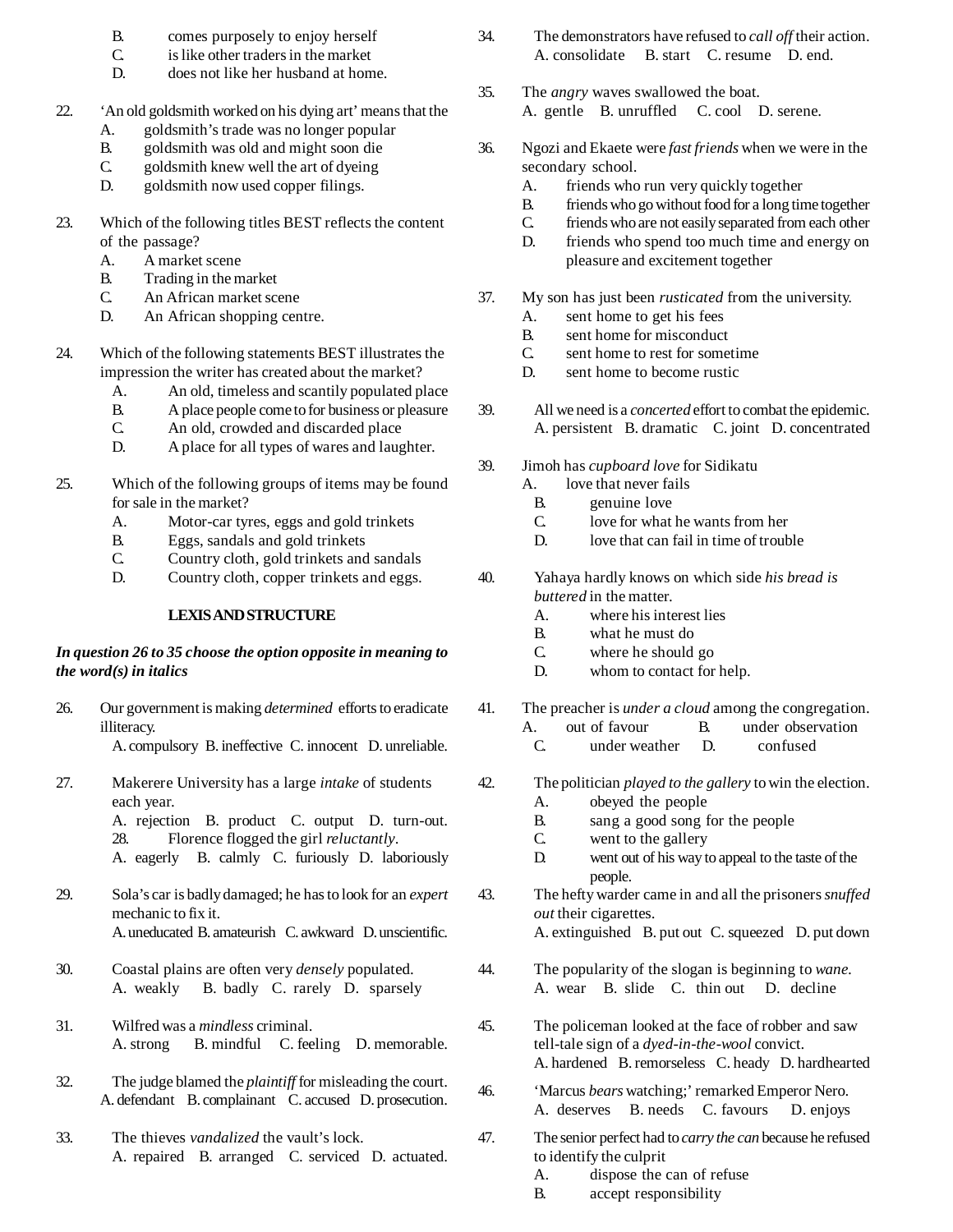- C. be made one of the scape-goats
- D. bear the brunt
- 48. The senator had the habit of *setting the cat among the pigeons* whenever matters concerning his constituency came up for debate
	- A. illuminating issues that are not clear
	- B. monopolizing the discussion
	- C. making frequent interruptions in the nature of points of correction
	- D. introducing elements of controversyand confusion
- 49. Adah has not been regular at lectures because she has been *off colour.*

A. gloomy B. trying to hider her bleached skin C. slightly sick D. upset

- 50. When the man lost his two sons in a motor accident, he *cracked up.*
	- A. became broken-hearted
	- B. became inconsolable
	- C. became slightly daranged
	- D. became temperamental
- 51. The news of his performance in the sessional examination has made Okechukwu *crestfallen.* A. highlyirritable B. dejected C. elated D. pompous
- 52. The man rebuked his son severely, but his words seem to have *cut no ice.*
	- A. been unconvincing
	- B. had no effect
	- C. not cooled the boy's temper
	- D. added insult to injury
- 53. The urban environment tends to form the *nucleus* of a common dialect A. setting B. respository C. cell D. core
- 54. I shall be with you *presently* A. now B. in a moment C. at present D. for the time being
- 55. The builder's taste reflected *superflous* grandeur A. excellent B. superlative C. expensiveD. toomuch

#### **In question 56-100 choose the word(s) or phras which best fills the gap(s).**

- 56. The child's recent training has not been very effective, he islikely to … to his old habits. A. revert B. convert C. reverse D. revise
- 57. The students went on whispering in … of the teacher. A. dishonour B. disagreement C. defiance D. disobedience
- 58. You can never find Okwu; he is a very … person. A. delusive B. elusive C. illusive D. disceptive
- 59. You could see that: Akpan did not give theevidence … A. honestly completely B. complete honestly
- C. honest completely
- D. completely honestly
- 60. The suspect defrauded his … victims of large sums of money. A. unsuspected B. unsuspecting C. unexpecting D. unexpected 61. The … of the participating countries will hold a preconference on the eve of the conference. A. Auditor Generals B. Auditor General C. Auditors General D. Auditors Generals 62. The drummers struck their drums with great efforts, and the surging crowds of dancers … the grounds around the palace. A. strutted/thumped B. kicked/stamped C. thumped/licked D. stroke/thumped 63. The chairman'slaughter was with no … to ridicule the applicant. A. intention B. intend C. intendment D. intent 64. The water is not good for drinking; it's been …. by the dead rabbit. A. contaminated B. infested C.spoilt D. diseased 65. The austerity of the times has made people to be more … in their spending A. watchful B. circumspect C. miserly D. hesitant 66. Are you sure he prefers a horse ride … a walk? A. than to take B. to taking C. instead oftake D. than 67. … to your request, we have decided to provide the necessary information A. As regards B. With regards C. With regard D. Regarding 68. The price of everything seemsto have … up in the last few months. A. climbed B. shot C. risen D. flared 69. Just to convince you about mycommitment to the project. Ishall ... at the office before I leave for Kanotomorrow. A. put up an appearance B. put in an appearance C. put up appearance D. put an appearance 70. There was a ... of steps. A. stair B. height C. flight D. climb. 71. Many young men of nowadays do not know how to properly…. their clothes. A. press B. iron C. smoothen D. stretch. 72. The dancers were all in … before their departure. A. good spirits B. good spirit C. high spirit D. high spirits 73. Ebun ... the edge of the cliff after his shoes had failed to
- grip. A. fell down B. fell off C. fell away D. fell from.
- 74. That old lady prefers … bread … clothes A. to bake/than making B. to bake/to making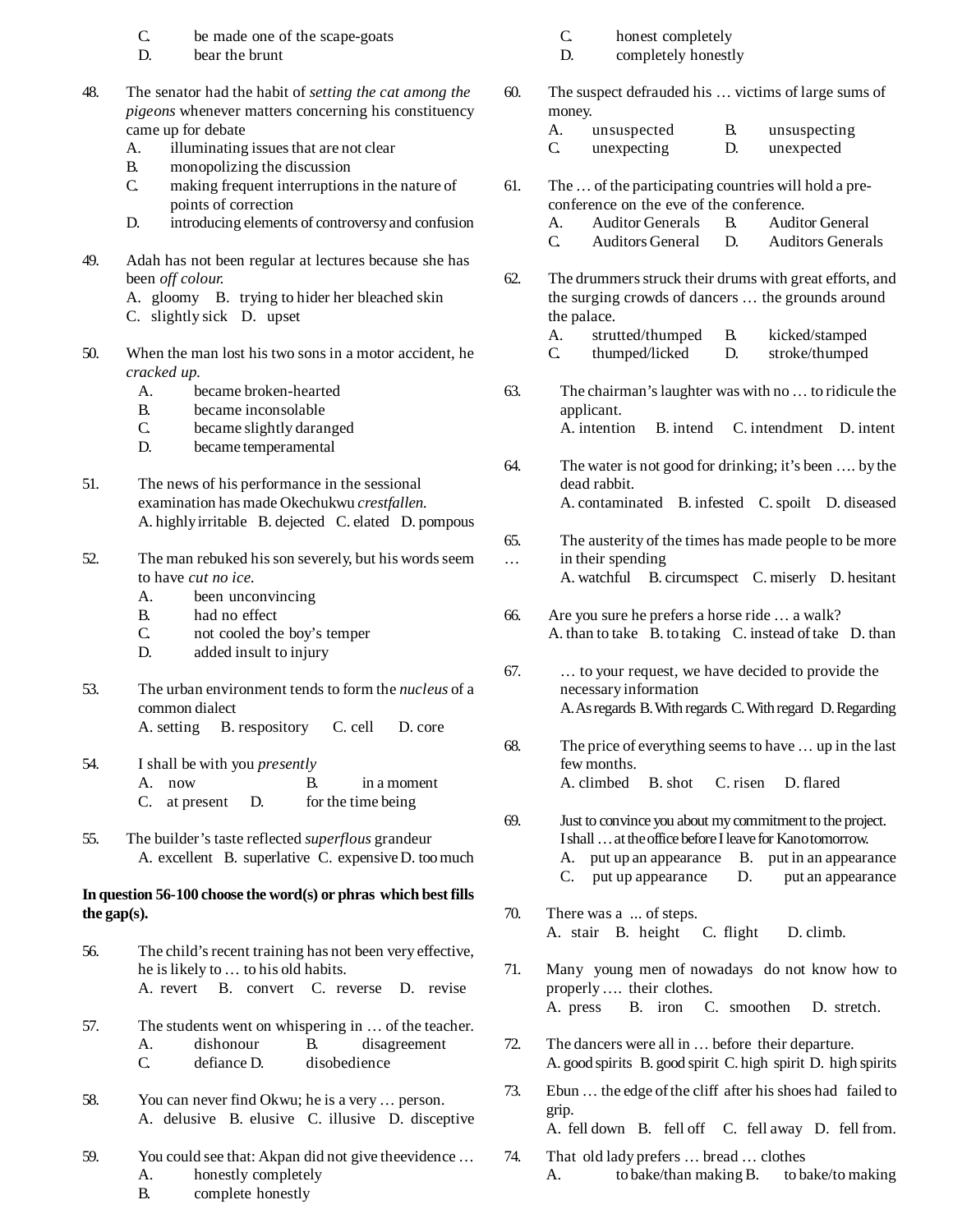|     | baking/than to make<br>$C$ baking/to making $D$ .                                                              |                                                           | A.<br>$\mathsf{C}$                                                                                                                              | to worry<br>worrying                                        | <b>B.</b><br>D. | for worrying<br>to have worried                          |
|-----|----------------------------------------------------------------------------------------------------------------|-----------------------------------------------------------|-------------------------------------------------------------------------------------------------------------------------------------------------|-------------------------------------------------------------|-----------------|----------------------------------------------------------|
| 75. | I wonder how much<br>cost these earrings<br>A.                                                                 | 89.                                                       |                                                                                                                                                 |                                                             |                 | If you don't want to  your car to robber, then don't     |
|     | <b>B.</b><br>do these earrings cost                                                                            |                                                           | travel in the night.                                                                                                                            |                                                             |                 |                                                          |
|     | ${\bf C}$<br>are these earrings costing<br>D.<br>these earrings cost.                                          |                                                           | A. loose                                                                                                                                        | B. loss                                                     | C. lose         | D. lost                                                  |
|     |                                                                                                                | 90.                                                       |                                                                                                                                                 |                                                             |                 | The beautiful plan made for the expansion of the         |
| 76. | The college authorities have  the students to end the<br>strike.                                               |                                                           | A. down                                                                                                                                         | business fell  as soon as the manager died.<br>B. out C. in |                 | D. through                                               |
|     | A. called for B. called on C. called D. called at.                                                             |                                                           |                                                                                                                                                 |                                                             |                 |                                                          |
| 77. |                                                                                                                | 91.                                                       |                                                                                                                                                 |                                                             |                 | The events reported in the newspaper did not happen      |
|     | I have been trying to locate you<br>since five days<br><b>B.</b><br>A.<br>five days now                        |                                                           | years ago; they<br>A.                                                                                                                           | are of recent                                               |                 | B. had happened recently                                 |
|     | $\mathcal{C}$<br>since five days now D.<br>for five days.                                                      |                                                           | $\mathcal{C}$                                                                                                                                   | are recent                                                  |                 | D. recently happened                                     |
| 78. | The host insisted on  what he called 'a little gift.'<br><b>B.</b><br>A.<br>me to accept<br>me accepting       | 92.                                                       | A.                                                                                                                                              | in my stride                                                |                 | There is no point getting upset by problems; I take them |
|     | $\mathsf{C}$<br>D.<br>my accepting<br>my acceptance.                                                           |                                                           | <b>B.</b>                                                                                                                                       | on the spur of the moment                                   |                 |                                                          |
| 79. | The whole class looked forward to  Kainji Dam at                                                               |                                                           | D.                                                                                                                                              | C by leaps and bounds<br>in a jiffy.                        |                 |                                                          |
|     | Christmas.                                                                                                     |                                                           |                                                                                                                                                 |                                                             |                 |                                                          |
|     | A. visiting B. visit<br>C. be visiting<br>D. a visit                                                           | 93.                                                       | nature.                                                                                                                                         |                                                             |                 | There is no need to stand  ceremony in matters of this   |
| 80. | A government spokesman announced that efforts  the<br>release of the hostages are continuing.                  |                                                           | A. by                                                                                                                                           | B. to                                                       | $C.$ on         | D. for                                                   |
|     | A. to obtain<br>B. in obtaining C. for obtaining<br>D. of obtaining                                            | 94.                                                       | The driver will  all the students interested in going to<br>Lagos tomorrow at 7.am outside the main buildings.<br>A. lift<br>B. lift up C. pick |                                                             |                 | D. pick up.                                              |
| 81. | I know you think I'm talking nonsense, Shehu, but                                                              |                                                           |                                                                                                                                                 |                                                             |                 |                                                          |
|     | you'll realize that I was right.                                                                               | 95.<br>What bothered me about the lecture was the speaker |                                                                                                                                                 |                                                             |                 |                                                          |
|     | A. at one time B. on time C. in time D. at times                                                               |                                                           | too many irrelevant words.                                                                                                                      |                                                             |                 |                                                          |
|     |                                                                                                                |                                                           |                                                                                                                                                 | A. slighted B. sighted                                      |                 | C. sited<br>D. cited.                                    |
| 82. | The Inspector of Education who made several trips on<br>the bad roads returned yesterday completely  by fever. | 96.<br>The students were suspended because they were      |                                                                                                                                                 |                                                             |                 |                                                          |
|     | brought down<br><b>B.</b><br>put down<br>A.                                                                    |                                                           | A.                                                                                                                                              | indisciplined                                               | <b>B.</b>       | undisciplined                                            |
|     | $\mathbf C$<br>worn down<br>D.<br>worn off                                                                     |                                                           | C.undiscipled                                                                                                                                   |                                                             | D.              | disciplinary                                             |
| 83. | The vice principal asked the students to always  their<br>answers only from the textbooks recommended for the  | 97.                                                       | crashing noise.                                                                                                                                 | We heard the  of brakes which was followed by a             |                 |                                                          |
|     | course.                                                                                                        |                                                           | A.                                                                                                                                              | screaming                                                   | <b>B.</b>       | screeching                                               |
|     | A. look out B. search out C. look up D. bring up.                                                              |                                                           | $\mathcal{C}$                                                                                                                                   | scrapping                                                   | D.              | streaking                                                |
| 84. | I know that your friend will not accept the proposal<br>and you neither B.<br>and neither you<br>A.            | 98.                                                       | came                                                                                                                                            |                                                             |                 | I had not given the question a thought before; my answer |
|     | C. neither do you D.<br>neither will you.                                                                      |                                                           | A.                                                                                                                                              | momentarily                                                 | <b>B.</b>       | in an instant                                            |
| 85. | Mark is a very handsome fellow who informs me that he                                                          |                                                           | $\mathbf C$ .<br>D.                                                                                                                             | on the spur of the moment<br>just like that                 |                 |                                                          |
|     | has  for pretty girls.<br>A. a heart B. a lip<br>C. an eye D. a check.                                         | 99.                                                       |                                                                                                                                                 | The small girl is  than her elder sister.                   |                 |                                                          |
|     |                                                                                                                |                                                           | A.                                                                                                                                              | more cleverer                                               | B.              | very cleverer                                            |
| 86. | Wale Agun, in creating his characters, draws freely<br>his experience in life.                                 |                                                           | C. much cleverer                                                                                                                                | D.                                                          |                 | much more cleverer.                                      |
|     | B. in<br>C.<br>A. by<br>D. of<br>on                                                                            | 100.                                                      | are good friends.                                                                                                                               |                                                             |                 | A. He and I B. I and him C. I and he D. He and me        |
| 87. | When I have an appointment with someone, I hate<br>waiting                                                     |                                                           |                                                                                                                                                 |                                                             |                 |                                                          |
|     | to be keeping<br>A.<br><b>B.</b><br>for being<br>kept                                                          |                                                           |                                                                                                                                                 |                                                             |                 |                                                          |
|     | C being kept<br>D.<br>in being kept.                                                                           |                                                           |                                                                                                                                                 |                                                             |                 |                                                          |

88. It's no good … about the result until you have sat for the examination.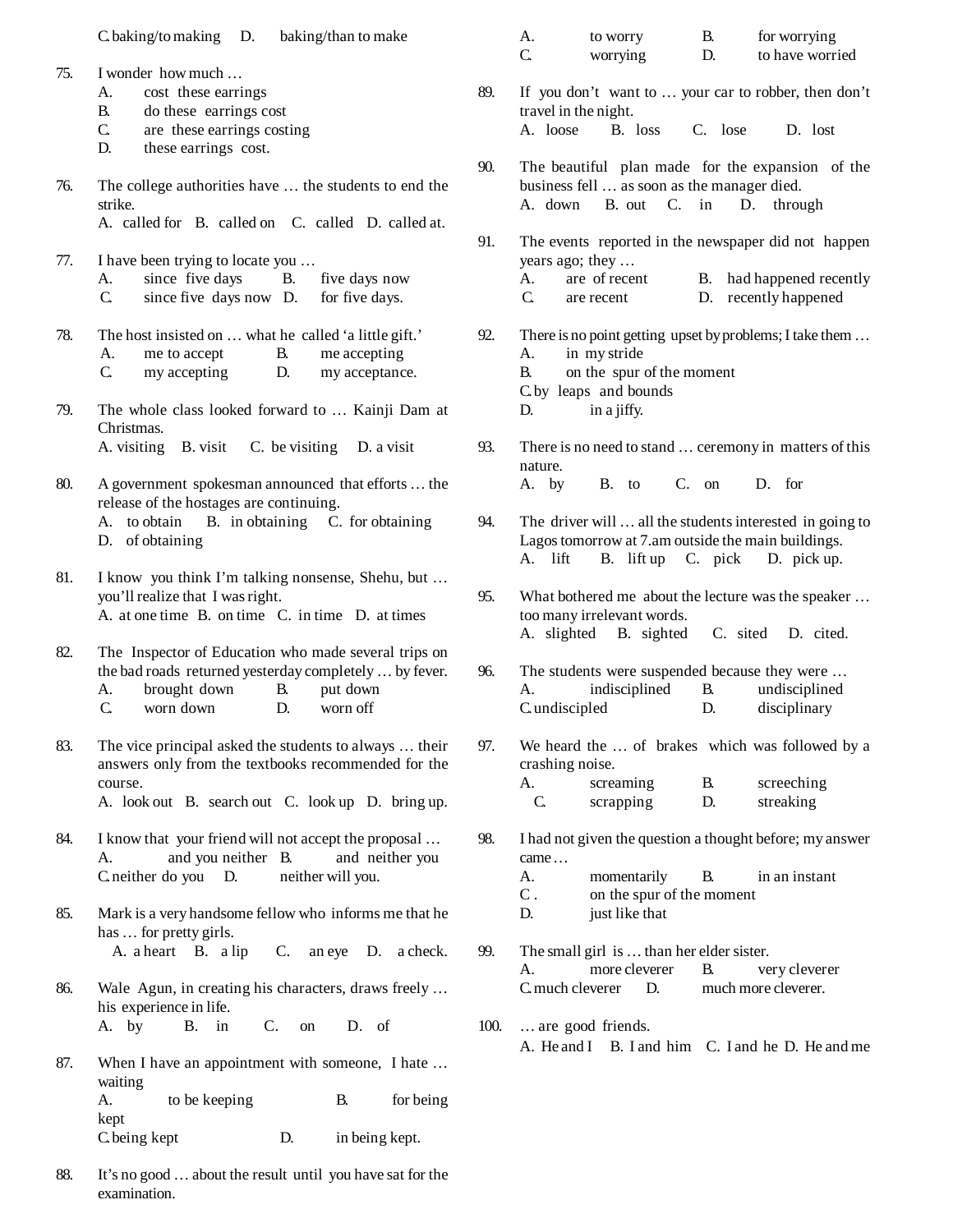# Use of English 1989

#### **COMPREHENSION**

*Read each passage carefully and answer the questions that follow.*

## **PASSAGE I**

Asthe stranger approached, Shola noticed that he was handsome and her excitement increased. It was of such a man she had dreamt. He had a fine, arrogant carriage, like a soldier or someone in authority. When he reached the end of the pier, he addressed them in a rich, deep voice that disturbed her as the voluptuous rising of the tide had done.

'You'reTunde Onu, I'm told', he said to her father.

'That's right,' said her father.

'The bus conductor told me you take people to the islands',

theman continued. 'I'dliketogothereifyoucan takeme,' Her father examined the man from head to foot, shrewdly

measuring his capacity to pay. Then he said:

'When were you thinking of going?'

'Right away'

'That's a different story, for my boatman is gone to Badagry and he won't be back before nightfall.

'Oh!'said the stranger. 'That's too bad. You couldn't get someone else instead of him?'

'I would have to think hard', he said gloomily, 'for it's not everyone would do for the job of going with me

beyond the bay to the islands at this time of the year' Shola understood her father's manoeuvre and felt ashamed.

- 1. How would you describe Shola's father?
	- A. A greedy boatman
	- B. An energetic but good-for-nothing man
	- C. A loving father who wants to safeguard the interest of his daughter
		- D. A talkative fool.
- 2. Which of the following is NOT true of the passage?
	- A. Shola did not approve of her father's behaviour towards the stranger
	- B. Shola's father could row the stranger to the islands alone had he so wished
	- C. Shola's father exaggerated the difficulties in order to raise his fee
	- D. Shola had recently been disturbed by the tide.
- 3. Which of the following is true of the stranger in the passage?
	- A. He was a proud and good looking man with a deep voice that annoyed Shola
	- B. He wasfamiliar with the people of the islands
	- C. He was a fine gentleman in need of help
	- D. He was too proud to reciprocate Shola's love.
- 4. 'Manoeuvre' in the passage means A. shrewdness B. cleverness C. stupidity D. strategy
- 5. Which of the following is true of the passage?
	- A. The stranger was in a bad mood
- B. The stranger came by bus
- C. Shola and her father were idle when the stranger came
- D. Shola's father measured the stranger from head to foot.

# **PASSAGEII**

I am always amazed when I hear people saying that sport creates goodwill among nations, and that if only the common peoples of the world could meet one another at football orsquash, they would have no inclination to meet on the battle field. even if one didn't know from concrete examples (the 1936 Olympic Games, for instance) that international sporting contests lead to orgies of hatred, one could deduce it from general principles.

Nearly all the sports practiced nowadays are competitive. You play to win, and the game has little meaning unless you do your utmost to win. On the village green, where you pick up sides and no feeling of local patriotism is involved, it is possible to play simply for the fun of it and exercise; but as soon as the question of prestige arises, as soon as you feel that you and some larger unit will be disgraced if you lose, the most savage combative instincts are aroused. Anyone who has played even in a school football match knows this. At the international level, sport is frankly a mimic warfare. But the significant thing is not the behaviour of the players but the attitude of the spectators; and, behind the spectators, of the nations who work themselves into furies over these absurd contests and seriously believe-at any rate for short period-that running, jumping and kicking a ball are tests of national virtue.

Even a leisurely game demanding grace rather than strength can cause much ill-will. Football, a game in which everyone gets hurt and every nation has its own style of play is far worse. Worst of all is boxing. One of the most horrible sights in the world is a fight between white and coloured boxers before a mixed audience.

- 6. The 1936 Olympic Games was cited in the passage as an example to show that sports can
	- A. lead to excessive hatred
	- B. create goodwill among nations
	- C. generate feelings of national prestige
	- D. make people meet on the battle field.
- 7. According to the passage,
	- A. all the sports practiced nowadays are competitive
	- B. games have meaning only when the participants play to win
	- C. it is possible to play a game simply for the fun of it
	- D. on the local green, you play not to win but for the fun of it.
- 8. Boxing is regarded as the worst game in the passage because
	- A. of the behaviour of the boxers themselves
	- B. of the amount of ill-will that can be generated among spectators of different races
	- C. of the ill-will that can be generated by a game that demands strength from the competitors
	- D. it is a game in which both players get hurt rather badly.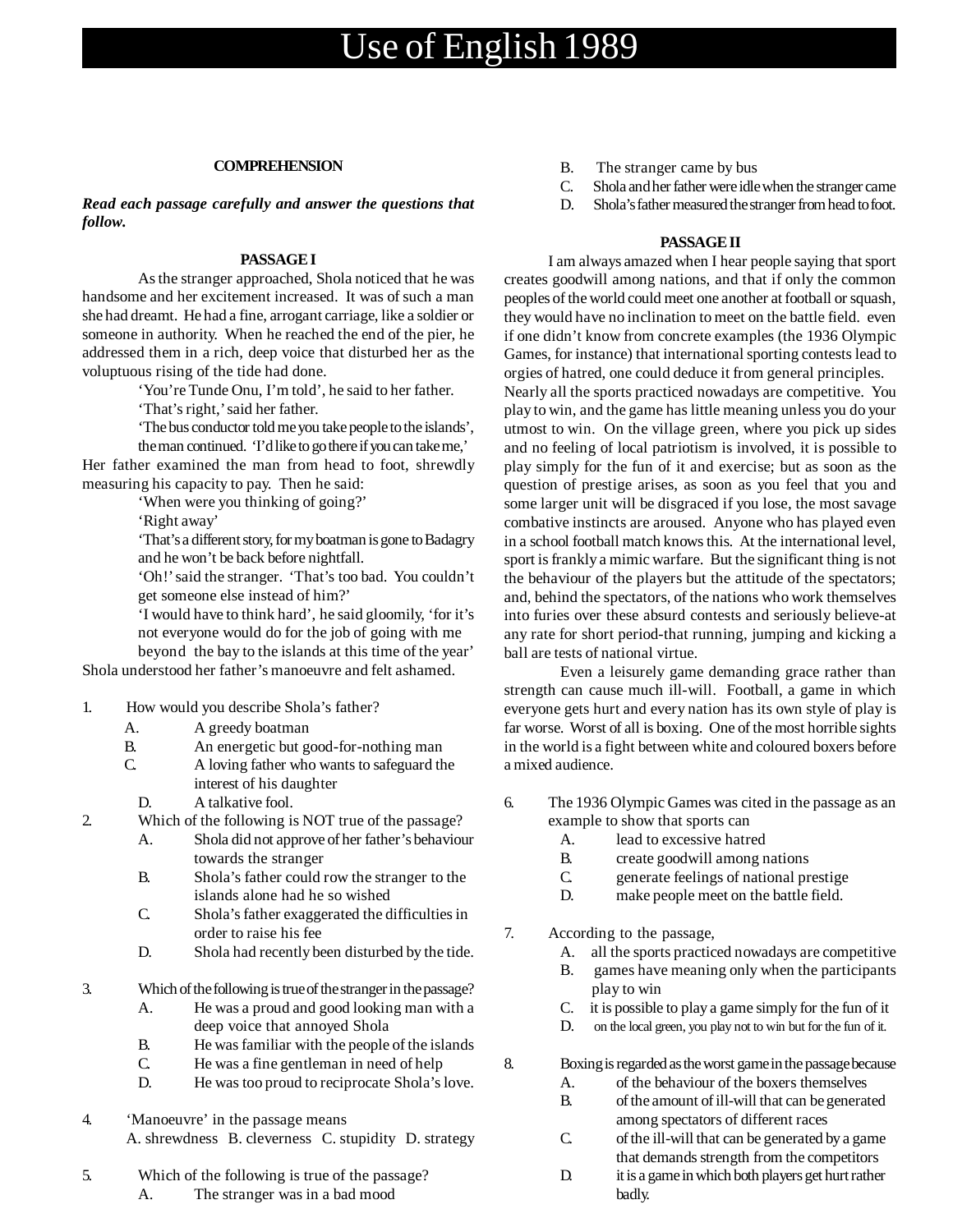- 9. Which of the following statementsis TRUE according to the passage?
	- A. Running, jumping and kicking a ball are tests of national virtue
	- B. At the national level, sport is frankly a mimic warfare
	- C. The most savage combative instincts are aroused by anyone who has played in a school football match
	- D. Nations work themselves up because they tend to believe that sports are tests of national virtue.
- 10. 'Mimic' as used in the passage, means A. comic B. silent C. imitated D. practiced

# **PASSAGEIII**

His eyes widened as they fell upon something strange. Something was moving slowly and cautiously along the gutter. The pale yellow and brown of the snake's body glistened like a stream of flowing metal. By what mistake had the creature strayed into this unlikely place? Impossible to say. Yet there it was; and its slow movements betrayed uneasiness and confusion.

As he watched it, his instinctive antipathy melted away. He could understand so well what the snake was feeling. He entered into its cold, narrow intelligence and shared its angry perplexity. Its movements were cramped, its advance difficult, and it was in constant danger of slipping over the edge. Now and then it lay still in dull reflection, nursing a cold anger that could find no vent.

Meanwhile, the little plant bent downwards by every puff of wind, was beating its thin twigs against the gutter like a birch. The snake seemed not to see the plant. It moved forward until a light touch from the twigs fell upon its head. At this, it stopped and lifted its neck. The little plant was now doing no more than lightly sway and dip. The snake, its head still reared, waited, flickering tongue. One could feel the angryheaving and straining in the sluggish brain-the dull red anger waiting to explode. Then came a strong gust sweeping along the wall, and at once the twigsthrashed down upon the furious head-thrashed down and beat it with a movement that seemed to Osun both comic and dreadful: in a flash, the head reared itself higher, the neck drew back, and there was a lunge at the twigs and the empty air. O fatal act! To strike, the snake had been obliged to coil, and its coiled body could not support itself upon the narrow ledge. No recoverywas possible; it overbalanced and fell with a thud upon a small flat roof fifty feet below. There, Osun saw the creature begin to writhe in agony. It could do not more than twist and turn upon the same spot.

Osun was trembling, but beneath his agitation there was a deep, troubled wonder. Here was the little plant now waving with a kind of jauntycynicism. And there was the snake writhing in agony. The world, unquestionably, was a place of mystery and horror. This was revealed in the writhing of the crippled snake and in the jaunty waving of the innocent plant n the wind.

- 11. The snake was referred to as 'something strange' because the
	- A. movement of the snake along the gutter was slow and cautious
	- B. movement of the snake betrayed strange uneasiness and confusion
	- C. colour of the snake's body was an unusual stream of flowing metal
	- D. environment in which the snake was found was unusual
- 12. Asthe narrator watched the snake, his feeling changed to those of
	- A. anger and apathy
	- B. antipathy and perplexity
	- C. perplexity
	- D. angry bewilderment.
- 13. The act of the snake was described as 'fatal' because the snake's attack was going to
	- A. be fatal to the plant
	- B. make the coiled body not to support itself upon the narrow ledge
	- C. result in the crippling of the snake

D. result in no possible recovery.

- 14. Which of the following statements is NOT true according to the passage?
	- A. Osun was not an active observer in the combat between the snake and the little plant.

B. The moves of the little plant during the encounter with the snake were not voluntary.

- C. The attack of the plant during the combat was entirely to blame for the fall of the snake.
- D. During the combat, the behaviour of the plant could be likened to that of a human being.
- 15. The 'fight' between the plant and the snake was prompted by

A. the plant B. Osun C. the wind D. the snake

#### **PASSAGEIV**

In the past, famine, various types of diseases, and natural disasters checked population growth in many countries. At that time, man had not learnt to till the soil sufficiently to improve and increase her yield. Man was unable to do much to conquer these diseases; and natural disasters were regarded as a curse of the gods for which man had no answer. Thus, famine, diseases, and natural disasters remained a nightmare to mankind.

With the present developments in technology and modern agriculture, one would have thought that the problem of starvation should have been solved. But starvation still stares man in the face. The increase in population now accounts for the consequent scarcity of food experienced in many parts of the world. However, in some countries, man's advancement in technology and medicine has rapidly increased the population while improved methods of agriculture and food preservation have caused a steady rise in food production. Also, man can now effectively prevent and cure most diseases in the world.

Unfortunately, the working population engaged in agriculture is so small that it cannot produce enough to satisfy the gaping mouths to be fed. In various parts of the world, man has engaged himself in various jobs in order to adjust the food production to match the growing population of his zone, but population growth continues to outstrip food production measures. Incidentally, the source of food and food preservation measures can be limited unlike population growth which may not be effectively checked. Perhaps the only effective checks to population explosion may be the drastic birth control measures. But many religious sects the world over are opposed to many of these birth control measures.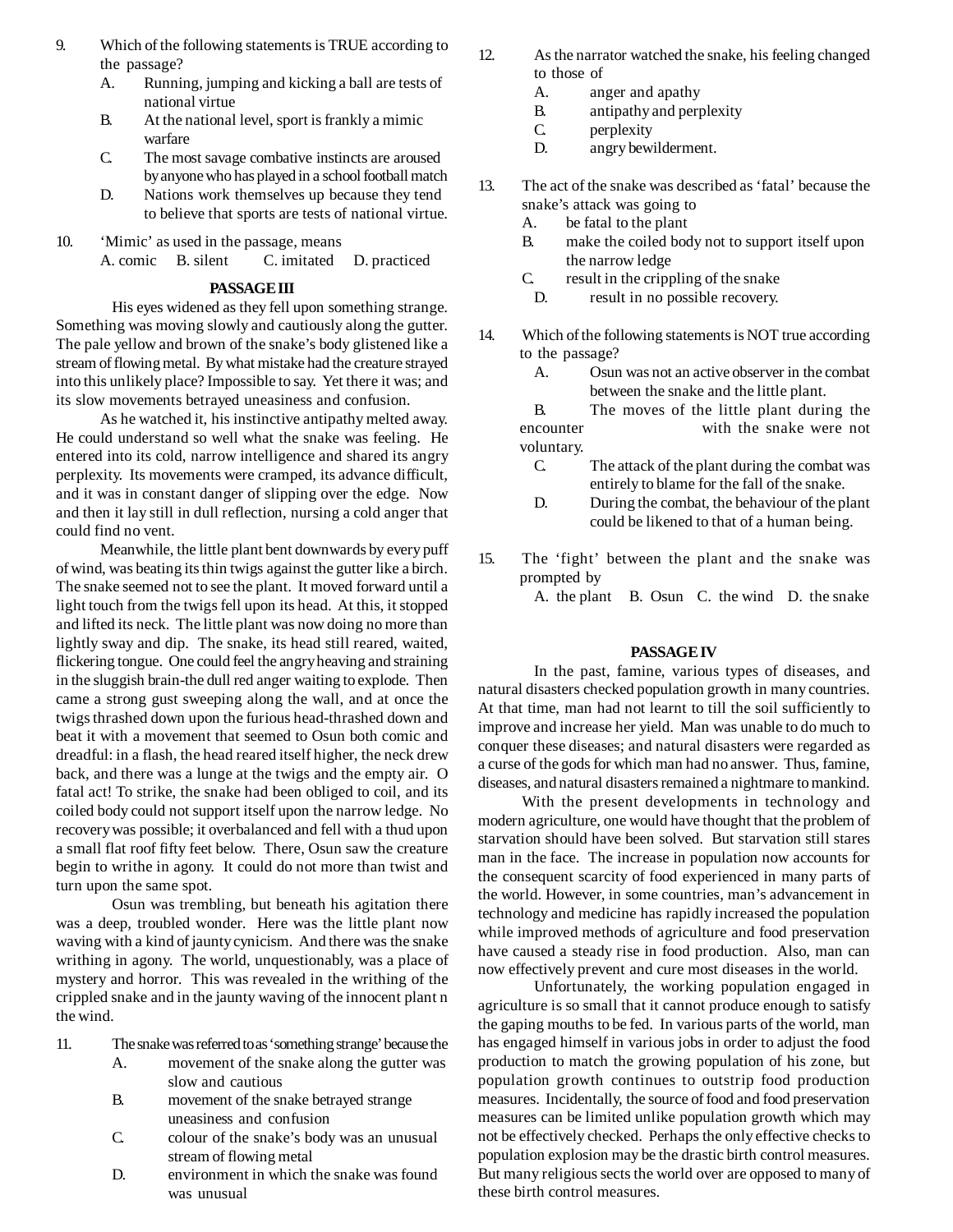- 16. In this passage 'nightmare' means
	- A. a terrifying or deeply distressing dream
	- B. natural disasters
	- C. all those hazards which made life hideous
	- D. a curse
- 17. Natural disasters were regarded as a curse of the goods on mankind because man
	- A. had no satisfactory solution to natural disasters
	- B. had not learnt to till the soil sufficiently
	- C. was suffering from the woes pronounced on mankind by the gods
	- D. could not send a reply to the gods.
- 18. 'But starvation still stares man in the face' means starvation
	- A. looks at the face of man
	- B. isinevitable to man
	- C. flies in the face of man
	- D. still afflicts man.
- 19. The working population engaged in agriculture cannot feed the teeming population sufficiently because
	- A. there are gaping mouths to be fed
	- B. they do not produce what they like to eat
	- C. there are not enough people engaged in tilling the soil
	- D. improved methods of agriculture have not brought about a significant increase in food production.
- 20. Drastic birth control measures may not be effective checks to population explosion since many religious sects
	- A. are disinclined to oppose their use
	- B. object to the use of many of them
	- C. are disinclined to accept them for use
	- D. want the control measures applied.

#### **PASSAGE V**

The evidence given so far demonstrates that a nuclear exchange in the Northern Hemisphere would have an unavoidable global aftermath making the continued existence of mankind impossible anywhere. It is also very improbable that a nuclear exchange would be confined exclusively to the vicinity of the industrialized states. Current developments indicate that a nuclear disaster would be carried into the territories of the developing countries in Asia, Africa and Latin America. These developments include the preparations being made by aggressive forces for the armed seizure of the Middle East oilfields, the nuclear missile deployment in the south of Western Europe, the establishment of military bases for the Rapid Development of Forces in North Africa and the Indian Ocean, and the tensions in the South Atlantic and the Caribbean.

- 21. A suitable title for the passage is
	- A. preparation for Nuclear War on theThird World Countries
	- B. Possible Effects of Nuclear War on Third World Countries
	- C. Strategies for a Nuclear Confrontation
	- D. The Merits and Demerits of Nuclear Exchange
- 22. 'Aggressive' in the passage means A. militant B. dissident C. reactionary D.revolutionary.
- 23. The central point being stressed in the passage is that
	- A. nuclear war is inevitable in the Third Worldcountries
	- B. nuclear war isimminent in theThird World countries
	- C. a country does not have to be industrialized before being concerned with nuclear matters
	- D. the aggressive forces of the world are ready to carry the nuclear battle into the developing nations.
- 24. According to the author, current world developments point to
	- A. an exclusive destruction of the developing countries
	- B. a likelyspread of nuclear calamitytotheThirdWorld
	- C. nuclear exchange taking place in Africa, Asia and Latin America
	- D. a confrontation between the industrialized and the developing countries.
- 25. From this passage, we learn that nuclear exchange in the Northern Hemisphere would be
	- A. inconceivable B. inevitable C. fatal tomankind D. partially destrutive.

# **LEXISANDSTRUCTURE**

In questions **26 to 35,** choose the option **opposite in meaning** to the word(s) **in italics.**

- 26. The government is making *concerted* efforts at providing essential social facilities in the rural areas. A. dissipated B. unconcerned C. unsuccessful D. uncontrolled.
- 27. Thewestern alliesfrownedattheir enemies' *indiscriminate* bombing of their territory. A. impartial B.selective C. unprovoked D. divided.
- 28. Thegirl isveryintelligent, but herjokesare rather *outrageous*. A. offensive B. courageous C. pleasant D. unwholesome.
- 29. We cannot but talk about his *invaluable* contributions to the affairs of the society. A. worthless B. costly C. unrecognized D. incalculable.
- 30. This average fertility figure, of course, *conceals* wide individual variations among the people A. attracts B. covers C. exposes D. concludes
- 31. Men living in an *extended* familyknowthat theyhave to be responsible for the welfare of some other person's children. A. extensive B. nuclear C. neutral D. contracted.
- 32. The appearance of the pall-bearers was *extremely* fascinating A. magnetic B. unorganized C. interesting D. repulsive.
- 33. Manyminers protested against the order to *march* into the coal pits. A. strut B. amble C. trudge D. ramble
- 34. The hasty action will bring nothing but *discredit* to them A. honour B. shame C. reward D. disgrace
- 35. The man's health has *deteriorated* in the hospital A. collapsed B. improved C. worsened D. revived.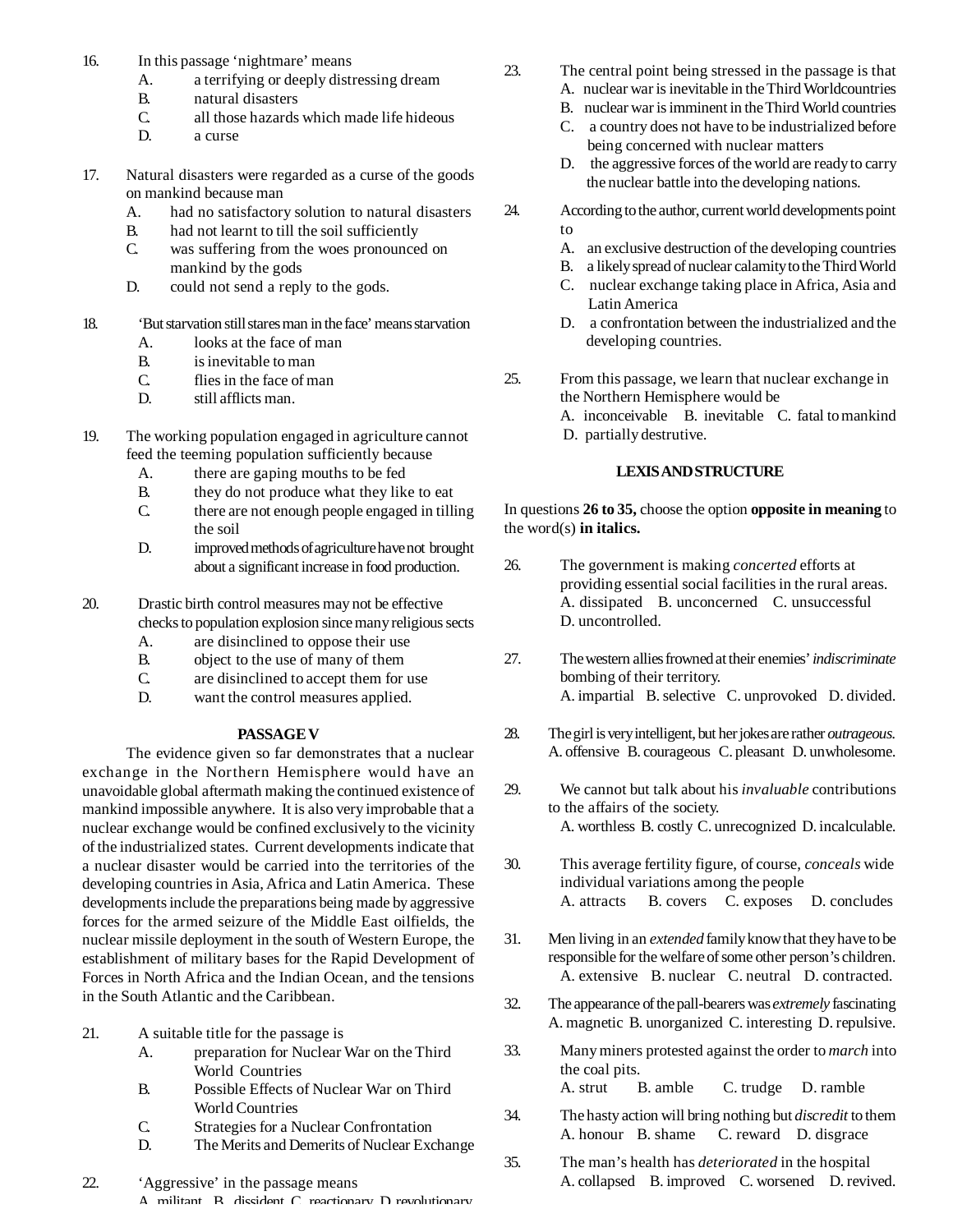In question **36 to 65**, choose the option **nearest in meaning** to the word(s) or phrase(s) **in italics.**

- 36. The boss made a *clean sweep* of all the old handsin the office A. completely got rid B. cleanly swept the office C. made a quick change D. made an adjustment. 37. Her anxiety was *apparent* to everyone present at the ceremony A. real B. visible C. transparent D. unknown 38. Our experience on board the aircraft is *nothing* towrite home about. A. not remarkable B. not unpleasant C. nobody's business D. not a home affair. 39. The rampage was organized and directed by the *militant* ones among the students. A. soldiers B. rebellious ones C. belligerent ones D. commandoes. 40. The governor advised his people to get off the *beaten* tracks in their approach to community matters. A. use the old roads B. make the tracks better C. find new ways D. avoid beating about the bush.
- 41. It wastheir custom to *keep* an open house on Sundays. A. welcome all visitors
	- B. keep the shutters open
	- C. leave the house open
	- D. expose the whole house.
- 42. The president made a *passionate* appeal for calm. A. inflamed B. disturbing C. intense D. lively
- 43. Mali stole the day's *takings* from the bakery A. receipts B. collections C. contributions D. offerings.
- 44. You donot need to *stutter*in ordertoshowyour excitement A. jump about B. shout C. sob D. stammer
- 45. What embarrasses me is the *stealthy* way in which the new servant goes about his duties in this house A. indolent B. furtive C. boisterous D. agile
- 46. I have never been accustomed to seeing my brother in such a *pensive* mood A. merry B. infuriated C. thoughtful D. hostile
- 47. The administrator's *apathy* was soon noticed by all his subordinates A. indifference B. kindness C. concern D. inefficiency
- 48. Theway he handled the whole issuewasrather *despicable* A. disturbing B. likeable C. contemptible D.frustrating
- 49. The *authenticity* of the reporter's claims should be established before taking further actions on the matter A. facts B. source C. evidence D. genuineness
- 50. After careful investigation, the police found no iota of truth in Ibrahim's allegations.

# A. quota B. grain C. evidence D. statement

- 51. The case was thrown out because the court lacked *jurisdiction*
	- A. jurors to help the judge B. authority
	- C. prosecutors D. appellate powers.
- 52. The chief will *launch* the fund-raising appeal. A. make a speech at B. eat his afternoon meal during C. travel by boat to D. start off.
- 53. Sade has been employed. But she is unhappy because it is a *run of the mill* job.
	- A. a boring B. an exciting C. a tiring D. an ordinary
- 54. I would like to believe that this brilliant performance of yours is not just a *flash in the pan*. A. repeated occurrence B. normal happening
	- C. flashy happening D. chance occurrence
- 55. As the wedding day approached, the bride began to *develop cold feet*. A. fall sick B. feel cold C. be reluctant
	-
	- D. become aggressive
- 56. I told my brother to get the *matter off* his chest assoon as possible.
	- A. give serious thought to the matter
	- B. say what he has been anxious to say
	- C. make a brief comment
	- D. state his points clearly.
- 57. He has a *big heart*, but he is inept at following a witty conversation. A. large B. huge C. warm D. fragile
- 58. The clerk refused to *answer for* the mistakes made by the manager and his assistants. A. reply to B. give an answer
	- C. accept responsibility for D. account for
- 59. Most of his observations were *wide off the mark* A. comprehensible B. irrelevant C. pertinent D. unacceptable.
- 60. I didn't think she could be so easily *taken in* byhis pretences. A. flattered B. deceived C. overcome D. blackmailed.
- 61. Do you have the same *aversion* as I do for war films? A. bitterness B. dislike C. criticism D. preference
- 62. Hissummary of the meeting was *brief and to the point*. A. precise B. accurate C. exact D. crucial
- 63. The minister *hit on* a plan to retain his post after many months of lobbying.
	- A. drew up a plan B. discovered a plan
	- C. selected a plan D. designed a plan
- 64. My friend will hate his uncle forever because he *left him in the lurch* in his hour of need.
	- A abandoned him B. punished him C. disinherited him D. despised him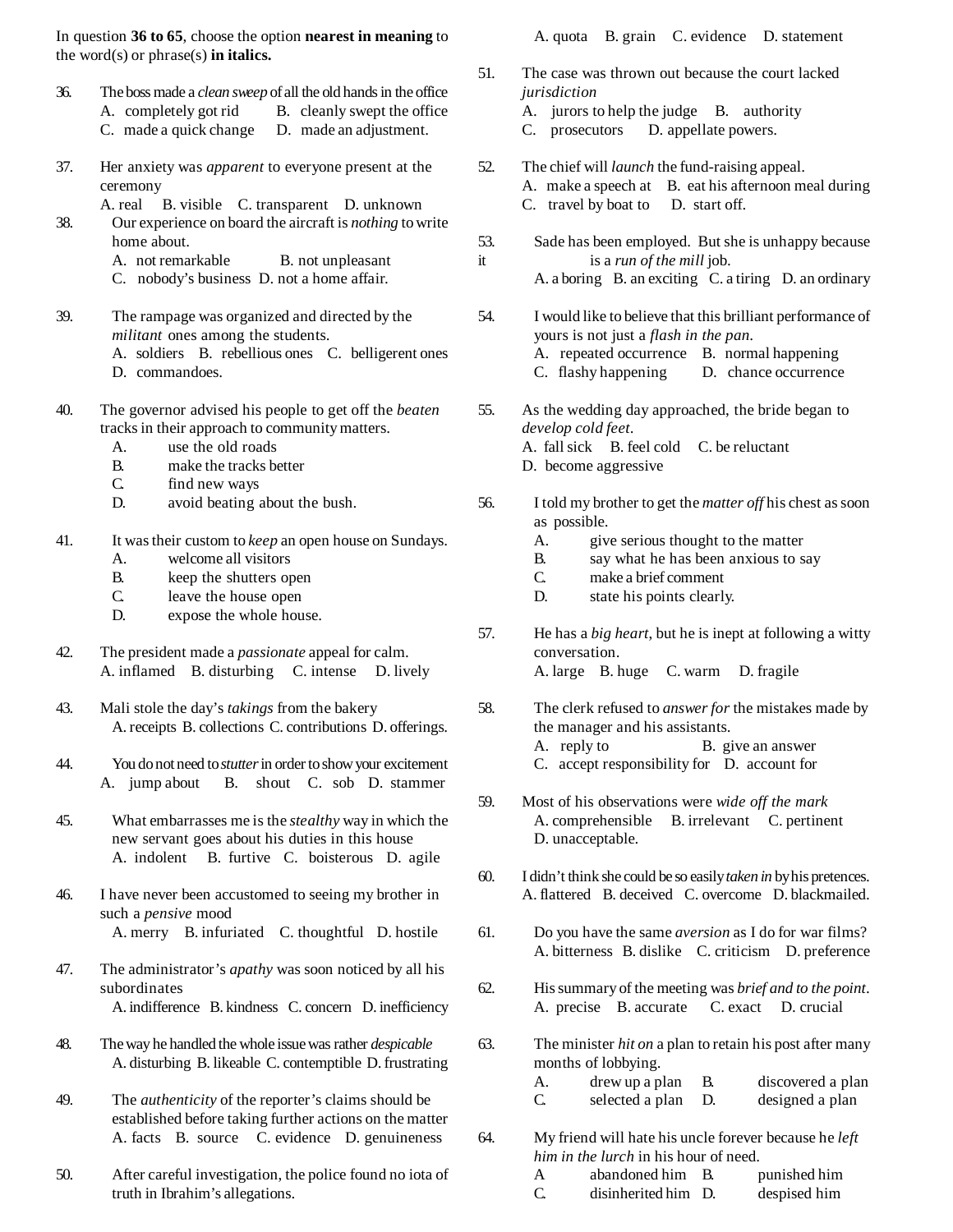65. Our school prefect is too *officious* and we all hate him because of his behaviour. A. efficient B. efficacious C. over-zealous D. active

In question **66 to 100,** choose the word(s) or phrase(s) which **best fill(s)** the gap(s).

- 66. When I met Amadi yesterdayit wasthe first time I … him for six months. A. had seen B. saw C. have seen D. have been seeing.
- 67. A student's natural ability should be a … factor in his choosing a course of study at the university A. determined B. determining C. determinant D. determinate
- 68. Many unrelated issues were touched upon in the … of the discussion A. cause B. course C. coarse D. curse.
- 69. The traveller had to run … in order to … the train. A. first/catch B. fast/cash C. fast/catch D. first/cash.
- 70. When the driver lost control of his vehicle, the pedestrians began to run for … A. their dear lives B. their dearlife C. dearlives D. dearlife.
- 71. My uncle is one of the … of the society. A. elitists B. elites C. elite D. elitist
- 72. The new singlet factoryis built on the …of Aba township A. outstretch B. outskates C. outskirts D. outskirt
- 73. If Kaka hadn't tried to stand up in the boat, he … into the lake. A. wouldn't have fallen B. will not have fell C. will not have fallen D. wouldn't have fell.
- 74. The soldiers were sufficiently equipped with … A. arms and ammunition B. arms and ammunitions C. arm and ammunitions D. arm and ammunitions.
- 75. My younger brother is going to the stream with … boys. A. twoother little B. other little two C. two little other D. other two little.
- 76. Okoro intends to wear his ... dress to the zoo this afternoon. A. white cotton new B. white new cotton C. new white cotton D. cotton white new
- 77. Sociologists are concerned with the problem of man in ... A. a society B. the society C. society D. some society.
- 78. The contractors were short … cash even before the project was completed. A. in B. for C. with D. of
- 79. The judge acquitted the accused… all the eight counts. A. of B. on C. from D. upon
- 80. If we go hunting this week-end, we'll have to … with scratch meals and sleep in a hut in the forest.

A. make up B. make do C.make out D. make good.

- 81. 'Leave me alone'blurted the angry customer. 'I cant … with your price hikes'. A. make do B. put up C. deal D. make up.
- 82. The committee was disgusted … the way the office was being run. A. at B. by C. with D. over.
- 83. Many a man ... done without milk in ... tea these days. A. had/their B. has/his C. have/their D. had/his.
- 84. The ... car is the center of attraction.
	- A. small racing light-green
	- B. racing small light-green
	- C. small light-green racing
	- D. light-green small racing.
- 85. If I had not finished my assignment, I would not … the opportunity to go with the group A. have been given B. be given C. be giving D. have been giving.
- 86. You had better … what the doctor recommended this morning A. done B. do C. did D. be doing.
- 87. … with him for two years, I cannot guarantee his good behaviour. A. Towork B. Having worked C. To haveworked D. Byworking.
- 88. This is the kind of stew ...
	- A. which its taste I do not like
	- B. which I do not like the taste of it
	- C. of which taste I do not like
	- D. the taste of which I do not like.
- 89. … is always superior to any other in town. A. There's B. Theirs C. Their's D. There.
- 90. Ilooked for you all over the campus but I could not …you A. find B. see C. meet D. catch.
- 91. The manager was angry with Dauda for … seeds of discord among the workers.
- A. planting B. sewing C. cultivating D. sowing 92. The government has provided new … for the local government polls.
	- A.guardlines B.guidelines C.guardlines D.guidelines.
- 93. Tsado and his wife are alwaysfighting. The … to be drawn from this is that they are not happy together. A. reference B. inference C. difference D. deference
- 94. The teacher invited Akpan and … to his office A. myself B. me C. I D. himself.
- 95. One of the rioters who ... arrested yesterday ... released. A. was/had been B. were/have been C. was/have been D. were/has been.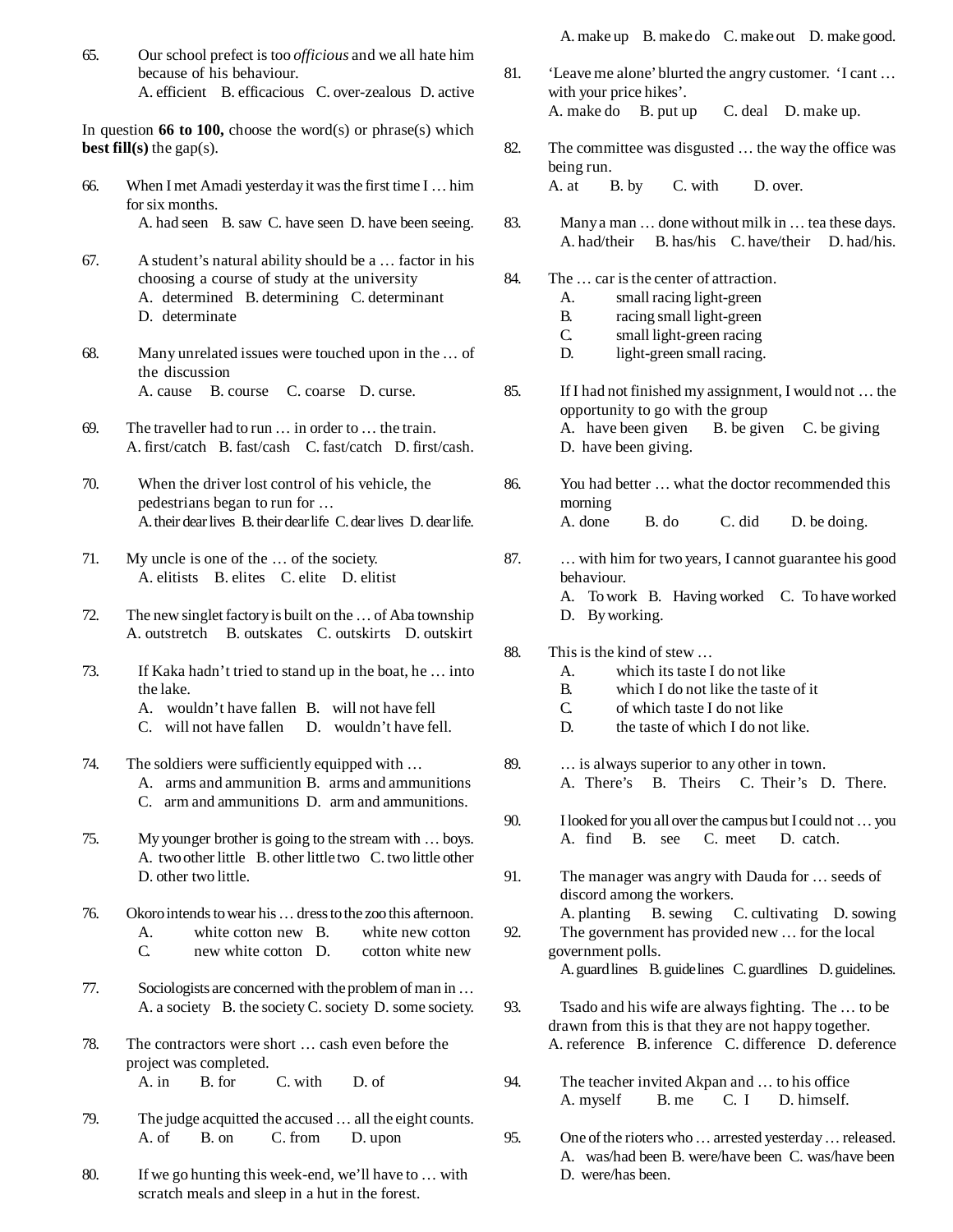96. Although I am watching television, I … what you are saying

A. am hearing B. can hear C. have heard D. was hearing

- 97. Because of the ... he did to my car, I am going to sue him for  $\dots$ 
	- A. damage/damages B. damages/damage
	- C. damages/damages D. damage/damage
- 98. He was not a very … student when I first met him but the years … his character ultimate.
- A. mature/mature B. matured/mature C. mature/matured D. matured/matured.
- 99. Our manager has instructed that … of customers must be barred from our bank. A. those type B. that type C. that types D. thistypes.
- 100. He regarded the betrayal of his friend as a stab...the back A. on B. at C. in D. from

# Use of English 1990

## **COMPREHENSION**

*Read each passage carefully and answer the questions that follow.*

## **PASSAGE I**

As a rule the Emopa are very brave indeed, and are among the fewAfricans who still hunt lion with the spear. They also kill elephants, not for food but for spear blooding, or to prove their manhood. When elephants are located, there is great excitement and fierce competition among the young men. Each tries to be the first to blood his spear: the one who doesso, claimsthe trophy. No young man islooked upon with favour by the girls until he has won his spurs by killing a dangerous animal.

But brave as the Emopa are, two fierce man-eaters completely overawed them. This was partly due to the cunning and boldness of the lions, partly to the fact that, when hunted, they would always retreat into dense riverine undergrowth, where it was impossible for a man to poise and throw a spear. Superstitution had also added its quota to the fear with which they were regarded. It was said that before starting off on a raid the lions would retire to an open sandy place and there make two rows of depressions in the sand with their paws. Then, using twigs as counters, theywould play the ancient game of 'baw' (a game of unknown antiquity, which resembles draughts and is played all over Africa). If the omens were good they would raid a village and claim a victim; if not, they would wait. Another story had it that the lions were the spirits of two 'holymen' who had now come back in this shape to seek their revenge. So stronglywas this view held that the local Emopa had petitioned a practicing 'holyman' to come from a great distance to exorcise the spirits. He came with book, bell and candle and charged a fee of a hundred goats, but the lions continued their depredations. To add to the legend of the lions'invulnerability many famous hunters had tried on previous occasions to kill them and had failed owing to lack of time. This confirmed the Emopa's opinion that the lions were supernatural beings and that it was useless to hunt them.

- 1. The young men of Emopa would hunt for elephants because
- A. they are among the few Africans that hunt lions with a spear
- B. elephants are dangerous animals
- C. no young Emopa attracts a girl's admiration until he has killed a dangerous animal
- D. when elephants are sighted, there is great excitement and fierce competition among the young men.

# 2. The legend that the lions were invulnerable was confirmed by the fact that

- A. the local Emopa petitioned a 'holy man' to come and exorcize the spirits
- B. many famous hunters had tried without success in the past to kill the lions
- C. the'holyman'failedinhisbidtoexorcisethespirits
- D. brave as the Emopa are, the lions completely overawed them.
- 3. The lions played the game of 'baw' because
	- A. they wanted to raid a village
	- B. it was a popular game of unknown antiquity played all over Africa
	- C. theywant todecide whether to go on a raid or not
	- D. if the omens were good they would raid a village and claim a victim.
- 4. The famous hunters failed to kill the lions because the
	- A. lions were regarded as supernatural beings
	- B. lions were cunning and bold
	- C. Emopa used the spear to hunt for the lions
	- D. hunters did not have enough time.
- 5. According to the passage, which of the following is NOT a superstitious reason for fearing the lions?
	- A. Many famous hunters had tried and failed to kill the lions
	- B. The lions were bold and when hunted, theywould retreat towhere a spear could not be thrown at them.
	- C. The lions were the spirits of two 'holy men' who came back to seek their revenge.
	- D. The lions played the ancient game of 'baw' before starting on a raid to determine whether to proceed or wait.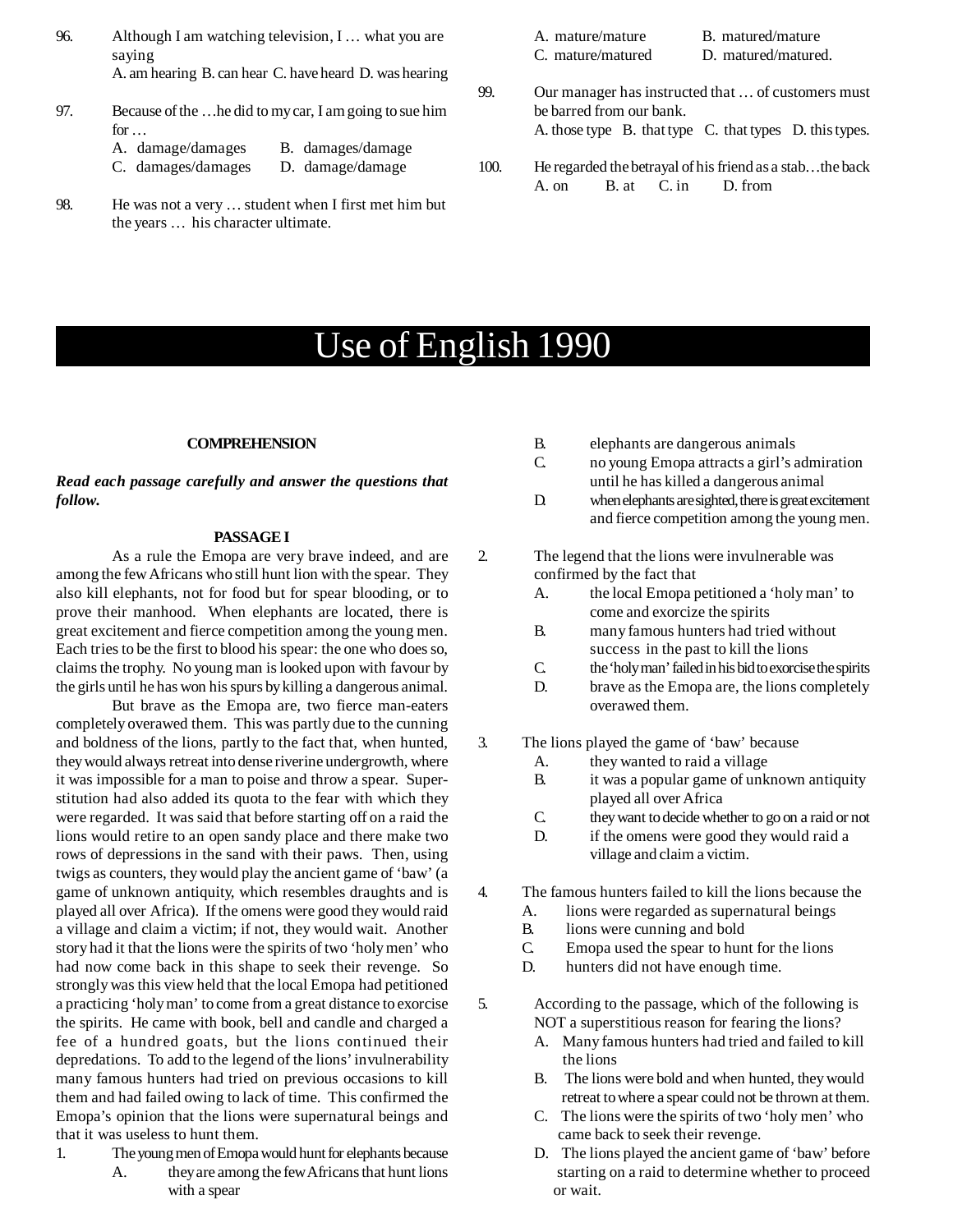### **PASSAGEII**

By the time a child has reached the age of two years, the psychologist says that he is 'self-conscious'. This is not the same as the lay use of the term, although there is a connection. The psychologist means that the child is aware that he is a self and not an extension of hismother. This awareness is shown in such behavioural acts as disobedience and the use of the word 'no' with emphasis, because the child is aware that he does not have to obey parental commands. Parental commands(moral imperatives) are given throughout these two years first for the child's own safety e.g. 'Don't touch the fire and secondly, so that he begins to develop some sense of right and wrong. An adult is able to weigh the consequences of his actions, partly because he has developed a concept of idea of time. The young child lacks this concept and is governed by immediate desires which must be fulfilled. Thus in some situations, he can be excused for not behaving morally, i.e., making the choice which is 'good' for himself and others. In other situations, he knows what is right and chooses not to do it. Immature adults can also behave in this self-centred way.

- 6. The immature adult is like the child because
	- A. he has just become self-conscious
	- B. he has learnt to use the word 'no'
	- C. he has no concept of time
	- D. some of his actions are deliberately irrational.
- 7. What main difference is mentioned between the child and the adult?
	- A. Age difference B. Weight difference
	- C. Time difference D. Developmental difference.
- 8. What right has the mother to give orders to the child?
	- A. She is the 'owner' of the child.
	- B. She is stronger than the child.
	- C. She understands the environment better than the child.
	- D. She is more self-conscious than the child.
- 9. The two-year old child begins to refuse orders
	- A. in order to annoy his parents
	- B. because he does not understand them
	- C. to assert his independence
	- D. because he has just learnt the new word 'no'.
- 10. What kind of awareness does the child demonstrate at two?
	- A. That he does not love his mother
	- B. Consciousness of all things around him
	- C. That he should think of himself alone
	- D. That he is different and separate from others.

#### **PASSAGEIII**

If we examine the opportunities for education of girls or women in less developed countries, we usually find a dismal picture. In some countries, the ratio of boys to girls in secondary schools is more than seven to one. what happens to the girls? Often they are kept at home to look after younger siblings and to perform a variety of domestic chores. Their education is not perceived as in any way equal in importance to that of boys. When a non-literate or barely literate girl reaches adolescence, she has little or no qualification for employment, even if her community provides any opportunity for the employment of women. The solution is to get her married as soon as possible, with the inevitable result that she produces children too soon, too often and too late. With no formal education, she is hardly aware that there is anyalternative. In a studymade in Thailand, it was noted that the literate woman marries later and ceases childbearing earlier than her non-literate counterpart. But the latter is so chained to her household by the necessities of gathering fuel, preparing food and tending children that she is very difficult to reach, even if health services, nutrition, education, maternal and child health centers are available in her community. She does not understand what they are intended to do.

(Adapted from Margot Higgins: War on Hunger).

- 11. The phrase 'a dismal picture' means
	- A. a dull show B. an interesting show
	- C. a sad situation D. a dreadful appearance.
- 12. According to the writer, most girls in less developed countries are not in school because
	- A. they refuse to be educated
	- B. theyprefer getting married and having children
	- C. the education of boys is rated higher
	- D. the girls have no employment opportunities after leaving school.
- 13. The non-literate woman is very difficult to reach because she
	- A. does not understand the value of education and health services
	- B. is too far from the city and from school
	- C. is not permitted to go out to attend clinics for health services
	- D. can only gather fuel and prepare food.
- 14. The phrase 'too late' as used in the passage implies that the woman
	- A. ought to have started producing children earlier
	- B. goes on producing children when she ought to have stopped
	- C. fails to marry early enough for her to produce children
	- D. had all her children at an advanced age.
- 15. The writer emphasizes that in less developed countries,
	- A. the education of girls is not important
	- B. the non-literate woman has some advantage because she has more children
	- C. the literate female is a threat to the male in employment
	- D. there is a need to give boys and girls equal opportunities in education.

# **PASSAGEIV**

The importance of the code theory in education lies in the fact that the school system requires the use of an elaborated code but not all students have access to it. the importance of thistheory to sociology liesin the fact that the differential access to the elaborated code does not occur randomly but rather is controlled by the class system. Lower working-class urban children tend to have a restricted code. Middle-class children possess both a restricted and an elaborated code. The two groups enter into different types of relationships and learn to express themselves in different ways through language. They do not use language for the same functions, some of which, it seems, are necessary for the school situation. When the lower working-class child is expected implicitly to exploit language for functions he normally does not express verbally, a discontinuity is created between his home and his school environment. He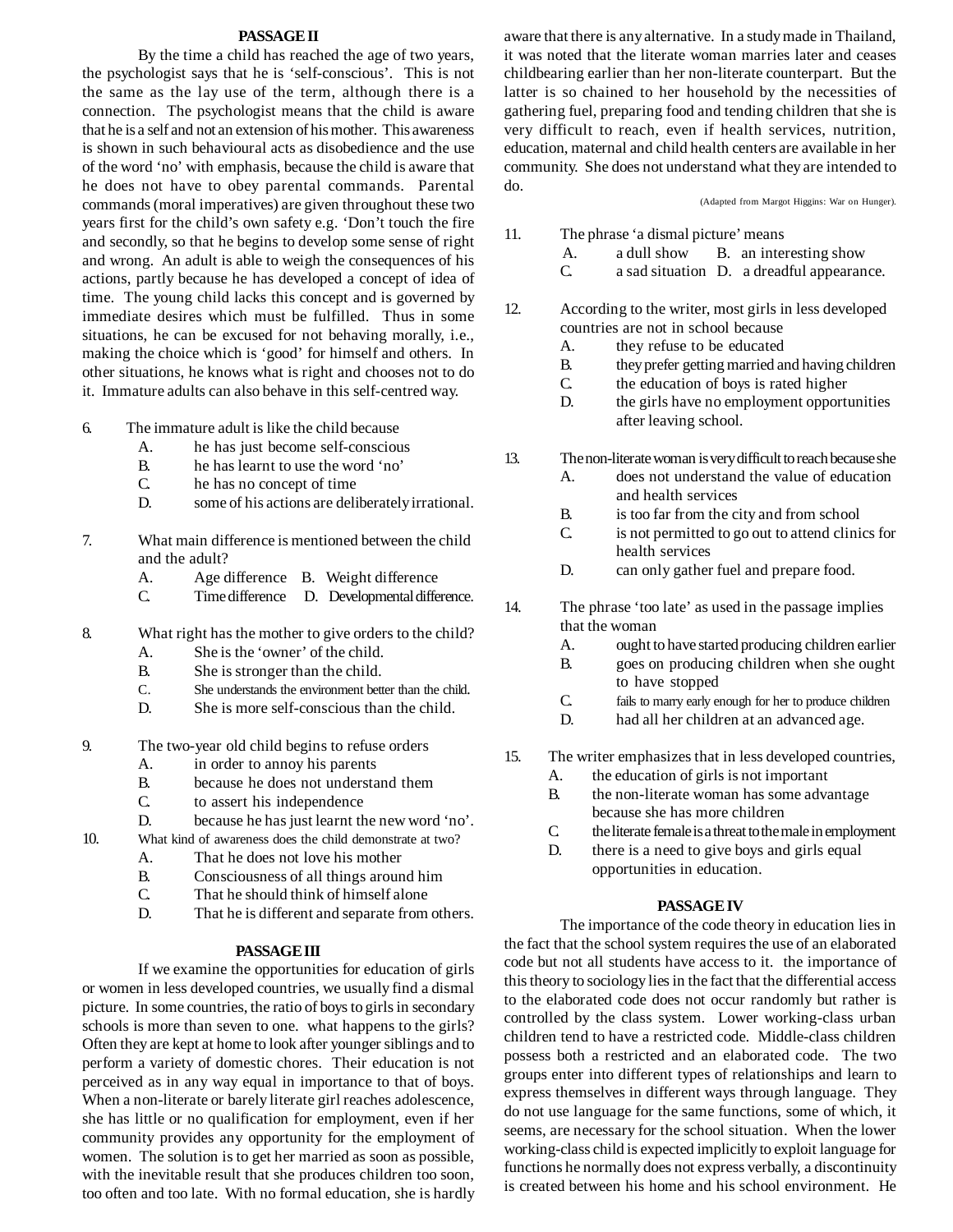has learned to verbalize certain range of meanings in his home and when he enters school, another range of meanings is required. There is, then a very subtle, but nonetheless very real, sense in which what is taught is personally irrelevant for this child. The school system does not talk to him. Middle class children, possessing both codes, experience no such discontinuity. They can use language for those functions required by the school.

- 16. An appropriate title for this passage is
	- A. Language and Education B. Education and Sociology
	- C. Codes and Sociology D. Codes and Education
- 17. The groups of children mentioned as examples in the passage are
	- A. rural and urban working-class and middle-class
	- B. urban working-class and rural middle-class
	- C. urban working-class and rural and urban middle-class
	- D. urban middle class and rural and urban working-
- class.
- 18. 'Restricted code' and 'elaborated code' are A. synonyms B. homonyms C. contradictions D. antonyms
- 19. It can be assumed reasonably that language has
	- A. only one code
	- B. two codes
	- C. three codes, two used for education
	- D. more than three codes, but only two used for education.
- 20. 'The school system does not talk to him' means that the
	- A. teachers do not talk to him
	- B. teachers talk to him differently from the way other pupils do
	- C. headmaster and teachers do not talk to him
	- D. teachers talk to him differently from the way he istalked to at home.

#### **PASSAGE V**

This passage sums up the two problems peculiar to the book trade which make it different from any other trade – the problem of selection and the problem of stocking. How is the bookseller to tell what, in an enormous output, will prove saleable, before the full weight of unsold items affects the balance of his business, and how is he, at the same time, to hold a stock large enough to enable the public to choose freely? He may seek to escape from this dilemma by becoming the passive sales representative of large publishing houses or distribution networks, but he is then no longer a book seller. He may take refuge in the sale of safe items to a restricted circle of customers, but he thereby cuts himself off from all that is vital in his trade and dooms himself to mediocrity and stagnation. On the other hand, he may protect his business from the danger of idle stock by speculating on the latest publications, but this is a dangerous game in that it implies a constantly changing clientele: readers remain faithful to their own discoveries and failure to follow up a book, an author or a type of literature means dismissing the public responsible for their success.

This brings us back to the fact that books are undefinable. The story is told of a certain country with a great manygenerals where it was decided to present a rare and valuable edition of an old book to a general about to retire. The old soldier looked at the volume and remarked, 'A book? What's the point? I've already got one!'

- 21. Books are different from other goods because
	- A. customers for the book trade are much restricted
	- B. books are not manufactured but printed
	- C. one cannot tell so easily which books will
	- prove saleable D. books can be kept in stock much longer than other goods.
- 22. The problem of selection in the book trade involves
	- A. holding a stock large enough for the public to choose from
		- B. determining which books will sell fast
	- C. being a sales representative of large publishing houses<br>D. being able to review the latest publications.
	- being able to review the latest publications.
- 23. How many solutions to the bookseller's problems are offered in this passage? A. Two B. Three C. Four D. Five
- 24. Of the solutions proposed for the bookseller's problems, how many are actually positive? A. Two B. Three C. Four D. None.
- 25. The story of the old soldier and a book in the passage is an illustration of the point that
	- A. the general had already got a book
	- B. a book is of interest only to those to whom that book means something
	- C. soldiers do not like the book trade because a book is enough for a general
	- D. booksellers face a real dilemma because of a constantly changing clientele.

### **LEXISANDSTRUCTURE**

In each of questions **26 to 36,** choose the option **opposite in meaning** to the word **in italics.**

- 26. The policeman was asked to *investigate* the matter. A. ask about B. forget about C. examine D. inquire about
- 27. Lola was *agitated* when the sad news of her mother's accident was broken to her.
- A. excited B. clam C. uncontrollable D. unreasonable 28. Through his parents' poverty placed many *obstacles* in his path as a young man, Olu succeeded at last. A. hurdles B. advantages C. temptations D. diversions.
- 29. Binta *sobbed* bythe door because she had lost her mother's precious necklace. A. cried B. smiled C. wept D. laughed.
- 30. The president took exception to the *ignoble* role the young man played in the matter. A. honourable B. embarrassing C. dishonourable D. extraordinary.
- 31. The man who had been seriously ill was *convalescing* at a sea-side resort A. regaining health B. deteriorating in health C. recuperating D. relaxing. recuperating D. relaxing.
- 32. For millions of years, the world's resources have remained *boundless*. A. unlimited B. scarce C. indomitable D. limited.
- 33. It seems fashionable, in some quarters today, to *decry* examinations and the ability to pass them. A. extol B. abuse C. entreat D. discourage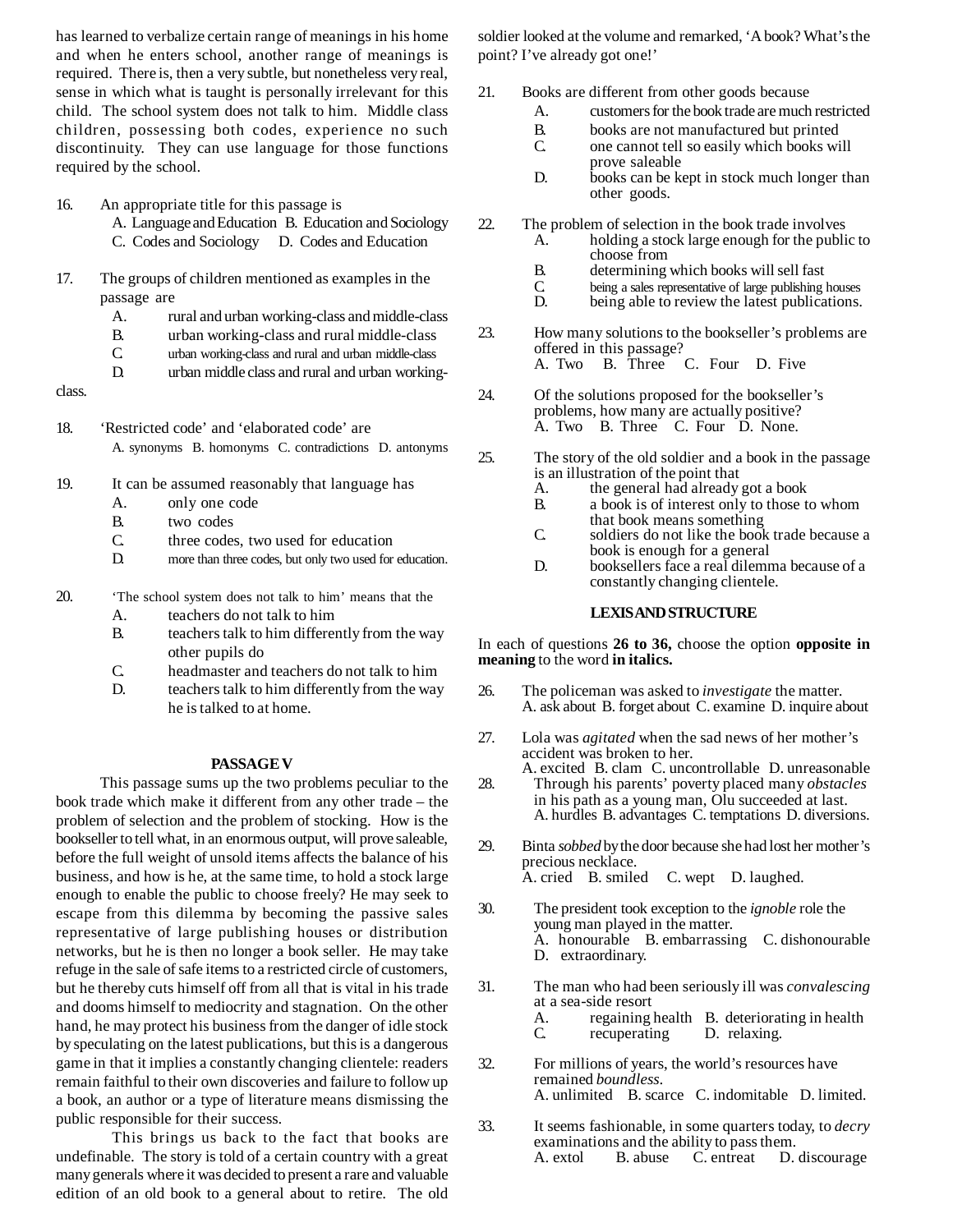34. Ogedegbe was an *intrepid* fighter for human freedom and dignity A. timid B. half-hearted C. fearless D. undaunted.

35. The difference between the experimental procedures was *imperceptible* to me. A. negligible B. significant C. obvious D. obscure

36. His *antipathy* to religiousideas makes him unpopular A.remedy B. consciousness C. hostility D.receptiveness.

In each of questions *37 to 55,* choose the option *nearest in meaning* to the word or phrase *in italics***.**

- 37. The boss told the man to let sleeping dogs *lie*.
	- A. not to look for trouble<br>B. not to disturb other pe
	- B. not to disturb other people<br>C. let the dogs sleep well
	- let the dogs sleep well
	- D. let the trouble begin.
- 38. The fact that Ruth hasinherited her late husband's house is *cold comfort* to her
	- A. appropriate comfort B. inadequate comfort<br>C. no comfort at all D. wet comfort
	- C. no comfort at all
- 39. The headmaster decided to *make* good his promise to the students. A. fulfill B. improve C. complete D. realize

40. The advertisement served as a *smoke-screen* for the activities of the company A. a camouflage B. a protection C. an enhancement D. an exchange.

- 41. My plans are still up in the *air*. A. being publicized B. uncertain C. uncovered D. unprotected.
- 42. The judge always takes a *hardline* on such issues A. complex stand B. simple stand C. uncompromising stand D. difficult stand.
- 43. The case was dismissed for want of *evidence*. A. for want of facts B. for want of opinions C. for insufficient discussions D. for lack of proof.
- 44. That team has become *indomitable* quite recently. A.incorrigible B. disobedient C.unconquerable D. unruly.
- 45. The flock suddenly became *restive* after midday. A. quiet B. submissive C. disorderly D. fidgety
- 46. Your reaction *underscores*the point I was making. A. reveals B. proves wrong C. emphasizes D. justifies.
- 47. What he received from the visitor was *invaluable* A. priceless B. worthless C. valueless D. costly.
- 48. The *potential* resources of the university should be fullyexploited. A. important B. latent C. effective D. abundant.
- 49. Tom's *aberrant* behaviour attracted attention. A. rascally B. selfish C. heady D. abnormal
- 50. A number of people impersonating tax-officials were *arraigned* before the Chief Magistrate this morning. A. arranged B. paraded C. moved D. brought.
- 51. Ngozi spoke to her father quite *candidly* on her proposed marriage A. rudely B. faithfully C. frankly D. respectfully.
- 52. The secretarywas advised to put on a cheerful *disposition* whenever the manager arrives. A. a good dress B. a smiling face C. a happy look D. good make-up.
- 53. The cereal is *fortified* with multi-vitamins. A. enriched B. prepared C. endowed D. mixed.
- 54. The lawyer told the courtsome *unsavoury* details about the case. A. unworthy B. unintelligible C. unpleasant D. uninteresting.
- 55. The professor's thesis was the *precursor* of nuclear studies.

A. preliminary B. climax C. developer D.forerunner.

In each of questions **56 to 100,** choose the word(s) or phrase(s) which **best fill(s)** the gap(s).

- 56. Why do you worry about such … Matters? A. insignificant B. significant C. non-significant D. unsignificant.
- 57. It was difficult to ... a man walking on the moon two centuries A. contrive B. perceive C. conceive D. imagine
- 58. Thissection of the test will … questions on set passages A. consist B. comprise of C. contain D. carry
- 59. Animalsin …. behave differently from animals living in the natural habitat.

A. prison B. bondage C. captivity D. slavery.

- 60. After months of tedious climbing, the team reached the … of the mountain A. end B. summit C. height D. terminal.
- 61. After Jerry had made the bed, he … on it. A. layed B. laid C. lied D. lay
- 62. Knowledge of figures of speech as well as of idioms and lexical items………. In thissection.

A. is tested B. have been tested C. are tested D. were tested.

- 63. The buildings damaged bythe rainstorm ………..schools, hospitals and private houses.
- A. included B. include C. were included D. was including. 64. I would have been off to see Biola at Festac Town by the time you … tomorrow. A. returned B. return C. are returning D. would return
- 65. The lecturer said that we … be able to finish the next chapter this evening. A. must B. can C. shall D. should.
- 66. If you want a successful marriage, you … pray for it. A. have better B. better C. had better D. would better.
- 67. I could have agreed with your action if I … not … you promise to increase he worker's salaries. A. have/heard B. had/heard C.were/haring D.was/hearing.
- 68. The chemistryteacher seized the girl's comic … during the laboratory work.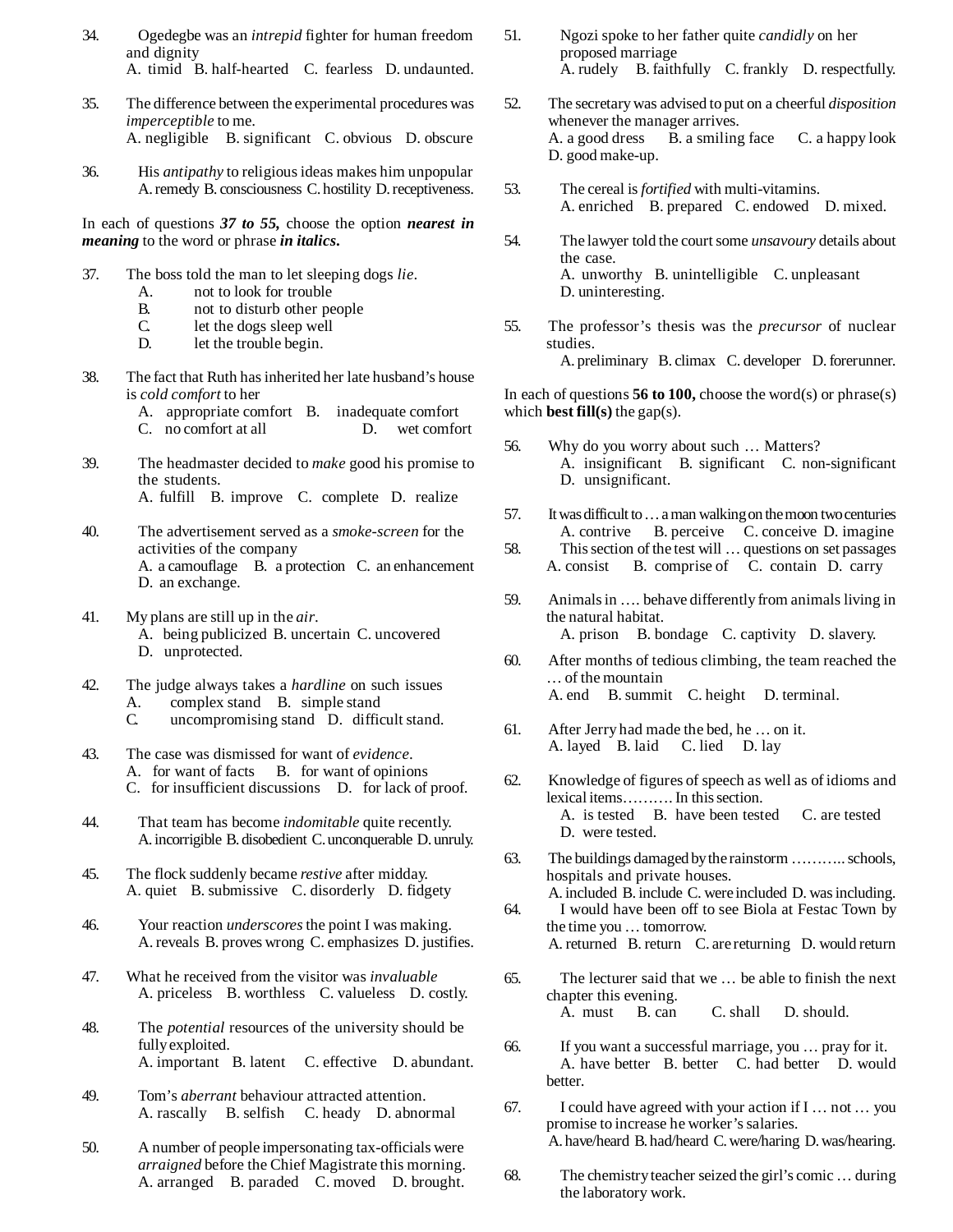- A. which she had been reading
- B. which she has been reading
- C. which she had read
- D. which she is reading.
- 69. He … during the whole of last month. A. was sick B. has been sick C. had been sick D. had sicken.
- 70. Ladies and gentlemen, our guest speaker, Dr. Oni … also a resident doctor at the teaching hospital.<br>A. who is B. which is C. who was D. A. who is B. which is C. who was D. is
- 71. We are not surprised he was not elected; every one of his constituents … that he is unreliable. A. know B. knows C. will know D. do know
- 72. I have the … of meeting him. A. previlege B. privilege C. previledge D. priviledge
- 73. The pastor said 'lay ... your hearts to God'.<br>A. bier B. bear C. bare D. bar A. bier B. bear C. bare D. bar
- 74. Now, I am used … Bread without butter. A. to eat B. in eating C. of eating D. to eating.
- 75. Dan and Tina met on the ship and greeted … A. one another B. themselves C. each other D. theirselves.
- 76. One can no longer take for granted today what … enjoyed in the University some years ago, can …? A. you/you B. one/one C. he/he D. one/you
- 77. Attention has shifted to the teaching of Science nowadays … the usefulness of the Arts. A.inspite of B. notminding C. obliviousto D.forgetting.
- 78. … to help him, being the only person in the vicinity. A. It was not possible B. There was no one C. He had nobody D. No person was around.
- 79. I heard that Kayode's car was stolen last night. It … be true because Isaw him… it, this morning.
	- A. should not/driving B. should not/drive C. cannot/drive D. cannot/driving.
- 80. The competitor who … earlier on has started … again A. fainted/to run B. had fainted/to run C. fainted/running D. fainted/on running.
- 81. A number of teachers in secondary schools are not so well disposed to … these days, … they? A. teach/aren't B. teaching/are C. teach/do D. teach/are
- 82. If it had rained, we would have had to postpone the concert. It didn't rain, so …
	- A. we won't have to B. we would have had to
	- C. we wouldn't have to D. we didn't have to.
- 83. … all probability, the train will arrive today. A. In B. Under C. For D. By
- 84. We cannot explain his objection … the new law. A. for B. with C. at D. to.
- 85. Silk materials ought to be prohibited … being brought into the country. A. about B. in C. from D. by
- 86. The answers to the questions were discussed … the students.
	- A. between B. by C. for D. to
- 87. I can always depend … my father for my survival. A. on B. in C. upon D. by
- 88. The point … the story is that he is the man's son. A. in B. of C. off D. around
- 89. The Director is … pains to ensure the success of the programme.<br>A. in B. at C. on D. having
- 90. Bola broke … when he heard the news of the arrest of his twin brother. A. up B. off C. away D. down
- 91. Yemi said 'I'm coming'to her friend Biola who… Was waiting for her instead of saying … A. wait for me in a moment B. I will come C. I'll be with you in a moment D. I'll come now.
- 92. 'Be that as…we are determined to get to the root of the matter!'shouted the officer. A. you like B. it may C. it would D. it might
- 93. When the farmers were found guilty of unlawful assembly and procession, their lawyer… before the sentence was passed.
	- A. begged for mercy B. made a plea for mitigation C. made an overture D. made a plea for litigation
- 94. My price for the pair of shoes is fifty naira. I cannot ... anything less than that. A. bear with B. settle for C. agree with D. tolerate.
- 95. Aishatu: Could you please give this book to Aminu? Chidi: Certainly, I … him on something, so it wont be … A. I'll see/anything B. I'll be seeing/any worry C. I'll be seeing/any bother D. I can see/any serious.
	-
- 96. The company representative in Nigeria is a … A. smart little Japanese B. little smart Japanese C. smart Japanese little D. little Japanese smart.
- 97. The shipping company advertised for … accountants.
	- A. two young, but highly competent, Nigerian<br>B. voung, but highly competent two Nigerian
	- young, but highly competent two Nigerian
	- C. two Nigerian, young, but highly competent
	- D. highly competent, but young, two Nigerian.
- 98. Let's have a cup of coffee, … A.shall we? B. will we? C.should we? D. couldwe?
- 99. No matter to whom I ... nobody in the crowd had a clue to what was going out.

A. discussed B. asked C. turned D. contacted

- 100. Olu, Akpan and Ovbiagele's ... make people to believe that they belong to the same school of thought.
	- A. philosophy B. philosophys C. philosophies D. philososphy's.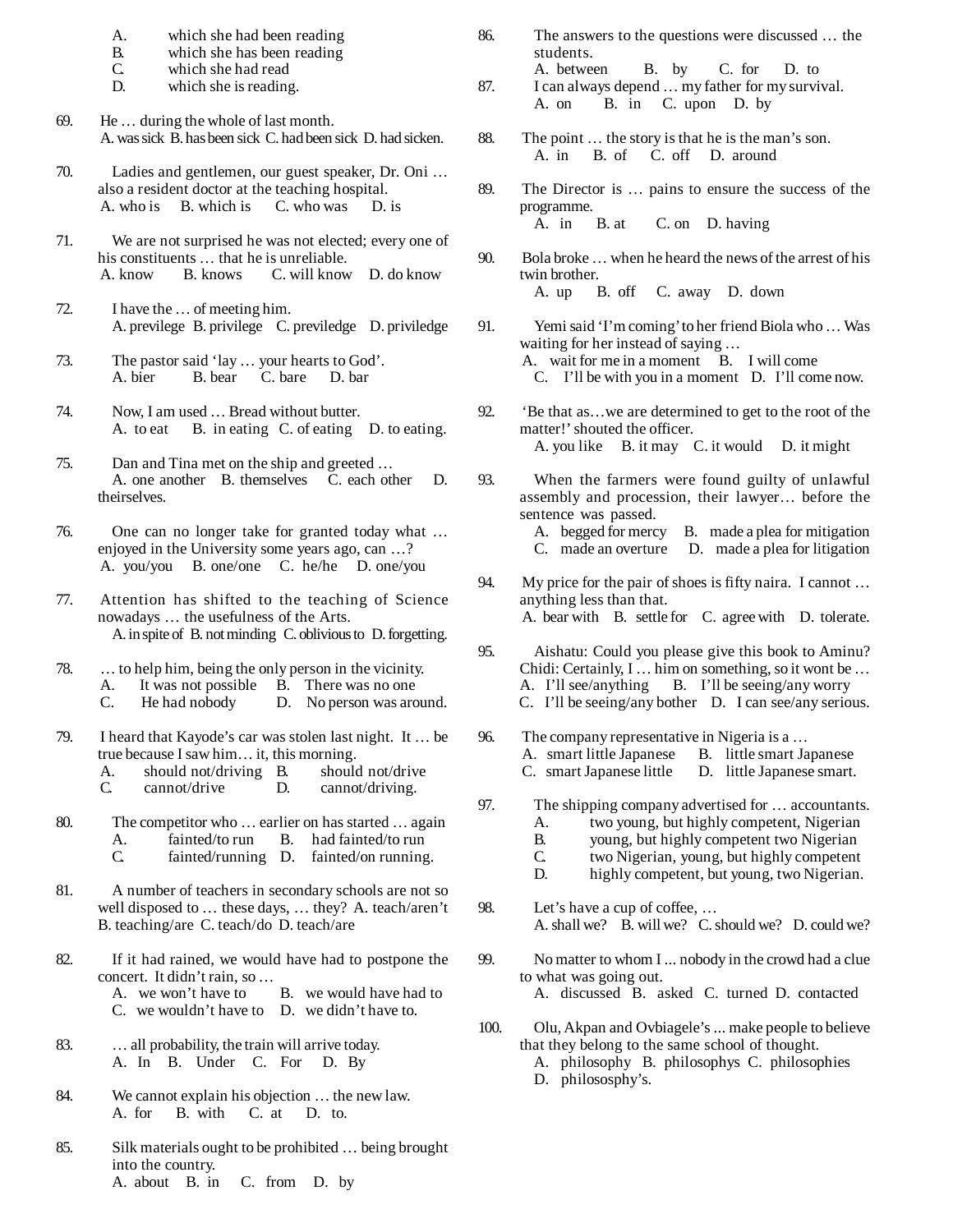# Use of English 1991

### **COMPREHENSION**

*Read each passage carefully and answer the questions that follow.*

# **PASSAGE I**

The young are not listening to their elders, and perhaps they never have. But now it happens that, with many of them, the reason may be medical. The young aren't listening because they can't hear. Just as nagging parents have long suspected, otologists (hearing specialists) now report that youngsters are going deaf as a result of blasting their eardrums with electronicallyamplified rock 'n' roll.

The hearing specialists used to worry about loud noise as a cause of deafness only in industrial and military situations. They knew that eight hours of daily exposure, year in and year out, to the din of the proverbial boiler factory, would eventually result in permanent hearing loss. Riveters were particularly susceptible. Then they learned that the same thing happened to aviators. After the advent of jets, the hazard applied to ground crews at airports and flight-deck personnel aboard aircraft carriers – hence the introduction of insulated, noise-absorbing plastic earmuffs.

In discotheques and rock 'n' roll joints, the trouble is not much in the instruments themselves, or the close quarters. The blame goes to the electronic amplifiers. An old-fashioned militaryband, playing a march in Ramat Park, generated as much sound. But the sound was not amplified and was dissipated in the open air. Atrombonist sitting in front of a tuba player might be a bit deaf for an hour or so after a concert; then his hearing returned to normal. Amicrophone hooked up to a public address system did not appreciably increase the hearing hazard. What he did was multiple microphones and speakers, and the installation of internal microphones in such instruments as guitars and bouzoukis.

- 1. The young are not listening to their elders because A. they never have
	- B. their parents nag constantly
		- C. they are permanently deaf
		- D. they appear to be going deaf.
- 2. 'Just as nagging parents have long suspected implies that the parents suspected' that
	- A. their children did not listen to them
	- B. children could not hear properlyafter listening to amplified music
	- C. otologists were always right
	- D. children were disobedient because they did not listen to their parents.
- 3. What is the result of being subjected to the din of the proverbial boiler factory for a prolonged length of time?
	- A. loss of hearing which will never improve.<br>B. Total deafness eight hours a day.
	- Total deafness eight hours a day.
	- C. Temporary deafness.
- D. Hearing loss which can be corrected by medical treatment.
- 
- 4. 'The same thing happened to aviators' This excerpt according to the passage means
	- A. that riveters were particularly susceptible
	- B. industrial and military deafness
	- C. that continued loud noise resulted in deafness D. that working in a boiler factory affected one's
	- hearing.
- 5. What is the difference between an old-fashioned military band on the one hand and discotheques and rock 'n' roll joints on the other?
	- A. One is old-fashioned while the other is modern.
	- B. One produces sounds for marching, the other for disco.
	- C. One has drums, the other has guitars.
	- D. One produces amplified sounds, the other does not.

# **PASSAGEII**

The preparation which a study of the humanities can provide, stems from three observations about education in our world of accelerating social and technological change. First, with the rate of change, we cannot hope to train our students for specific technologies. That kind of vocational education is obsolescent. By the time the specific training will have been completed the world will have moved on.

If our education of narrowtraining, wewill not be prepared to change. Second, and paradoxically, what our students desire from their education is preparation for specific careers, – business, engineering, medicine, computer programming and the like, but we will not be able to train them for a life-long career. Their confronting the depressed job market gives our students a certain anxiety, but the solution they seek in vocation training is not sufficient. Third, we sense in our students a narrowing materialism, with the good life defined in terms of material comforts. Education, then meanslearning to do a job which will make money. I see in this definition a limiting sense of what education and thus life offer, a definition which excludes joy and meaning. Our approach to the study of the humanities responds to these three related problems. In our changing, yet narrowing world, the teaching of the humanities finds one powerful justification – it teaches students how to think.

- 6. 'Ourworld ofacceleratingsocial andtechnologicalchange' means that
	- A. our world is moving too fast socially and technologically
	- B. our world is going through more rapid, social and technological change
	- C. the social and technological change is more exhilarating than before
	- D. the social and technological change is accelerating our world.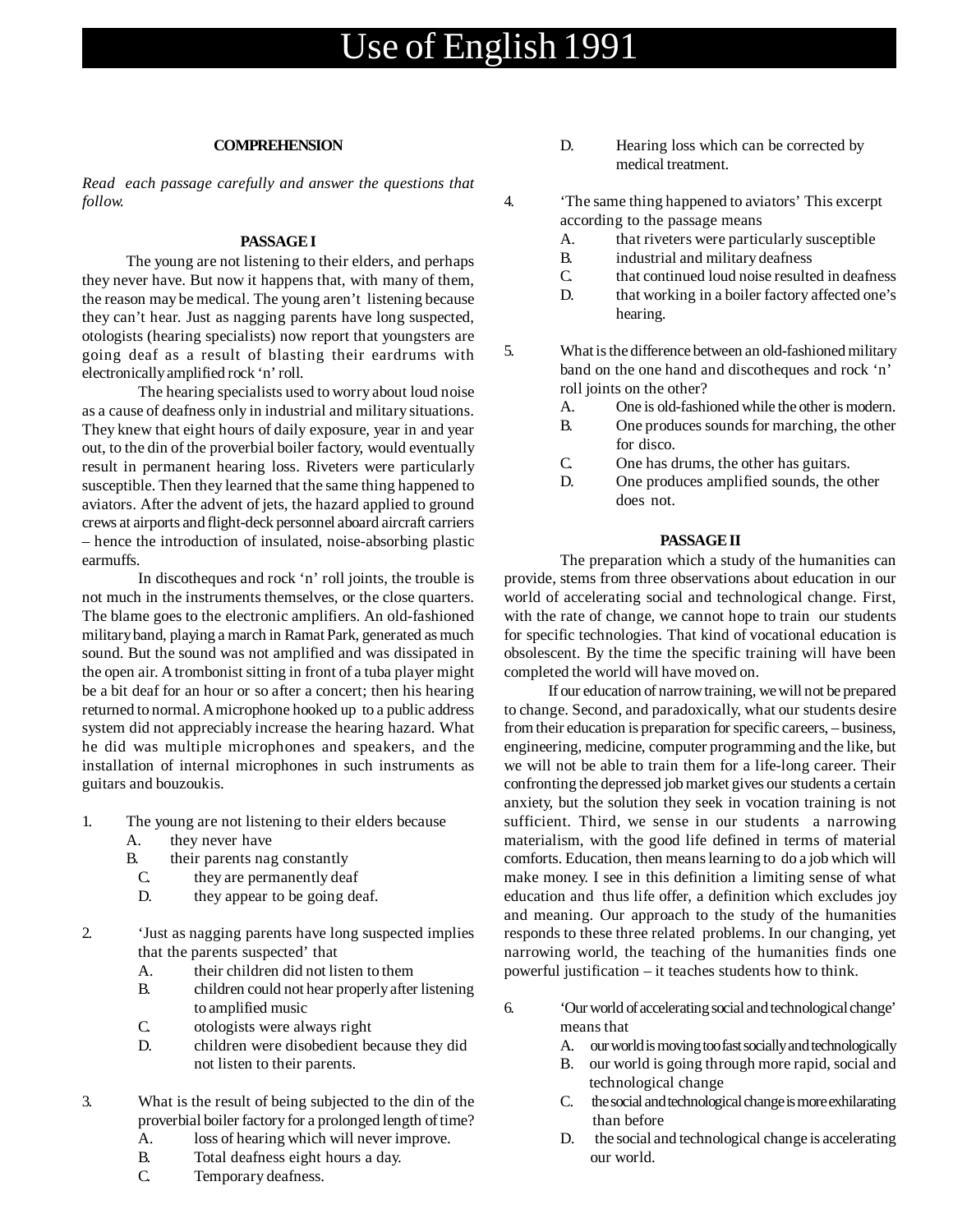- 7. What is the major weakness of training students for specific technologies?
	- A. It trains students for only one type of career.
	- B. It helps students to acquire money later when they are employed.
	- C. It makes them anxious for a job in the market
	- D. It cannot help students to cope with the rapid changes in the world.
- 8. 'We sense in our students a narrowing materialism' means that our students' concept of education is one that
	- A. prepares them for money, joy and meaning
	- B. makes them ready to confront the depressed jobmarket
	- C. onlyprepare them to acquire material comforts
	- D. trains them for a life-long career.
- 9. According to the writer, a study of the humanities
	- A. is accepted by present day students as essential
	- B. prepares students for specific careers
	- C. provides a missing link in the technological education of our students
	- D. is the best solution to the problem of unemployment.
- 10. What type of education does the writer advocate for our students?
	- A. Vocational as well astechnological education
	- B. Business, engineering, medicine and computer programming.
	- C. Technological education plus the humanities.
	- D. Technological education only.

# **PASSAGEIII**

One fact that we have to comprehend is that, in our unconscious mind, we cannot distinguish between a wish and a deed. We are all aware of some of our illogically dreams in which two completely opposite statements can exist side by side – very acceptable in our dreams but unthinkable and illogical in our walking state. Just as our unconscious mind cannot differentiate between the wish to kill somebody in anger and the act of having done so, the young child is unable to make this distinction. The child who angrily wishes his mother to drop dead for not having gratified his needs will be traumatized greatly by the actual death of his mother – even if this event is not linked closely in time with his destructive wishes. He will always take part of or the whole of the blame for the loss of his mother. He will always say to himself – rarely to others – 'I did it. I am responsible. I was bad, therefore mummy left me.' It is well to remember that the child will react in the samemanner if he loses a parent by divorce, separation or desertion.

Death is often seen by a child as an impermanent thing and has therefore little distinction from a divorce in which he may have an opportunity to see a parent again.

- 11. This passage emphasizes
	- A. a child growing up in ignorance
	- B. our unconscious mind
	- C. a child's inability to distinguish between dream and reality
	- D. illogical dreams.
- A. both are out of our control
- B. both can accommodate contradictions
- C. neither functions in a continuous manner
- D. both deal with non-real issues.
- 13. The child would feel responsible for his mother's death even if it is unconnected with his wishes because
	- A. he regards his wish as a curse
	- B. he hates her and wants her deaf
	- C. his needs are not gratified
	- D. he cannot distinguish between wish and reality.
- 14. 'Traumatized' as used in the passage means
	- A. angered
	- B. made happy and satisfied
	- C. made sad and dejected
	- D. made to feel guilty.
- 15. From the child's point of view, in what way is death to a divorce?
	- A. Both are losses
	- B. Both are temporary
	- C. Both would involve his mother
	- D. He feels responsible in each case.

# **PASSAGEIV**

Undergraduate students in psychology and education come to their first course in statistics with diverse expectations of and backgrounds in mathematics. Some have considerable formal training and quantitative aptitude and look forward to learning statistics. Other – perhaps the majority, including some of those who aspire to postgraduate studies – are less confident in their quantitative skills. They regard a course in statistics as a necessary evil for the understanding or carrying out of research in their fields, but an evil nonetheless.

This third edition, like this predecessor, is directed primary at the latter audience. It was written with the conviction that statistical concepts can be described simply without loss of accuracy and that understanding of statically techniques research tools can be effectively promoted by discussing them within the context of their application to concrete data rather than as pure abstractions. Further, its contents are limited to those statically techniques that are widely used in the literature of psychology and to the principles underlying them.

The changes that have been made in this edition reflect both the results of our teaching experience and the increasing prominence being given by statisticians to certain topics. Thus our discussions of some procedures, particularly those in the realms of descriptive statistics, which students grasp easily, have been shortened or rearranged. The treatment of other topics has been expanded. Greater emphasis has been placed on sampling theory, hypothesis testing, and the notion of statistical power.

- 16. The book discussed in this passage is about
	- A. psychology and education
	- B. mathematics for undergraduate students.
	- C. quantitative skills for postgraduate studies
	- D. statistical procedure relating to research.
- 12. Our unconscious minds and dreams are alike in that
- 17. The expression, 'necessary evil' meansthat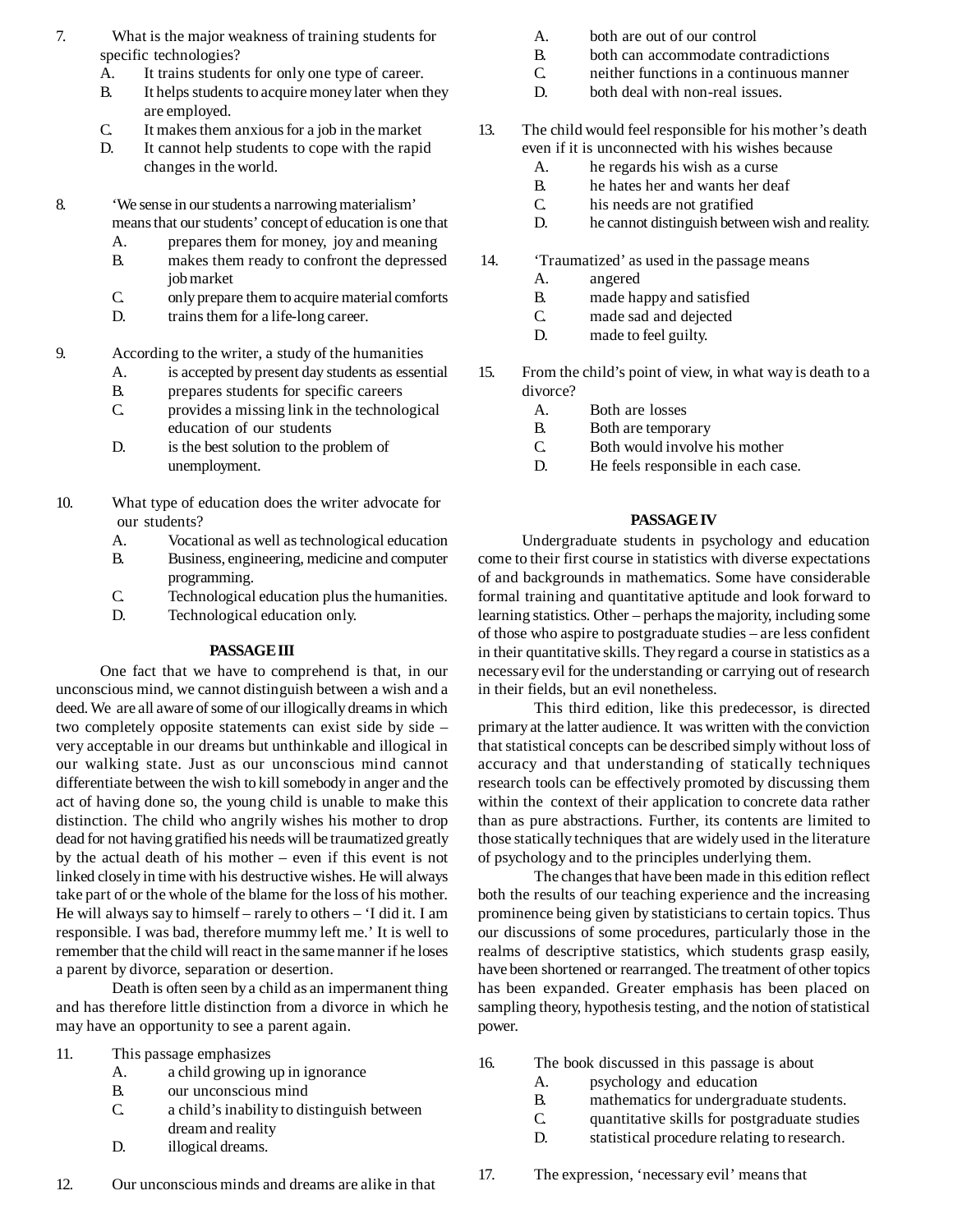- A. evil is essential in studying the subject discussed
- B. studying the subject is an unpleasant experience which must be endured
- C. onlythosewhoareevil can understand the subject
- D. those lacking in quantitative skills see the subject as an evil.
- 18. From the passage, we learn that the book discussed has been A. reprinted twice B. published three times
	- C. rewritten three times D. revised twice.
- 19. The changes that were made in the book were motivated by
	- A. a professional experience and popularityoftopics
	- B. teaching experience and statisticians' views of some topics
	- C. the examination results of previous generations of students
	- D. the need to avoid areas which students grasp easily.
- 20. It can be inferred from the passage that the book was written by
	- A. an educational psychologist
	- B. more than one author
	- C. a prominent statistician
	- D. a professor of statistics.

## **PASSAGE V**

All too often, there is a difference between what we say and what we think we have said, and between how we feel we have handled people and how they think the have been treated. When such 'gaps' occur between the intent and the action, it is often stated that there has been 'a breakdown in communication'. Sometimes, the break-down is allowed to become so serious that the gap becomes a chasm, relatives in a family ceasing to speak to one another, management and trade unions refusing to meet, or governments recalling ambassadors when relations between states reach a low ebb.

In fact, sometimes when people communicate, either as individual or within groups, problems inevitably occur; instructions may be impossible to carry out, offence is taken at a particular remark, a directive is ambiguously phrased or people's attitudes are coloured by jealousy, resentment or frustration.

During the past fifty years, industrial, commercial and public service organizations have grown prodigiously to meet the needs of advanced technological societies. Sometimes as manyas 10,000 people work on the site, or one companyemploys more than 50,000 people. Clearly, good communications are essential to the efficient operations of any organization, and vital to the fulfillment of all thosewho commit their working lives to it.

For this reason, management specialists and behavioural scientists have devoted much thought and energy over recent years to analyzing the problems caused by bad communication practices, and to creating good communication climate and systems.

As a result of the current structure of societies and economies, most of us will spend our working livesin an organization – for many of us it will be a large one. If we are to understand our working environment, it is essential that we become good communicators with social skills.

- 21. Which of the following titles best sums up the passage?
	- A. The need for effective communication
	- B. Breakdown in communication
	- C. Communication in technological societies
	- D. Bad communication practices.
- 22. According to the passage, which of the following are NOTlikely to contribute to a break-down in communication?
	- A. People's attitudes and feelings
	- B. Ambiguously phrased instruction
	- C. managements and trade unions
	- D. Management specialists and behavioural scientists.
- 23. From the text, it can be inferred that a good communicator needs to
	- A. create favourable communication conditions
	- B. get the technological systems to work efficiently
	- C. call a spade a spade
	- D. be able to address 10,000 workers.
- 24. Chasm' as used in the passage means A. serious eruption B. disaster C. wide difference D. disagreement.
- 25. The most essential tool of communication specifically mentioned in this passage is A.specialization B. environment C. writing D. language.

## **LEXISANDSTRUCTURE**

## **In each of questions** *26 to 30***, choose the option** *opposite in meaning* **to the word in the italics.**

- 26. I am happyto inform you that your boys are *conscientious*. A. industrious B. carefree C. dareful D. corrupt.
- 27. My father is a very *prosperous* businessman. A.ungrateful B.unscrupulous C. unskillfulD.unsuccessful.
- 28. The hostess greeted her guestsin a very *relaxed*manner. A. energetic B. athletic C. stiff D. perplexed.
- 29. Ayo takes his studies rather *lightly* A. humorously B. tediously C. carefully D.seriously.
- 30. The doctor was very *gentle* with his patients in the examining room.

A. harsh B. rude C. tough D. unkind.

# **In each of questions** *31 to 41***, choose the option** *nearest in meaning* **to the word or phase in italics.**

- 31. There is no *love lost* between Hassan and Hassana. A. dislike each other
	- B. are head over heels in love
	- C. will love each other
	- D. are still good friends.
- 32. Whether the village head should identify himself with the activities of religious denomination has remained a *burning question*.
	- A. a subject of discord
	- B. a perennial issue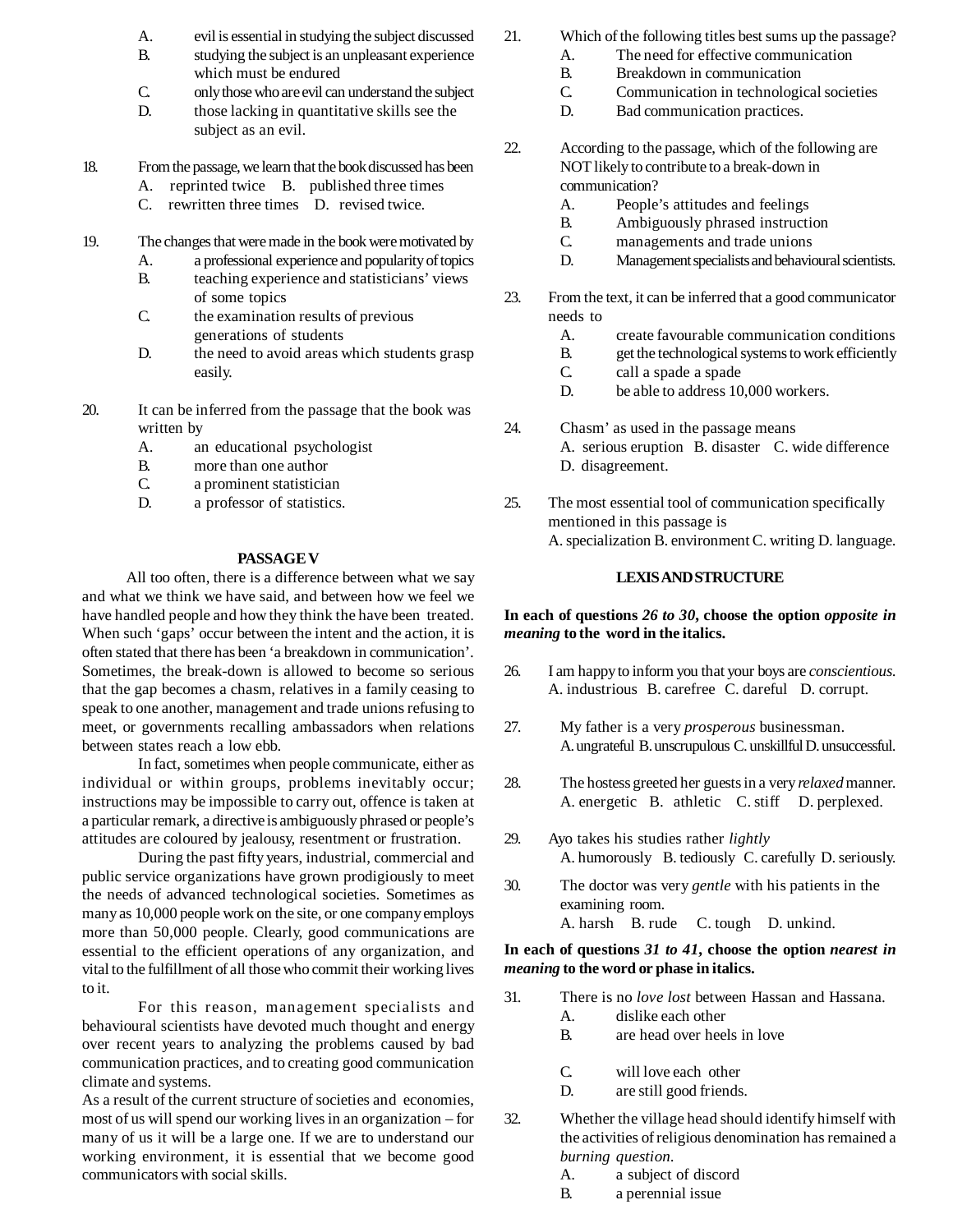|       | $\mathsf{C}$<br>a matter of serious controversy<br>D.<br>a sensitive matter. | 44. | Note that only senior members of staff have the  of<br>using the toilet upstairs. |
|-------|------------------------------------------------------------------------------|-----|-----------------------------------------------------------------------------------|
|       |                                                                              |     | A. permission B. occasion C. privilege D. habit                                   |
| 33.   | I would rather <i>not attend</i> the party.                                  |     |                                                                                   |
|       | A.<br>detest attending                                                       | 45. | The chief priest will  the men into the cult today.                               |
|       | <b>B.</b><br>do not have the enthusiasm to attend                            |     | A. indoctrinate B. usher C. convert D. initiate.                                  |
|       | $\mathsf{C}$<br>must not attend                                              | 46. | Jimoh is noted for his  attitude to his seniors at school.                        |
|       | D.<br>have a choice to attend or not to.                                     |     | A. receptive B. respective C. respectful D. respectable.                          |
| 34.   | If Garba had listened to advice, he would not have had                       |     | The girl that my brother introduced to us last week is                            |
|       | to be rushed to the hospital.                                                |     | pretty ill-mannered.                                                              |
|       | deliberately desired to be rushed<br>А.                                      |     | B. but also C. as well as<br>A. and<br>D. respectable.                            |
|       | <b>B.</b><br>was in position to have prevented the need                      |     |                                                                                   |
|       | to be rushed                                                                 | 48. | The police report was  to that of the eye witness.                                |
|       | $\mathcal{C}$<br>was rushed against his wish                                 |     | A. contrary B. inconsistent C. different D. congruent                             |
|       | was given a cheque, but preferred to go.<br>D.                               |     |                                                                                   |
|       |                                                                              | 49. | The African extended family system gives security to                              |
| 35.   | Aduke: Ngozi, let's visit the market. Ngozi: if you insist, Aduke            |     | members.                                                                          |
|       | is very willing to accompany Aduke<br>A.                                     |     | C. its<br>A. his<br>B. her<br>D. their.                                           |
|       | <b>B.</b><br>must accompany Aduke                                            |     |                                                                                   |
|       | $\mathcal{C}$<br>is not keen on going with Aduke                             | 50. | I know I  read more, but I am tired.                                              |
|       | D.<br>is pretending not to be interested in going with Aduke.                |     | B. ought to<br>C. would<br>D. could<br>A. may                                     |
| 36.   | The new leader hands out an olive branch.                                    | 51. | Insects can become  to insecticides.                                              |
|       | A.<br>sues for peace                                                         |     | A. immunized B. resistant C. reticent D. immobilized.                             |
|       | gives out branches of the olive tree<br><b>B.</b>                            |     |                                                                                   |
|       | challenges his opponents to a fight<br>$\mathcal{C}$                         | 52. | The council chairman  the tension between the villagers                           |
|       | blesses his supporters.<br>D.                                                |     | and the tax collectors.                                                           |
|       |                                                                              |     | A. dispersed B. defused C. diffused<br>D. disputed.                               |
| 37.   | When you go to a foreign country to study, you will                          |     |                                                                                   |
|       | discover that life there is not a bed of roses.                              | 53. | If I had been told of the matter earlier, I  there so late.                       |
|       | as pleasant as one thought<br>A.                                             |     | would not go<br>B. should not go<br>A.                                            |
|       | <b>B.</b><br>a bed with roses                                                |     | $\mathcal{C}$<br>will not have gone. D. would not have gone.                      |
|       | $\mathsf{C}$<br>an unmitigated disappointment                                |     |                                                                                   |
|       | D.<br>as expected.                                                           | 54. | Each of the candidates that came late  to complete                                |
|       |                                                                              |     | A. have/this form<br>B. are having/these forms                                    |
| 38.   | Because our representative is immature and biased, he                        |     | D. has/this form.<br>C. have/these forms                                          |
|       | takes a jaundiced view of our problems.                                      |     |                                                                                   |
|       | A. hazy B. unclear C. prejudiced D. bleak.                                   | 55. | I wanted to avail myself  the opportunity of listening                            |
|       |                                                                              |     | to the lecture, but the lecturer failed to turn up                                |
| 39.   | The president has sent his regrets. He is unable to attend                   |     | A. with B. for<br>C. of<br>D. at.                                                 |
|       | the meeting.                                                                 |     |                                                                                   |
|       | A. explanation B. anxieties C. unhappiness D. apologies.                     | 56. | I would have been surprised if  you the orange.                                   |
|       |                                                                              |     | A. plucked B. have plucked C. had plucked D. did pluck.                           |
| 40.   | The woman acted <i>courageously</i> when she was attacked                    |     |                                                                                   |
|       | by thieves                                                                   | 57. | On getting to the seashore,                                                       |
|       | A. shyly B. fearlessly C. timidly D. carelessly.                             |     | it was empty<br>A.                                                                |
|       |                                                                              |     | <b>B.</b><br>nobody was there                                                     |
| 41.   | We all have both good and bad characteristics. Either                        |     | $\mathsf{C}$<br>people had deserted the place                                     |
|       | is, however, easily <i>manifested</i> in times of crisis.                    |     | he found nobody there.<br>D.                                                      |
|       | A. demanded B. highlighted C. submerged. D. determined.                      |     |                                                                                   |
|       |                                                                              | 58. | Little did Tunde realize that his frequent unwarranted                            |
|       | In each questions 42 to 100, chose the word(s) or phrase(s)                  |     | reports about me were working my advantage.                                       |
|       | which <i>best fills(s)</i> the gaps.                                         |     | C. for<br>D. against.<br>A. in<br>B. to                                           |
| 42.   | The sea waves continue to  the cliff on the west                             | 59. | The Board has been having  series of meeting lately.                              |
| coast | constantly.                                                                  |     | C. a lot of D. many.<br>A. some<br>B. a                                           |
|       | A. impair B. rub<br>C. knock<br>D. erode.                                    |     |                                                                                   |
|       |                                                                              | 60. | I know, nobody has leopards in this area.                                         |
| 43.   | The college bus was travelling at a high  when the                           |     | A. So far as B. In as much as C. Provided D. Even as.                             |
|       | accident occurred.                                                           | 61. | him in the crowd, I would have told you at once.                                  |
|       | A. velocity B. acceleration C. rapidity D. speed.                            |     | A. If I will see B. If I saw C. Had I seen D. Should I see.                       |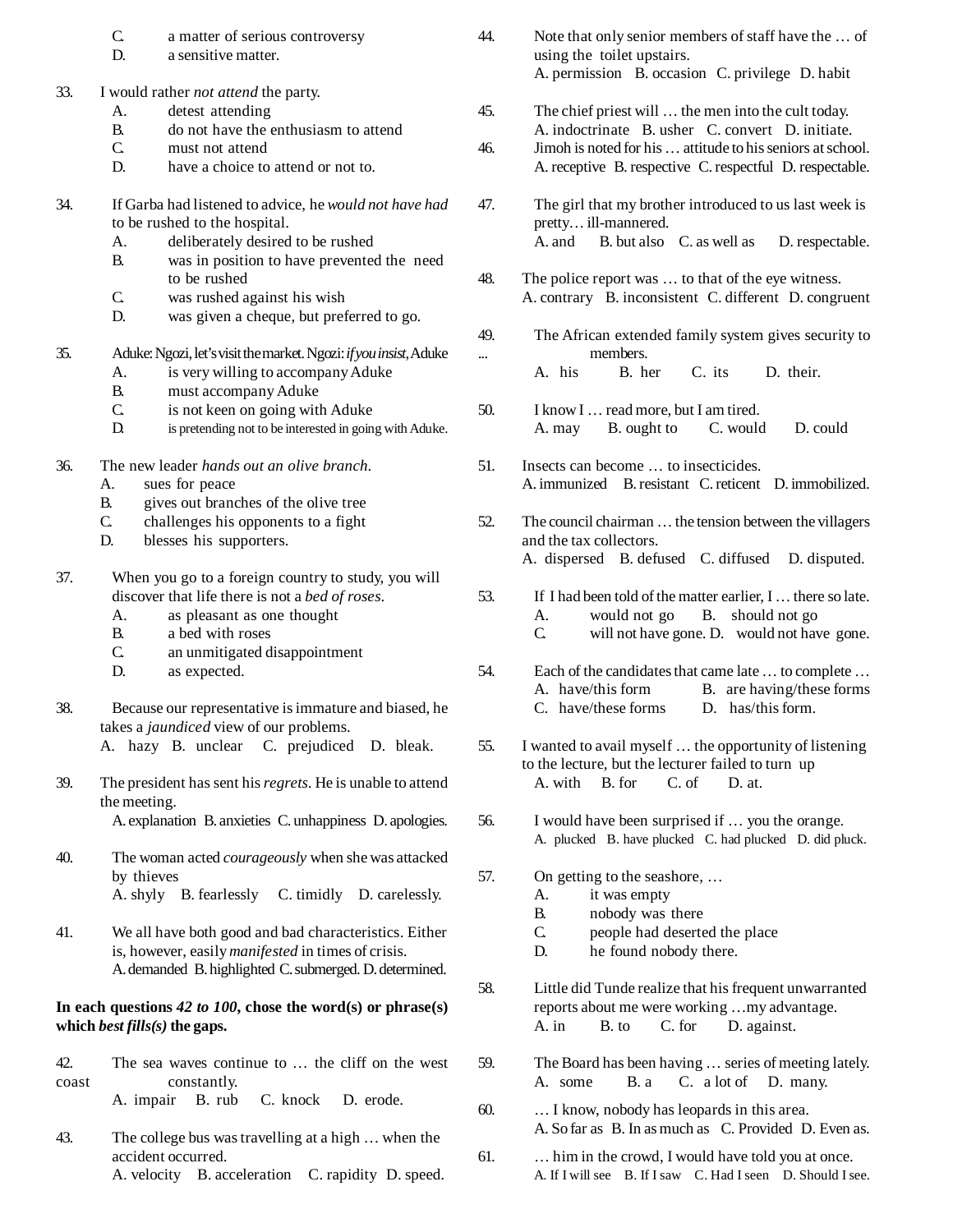- 62. Inyang has always been shy to speak … A. in public B. publicly C. in the public D. with the public.
- 63. … his uncle helped him or not, he would still not be able to do it. A. Although B. If C. Whether D. Since.
- 64. I have only three tubers of yam … in the store, I cannot afford to give you any more. A. still B. outstanding C. left D. remainder
- 65. Beforethe bill could be settled, Chuwang…all themoney. A. has spent B. will have spent C. had spent D. will spent.
- 66. Either the chief of the leader of the farmers ... to be held responsible for the revolt. A. were B. are C. is D. have.
- 67. We must observe that most of the support by other states … onlymarginal returns. A. have yielded B. yield C. has yielded D. have yield.
- 68. She asked me whether I … the letter for her. A. minded to post B. mind to post C. minded posing D. minded to posting.
- 69. The effort made by the principal to get the students to be serious in their studies … A. are appreciated B. will appreciate C. isto appreciate D. is appreciated.
- 70. How I wish I … mymother's advice. A. had heeded B. have heeded C. heed D. will heed.
- 71. Only observers from the Ministry of Works ... allowed into the conference room. A. is B. are C. have D. been.
- 72. Apanel set up to probe the organization's activities … yet to sit A. are B. is C. will D. would.
- 73. The school will … for Easter in another six weeks. A. break off B. break away C. break out D. break up.
- 74. His power supplywas … from the main because he did not pay his electricity bill. A. blown out B. cut off C. put off D. put out.
- 75. When you've finished using the telephone, please hang … A. down B. up C. off D. on.
- 76. I donot intend tostayfor long at the function. I onlywant to … A. put in an appearance B. put up appearance C. show up appearance D. keep up appearance.
- 77. The man rose to an important position as a result of … hard work. A. sheer B. cheer C. share D. shear.
- 78. Ebun Ojo … international fame as an actress

A. aquired B. acquired C. acquared D. aqcuired

- 79. The story on the lost jewel was quite … A. unbelievable B. unbeliveable C. unbelieveable D. unbelivable
- 80. The patient is suffering from ... A.reumatism B.rheumantism C.rhuematism D.rheumatism.
- 81. The attitude of my students to … baffles me A. pronunciation B. pronouncation C. pronunceation D. pronounceation
- 82. When we got to the president's house, we were told that he … two days earlier. A. may have left B. left C. had left D. has left.
- 83. Atuk, without giving any hint as to what he intended to do, went and … himself. A . hung B. hang C. hanged D. hunged
- 84. Provided you … to the market very soon, we shall be able to eat early enough. A. shall go B. would go C. went D. go
- 85. He … by now; I can hear all the people shouting: A. would have arrived B. must have arrived C. had arrived D. should have arrived
- 86. Bythe time the plane reaches Harare, it … in the air for twelve hours.

be

- A. has been B. would be C. would have been D.should
- 87. If onlyAdoyi … what was good for him he could easily have avoided the tragedy.
- A. has known B. have known C. knew D. hadknown. 88. We saw Ifueko … an egg on the wall. A. smashed B. smash C. smashing D. smashes.
- 89. Many streets in the town … in need of lights at night. A. stand B. stood C. have stood D. are standing.
- 90. I did not enjoy the party. If you had invited Tariere, it ... better organized. A. hadbeen B. would have been C. would be D. could be
- 91. Sibi ... novels since she came home A. is reading B. had been reading C. has read D. has been reading.
- 92. Asabe is overdue for retirement as she… in this college since 1954. A.isteaching B.hasbeenteaching C.taught D.wasteaching.
- 93. The boywhostolemangowas given …byan eye witness.
- A. out B. in C. away D. up.
- 94. After listening to the statements form the two students, the headmaster realized that it was a trivial argument that ... a serious quarrel between them. A. touched in B. drewin C. touched off D. brought up.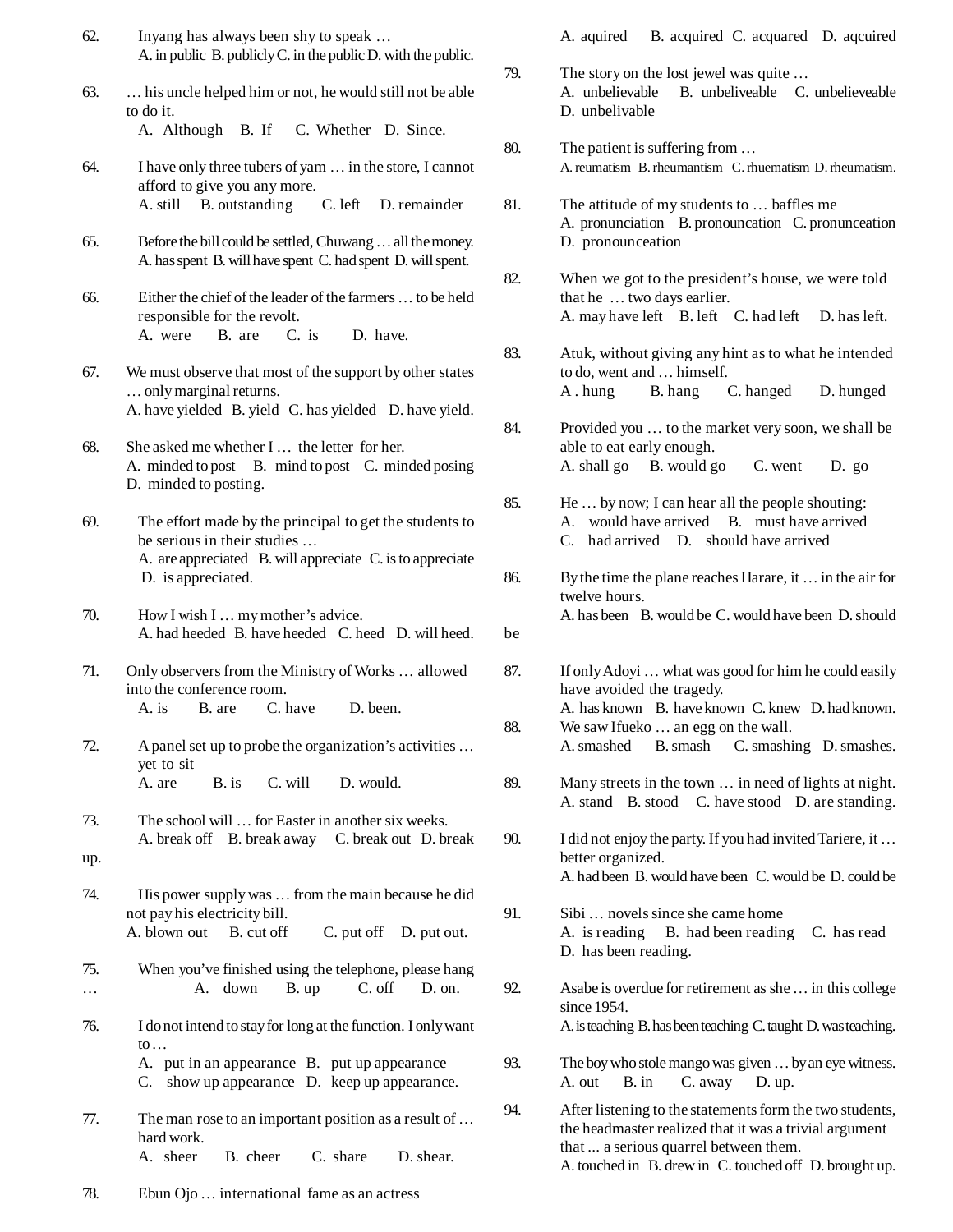- 95. Mr. and Mrs. Akoka were sad and disappointed … the performance of their son. A. about B. for C. at D. over.
- 96. When the transformer blewup, Saka threw himself down … his stomach. A. at B. over C. to D. on.
- 97. I ran … an old friend of mine on Broad Street and brought himhome. A. into B. to C. over D. across.
- 98. The spokesman confirmed that the government would not give … to the demands of the trade union leaders. A. up B. into C. onto D. in.
- 99. Many students have joined the … movement. A. revivalists' B. revival C. revivalist D. revivalist's.
- 100. If they had not all jumped out of the car just in time, they …
	- A. might have been perished
	- B. will have perished
	- C. were all going to perish
	- D. would have perished.

# Use of English 1992

#### **COMPREHENSION**

*Read each passage carefully and answer the questions that follow.*

### **PASSAGE I**

Our planet is at risk. Our environment is under threat. The air we breathe, the water we drink, the seas we fish in, the soil we farm, the forest, animals and plants which surround us are in danger. New terms and words describe these problems – acid rain, the greenhouse effect, global warming, holes in the ozone layer, desertification and industrial pollution. We are changing our environment. More and more gases and wastes escape from our factories. Rubbish, oil spillages and detergents damage our rivers and seas. Forests give us timber and paper, but there loss results in soil erosion and also endangers wildlife.

The richer countires of the world are mainly responsible for industrial pollution. This is where most of all the commercial energy is produced. In developing countries, poverty causes people to change their environment – to overgraze grasslands, to cut down trees for new land and firewood, to farm poor soil for food.

The United Nations Environmental Protection Agency says that an area of forest the size of Sierra Leone disappears every year. Trees are cut down for timber which is used for building, furniture, paper and fuel. They are also destroyed to provide land on which to graze animals and build new villages and towns. But trees have many other important uses. Trees protect the land from heavy downpour of rain and their roots help to hold the soil together. Forests are also the home of many living things. The amazon forest contains one fifth of all the species of birds in the world. In our forest, there may be plants and animals which could help in the discoveryof new medicines or crops.

To rescue and converse our beautiful world, we must act cooperatively. Individuals, communities, nations and international associations, all have a responsibility. By learning to protect the natural environment, we can manage the earth's resources for generations to come.

- 1. The risk referred to in the passage is
	- A. environmentally induced
	- B. industrially produced
	- C. man-made
	- D. sociologically produced.
- 2. From the passage, it can be deduced that the inhabitants of developing countries
- A. take more care of their environment than those in developed countries
	- B. generate more harmful industrial by-products
	- C. degrade the environment to eke out a

livelihood D. cut down trees only for farmlands and fuel.

3. According to the passage, the size of forest depleted annually is

A. minimal B. colossal C. infinitesimal D. infinite.

- 4. The writer holds the richer countries responsible for industrial pollution because of their
	- A. technological innovations
	- B. energy requirements
	- C. industrial revolution
	- D. lack of interest in environmental protection.
- 5. The message of the writer is the
	- A. need for the developed countries to assist the poorer ones
		- B. grave dangers of global warming
	- C. urgent need to protect the natural environment
- D. need to research into other uses of the trees in our forests.

#### **PASSAGEII**

If economists were a bit moremodest, theywould admit that no one knows exactly how many Nigerians there are. The National Population Bureau estimated that there would be 116 million in 1986, but this figure was derived from projections based on the much disputed figures of the 1963 census, using an annual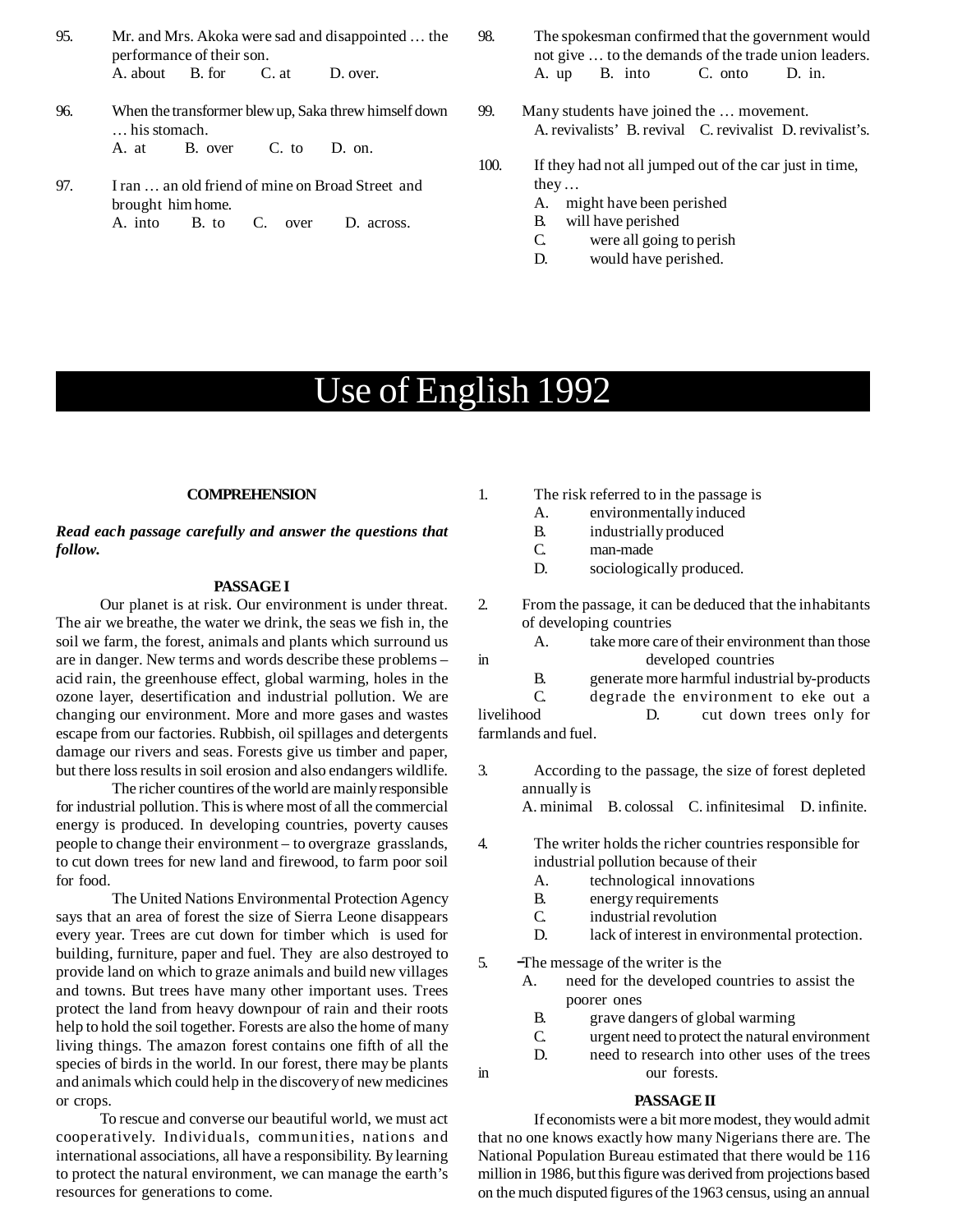population growth rate that was at best guess work. Notwithstanding that the margin of error could be as large as plus or minus 20 million, economists have still felt confident to speak of Nigeria's per capita income, birth and mortality rates, literacy rates and so on, as if they were quoting precise figures.

So much in Nigeria is determined on the basis of population that the lack of accurate figures has a significantly adverse effect on policies. One obviously affected area is development planning, which, for the lack of reliable data, frequently looks like an exercise in futility. An example of what happens is the country's Universal Primary Education (UPE) scheme launched in 1976. Policy makers had expected, on the basis of the 1975/76 primary school enrolment of just under 5 million, that theywould not have to cope with much more than 6 million school children in the first year. But the enrolment in 1976/77 turned out to be 8.4 million rising to 10.1 million the following year. The unanticipated cost of catering for the larger number was the main cause of the collapse of that worthy scheme after only four years.

Population also plays an important role in revenue allocation, specifically in the sharing of the states portion of the Federation Account, some percentage of which is based on population or population related factors. Because of the contentious nature of the subject, the compromise has been to use estimates based on the 1963 census figures, even when such a move produces ridiculous situations. It is for all these reason that the Babangida Administration's effort to ascertain the nations' population is such a worthwhile venture.

- 6. It would be more realistic of economists to
	- A. accept the unreliability of Nigeria's census figures
	- B. ascertain how many Nigerians there are
	- C. discard the disputed 1963 census figures
	- D. accept marginal errors in the census figures.
- 7. Precise national population figures are required in order to know the
	- A. know the number of people to cater for in the Universal PrimaryEducation Programme
	- B. be able to undertake proper implementation of governmental policies
	- C. avert unanticipated expenditures
	- D. be able to speak of population statistics with confidence.
- 8. 'The contentious nature of the subject refers to
	- A. the population
	- B. the disputed 1963 census figures
	- C. development planning
	- D. revenue allocation.
- 9. The reference to 'Universal PrimaryEducation' in this passage is significant because it shows
	- A. why the census figures were disputed
	- B. the failure and collapse of the programme
	- C. themisleading effect of unreliable information
	- D. how a worthy scheme could be made worthless by poor planning strategies.
- 10. As far as the solution to the population problem of Nigeria is concerned, the writer of this passage is A. optimistic B. pessimistic C. indifferent D. disturbed.

#### **PASSAGEIII**

Let's begin with a picture. He must not have been more than thirty years old. The oval face devoid of those wrinkles of age, the well turfed and black hair and his complete though brown set of teeth supported this assessment. All he had for clothing was a piece of cloth with some words written on it. It must have been one of those cloth-posters used by now abandoned by 'show-biz promoters. Across his neck was yet another cloth which bore our national colours of green and white. His feet were naked just they came from their creator. In one hand he had an empty tin. He talked ceaselessly and in a disordered fashion. The other free hand emphasized his spoken words and gestures. As he talked, he gazed at you as if you were responsible for his pathetic condition. He looked redeemable, though. There are many of his type in various Urban centers.

Beggars! They are in every conceivable place. At the bank, the supermarket, the church, the mosque, the post office there you will meet them. Before you know it, the more healthy ones besiege you for alms almost to the point assault. Surely, there is no rationale in giving almsto someone who is physically stronger than you are and who, from all indications, can and should work and fend for himself. Some others are feeble unfortunately handicapped. Women and young girls constitute a sizeable number of these healthy beggars. Some are nursing mothers and one wonders that their husbands are. Conception by Mr. Nobody, perhaps. The young girls in this category are the mother beggars of tomorrow. But tell me, can't the society be spared this human waste?

- 11. The writer is describing a A. picture B. man C. picture of a man D. man and a picture.
- 12. … this assessment'refers to the man's A. face B. hair C. age D. naked feet.
- 13. 'Beggars' in the context of the first line of the third paragraph is a A. phrase B. sentence C. noun D. modifier.
- 14. The human waste referred to by the writer is brought about by
	- A. over-feeding
	- B. the irresponsible men who female beggars in the family way
	- C. the mother-beggars of tomorrow
	- D. the society.
- 15. An appropriate title for the passage is
	- A. A picture, the young man and female beggars
	- B. Mad men and mendicants
	- C. The problem of mad people in the society
	- D. Young men and female beggars.

### **LEXISANDSTRUCTURE**

# *Use the passage below to answer questions 16 to 25. The passage has gaps numbered 16 to 25. Immediately following each gap, four options are provided. Choose the appropriate option for each gap.*

In addition to further reading as a vital arm of referencing, the use of the dictionary in language learning should be emphasized. It cannot be denied that dictionaries do supply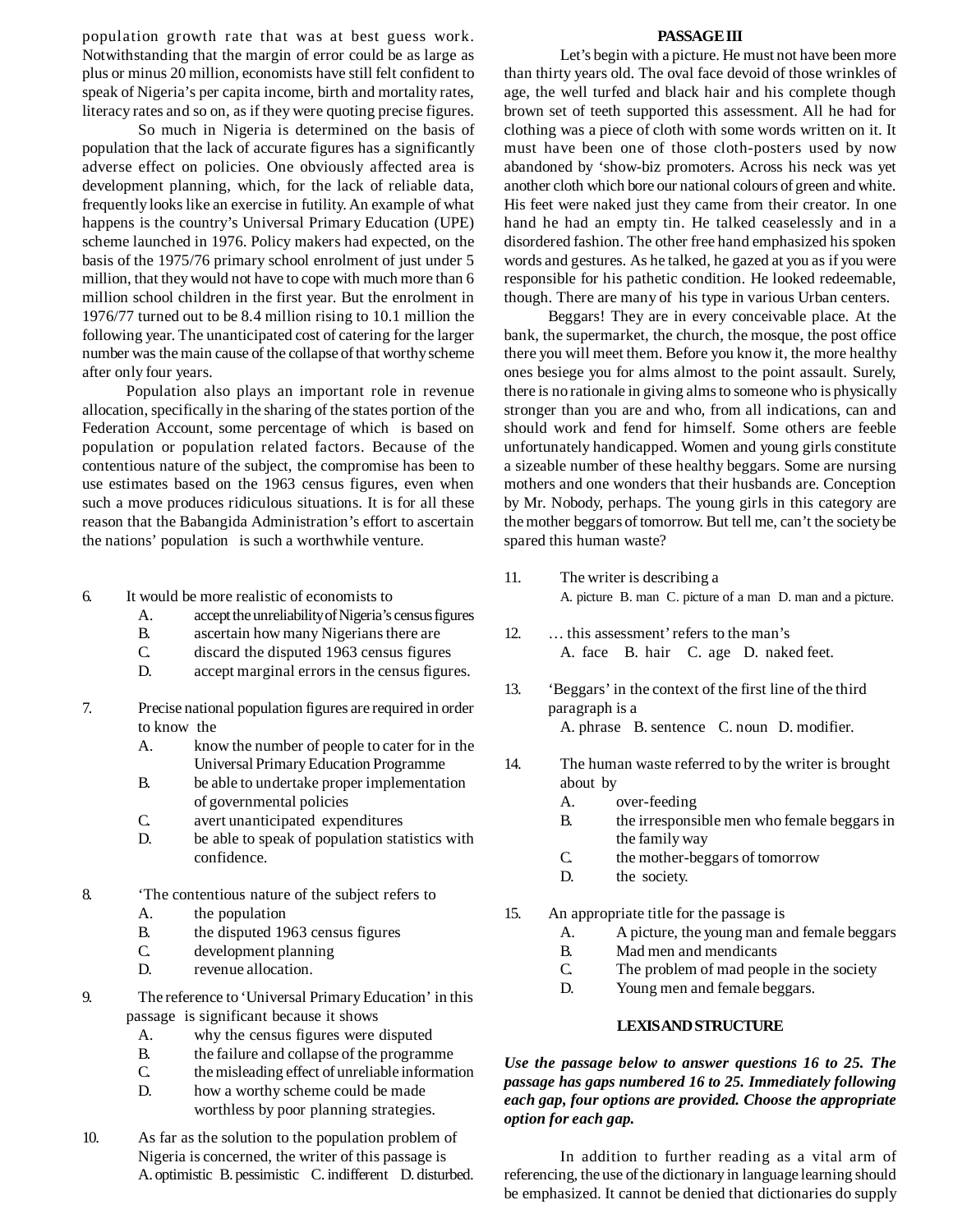facts about a language, which may be difficult to find anywhere else…16…[*A.Information B.WordsC. Details D. Knowledge*] about grammar, usage, status, derivation and so on necessary for comprehension.

Certain in the dictionarywhile context, word analysis and synonyms search contribute immensely in the [*A. forming B. gettingC. knowing D. creation*] of meaning, an efficient use of the denied. The ...18… [*A. possession B. fact C. use D. employment*] of both the specialist and general dictationaries should be encouraged as the case may be. Not that students jeopardize reading fluency by …19… [*A. considering B. pondering C. meditating D. looking up*] every word that they do not understand, rather in their bid to read chunks or groups of wordsin a text, lexitical items that…20… [*A. may B. will C. can D. shall*] obstruct meaning may be quickly checked up in the dictionaryGlossing over a word or lexical guessing through context may not be sufficient …21… [*A. Practice B. Exercises C. Notes D. Passages*] to encourage the use of the dictionary as an aid to reading and a tool for checking words used in writing must be built …22… [*A. on to B. inC. into D. unto*] the reading text. This skill can be easily transferred to the student's content areas as well.

A barrage of criticism, like; students' excessive reliance on the dictionary instead of contextual ...23… [*A. reading B. meaning C. decoding D. guessing*], reduction in the speed of reading, time argued that …24… [*A. asking B. teaching C. making D. allowing*] students to guess the meaning of words from context and then compare this with the dictionary entryfor such words is a discovery ...25… **[***A. procedure B. method C. Means D. strategy***]** for enlarging the conceptual environmental and vision of students on the various interpretations that may be given to a word.

## *In each of questions 26 to 36, choose the option opposite in meaning to the word in italics.*

- 26. Ojo's response *infuriated* his wife A. annoyed B. pleased C. surprised D. confused.
- 27. He accepted a *mundane* task without hesitation. A. great B. lowly C. menial D. moderate
- 28. It is a *unique* opportunity for her to demonstrate the reality of her faith A. strange B. usual C. golden D. unusual
- 29. Her *identification* with the king is publicly known A. hatred B. disassociation C.relationship D.intimacy
- 30. The economic situation in the country is obviously *gloomy* A. encouraging B. moody C. unknown D. regrettable
- 31. One wonders if the situation will *improve* A. brighten B diminish C disintegrate D worsen
- 32. Language teachers believe that grammar exercises *stretch* the mind A. expand B. ruin C. enrich D. restrict
- 33. These two books are *identical* A. alike B. similar C. different D. equal
- 34. The doctor tried to *alleviate* his patients pain

A. relieve B. worsen C. kill D. cure

- 35. The instructions on the examination paper are *explicit* A. simple B. ambiguous C. detailed D. definite
- 36. Okoro is an *amateur* wrestler A. skilful B. good C. professional D. strong

## **Ineachof question37 to54 choose the optionnearest inmeaning to the word(s) or phrase(s) in italics**

- 37. If your life is in *turmoil* always take courage A. devastation B. crisis C. trial D. tragedy
- 38. Do you know one of the most *astounding* events of my life; A. special B. amazing C. serious D. outstanding
- 39. Adeniji issuffering from the consequences of *alienation* A.confinement B. isolation C. enclosure D. imprisonment
- 40. The terms of the contract *stuck in my throat*. A. were beyond me B. were not clear C. were ambiguoused D. became obsolete
- 41. Hewas askedtogive *copious* examplestoappear convincing A. concrete B. rigid C. cogent D. many
- 42. Some children *mimic* their teachers A. imitate B. mime C. ridicule D. tease.

43. He works long hours collecting trash to *eke out a livelihood* A. try a living B. struggle for a living C. make a living D. carve out a living.

- 44. Everybody complained of a *lean* harvest last year A. surplus B. abundant C. poor D. thin.
- 45. He is very *modest* in his demands A. honest B. bogus C. extravagant D. humble.
- 46. The patient *disregarded* the advice of the doctor A. ignored B. disobeyed C. questioned D. respected.
- 47. The newly elected leader has *pledged* to ensure better life for the citizens A. vowed B. agreed C. undertaken D. undertaking.
- 48. Statesmen are *revered* for their objectivity A. referred B. respected C. remembered D. rejected.
- 49. He has been advised to *keep his head*, the confusion notwithstanding
	- A. avoid being beaten or insulted
	- B. keep calm
	- C. save his head
	- D. prevent being beheaded.
- 50. The police *ran the criminal to earth*

A. jailed him B. knocked him down

- C. discovered him D. buried him
- 51. Garba always puts his *shoulder to the wheel*.
	- A. sits with his shoulders straight when he is driving
	- B. works energetically at the task in hand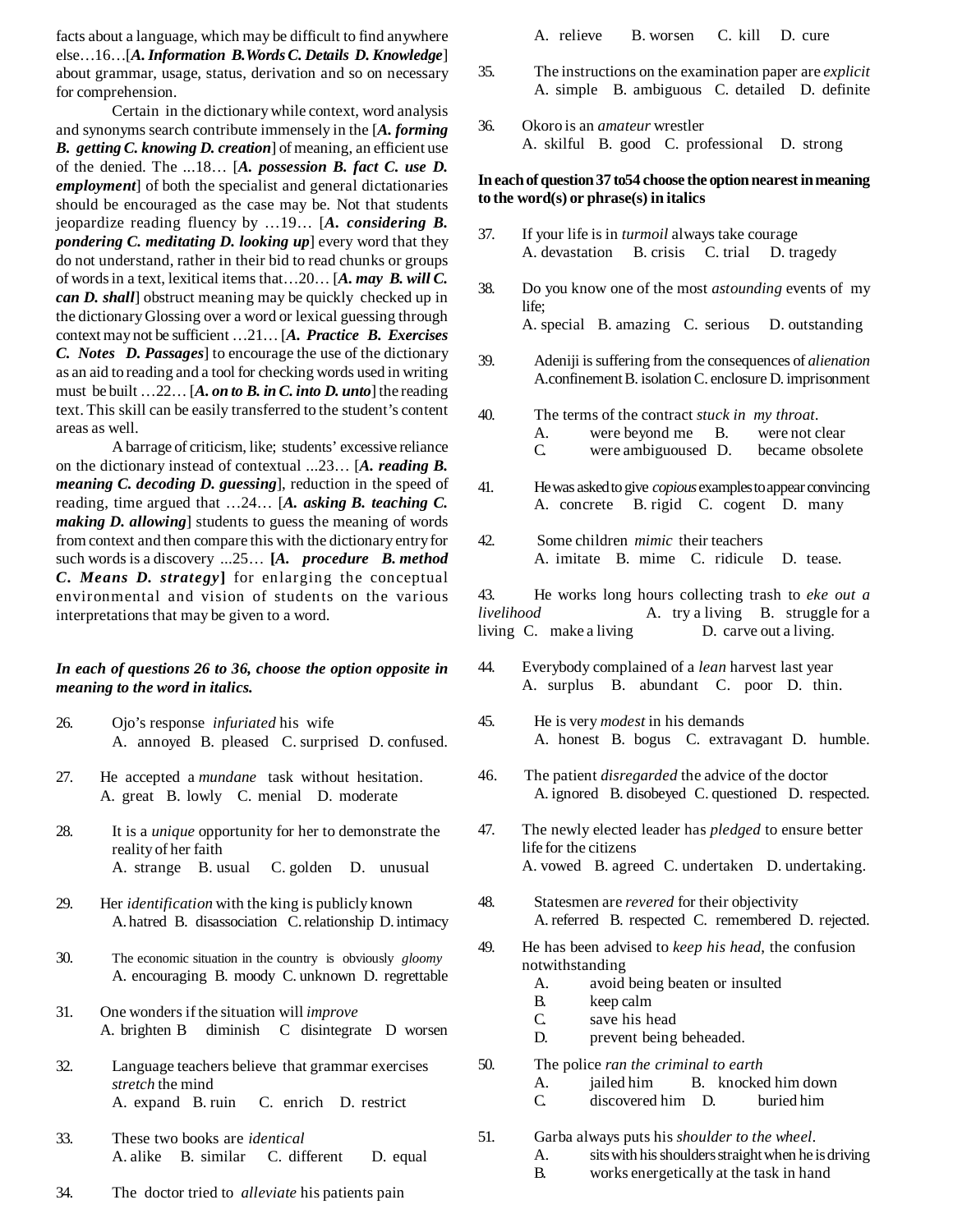- C. performs tasks assigned him grudgingly
- D. holds the steering wheel firmly when he is driving.
- 52. He *reneged* on the agreement between him and his employees. A. kept B. failed to keep C. failed to approve D. failed to sign.
- 53. He is *credulous* A. credible B. creditable C. gullible D. fallible
- 54. The company has *gone under* A. suffered some loss B. broken up C. become broke D. become bankrupt.

## *In each questions 55 to 95, fill each gap with the appropriate option from list following the gap.*

- 55. Many people believe that nuclear power will solve our energy problems … [*A. Indeed B. But C. However D. On the contrary*].This has not been proved to be true.
- 56. … [*A. Conclusively B. To conclude C. In conclusion D. The conclusion*], sign post words are useful to readers.
- 57. Everyprogramming language and software package … [*A. have its B. have their C. hasits D. hastheir*] limitations.
- 58. A programme of good exercise may help a person fight … [*A. out B. at C. with D. off*] cold.
- 59. Baba and … [*A. him B. his C. he D. he's*] participated in the tournament.
- 60. It was … [*A. they B. them C. those D. theirs*] who fought the civil war.
- 61. The physicians have more people in … waiting rooms than … [*A. his/he B. there/they C. their/they D. them/ they*] have ever had.
- 62. Beforemechanization, workers … [*A. wring B. wrung C. wrang D. wringed*] water out of fabrics with their hands.
- 63. Four engineers … [*A. worked B. are working C. had worked D. have been working*] on this system since March.
- 64. Having worked all night, the securityman … [*A. had felt B. felt C. isfeeling D. hasfelt*] a sense of accomplishment.
- 65. Three quarters of the Physics class … [*A. improve B. improves C. are improving D. is <i>improving* dramatically.
- 66. A number ofstudents … [*A. is B. has C. have D. do*] missed the opportunity to re-register.
- 67. Itseemsto be a well thought … [*A. over B. out C. off D. into*] scheme.
- 68. Adekunle is prepared for a…[*A. show-off B. showdown C. show-out D. show up*] with his opponent following his defeat last season.
- 69. Tosin refused to be … [*A. sad B. placated C.* frustrated D. *indifferent*] though he has written the same examination three times.
- 70. On his … [*A. assumption B. ascension C. acceptance D. appointment*] of office, the new president announced some drastic measures.
- 71. The…was filed … [*A. suit/in B. case/in C. suit/at D. case/at*] in Ilorin Magistrate Court.
- 72. The plaintiff … [*A. asked B. begged C. demanded of D. prayed*] the court to restrain the defendants from further action.
- 73. Myexperience in Lagoslast week was … [*A. something to excite B. nothing to explain at home C. nothing to write home D. something to celebrate*] about.
- 74. … [*A. Had Iseen B. Have Iseen C. Should Isee D. If Isaw*] him around, I would have informed you.
- 75. Ahmed is one of the boys who always … [*A. does B. would do C. do D. done*] good work.
- 76. Isent … [*A. a parcel of B. a flash of C. an item of D. number of*) news to the press yesterday.
- 77. The University has a large collection of sporting ... [A. *equipment B. equipments C. costumes D. aids*].
- 78. He keeps his … [ *A. surroundings B. surrounding C. premise D. environments*] clean always.
- 79. She has a set ofgold … [*A. earingB. earingsC. earrings D. ear-ring*].
- 80. I have stopped writing letters of application because I ... [*A. have heard B. had heard C. heard D. hear*] that all the vacancies are filled.
- 81. A survey of opinions on how pupils feel about their teachers … [*A.hasbeenB. have been C. are beingD.is been*] carried out.
- 82. The police are looking for … [ *A. two big cars black B. two cars big black C. two big black cars D. two black big cars*].
- 83. Adaobi is contemptuous … [*A. to B. at C. for D. of*] dishonest people.
- 84. My goats are grazing … [*A. on B. in C. at D. into*] the field.
- 85. It … [*A. would be B. would have been C. would had been D. will be*] easier if he told us himself.
- 86. Our principal and chairman of the occasion … [*A. has B. having C. have D. had*] just arrived.
- 87. From 7 a.m to 9 a.m, he … [*A. is kept busy serving B. keeps busy to serve C. is busied serving D. kept busy to serve*] hot chocolate, often not having time for his own breakfast.
- 88. One of the … [*A. school of thought suggest s B. schools of thought suggest C. school of thoughts suggested D. schools of thought suggests*]selective marking of errors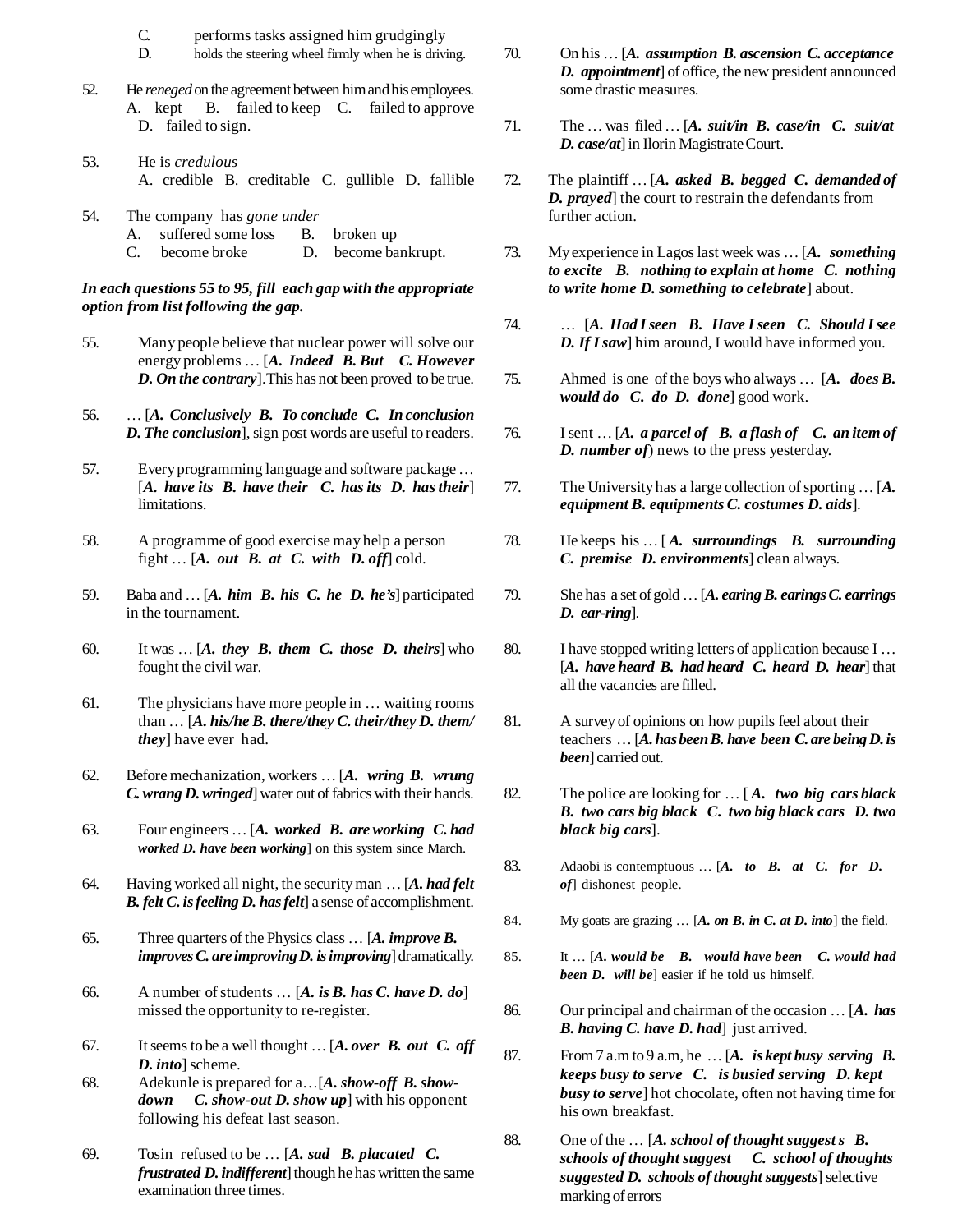- 89. You avoid facing … [*A. at B. up C. up to D. on to*] the reality of life.
- 90. In … [*A. a more deeper sense B. a much deeper sense C. a most deepersense D. much more deeper sense*] we, as politicians, are identified with themasses.
- 91. In addition, their comments are vague and abstract, … *[A. which students find it B. and studentsfind it C. so students find them D. but students find them*] difficult to interpret.
- 92. We are … to receive your letter and to know that you are … [*A. happy/in good health B. grateful/sound C. pleased /all well D. appreciative/swimming in good health].*
- 93. People who live by … [*A. each other know B. one another know C. oneself knows D. themselves know]* what loneliness is like.
- 94. It has been confirmed that the election … [*A. will be B. is being C. has been D. have being*] held in July.
- 95. The choice to go to the universityor not is … [*A. yours' B. your C. yours D. your's*].

*In each of questions 96 to 100, select the option (A to D) that best explains the information conveyed in the sentence.*

96. People may not pick flowersin this park.

- A. People can pick flowersin this park.
- B. Peoplemaynot wish topick flowersin this park.
- C. People are prohibited from picking flowers in this park.
- D. People cannot pick flowers from this park.
- 97. Tom ought not to have told me.
	- A. Tom did not tell me but he should.
	- B. Perhaps Tom was wrong to have told me.
	- C. Tom told me but it was wrong of him.
	- D. It was necessary for Tom not to tell me.
- 98. He can't be swimming all day.
	- A. It's possible he is not swimming now.
	- B. It's very likely he is swimming now.
	- C. He does not have the ability to swim all day.
	- D. He would not like to swim all day
- 99. Bolade would make a mess of cooking the rice.
	- A. It was typical of Bolade to make a mess of things.
	- B. Bolade cannot cook.
	- C. Bolade will not cook the rice well.
	- D. Bolade does not like cooking rice.
- 100. If I were the captain, I would have led the team to victory.
	- A. I was not the captain but I led the team to victory. B. I was not the captain but I did not lead the team to victory.
	- C. I was not the captain and I did not lead the team to victory.
	- D. I was the captain and I led the team to victory.

# Use of English 1993

#### **COMPREHENSION**

## *Read each passage carefully and answer the questions that follow*

## **PASSAGE I**

The diseases afflicting Western societies have undergone dramatic changes. In the course of a century, so many mass killers have vanished that two-thirds of all deaths are now associated with the diseases of old age. Those who die young are more often than not, the victims of accidents, violence and suicide.

These changes in public health are generally equated with progress and are attributed to more or better medical care. In fact, there is no evidence of any direct relationship between changing disease patterns and the so-called progress of medicine.

The impotence of medical services to change life expectancy and the insignificance of much contemporary clinical care in the curing of diseases are all obvious, well documented but well suppressed.

Neither the proportion of doctors in a population nor the quality of the clinical tools at their disposal nor the number of hospital beds is a causal factor in the striking changes in

and treat such conditions as pernicious anaemia and hypertension, or to correct congenital malformations by surgical interventions, increase our understanding of disease but do nor reduce its incidence. The fact that there are more doctors where certain diseases have become rare has little to do with ability to control or eliminate them. It simply means that doctor, more than other professionals, determine where they work. Consequently, theytend to gather where the climate is healthy, where the water is clean and where people work and can pay for their services.

- 1. The statement, 'The diseases afflicting Western societies have undergone dramatic changes'impliesthat
	- A. changes have taken place in the mode of disease affliction
	- B. medical services have been important in changing life expectancy
	- C. a lot of significant progress has taken place in public health
	- D. deaths from diseases in Western societies are minimal.

2. The writer is of the view that the diseases which prevail in contemporary Western societies

A. result from modern life styles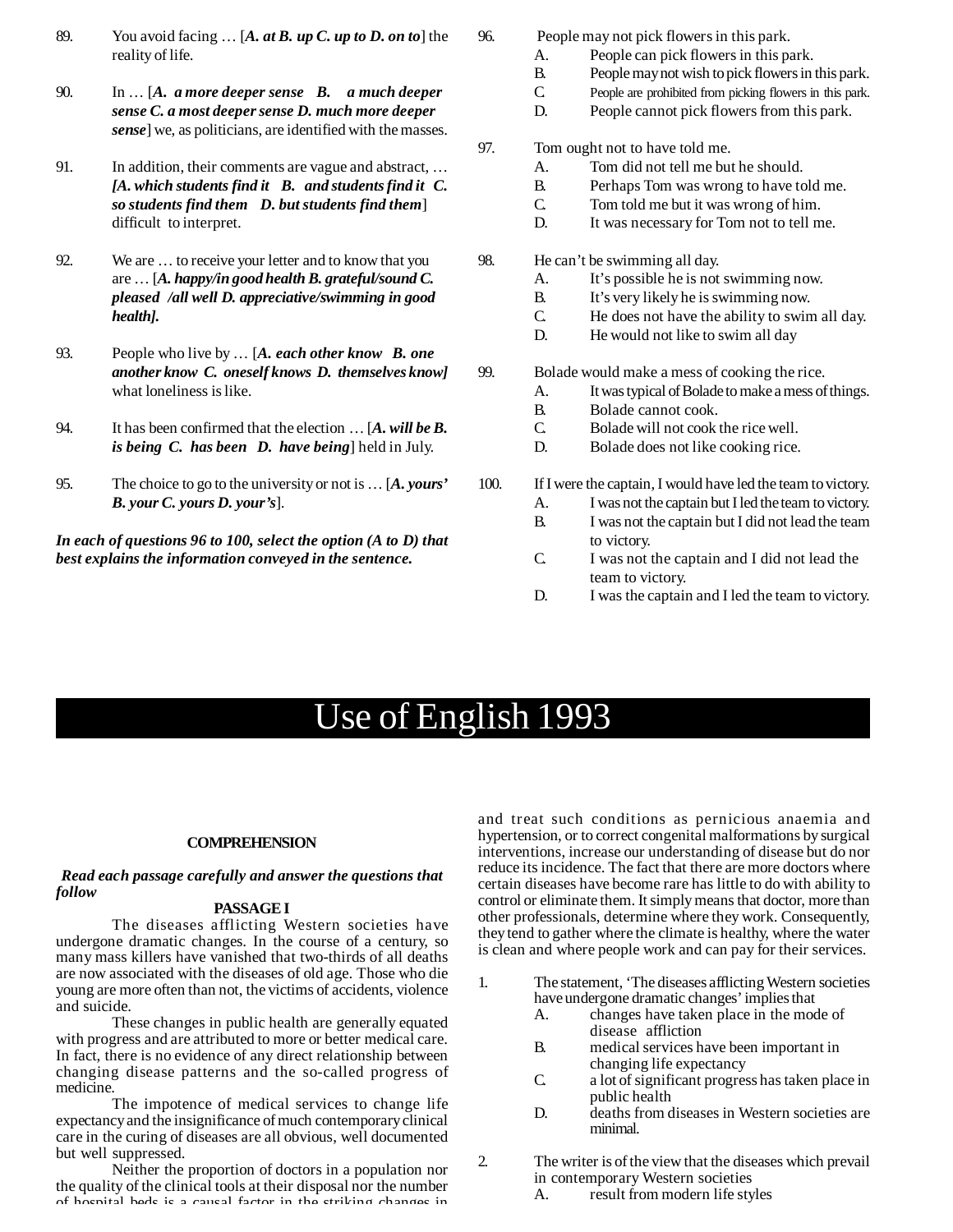- B. are concentrated among the elderly
- C. kill many people at once<br>D. are resistant to drugs
- are resistant to drugs
- 3. The author thinks that the presence of a large number of doctors in a community
	- A. does not have much effect on the control of diseases
	- B. disguises the true facts about diseases<br>C. controls the spread of diseases
	- controls the spread of diseases
	- D. improves the overall quality of life in the community.
- Many doctors, according to the passage, choose to live where A. research facilities are available B. they are most needed C. they can be near colleagues D. conditions are more in their favour.
- 5. The author's attitude to developments in medicine is A. matter-of-fact B. cautious C. indifferent D. cynical

### **PASSAGEII**

- ADUKE: Listen, my fellow women. The issue has little to do with being literate or not. It is true that most members of NAM (NewAwareness Movement) are literate, but this does not make all of us enlightened. We must be able to drawa line between the two. You may be literate and yet possess a consciousness that is decadent and servile. On the other hand, you may not have received any formal education and yet may be the greatest exponent of progressive ideas.
- HASANA: I agree with what our sister has said. Let us not allow ourselves to be divided by a greedy and an inflated notion of the of the certificates we possess. In this century, as we march towards the year 2000, our primary concern should be how best to improve the lot of womanhood in our society. Let us not forget that for each woman who is beaten up by her man for flimsy reasons, the status of all of us here is downgraded. For each woman who is insulted for no other reason than that of her sex, every one of us here is spat on in the face. For each woman who is denied

opportunities in the society simply because she is a woman, the whole lot of us here are dehumanized. Each widow in thissociety is an Everywoman, and the lot of usshould be viewed as collective. Each decayed tomato that is cast at her is a collective curse on our fecundity: each pebble thrown at her, a missile against our very womanhood. Thisis an age of awareness, and it is the duty of NAM to collectively rise in defence of the rights of women.

- IME: We can no longer allow ourselves to be fried alive. We are going to squeeze ourselves into tight-fitting trousers,register into judo classes, and then file out into the street and punch the face of every man we behold.
- 6. In distinguishing between literacy and enlightenment, Aduke implies that
	- A. it is useless to be literate<br>B. enlightenment is inborn
	- enlightenment is inborn
	- C. progress can take place without literacy
	- D. both literacyand enlightenment are symbiotic.
- 7. Hassana believes that NAM should not be divided by
	- A. the worthless certificates which the women possess
		- B. inflation and greed<br>C. a misunderstanding  $\alpha$ a misunderstanding of the worth of their certificates
		- D. a selfish and over-raced belief in their certificates.
- 8. 'Eachwidowin thissocietyis an Everywoman'meansthat A. every woman in the society is potentially a widow
	- B. every widow in the society is a woman
- C. the suffering of every widow represents the burden of all women
- D. widowhood implies the isolation of the woman in society.
- 9. The speech of Hassana implies that
	- A. it isthe practice to throw rotten eggs at women
	- B. it is the practice to cast decayed tomatoes at women
	- C. to throw rotten eggs and decayed tomatoes at women is to reduce their fecundity
	- D. to throw rotten eggs and decayed tomatoes at women is dehumanizing.

10. From the speech by Ime, it is clear that the women

- A. intend to do a real battle with the menfolk in defence of their rights
- B. will no longer perform their traditional duties
- C. are henceforth prepared to adopt a policy of confrontation with the men
- D. can do anything that a man can do sometimes even better

#### **PASSAGEIII**

When I set out for London, little did I suspect that I was not on journey to God's own city where harmony reigned supreme. So used to the frenzied life of Lagos was I that I had come to associate that city with everything that was chaotic, and there was no doubt in my mind that Lagos was one giant symbol of our backwardness. As the plane taxied its way out of the tarmac of our national airport, I heaved a sigh of relief, notso much because I was leaving my own country as that I was being relieved of the tension that had possessed me during those tense hours in the untidy lounge. I had felt so uneasy, my thoughts racing from one uncertainty to another. But I was at last air-borne, moving away from the whole uncertainty, from the whole load of fear, towards a place which I supposed would be an El Dorado.

Everything that happened in the plane passed through my eyes like pictures on the screen. The white air hostess who instructed me on how to use the safety belt was an angel, what with her beauty, her pretty blue dress, and her ever-smiling face. The same lady of the air served me snacks and supper. Another angel, whose queenly voice through an invisible public address system, dished out occasional information on the progress of our journey. I had never felt so relaxed, and my jolted heartbeats each time the plane took what appeared like a sudden brief descent, did not matter. When eventually we were set for landing, the anxiety that came over me was almost thrilling. What wasthe wonderland going to be like? So overwhelmed was I that I almost lost consciousness of what happened thereafter.

But I would never forget the shock that greeted me when we arrived in the tube station and boarded a train to behold the sea of white faces and the furtive glances from apparently indifferent co-passengers. I believe that the nolstagic feeling for Lagos which later became part of my life all my days in London began at this point.

- 11. Before the writer left Lagos, he believed London was
	- A. a very neat place B. a very peaceful place
	- C. situated in paradise D. noiseless.
- 12. Before the plane left Lagos, the writer must have
	- A. had a second thought about leaving his country
	- B. been very hungry in the lounge<br>C. been frightened of all the people
	- C. been frightened of all the people in the lounge.<br>D. detested the filth surrounding the lounge.
	- detested the filth surrounding the lounge.
- 13. When the plane finally took off the writer felt happy because A. he was thrilled to be in a plane
	- B. he believed that he wastravelling to a problemfree country
	- C. he no longer felt uneasy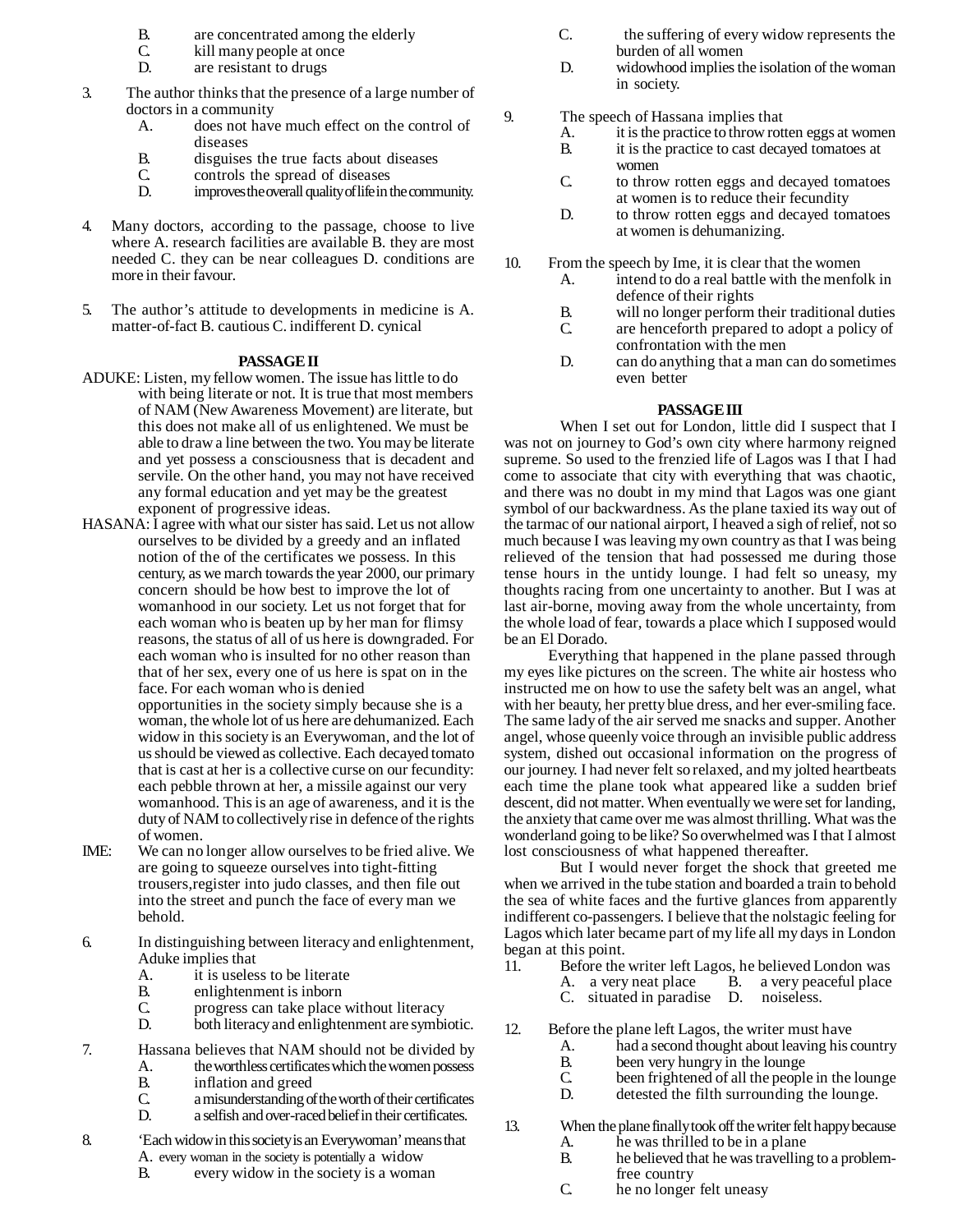- D. for the first time, he would be in El Dorado
- 14. Thewriter's attitude tothe air hostesses can be described as A. lustful B. worshipful C. timid D. gregarious
- 15. The writer, on getting into the train, was shocked because
	- A. there were no attendants<br>B. of the large number of wh
	- B. of the large number of white faces<br>C. the people appeared unfriendly
	- C. the people appeared unfriendly<br>D. the train was neater than those i
	- the train was neater than those in Nigeria.

### **LEXISANDSTRUCTURE**

Use the passage below to answer questions *16 to 25*. The passage has gaps numbered *16 to 25*. Immediately following each gap, four options are provided. Choose the *most appropriate* option for each gap.

Did you ever pause to think that eating and mating may be…16...[A. *interlinked* B. *intertwined* C. *interposed* D. *intermingled*] to the extent of becoming targets for a planned international political strategy? If by an accident of geography, you happen to live in a region of Africa, Asia or Latin America that is one of the …17…[A. *receivers* B. *receptors* C. *recipients* D. *obtainers*] of foreign 'aid', then pay…18… [A. *hid* B. *heed* C. *attention* D. *cognizance*] to an insight provided by Josne de Castro, a Brazilian sociologist and a former president of the United Nations Food and Agriculture Organization (F.A.O).

The United States imposes birth control, not to help the poor countries ---- no one believes any more in its 'disinterested' aid programme ---- but because that is its strategic, defence…19…[A. *aim* B. *problem* C. *method* D. *policy*]. We must…20…[A. *realize* B. *recognize* C. *reckon* D. *discern*] that the pill is North America's best guarantee of continuing the domination of the Third world. If ever the Third world achieves normal development,Washington's'Roman Empire'will...21…[A. *be dissolved* B. *be dismembered* C. *disintegrate* D. *disappear*].

These views were …22… [A. *confirmed* B. *affirmed* C. *established* D. *reaffirmed*] about a decade later, when R.T. Ravenholt of the United States Office of Population stated that the United States was seeking to provide the means by which one quarter of the world's fertile women can be…23…[A. *fertilized* B. *impregnated* C. *sterilized* D. *childless*]

These two statements are indicative of the…24…[A. *conflict* B. *convergence* C. *collision* D. *collusion*] of interests ofmultinational pharmaceutical corporations, defence strategist and food politicians. Whether or not population planning is a…25...[A. *ploy* B. *style* C. *desire* D. *scheme*]ofthe ruling elite for finding a scapegoat for itsineptitude is debatable. However, it is evident that there exists an inextricable link between food aid and population planning policies.

In each of questions *26 to 35* select the option that *best explains* the information conveyed in the sentence.

- 26. Between you and me, I would say that the equipment has outlived its usefulness.
	- A. I believe that the equipment is no longer useful to either of us.
	- B. I believe that the equipment continues to be useful to either you or me.
	- C. My idea of the usefulness of the equipment should remain known only to the two of us.
	- D. My idea of the usefulness of the equipment is shared by both of us.
- 27. Emeka wished he had started school early
	- A. Emeka started school early as he wished.
	- B. Emeka regretted starting school early
	- C. Emeka regretted not starting school early
- D. Emeka could have started school early if he had wished.
- 28. He was between the devil and the deep blue sea.
	- A. He was in danger.
	- B. He was scared
	- C. He stood between the devil and the sea.
	- D. He was in a dilemma.
- 29. The boys, who rioted, were suspended by the principal.
	- A. Only some of the boys rioted and they were suspended.
	- B. All the boys rioted and were suspended
	- C. Many boys rioted and were suspended.
	- D. A few boys rioted and were suspended.
- 30. Whoever would have thought that he would lose the presidential election?
	- A. Everyone believed that he would lose the election
	- B. It was commonly believed that he would win the election.
	- C. He was supposed to lose the election.
	- D. No one believed that he would win th election.
- 31. It's wonderful that Musa is already out of hospital.
	- A. The fact that Musa is out of hospital causes great wonder
		- B. The fact that Musa is out of hospital is a miracle.
		- C. It is surprising that Musa is out of hospital
	- D. It is very pleasing that Musa is out of hospital.
- 32. You could have heard the sound if you weren't asleep.
	- A. You were not asleep so you heard the sound.
	- B. You were asleep so you did not hear the sound.
	- C. You heard the sound though you were asleep.
	- D. You did not hear the sound though you were not asleep.
- 33. Had Aminu been a dull student, his failure wouldn't have surprised anybody.
	- A. Aminu failed and it surprised everybody since he was dull.
	- B. Aminu was not a dull student and so everybody was surprised that he failed
	- C. BecauseAminu was a dull student, everybody was surprised that he failed.
	- D. Aminu had been a dull student, and so nobody was surprised that he failed
- 34. The president of the club said that he would cross the bridge on getting there.
	- A. He was waiting for an opportunity to take a decision.
	- B. When he got to the river he would build a bridge across it
	- C. He would take a decision at the appropriate time.
	- D. When he got to the river he would cross at the bridge.
- 35. His refusal to helps us, dealt a deathblow to our plans.
	- A. Because he did not help, our plans did not materialize.
	- B. He helped and our plans materialized
	- C. He blew our plans to pieces
	- D. He supported our plans so it worked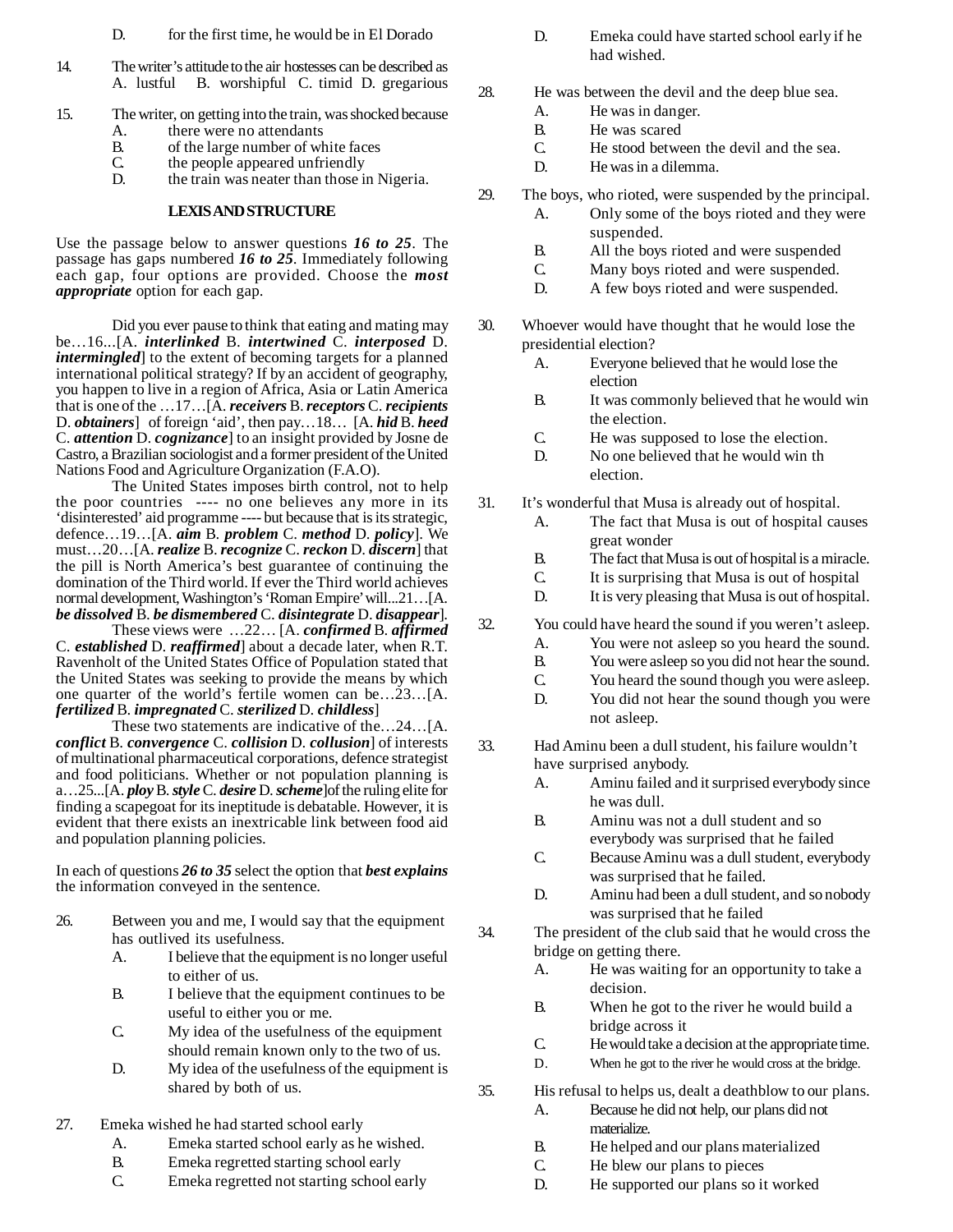**Ineach ofquestions 36 to 50, choose the most appropriate option** *opposite in meaning* **to the word(s) in italics.**

- 36. It is entirely up to you tomake a *profession* of your faith.
	- A. confess your belief
	- B. turn your faith into a business
	- C. deny your faith
	- D. loudly proclaim your religion.
- 37. He won the election because he was able to *carry his people* with him.
	- A. alienate his people
	- B. go out with the people
	- C. have the support of the people
	- D. fail to provide the people with transport.
- 38. Theyoften quarreled before leaving the house but *made it up* by the time they returned home
	- A. added it up B. reconciled
	- C. fell out D.compounded the problem
- 39. The effect of rising prices has *snowballed* considerably. A. risen B. decreased C. frozen D. grown.
- 40 The economic situation is responsible for the recent *discord* in many families. A. division B. resourcefulness C. harmony D. suffering
- 41. Thecollege wasworried aboutTunji's *garrulous* tendencies A. reticent B. loquacious C. quarrelsome D. outspoken
- 42. We have found that cassava is a *sine qua non* item in our industry. A. useful B. indispensable C. useless D. dispensable
- 43. Science may be a complicated area of learning, but its teaching needs to be *demystified*. A.simplified B. twisted C. made difficult D. distorted
- 44. Surveying the sky in the quiet of the night gives me an *ethereal* feeling. A. human B. earthly C. mundane D. commonplace
- 45. The awareness of *mortality* has always imposed some restraint on man's excesses. A. celestiality B. eternity C. continuity D. inestitence
- 46. The decision we have taken is *irrevocable*. A.responsible B.irresponsible C.reversible D.irreversible 47. The lawyer pointed out a *discrepancy* in the two stories.
- A. similarity B. gap C. falsehood D. difference
- 48. Their high level of dishonestyhas made that department *infamous* in the entire secretariat. A. reputable B. notorious C. unpopular D. acceptable
- 49. When Uche wouldn't *come to* quickly enough, the principal rushed him to the hospital A. revive B. pass out C. arrive D. come up
- 50. The governor's action is *out of tune* with the declarations of his party. A. in disagreement B. in line C. out of touch D. in touch.

# **Ineach ofquestions 51 to 64, choose the most appropriate option** *nearest in meaning* **to the word(s) or phrase(s) in italics.**

- 51. Atorled *a dog's life* for the twenty years he stayed in the United Kingdom. A. lived a dirty life B. was promiscuous C. was domesticated D. led an unhappyand troubled life 52. The chief's brother was a complete *nonentity*.
- - A. upstart B. vagabond C. riff-raff
	- D. person of inexperience
- 53. The principal warned us against *burning the candle at both ends*.
	- A. being careless with candles
	- B. wearing ourselves out
	- C. being too generous
	- D. disloyalty
- 54. Biola decided to give the task *everything he had*. A. all hismoney B. all histime C. complete attention D. complete attendance
- 55. The result of the election would have been different if some people had not been *disfranchised*.
	- A. disfavoured B. banned from contesting
	- C. allowed to rig D. prevented from voting.
- 56. We enjoy the story but it sounds *larger than life*.
	- A. too long and unsubstantiated
	- B. a little watery and lifeless
	- C. completely untrue
	- D. somewhat unusual
- 57. Olu *might* visit London next summer. A. could B. will C. should D. can
- 58. GeneralMurtala Muhammedexcelled in *deedsof prowess*.

A. warfare B. politics C. courage D. eloquence.

- 59. The teacher'sface broke into an *incredulous* smile when he heard Adamu's reason for coming late. A.irritating B. artificial C. unbelieving D.irresponsible
- 60. *Recreation* isimportant in contemporary civilization. A. Leisure B. Treasure C. Freedom D. Pleasure
- 61. He won most of his fights because of his *unorthodox* style. A. crude B. dishonest C. aggressive D. unconventional
- 62. Jide says he read in the papers that our uncle has been declared a *persona non grata* bythe French government.
	- A. unwelcome guest B. impersonator

C. ungrateful person D. unofficial guest

- 63. TheViceChancellor, who is *sticklerforrules*,refused the request by the students for the semester to be rescheduled. A. a puritan B. a pedantistC. a disciplinarian D. an idealist
- 64. The town looked deserted but we moved in with some *trepidation*. A. confidence B. surprise C. hesitation D. fear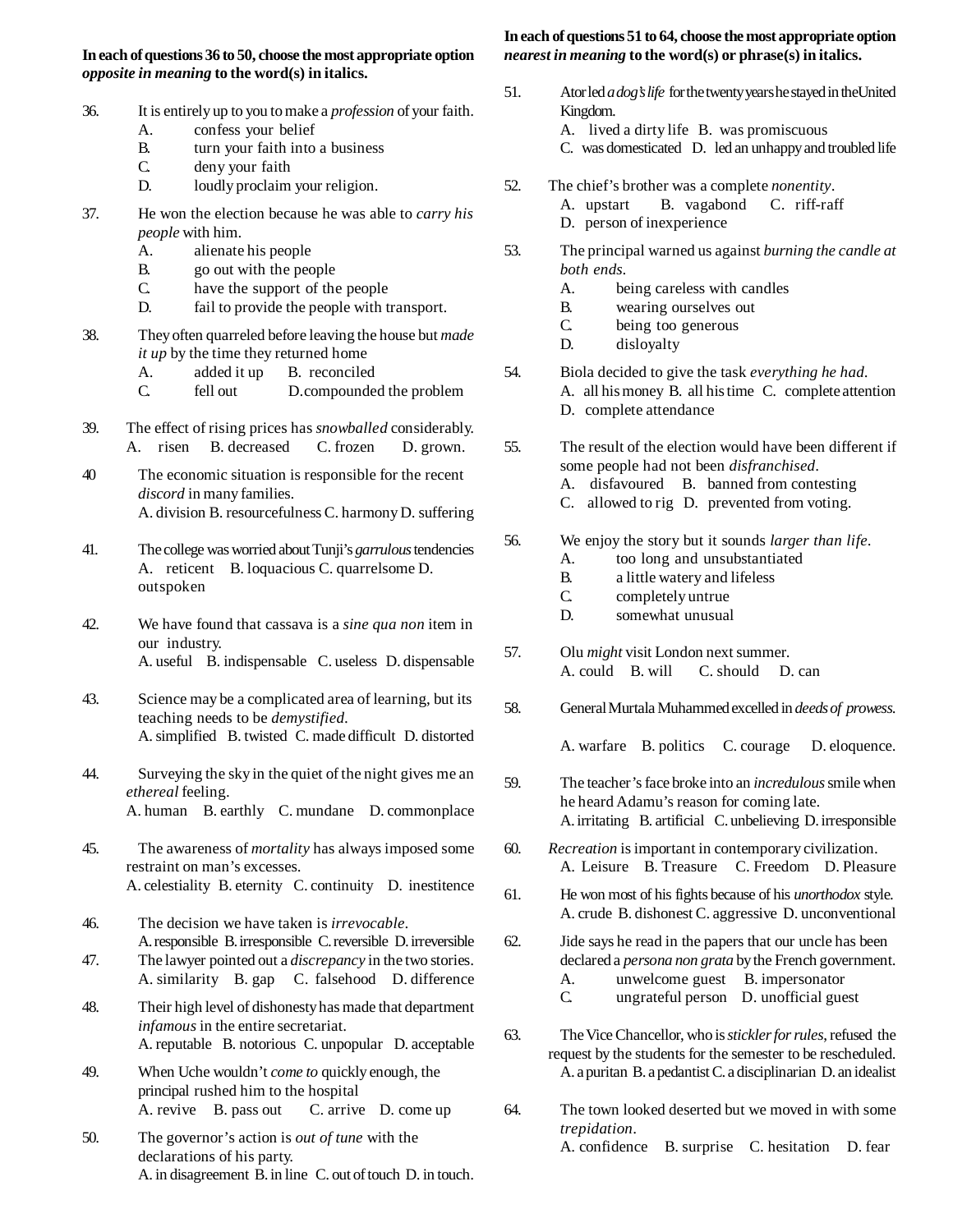**In each of question** *65 to 100* **fill each gap with the** *most appropriate* **option from the list following the gap.**

- 65. Ihavenorespectforindividualswhoaretoo...[A. *compliance* B. *compliant* C. *compliable* D. *complicated*].
- 66 The policemen who were to keep watch connived… [A. *with* B. *at* C.*to* D.*for*] the robber's escape.
- 67. Kaka is …[A. *not only anxious* B. *anxious not only* C. *not only that she is anxious* D. *anxious*] to acquire knowledge but also eager to display it.
- 68. Wodu will not come… [A. *after* B. *provided* C. *unless* D. **because**] she is asked.
- 69. Youmust forbid…[A. *he's* B. *that he is* C. *him for* D. *his*] coming.
- 70. Oche should leave for NewYork on Friday…[A. *all the things* B. *all otherthings* C. *other things* D. *other things all*] being equal.
- 71. The woman warned her daughter not to … [A. *move* B. *be moving* C. *be keeping company* D. *keep company*] with bad boys.
- 72. Aliis cryingbecausehismother was killedin a…[A. *motor* B. *traffic* C. *motor vehicle* D. *road*] accident.
- 73. Otopkpa is not very bold. He's not … [A. *cut up for* B. *cutfor* C. *cut off for* D. *cut outfor*] a rough life.
- 74. Some of the food ... [A. *is* B. are C. were D. have]spoilt.
- 75. Theyspent the last holidaywith their…[A. *sister-in-laws* B. *sisters-in-law* C. *sisters-in-laws* D. *sisters-inlaws*]
- 76. You should not need … [A. *to tell* B. *telling* C. *tell* D. *to have been told*] twice.
- 77. The … [A. *story's length* B. *length of the story* C. *story length* D. *storieslength*] discouraged me from reading it.
- 78. When the teacher asked him to join the queue outside, he considered it … [A. *an attack* B. *an insolence* C. *an affront* D. *a disrespect*] to his dignity.
- 79. When he joined the staff of the school, he had various duties… [A. *detailed* B. *assigned* C. *prescribed* D. *enlisted*] to him.
- 80. The secretarywas blamed… [A. *for* B. *about* C. *over* D. *on*] the untidy state of the office.
- 81. After a long talk with the police, Baba confessed his guilt and so the other boys with whom he was accused were ... [A. *vindicated* B. *consoled* C. *convinced* D. *exonerated*.]
- 82. You think she hasn't got any friends? Of course she's got …[A. *manymore* B. *quitemuch* C. *quitea few* D. *few*]
- 83. He moved out of the house because the landlord and his wife were always fighting…[A. *themselves* B. *theirselves* C. *each other* D. *one another*]
- 84. The vermin on his body… [A. *makesthe lunatic look* B. *make the lunatic look* C. *makes the lunatic to look* D. *make the lunatic to look*] hideous.
- 85. Do you think all … [A. *these informations are* B. *this information are* C. *thisinformation is* D. *these information are*] not enough to help the investigator?

86. Do you prefer… [A. *going on foot to taking* B. *to go on foot to taking* C. *going on foot than taking* D. *to go on foot than to take*] my rickety car?

- 87. No sooner…[A. *didwe set out when the rain had started* B. *hadwe set out than the rain started* C.*werewe setting out than the rain started* D. *we had set out when the rain started*] to fall.
- 88. The company was charged with a … [A. *negligence* B. *violation* C. *disregard* D. *breach*] of contract.
- 89. The army ran short of … [A. *arm and ammunitions* B. *arms and ammunitions* C. *arms and ammunition* D. *arm and ammunition*].
- 90. The helpless… [A. *require* B. *requires* C. *doesrequire* D. *do requires*] our sympathy.
- 91. Mybrother got married to a woman with…[A. *gorgeous* B. *exquisite* C. *decent* D. *attractive*] manners.
- 92. The thief we caught yesterdaywas … [A. *disguised* B. *concealed* C. *masked* D. *veiled*] as an official of the company.
- 93. The carpenter asked for ten packets of… [A. *fifteencentimetre* B. *fifteen centimetres'* C. *fifteencentimetres* D. *fifteen-centimetres'*] nails.
- 94. The President refused to shake…[A. *hand* B. *hands* C. *a hand* D. *his hand*] with the visiting Prime Minister.
- 95. The trader complained that he… [A. *had been* B. *has been* C. *was being* D. *is being*] robbed.
- 96. How can we believe this witness when no one will … [A. *collate* B. *correlate* C. *collaborate* D. *corroborate*] his story?
- 97. The journalist's unpopular views made him the subject of much… [A. *admiration* B. *derision* C. *a dmonition* D. *suspicion*].
- 98. Idubor has gone to see his mechanic because his car engine needsto be tuned … [A. *in* B. *off* C. *up* D. *on*].
- 99. I was so anxious to arrive early for the lecture that I ... [A. *forgot* B. *left* C. *dropped* D. *abandoned*] my notes in the car.
- 100. Good schools don't just teach their students, they … [A. *inform* B. *instruct* C. *educate* D. *coach*] them.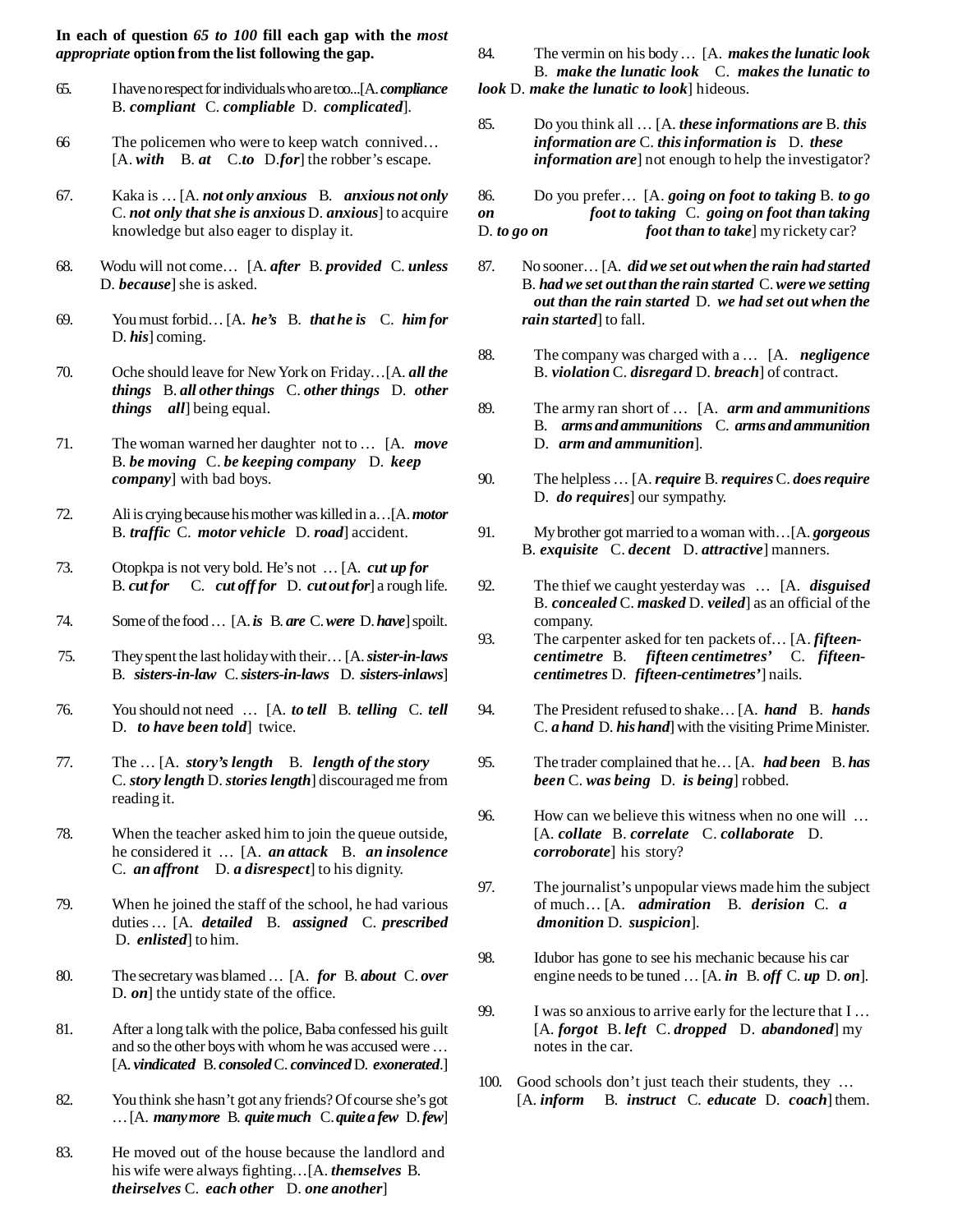# Use of English 1994

#### **COMPREHENSION**

## *Read each passage carefully and answer the questions that follow.*

# **PASSAGE I**

Gossip!Yes, gossip is universal. In some languages, it may have an outright negative connotation but in English, it basicallymeans'idle talk', chat about trivial things or matters. When moderate and kind, 'casual talk' may serve to exchange useful information as a means of updating one's knowledge. The whole neighborhood may grow gossipy with who got married, pregnant, died, or it may just be a humorous chitchat devoid of malicious intent.

However, idle talk more often than not, degenerates beyond the bounds of propriety and good taste. Facts get embellished, exaggerated or deliberately distorted. Humiliation is made the source of humour, privacy is violated, confidences betrayed and reputations injured or ruined. Condemnation takes the place of commendation, murmuring and fault finding are extolled. The end result is like the mud thrown on a clean piece of white cloth. It does not stick but it leaves a dirty and sometimes permanent stain behind.

Gossip has been blamed forsleepless nights, heartache and indigestion. Certainly, it must have caused you some personal anguish at one time or the other, that is someone must at some time have tried getting a knife between your shoulder blades. Negative gossip is almost universally frowned upon. Among the Indians in the United States, gossiping about someone is classified with lying and stealing. Among the Yoruba of Nigeria, the tale bearer is detested and often avoided. Indeed, throughout history, measures have been taken to curb this 'deadly' disease. Between the  $15<sup>th</sup>$  and  $18<sup>th</sup>$  centuries, the ducking stool was popularly used in England and Germany and later in the United States.

The gossip was tied to a chair and repeatedly ducked in water. In modern times, the war against gossiping has also been fought. Rumour control centres have been established to respond to rumours that were potentially harmful to government activities. Laws have even passed to curb gossip. Nicknames have been given to those who peddle the trade. Ever heard of 'Amebo'!

Such efforts notwithstanding, gossip survives. It is alive and flourishing. Gossip is everywhere. There is neighbourhood gossip, office gossip. Shop gossip, party gossip, family gossip and funnily enough religious gossip. Gossip transcends all cultures, races and civilizations, and it has flourished and is still flourishing at every level of society. Gossip is deeply a part of human nature. Yet gossip is not inherently evil. There is a positive side to casual talk. Knowing where to draw the line between harmless and harmful gossip isthe key to avoiding victimizing others and being a victim yourself.

1. Gossip appeals to people because A. it is entertaining but could be deadly B. human being take delight in passing and

acquiring information

- C. it provide avenues for idle talk
- D. it is not destructive in the type of information passed.
- 2. 'Grow gossipy' as used in the passage, means the area A. cultivates and controls gossip
	- B. is a rumour mill
	- C. is ruined by gossip
	- D. engages in fruitful talk.
- 3. When gossip 'degenerates beyond the bounds of propriety and good taste', it becomes A. harmful B. ruthless C. irritating D. astonishing
- 4. In the passage, 'such efforts notwithstanding 'refers to
	- A. attempts at curbing gossip
	- B. the establishment of the ducking stool
	- C. rumour-control centres
	- D. laws enacted against gossip.
- 5. Which title best sums up this passage?
	- A. gossip: a thing of the past
	- B. gossip: a societal evil
	- C. gossip and be damned
	- D. gossip: the good and the bad.

## **PASSAGEII**

In many places in the world today, the poor are getting poorer while the rich are getting richer, and the programmes of development planning and foreign aid appear to be unable to reverse this trend. Nearly all the developing countries. But they also have a non-modern sector, where the patterns of living and working are not only unsatisfactory, but in many cases are even getting worse. What is typical condition of the poor in developing countries? Their work opportunities are so limited that they cannot work their way out of their situation. They are underemployed, or totally unemployed. When they do find occasional work, their productivity is extremely low. Some of them have land, but often too little land. Many have no land, and no prospect of ever getting any. There is no big cities either- and of course no housing. All the same, they flock into cities because their chances of finding some work appear to be greater there than in the villages-where such chances are nil. Rural employment then produces mass migration into the cities. Rural unemployment becomes urban unemployment.

The problem can be stated quite simply: what can be done to promote economic growth in the small towns and villages, which still contain about eighty to ninety percent of the population?The primary need is workplaces, literally millions of workplaces. No one, of course, would suggest that output per worker is unimportant. But the primary aim cannot be to maximize output per worker; it must be tomaximize work opportunitiesfor the unemployed and the under-employed. The poor man's greatest need is the chance to work. Even poorly paid and relatively unproductive work is better than no work at all. It is therefore more important that everybody should produce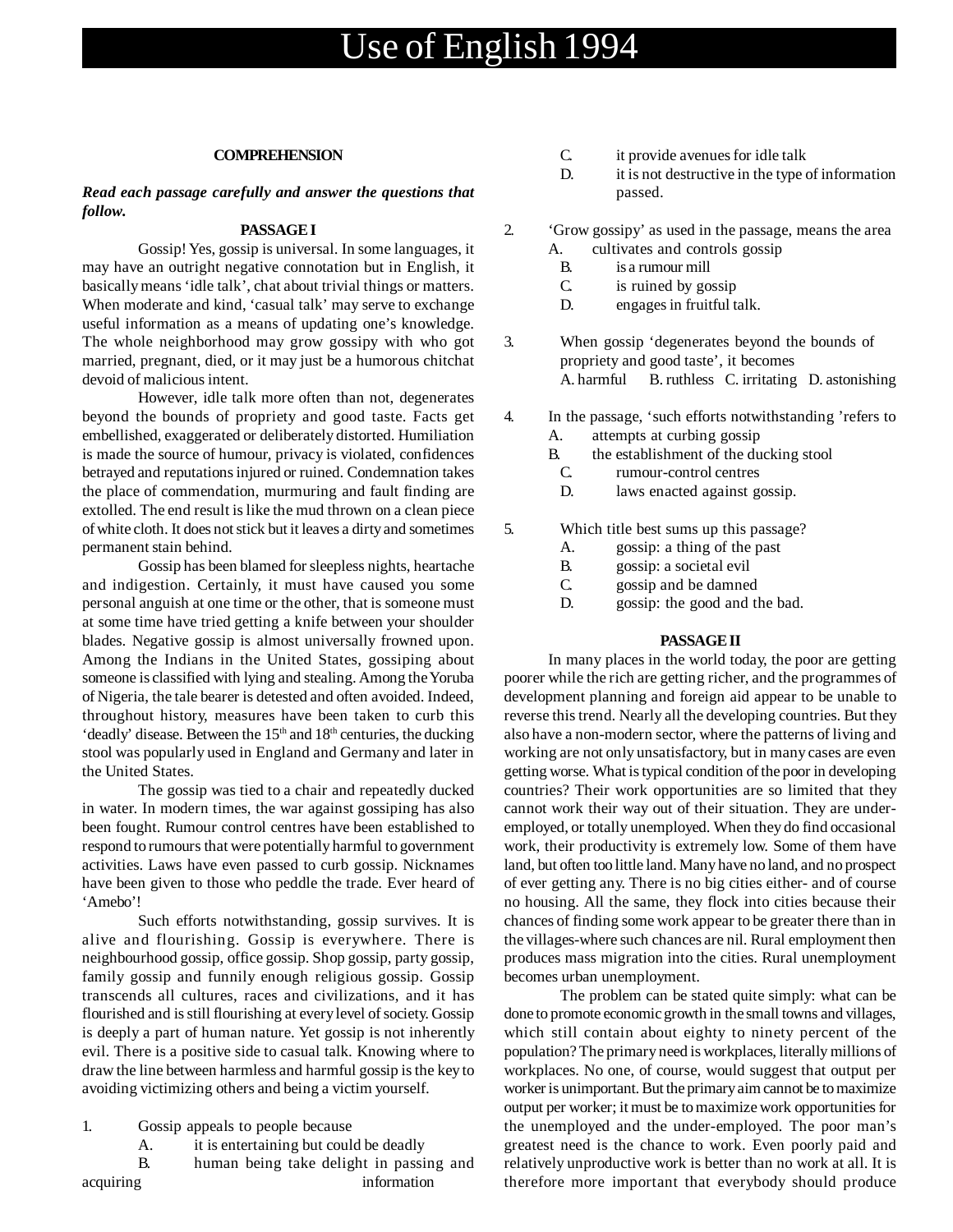something, than that few people should each produce a great deal.And in most developing countries, this can only be achieved by using an appropriate intermediate technology.

- 6. According to the passage, the difference between the developing countries and the developed ones is that while the former have:
	- A. a modern sector, the latter do not
	- B. two conflicting sectors, the latter have one
	- C. higher rural unemployment, the latter have higher urban employment
	- D. appropriate intermediate technology, the latter adopt inappropriate one.
- 7. Which of the following statements best explains the meaning of the phrase 'reverse this trend' as used in the text?
	- A. Return to the former state of affairs
	- B. reappraise the programmes
	- C. improve the situation.
	- D. make the rich become poor
- 8. From thewaythe writer describesthe typical condition of the poor in developing countries, one could conclude that:
	- A. rural poverty is a disease
	- B. the poor have no hope
	- C. rural poverty is caused by the rich
	- D. the problems of the poor are temporary.

9. When the writer says '... literally millions of workplaces', he wants the reader to

- A. take the million figure literally
- B. appreciate the need for numerous workplaces
- C. realize that themillion figure is a mere exaggeration
- 10. What is the point made by the writer about solving the problem of unemployment in developing countries?
	- A. Use appropriate intermediate technology.
	- B. A few people should produce a great deal.
	- C. Stop migration to cities.
	- D. Create more workplace.

### **PASSAGEIII**

Politicsin pre-colonial times did not involve the partisan type of electioneering campaign that we now have. The society was ruled by a king or an emir and his traditional chiefs or by the council of elders or clan heads. Where there existed the hierarchical system as in the Yoruba and Hausa kingdoms, succession to the throne was mainly patriarchal. A recorded exception was the case of Queen Amina of the Zazzau Empire who ruled in the  $15<sup>th</sup>$  century A.D a host of unsung and unrecorded women regents and at times women village rulers abound, especially in the present Ondo State where some influential traditional female chiefs and regents still exist. In Ibadan, the famous Efunsetan Aniwura held political as well as economic swayand it took a lot of drive, brain work and political engineering for the then king and his council of chiefs to subdue her. The history of the various towns and villages of the period could boast of such women who were actively engaged in the running of government.

In the Igbo soceity, a rise to leadership position was through demonstrated abilityin fostering societal survival rather than heritage. Women's voice in the politics of each clan is given focus either through the guild of wives, the guild of daughters, or the market women's guild. Women, through these organs, could make their feelings known on any issue affecting their community as a whole or females in particular. Thus, unpopular edicts or 'decrees' could be revoked or revised as a result of mounted pressure from any of these female associations. No decision was usually taken by the men without prior consultation with the leaders of the women's groups. It must however be emphasized that the degree of women participation in politics was yet much limited when compared to that of men.

- 11. According to the author, electioneering campaign is the approach
	- A. best used in politics
	- B. used in pre-colonial politics
	- C. for choosing kings or emirs
	- D. currently in use
- 12. From the passage, it is obviousthat women participated in politics.
	- A. on equal basis with men
	- B. as leaders of men
	- C. to a limited extent
	- D. as chiefs and regents
- 13. 'Political engineering' in the passage means
	- A. playing of politics
	- B. maneuvering in politics
	- C. studying of politics
	- D. steering political events.
- 14. Which of the following isimplied in the passage?
	- A. women are not politicians
	- B. women should be confined to the home
	- C. women are capable of political leadership
	- D. post-colonial politics should not involve women
- 15. A suitable title for the passage is
	- A. women in politics
	- B. champions of women liberation
	- C. great women of yesteryears
	- D. electioneering campaigns

## **PASSAGEIV**

Use the passage below to answer questions *16 to 26***.** The passage has gaps numbered *16 to 26* immediately following each gap, four options are provided. Choose the *most appropriate* option for each gap.

Two thirds of children in…16…[A. *industrialized* B. *socialized* C. *technological* D. *modernized*]societies no longer have family life. They are virtually abandoned to child-minders from a verytender age. The …17...[A. *disregard* B. *indifference* C. *alienation* D. *inattention* from their mothers brings suffering and makes it impossible for them to achieve a healthy social life. The…18…[A. *development* B. *increase* C. *appreciation* D. *inflation*] in the number of suicides, the rates of drug addiction and…19…[A. *delinquency* B. *irresponsibility* C. *satanism* D. *truancy*] among young people may be to a large extent, due to these premature separations which take place before sufficient time has…20…[A. *materialized* B. *occurred* C. *surfaced* D.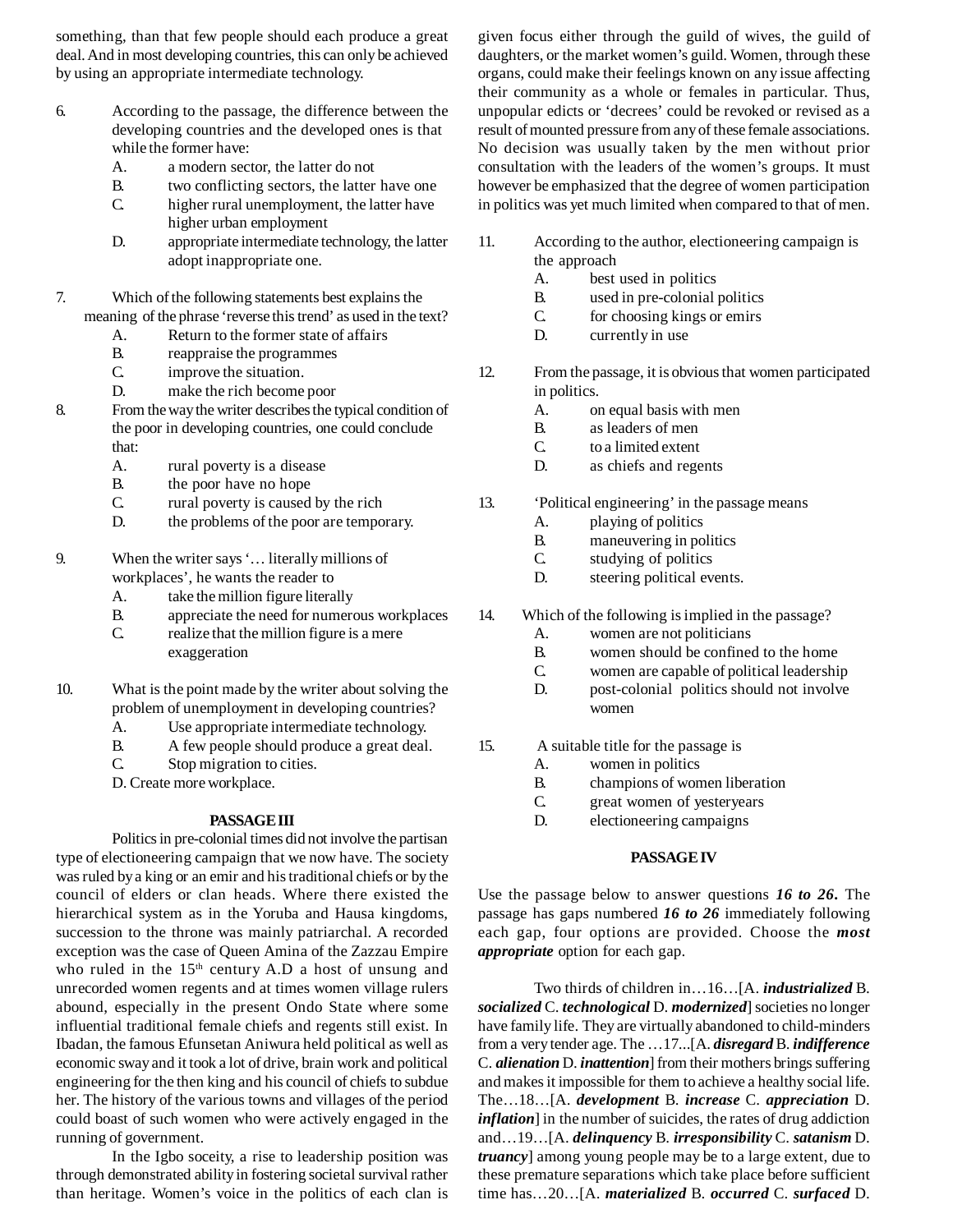*elapsed*] for attachment to develop. 'This is one of the causes of psychosis in children today' says a psychiatrist who believes that breast-feeding is one ofthe basic cares which many children ofthis age are…21…[A. *tantalizedwith* B. *denied of* C. *left with* D. *spared of*]. This psychiatrist argues that breast-feeding extendsinto the world outside the womb, a liquid bond with the inside of the mother's body; a bond…22…[A. *close to* B. *the same as* C. *unrelated to* D. *irrelevant to*] that which the baby had with the placenta inside the uterus. Rhythmic rocking to and fro is…23…[A. *an elongation* B. *a demonstration* C. *a continuation* D. *a stretching*] of the movement that the child experienced before it was born. As for the baby's…24…[*A. squeezing against* B. *separation from* C. *likeness for* D. *pressure against*] its mother's body, it reminds the child of the…25…[A. *reassuring* B. *uncomfortable* C. *amusing* D. *unpleasant*] pressure of the uterus, and enables it to…26…[A. *unearth* B. *rediscover* C. *learn* D. *explore*] the rhythms of its mother's breathing and heartbeat.

## **LEXISANDSTRUCTURE**

In each of questions *27 to 30***,** select the option that *best explains* the information conveyed in the sentence.

- 27. Had he come that day, the problem would still not have been solved.
	- A. He came that day, but the problem was not solved.
	- B. He did not come that day, but the problemwas solved.
	- C. He did not come that day, and the problem was not solved.
	- D. He did not come that day, but his presence would not have solved the problem.
- 28. He is now the megaphone of the people's oppressors.
	- A. He now speaks on behalf of the oppressors.
	- B. He now carries the megaphone when the oppressors speak.
	- C. He is now the oppressor with the loudest voice.
	- D. He is the oppressor who now speaks with megaphone.
- 29. Here is Mr. Pam the tailor.
	- A. He isthe only person known as Mr. Pam, and he is a tailor.
	- B. He is one of those known as Mr. Pam, and he is a tailor.
	- C. He isthe only tailor, and he is Mr. Pam.
	- D. He is one of many tailors, and he is Mr. Pam.
- 30. One of the guarantors shall sign here.
	- A. It is desirable that one of the guarantors sign here.
	- B. It is reasonable that one of the guarantors signs here.
	- C. It is obligatory that one of the guarantors signs here.
	- D. It is advisable that one of the guarantors signs here.

In each of questions **31 to 40,** choose the most appropriate **option** *opposite in meaning* to the word(s) in italics.

- 31. The paper carries many *humourous* cartoons on Saturdays. A. amorous B. grievous C. hilarious D. grave
- 32. All through his years in public office, he found his father's advice *invaluable*. A. priceless B. hopeless C. worthless D. helpful.
- 33. The lecturer was merely *obfuscating* the issue with his endless examples. A.complicating B.clarifying C.confusing D.summarizing
- 34. Such measures end up *exacerbating* the pain. A. aggravating B. increasing C. eliminating D. alleviating
- 35. In a sentence, there must always be *concord* between a subject and its verb.

A. breach B. departure C. disagreement D. dispute

- 36. *Assoon as* the headmaster appeared, the chantingresumed. A. ImmediatelyB. Much later C. Soon after D. Almost as.
- 37. In the course of the debate, the speakers were advised to *summarize* their points. A. argue B. develop C. round off D. round up
- 38 Theelderlyoften *fulminate* againstthe apparent indolence of the young generation.
	- A. protest bitterly about
	- B. complain seriously about
	- C. promote vigorously
	- D. commend warmly
- 39. We should discourage further investment in *existing* factories. A. productive B.prosperous C. prospective D. precious
- 40. Nigeria is gradually experiencing economic *recession* A. birth B. discovery C. recovery D. destruction.

In each of questions **41 to 55,** choose *the most appropriate* option nearest in meaning to the word(s) or phrase in italics.

- 41. We could not *put up with* his terrible disposition A. exterminate B. tolerate C. control D. deal with
- 42. She was *taken aback* by his attitude. A. delayed B. dragged aback C. surprised D. overwhelmed
- 43. Manywould argue that the achievement *commensurate with* the effort.
	- A. unexpected in the light of
	- B. funny compared with
	- C. proportional to
	- D. the wrong excuse for.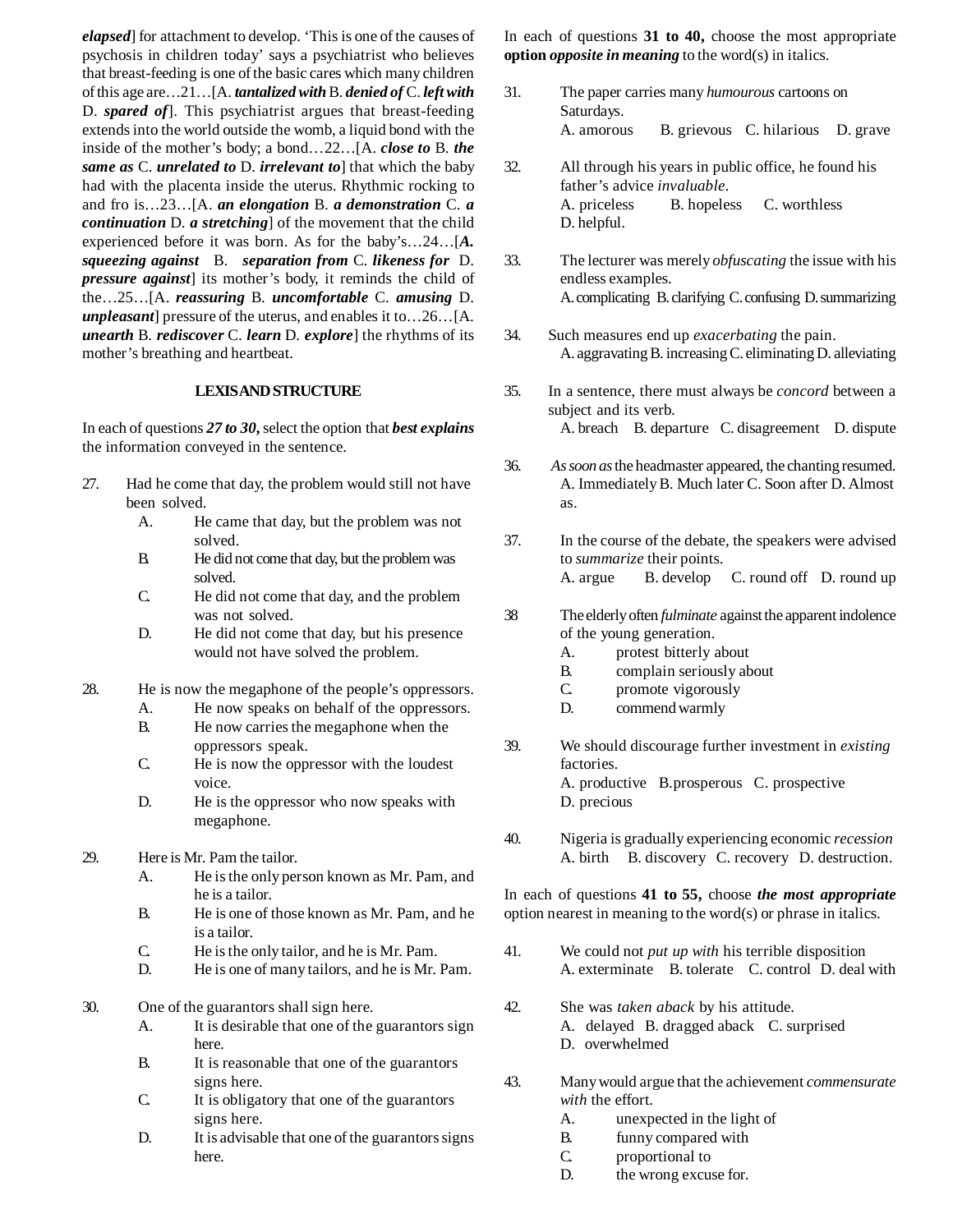- 44. They show no *finesse* in dealing with strangers. A. boldness B. kindness C. tact D. love
- 45. As a matter of fact, we have been trying to *step up* production. A. maximize B. decrease C. suspend D. increase
- 46. Ojo *used to play* tennis everyday.
	- A. isfamiliar with playing
		- B. has to play
		- C. was in the habit of playing
		- D. was made to play.
- 47. In his own story, he confirmed that they had been *on his tail* for quite sometime.
	- A. closely following and watching him
	- B. searching for him<br>C. giving him a tail
	- giving him a tail
	- D. tagging him a talebearer
- 48. I am surprised to learn that Badmus is an *agnostic*.
	- A. someone that believes in God
	- B. someone who antagonizes God C. someone who is nonchalant about
	- someone who is nonchalant about the existence of God
	- D. someone who does not believe in the existence ofGod.
- 49. Although the manager is busy right now, he will soon be with you *presently*. A. Immediately B. soon C. without delay D. right away
- 50. The governor's wife, in *characteristically* simple attire, walked into the hall unnoticed.
	- A. eccentrically B. typically C. consistently D. intrinsically
- 51. After my husband's popular election, we had to *keep open house* throughout the weekend.
	- A. entertain every caller<br>B. keep all doors open
	- keep all doors open
	- $\begin{array}{cc}\n\text{C.} & \text{relax security} \\
	\text{D.} & \text{give a narty}\n\end{array}$
	- give a party
- 52. Our newVice-Chancellor has *stepped off on the wrong foot*.
	- A. injured his foot while entering his office
	- B. started off badly<br>C. made a costly mis
	- made a costly mistake
	- D. stepped on the wrong toes.
- 53. The corporate existence of any nation is in jeopardy if her leaders *pay lip service to her unity*.
	- A. do not promptly pay their taxes.<br>B. want to break up the country
	- B. want to break up the country<br>C. do not dialogue-regularly over
	- do not dialogue-regularly over her unity
	- D. are insincere about the problems of her unity
- 54. Much to her *chagrin*, the bridegroom did not turn up for the wedding A. wonder B.surpriseC. disappointment D. depression
- 55. Ngozi's countenance is less gloomy: it would appear as if she is relatively *out of the woods*.
	- A. free from difficulties B. just from the forest
	- C. in good condition of health D. out of wants

In each of questions *56 to 100* fill the gap(s) with the *most appropriate* option from the list following the gap(s).

- 56. When I was in the secondary school, my parents were active members of the … [A. *Parents-Teachers Association* B. *Parents'-Teachers'Association* C. *Parent- TeacherAssociation* D. *Parent's Teacher'sAssociation.*]
- 57. The pen which you have just picked up is…[A. *Charle's* B. *Charles'* C. *Charless'* D. *Charles's*].
- 58. It is clear to me that you won't visit Okoro this holiday, will you?…[A. *Yes,I won't* B. *Yes,I will visit* C. *No,I won't* D. *No,I will not visit*]
- 59. Sa'adatu as well as the maids…[*A. like plantain chips* B. *are liking plantain chips* C. *is liking plantain chips* sD. *likes plantain chips*].
- 60. Measles…[A. *is* B. *are* C. *were* D. *was*] no longer impossible to manage these days.
- 61. People dislike Jobe because he is a… [A. *trickery* B. *tricking* C. *trickful* D. *tricky*] young man.
- 62. Ifthe boys arrived earlyenough, the match…[A. *would have been played* B. *will be played* C. *will have to be played* D. *would be played*]
- 63. There are…[A. *appendexes* B. *appendix* C. *appendices* D. *appendixes*] on spelling and pronunciation at the end of the book.
- 64. She usuallyworks hard; but…[A. *at times* B. *atimes* C. *attimes* D. *at time*] she could be very lazy.
- 65. The police… [A. *says they are* B. *say it is* C. *say they are* D. *saysit is*] happy about the dwindling crime rate
- 66. The keepers themselves are sometimes… [A. *stinged* B. *stang* C. *stung* D. *sting*] by the bees.
- 67. I now realize I…[A. *had met* B. *have met* C. *met* D. *meet*] you before.
- 68. The patient was… [A. *operated on* B. *Operated* C. *operated for D. operated with* | by a group of surgeons last week.
- 69. The old man couldn't help…[A. *to laugh* B. *that he laughed* C. *laughing* D. *in laughing*] at his grandson's babbling.
- 70. A range of options…[A. *were made* B. *is made* C. *are made* D. *was made*] available to the political parties during the recently concluded elections.
- 71. He claimed that Mr. Okoli's utterance wastantamount to defamation of character, so he sued for...[A. *damage* B. *some damage* C. *a damage* D. *damages*].
- 72. I don't think he can… [A. *can't be* B. *isn't it* C. *can he* D. *don't I* ]?
- 73. The handset was faulty and so it wasimpossible to…[A *get at* B. *get overto* C. *get through to* D. *get on to*] them by phone.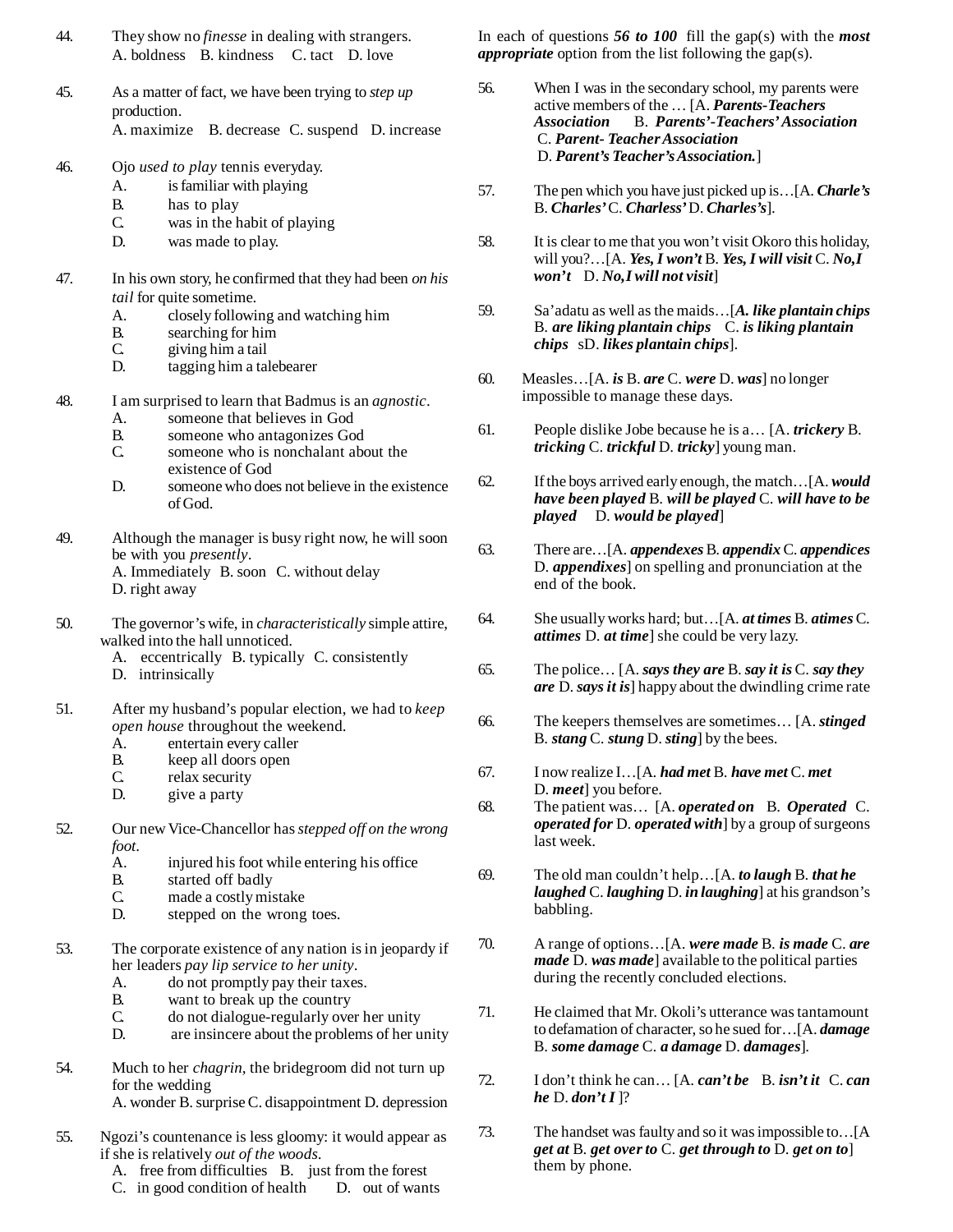- 74. To be extravagant isto be… [A. *rich* B. *luxurious* C. *careless* D. *wasteful*].
- 75. The president of the union…[A. *would have left* B. *is about leaving C. was leaving D. has left* for the airport by the time the riot started.
- 76. Until hisrecent experience. Onimisi used to pride himself ...[A. *on* B. *by* C. *about* D. *for*] his fearlessness.
- 77. The trader…[A. *exhibited* B. *displayed* C. *spread* D. *demonstrated*] his wares at the trade fair.
- 78. Based on the facts before me. I have no alternative... [A. *but* b. *than* C. *as* D. *only*] to terminate your appointment.
- 79. Despite the pressure of work during the week, I shall endeavour to…[A. *put up an appearance* B. *put up appearance* C. *put in an appearance* D. *put on an appearance*] at your wedding.
- 80. The expected guest eventually arrived…[A. *in company with* B. *in company of* C. *by company of* D. *accompanied with*] his wife.
- 81. When we visited him, he offered us a variety of…[A. *hot* **B**. *local* C. *hard* D. *soft*] drinks such as whisky and brandy.
- 82. The exercise will be easilyaccomplished by the team if members had their...[A. *pull/resources together* B. *pool/resourcestogether* C. *pull/resources* D. *pool/ resources*].
- 83. I have decided to…[A. *abandon* B. *give up* C. *discard* D. *jettison*] drinking alcohol for health reasons.
- 84. Iwould like to…[A. *accompany* B. *follow* C. *e scort* D. *join*] my father to Kaduna.
- 85. One…[A. *can't* B. *shouldn't* C. *need not* D. *dares not*] be too careful these days; times are uncertain and walls have ears.
- 86. Ishall never be so tired…[A. *as not to be able* B. *that I shan't be able* C. *and so be unable* D. *such that I will be unable*] to write to you.
- 87. As you have been here before,…[A. *it were better you* B. *it is you who will* C. *you'd better* D. *you would better*] lead the way.
- 88. My friend…[A. *never saw* B. *did not see* C. *had not seen* D. *had never seen*] me for many years when I met him last week.
- 89. School buildingsthat… in 1950…[A. *were build/are* B. *were built/are* C. *were built/is* D. *are built/are*] now unihabitable.
- 90. Sixty percent of the unskilled workers…[A. *are retain* B. *isretained* C. *were retained* D. *are retained*] yearly by the company.
- 91. Defects like…in government's development plans… [A. *this/calls* B. *these/calls* C. *this/call* D. *these/call*] for extra vigilance.
- 92. Most of his personal….[A. *affects was* B. *affects were* C. *effect was* D. *effects were*]stolen.
- 93. Tokyo is one of the most developed… [A. *electronics centre* B. *electronic centre* C. *electronics centres* D. *electronic centres*] of the world.
- 94. The director is to liaise… Themanagement… [A. *with/ in* B. *in/on* C. *with/on* D. *on/with*] corporate matters.
- 95. Somemotorists …[A. *shuttle along* B. *shuttle from* C. *shuttle to* D. *shuttle between*] Sokoto and Kano.
- 96. …[A. *Since the cold war is over* B. *with the cold war over* C. *the coldwar over* D. *That the coldwaris over*], we can now start meaningful development.
- 97. My…is for you to refuse the…[A. *advise/advice* B. *advice/advice* C. *advice/advise* D. *advise/advise*] of the wicked.
- 98. Go straight down the hill and take the third… [A. *bend* B. *branch* C. *junction* D. *turning*] on the left.You can't missit
- 99. I hereby declare and…[A. *inform* B. *confirm* C. *affirm* D. *conform*] that, to the best of my knowledge, this statement is true in all respects
- 100. A citizen in a democracy can…[A. *turn up* B. *bring out* C. *bring up* D. *turn to*] the lawif he orshe wantsto correct an injustice.

# Use of English 1995

*Read each passage carefully and answer the questions that follow.*

## **PASSAGE I**

Whenever I have had to ask myself the question why I have not left this country for good, many answers rush to my mind, each striving to be recognized as being the most cogent. I am reminded of the popular slogan that this country belongs to us all', for which reason every Nigerian must join hands in trying to salvage it. I try to dismiss the argument by reasoning that it is foolhardy attempting to lend a helping hand where one's services are apparently not required. Then I am reminded that ifI left the country in a hurry just because of our political instability and economic hardships, my commitments to my family at home would suffer. I reply by saying that as soon as I got settled abroad, I would arrange for myfamilyto join me. Other financial problems at home would be taken care of bymyregular remittances.Would I then never think of going back home in future? Not until the situation in the country improved considerably, I would answer. And who did I expect to carry on with the task of national rehabilitation when the likes f me are all out of the country? Those who messed up the country in the first place, I would argue. And so on. This dialogue of self has been going on for the last ten years or so; meanwhile, I am yet to leave the country.

When I wonder how many people share my kind of mental experience, realize that we must be very few. For not many have the slightest opportunity of absconding from the country; they do not have the place to run to, nor do they have the means of escape. Even among the elite who consider this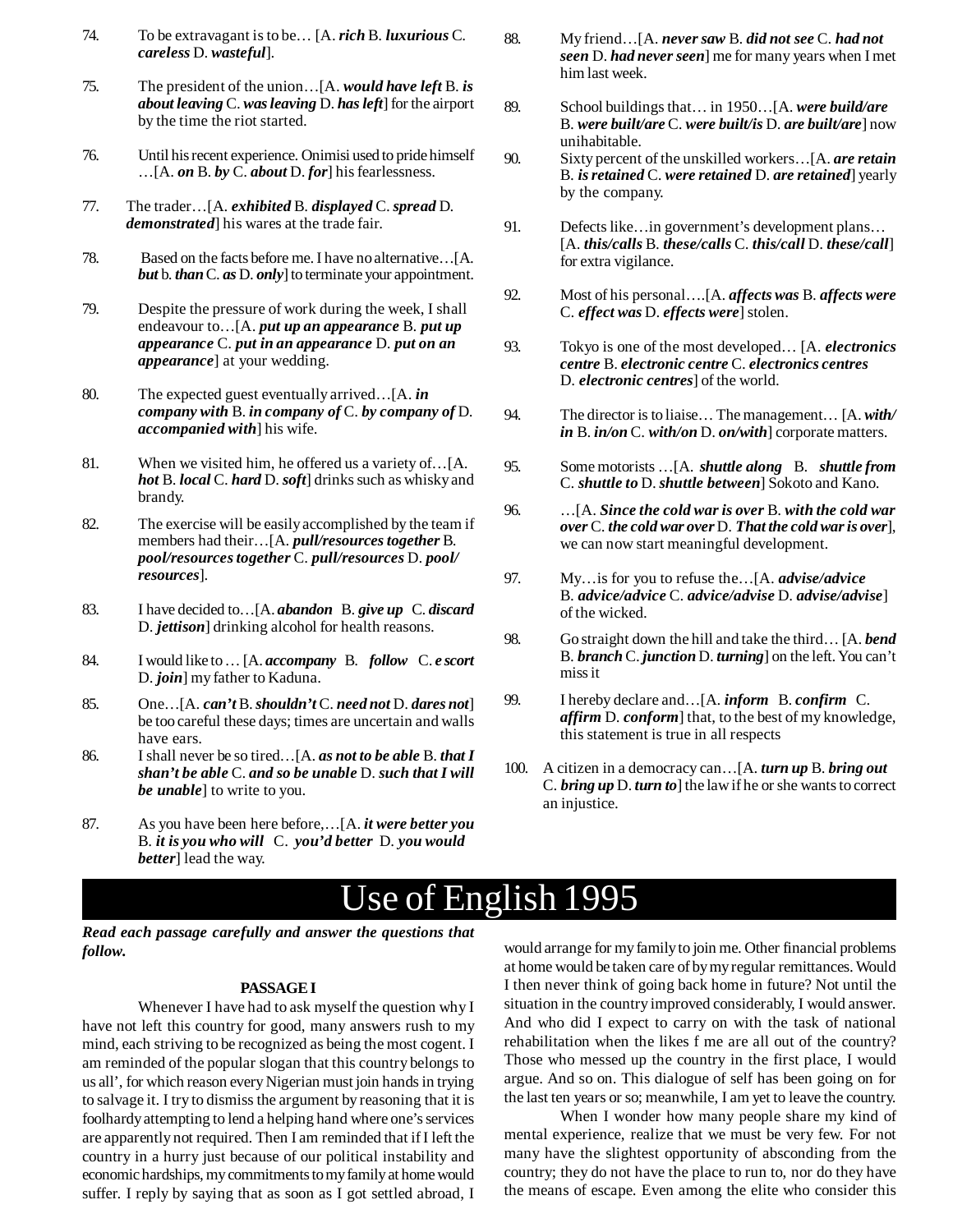possibility, the uncertainty of a future outside their fatherland intimidates. And so we all end up staying and mumbling.

- 1. To leave the country 'for good' means leaving the country
	- A. unexpectedly
	- B. for better opportunities
	- C. permanently
	- D. now that things are not very good
- 2. The expression 'each striving to be recognized as being the most cogent' means each
	- A. trying to prove its superiority
	- B. determined to prove that it is the most acceptable
	- C. resolved not to be dislodged
	- D. attempting to show that it is the brightest.
- 3. The writer's argument that it isfoolhardy to offer one's services where such are apparently not required implies that in Nigeria
	- A. the authorities do not solicit for the services of the citizens
	- B. mediocrity is the order of the day
	- C. the authorities are indifferent to offers of help from the citizens
	- D. to offer to serve the country is dangerous.
- 4. The writer's posture as to who caused the problems in his country can be described as
	- A. indifferent B. unpatriotic
	- C. self-righteousness D. logical.
- 5. The last paragraph of the passage reveals that
	- A. the writer is a member of the elite which alone indulges in this king of thinking
	- B. people in the country only end up arguing among themselves, while nobody does anything about the situation
	- C. the majority of citizensin the country do not possess the ability to argue the way the writer does
	- D. deciding to leave the country is as bad as deciding to stay.

## **PASSAGEII**

The development of science and technology in this century had led men into many inventions and discoveries. For nearly a century, men were content with the use of railways, carriages and cars. Another chapter opened when steamships and airplanes were invented. Thus, through technology, man conquered the land, the water and the airspace. But there was one area left unconquered by man: outer space. In fact, outer space --- planets, stars and the galaxies --- was known only through magnifying lenses. Thus, man operated on mere conjectures asfar as knowledge of these things was concerned. Consequently, there was no scientific certainty, only hypotheses. But today, man has penetrated outer space.

It is true that science and technology have developed tremendously in this century. In the field of engineering, for example, the automobile has been invented as a means of easier, more comfortable and faster movement from one place to another. Apart from that, methods and instruments for diagnosing diseases and promoting hygiene and sanitation have helped to reduce mortality rate and improve living conditions. In the field of electronics, the invention of the computer is a remarkable achievement. The use of computers in economic activities, education, administration and business has helped to reduce the exertion of human energy as more activities can be carried out faster and more effectively.

However, in spite of the laudable contributions and lofty accomplishments of technology, it has, nevertheless, succeeded in introducing several anomalies and, in some cases, reduced the value attached to human life. In our age, social life has been greatly altered by technological changes such as the invention of nuclear energy. Those who support the invention of nuclear energy claim that the only way tomaintain peace isto be battle-ready. Humanity is greatly threatened and terrorized by the invention of the nuclear warhead. People now live in dread of the hour, as no one knows when a conflict may arise between nations, which may lead to the use of the nuclear bomb assumed to possessthe capacity of wiping out humanity within the twinkling of an eye.

- 6. The phrase 'For nearlya century' impliesthat the events described happened
	- A. after the present century
	- B. before the present century
	- C. at a time that includes the present century
	- D. before the development of science and technology.
- 7. The words 'conjectures' and 'hypotheses' mean
	- A. guess-work B. prediction
	- D. understanding D. conclusion
- 8. The inventors of nuclear energy justify the need for it by saying that it will
	- A. make people fear war and thus create peace
	- B. enable wars to be fought more effectively
	- C. provide a balance of power between war and peace
	- D. balanced society in the world.
- 9. The conclusion one can draw from the passage isthat the direction of the development of science and technology
	- A. has continued to be of benefit to humanity
	- B. leaves nothing more to be invented or discovered
	- C. may lead man back to the early periods
	- D. has assumed some negative dimensions.
- 10. The title that best reflects the contents of the passage is
	- A. Man, Science and the Environment
	- B. Technology in the Service of Man
	- C. Science and Technology through the Centuries
	- D. Science, Technology and Human Existence.

# **PASSAGEIII**

Standard English refers to the authoritative and correct usage of the language, the medium of expression for government and education. Its opposite is a dialectal variant of the language, that is, accepted and recognized words, expressions and structures peculiar to a smaller group of language users who are generally set apart from standard usage by cultural group or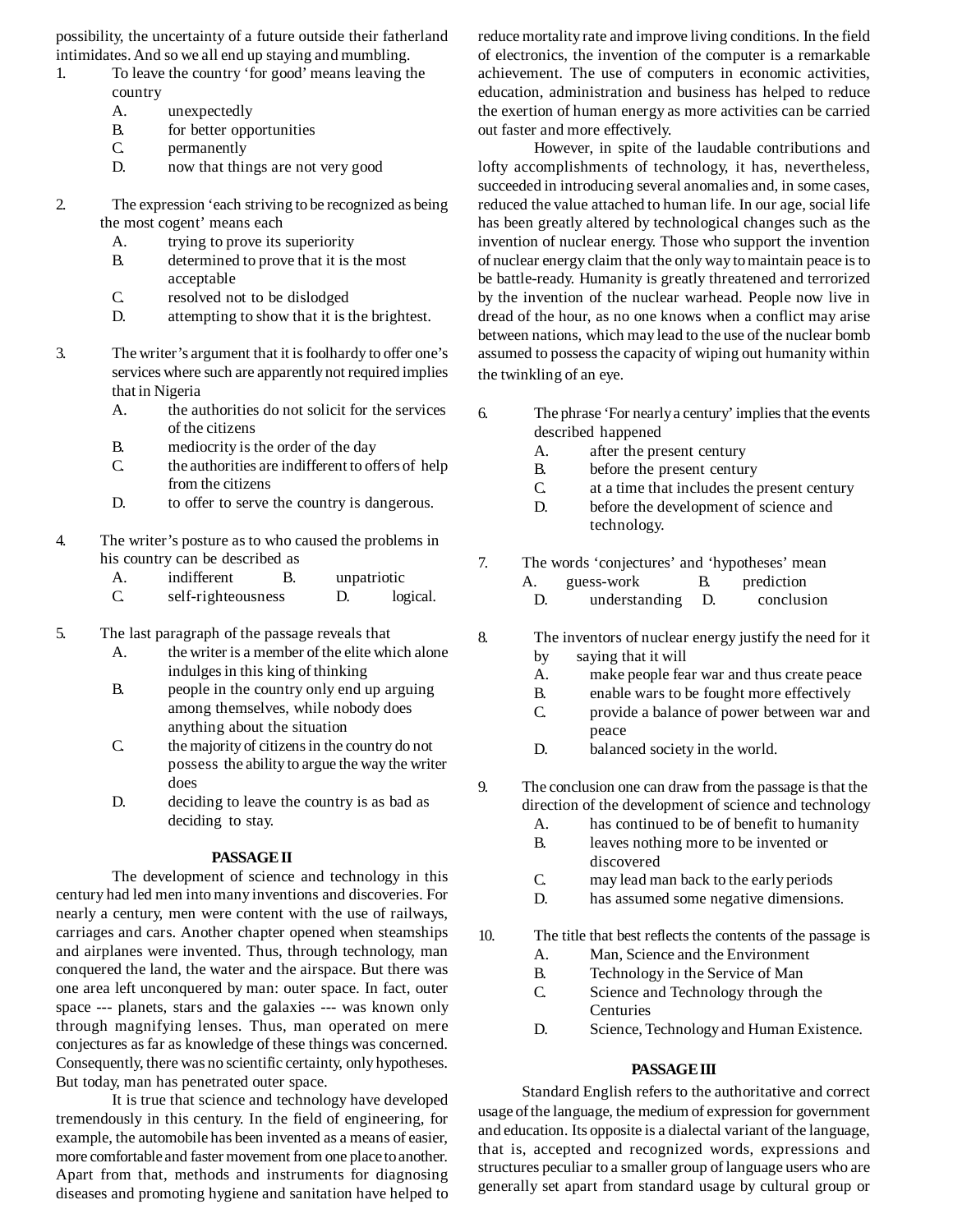geographical region. For example, Nigerian,American, Irish and British English differ from one another in many respects and each is identifiable, yet in every case the standard variety approaches a single and hypothetical classification known as international English. As one moves towards informality and away from the observance of strict rules, emphasis falls on the differences between dialects. In addition to American English being distinguishable from British English, it is also true that British English is not uniform within the United Kingdom. The level of formality is determined by education and aspiration, while dialects vary from region to region.

> [The Department of English, Obafemi Awolowo University, IIe-Ife: Theuse of English Text (1980)]

- 11. The author refers to standard English as
	- A. a dialectal variant of language
	- B. an authoritative style of usage
	- C. the orthodox and accurate usage of the language
	- D. the accepted and recognized words, expressions and structures, peculiar to a smaller group of language users.
- 12. One characteristic of a dialect as mentioned in the passage is A. informality
	- B. possession of various forms
	- C. distinction from British English
	- D. restricted area of usage.
- 13. According to the author, Nigerian, American, Irish and British English can be regarded as
	- A. registers B. standards
		- C. styles D. languages.
- 14. According to the passage, international English is
	- A. a kind of arbitrary classification
	- B. an imaginary classification
	- C. an informal standard
	- D. a recognized formal standard.
- 15. The observance of strict rules is a feature of
	- A. formality B. dialects
		- C. languages D. unconventionality

*Use the passage belowto answer question 16 to 25. The passage has gaps numbered 16 to 25. Immediately following each gap, four options are provided. Choose the most appropriate option for each gap.*

ManyNigerians are yet to appreciate the importance of **…16…[***A. consuming B. eating C.swallowing D. taking*] good food. The major reason for thislack of **…17…** [*A. awarenessB. seriousness C. sense of responsibility D. determination*] is to be **…18…***[A. seen B. acknowledged C. discovered D. found]* in the pattern ofspending **...19...** [*A. recurring B. usual C. frequent D. common*] among the people of this country. This pattern is characterized by lack of **…**20**…**[*A. thinking B.saving C. planning D. controlling*], which is evident in the wasteful spending habit of Nigerians, a good number of whom are quite **…21…** [*A. arrogant B.stingy C. crazy D. extravagant*] when it comes to buying clothes. This **…22…** [ *A. desire B. anticipation C. aversion D. regret*] for expensive clothes has been brought about by the belief that it is appearance that **…23…**

[*A. produces B. records C. determines D. decides*] the type of person one is. But it isimportant to realize that good food **…24…** [*A. lends B. gives C. makes D. rewards*] one **…25…[***A. immunization B. immunity C. release D. retreat*] from diseases.

# **LEXISANDSTRUCTURE**

# *In eachof questions 26 to 30, select the option that best explains the information conveyed in the sentence.*

- 26. Most of the time, their presence is a menace.
	- A. Their presence is always meaningful
	- B. Their presence is seldom a bother
	- C. Their presence is usually of great concern
	- D. Their presence is frequently a threat.
- 27. My son, who is in the U.S.A., is studying Engineering.
	- A. My only son is in the U.S.A. studying Engineering.
	- B. One of my sons is in the U.S.A. studying Engineering.
	- C. My sons are in the U.S.A. but only one is studying Engineering.
	- D. Only my son is in the U.S.A. studying Engineering.
- 28. I was one of those who actively believed in his development programmes.
	- A. I was part of those who renounced the programmes.
	- B. I was the originator of the programmes.
	- C. I was one of the peoplewho embraced the programmes.
	- D. I was one of the great number who developed his programmes actively.
- 29. The mills of God grind slowly, but they grind exceedinglysmall.
	- A. God has a mill where everymaterial in life is thoroughly ground.
	- B. God may seem slow in action, but He adequately rewards every bit of injustice.
	- C. The world is like a food factorywhere God takes His time in grinding all raw materials properly.
	- D. Even though God is never in a hurry, He achievesall things.
- 30. People are not interested in who rules
	- A. People who rule are not interested in the ruled
	- B. The rulers are not indifferent about the people
	- C. People are indifferent about the rulers
	- D. People are not ruled by the people they are interested in.

# *In each of questions 31 to 50, choose the most appropriate option opposite in meaning to the word(s) or phrase in italics.*

31. Good students can easily identify *spurious* arguments. A. genuine B. interesting C. false D. illogical.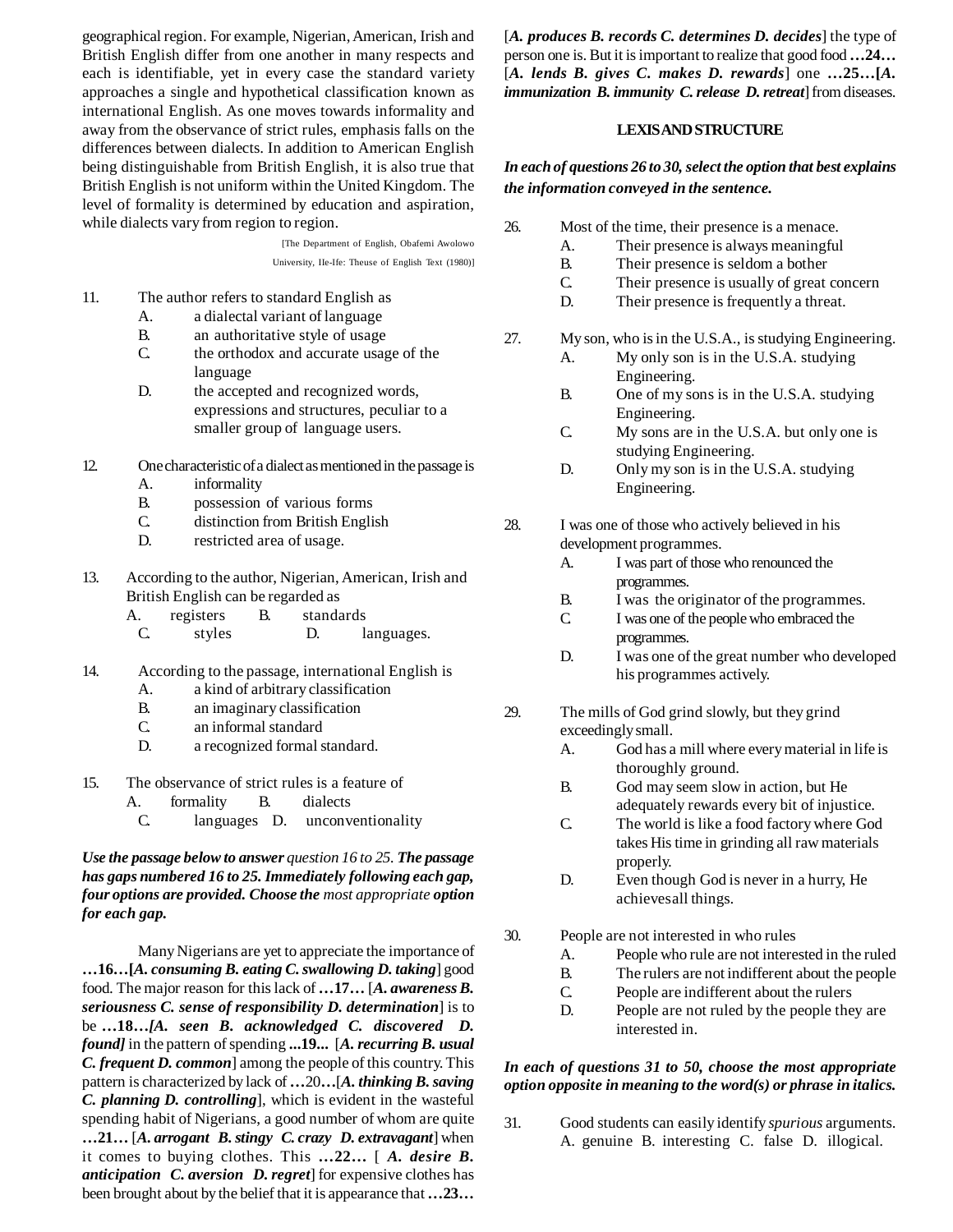- 32. Eze's skin now looks *flabby* as a result of his changed circumstances. A. neat B. firm C. weak D. oily.
- 33. He and his lieutenants have been accused of remaining *intransigent*. A. rigid B. stubborn C. compromising D. popular.
- 34. In the opinion of most observers, it was a *disinterested* decision. A. neutral B. impartial C. biased D. candid.
- 35. We watched in wonder asshe rattled away in the *esoteric* language. A. inscrutable B. familiar C. secret D. obscure.
- 36. She was asked to *swallow her pride* and get busy. A. be more realistic B. eat up her own pride
	- C. be more insistent C. be less proud.
- 37. Many species in creation have *mutated* over the years into new forms of life.
	- A. stabilized B. manifested C. transformed D. standardized.
- 38. His textile business deals are in *gross*. A. wholesale B. imported C. retailed D. exported.
- 39. The government is *initiating* new effective programmes to *boost* production.
	- A. ending/enhance B. reviewing/renew C. rearranging/increase D. terminating/reduce.
- 40. The culprit *unwittingly* subjected himself to great humiliation. A. cunningly B. curiously C. foolishly D. subtly
- 41. The masses are controlled by the *whims and caprices* of their rulers. A. wish B. parochialism
	- C. will power D. level-headedness
- 42. In his quest for *solidarity*, the party leader undertook a nation-wide tour. A. unity B. resistance C. mobilization D. re-organization
- 43. Our party is *wielding* potent political power. A. assuming B. renouncing C. restoring D. reappraising.
- 44. The ruler expects full *allegiance* from his subjects at all times. A. obedience B. homage C. disloyalty D. disapproval.
- 45. In spite ofmany days of fasting, Musa is still *fastidious* about his food. A. particular B. undecided C. indifferent D. unmindful.
- 46. The leader called for *concerted* effortsin order to get over the problems.
	- A. combined B. definite C. disparate D. isolated.
- 47. The video tape recorder was made *obsolete* by the introduction of the satellite dish. A. antiquated B. useless C. fashionable D. functional.
- 48. Segun issomebodywho always follows his own *inclinations.* A. impulses B. aversions C. dispositions D. deviations
- 49. The poor man is compelled to *languish* in his povertystricken situation. A. luxuriate in B. deteriorate in C. suffer in D. laugh at
- 50. The engineers have been urged to make a *prototype* of the long-awaited Nigeria car. A. specimen B. original C. copy D. drawing.

## *In each of the questions 51 to 67, choose the most appropriate option nearest in meaning to the word(s) or phrase in italics.*

- 51. The young man's behaviour showed that he was *at the top of the tree*.
	- A. at the highest position in his profession
	- B. confused
	- C. at a point of preparedness to show good example
	- D. arrogant.
- 52. The chairman's reaction was a *storm in a tea cup*.
	- A. suitable for the occasion
	- B. less serious than it appeared to be
	- C. more serious than necessary
	- D. greatly diminished in scope.
- 53. Do this job while I am away, but *take your time*. A. be careful B. be thorough C. be fast D. don't be in a hurry.
- 54. The judge *took issue with* the counsel who complained of double standards.
	- A. agreed with B. argued with C. criticized D. supported.
- 55. I *shuddered in revulsion* as I watched the snake slowly swallow the struggling rat.
	- A. was fascinated B. wasrepelled C. wasinterested
	- D. was distressed.
- 56. At that point, the speaker went *off at a tangent*.
	- A. started to run away like a mad person
	- B. took a lashing out at the audience
	- C. began to discuss unrelated matters
	- D. chose to recall previous decision.
- 57. The enemy interestingly proved a real *bulwark* on that memorable day.
	- A. protecting force B. source of trouble
	- C. troubleshooter D. tribulation.
- 58. It was evident to whoever listened to his speech that he also had an *axe to grind*.
	- A. an account to settle with someone
	- B. a tool or something to sharpen
	- C. a bone to pick with someone
	- D. a personal objective to achieve.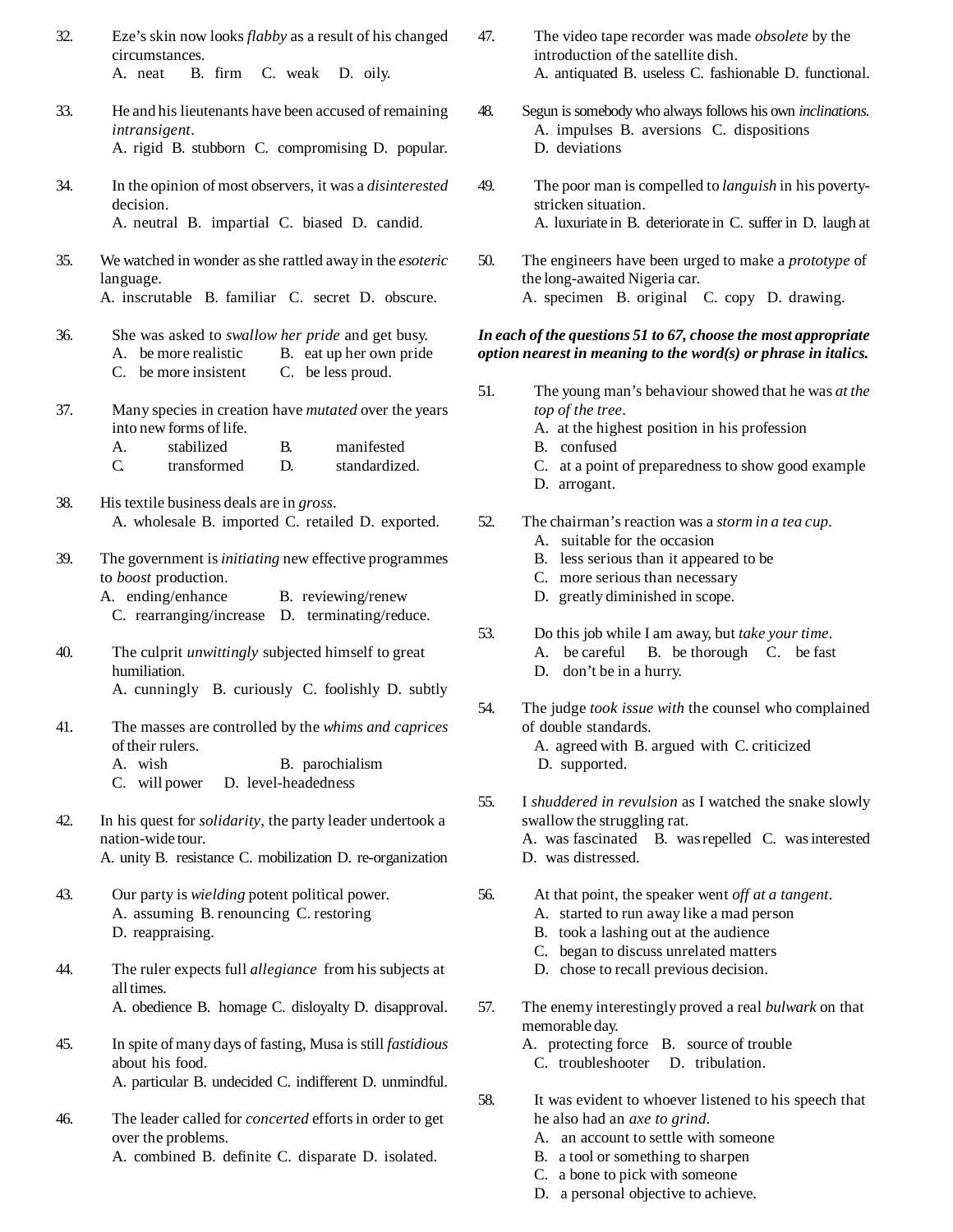- 59. He might be compelled to make a *momentous* decision. A. a voluntary B. a spontaneous C. an important D. an involuntary.
- 60. The Principal advised the students to bear with him in their presentsituation since *every cloud has asilverlining*.
	- A. every school has its problem
	- B. every bad situation has something good
	- C. good things always bring problems
	- D. difficulties often bring good things.
- 61. Uche's mother advised him to talk very little because still waters run deep.
	- A. his enemies may be listening
	- B. there is no pride in talking too much
	- C. there is wisdom in silence
	- D. talking too much could lead him into trouble.
- 62. Akin made such a dog's breakfast of his home work. A. an excellent job B. a brilliant attempt C. a mess D. a poor performance.
- 63. The confuses student found himself in a spot
	- A. in a particular place
	- B. in a normal situation
	- C. in a pleasant situation
	- D. in a difficult situation.
- 64. The man who gave the closing remarks at the party spoke tongue in cheek. A. ironically B. wisely C. profusely D. eloquently.
- 65. New companiesin the country always put up classified advertisements in the dailies A. secret B. small C. outrageous D. expensive
- 66. TheDoctorinsisted on givingall of us prophylactic drugs. A. curative B. preventive C. routine D. special.
- 67. The delegates to the Constitutional Conference have mooted that funding of universities be transferred to states where they are located. A. said B. agreed C. proposed D. legislated.

# **In each of question 68 to 100, fill the gap (s) with the most appropriate option from the list following the gaps(s)**

- 68. The workers suffered a lot, toiling … [*A. in B. under C. underneath D. inside*] the sun.
- 69. Either Ekaete or you … **[***A.wasB. are C. hasD. is***]** togo.
- 70. She has the … **[***A. elision B. illusion C. delusion D. allusion***]** of being intelligent when in fact she is not.
- 71. … **[***A. A 90-year-old B. A 90-year-old C. A 90 year-old D. 90-year-old***]** women was attacked by a group of bandits.
- 72. He was angry with me … [*A. on B. for C. of D. at***]** being treated nonchalantly.
- 73. The teacher with his wife … **[***A. were B. were to be C. are D. was***]** here.
- 74. … **[***A. if he did this B. if he could do this C. if he were doing this D. if he had done this***]** he would have been convicted.
- 75. What saved her was that she … **[***A. had clinged B. clung C. clinged D. clang***]** to the side of the boas.
- 76. She has been here … **[***A.since B. for C. from D. in***]** the past three years.
- 77. He was … weak **[***A. so/that B. too/that C. very/that D. so/when***]** he could not climb the stairs.
- 78. The hospital can now boast of more … **[***A. women doctor B. woman doctors C. women doctors D. woman's doctors***].**
- 79. He is one of those who … **[***A. teachers B. is teaching. C. are teaching D. teach***]** in my school.
- 80. The director, no less than his workers … **[***A. is B. are C. were D. ought***]** to blame.
- 81. The principal asked me … **[** *A. what is my name B. whatwas my name C. whatmy name was D. what my name should be***].**
- 82. He did not explain what happened … **[***A. eitherB. never C. neither D. rather***]** did she.
- 83. Did the boy enjoy …**[***A. each other B. one another C. themselves D. theirselves***]** when they went on vacation?
- 84. It'stime the room … **[***A. is redecorated B. was been redecorated C. is being redecorated D. has been redecorated***] it looks awful.**
- 85. Her mother said to her 'I …**[***A. would rather you cooked B. would rather you cook. C. would rather you not cook D. would rather you have cooked***]** the dinner now.
- 86. The driver of the car admitted … **[***A. to not have B. not having C. to not having D. not to have***]** a licence.
- 87. The panel's … **[***A. credit B. credence C. credibility D. credulity***]** was stretched to the limit by what they heard.
- 88. The poor man was pleased to find…**[***A. a rubber old discarded B. an old discarded rubber C. a discarded rubber old D. an old rubber discarded***]** type
- 89. The minister can't come today because he has … **[***A. a former B. a preceding C. a prior D. an advance***]** engagement.
- 90. The policemen pointed out a …**[***A. discrepancy B. discord C. distinction D. disagreement***]** between Mr. Ogene's two account of the incident.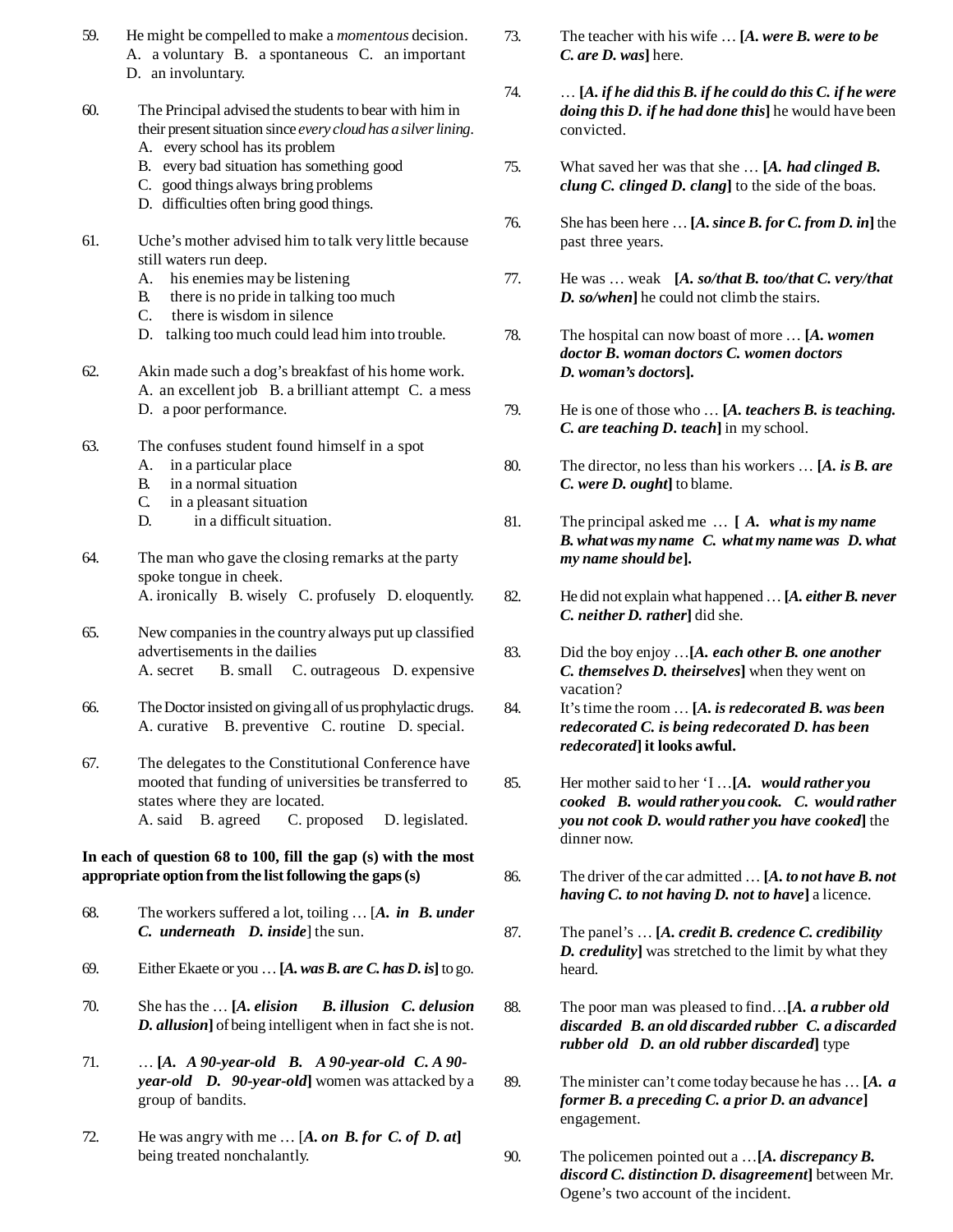- 91. The …**[***A. cite B. sight C. site D. side***]** engineer was unhappy with the shoddy work done by the contractors.
- 92. During the examination, a student … **[**A. requested B. requested for C. requests for D. request**]** more answer sheets.
- 93. It was an … moment for us to be **[***A. opportune/ privileged B. opportune/privileged C. opportune/ privileged D. opportuned/opportune***]** to welcome the newVice-Chancellor.
- 94. You must study hard this semester in order to avoid being made … **[***A. an object of B. an object for C. a subject for D. an subject with***]** ridicule.
- 95. One of the three candidates contesting the union election was obliged to …**[***A. step down B.stand down C. step out D. stand out***]** in favour of his friend.
- 96. The fact that Olu was able to guess correctly some of the questions that were asked, made him … **[***A. have the edge on B. obtain a edge over C. have an edge over D. obtain the edge with***]** the other candidates.
- 97. This is to congratulate you on your success in the last examination and to wish you … **[***A. more grease to your elbow B. more power to your elbow C. some grease on your elbow D. some power to your elbow***].** 98. One ot the vice …**[***A. president acts B. president acts C. president's acts D. presidents acts***]** in an interim capacity.
- 99. The development is to be carried to the ... **[***A. grass root B. grassroots C. grassroots D. grass-root***]** level.
- 100. A very popular rules is at the … **[***A. helms of affair B. helm of affair C. reaim of affair D. helm of affairs***].**

# Use of English 1997

# **COMPREHENSION**

# *Read each passage carefully and answer the questions that follow.*

Chike must have passed the house five times. And yet he was still not sure. Was this the house he had visited so often in the past? The house he used to visit was a bungalow. This house, too, was a bungalow. The old house was situated between two-storeyed building: this one too was so situated. But in spite of this feeling of certainty, chike had a vague suspicion that the house he had passed so often that day might be the wrong house after all. Could an absence of two years have blurred his memory so badly?

After a few moments' hesitation, Chike began to move towards the house and then stopped, as if held back by an invisible hand. His attention had been attracted by a girl of about twenty-four, who was tripping along the pavement to his right. He turned and advanced towards her, and was about to call her bywhat he felt was her name when he discovered that he had made a mistake in respect of her identity.

Just as Chike turned from the girl to continue his quest, he heard voices shouting, 'thief! thief!' and saw a crowd materialize in seconds. At the head of this justice-impelled rabble, was a ludicrously fat woman who, in spite of her size, bounced along with the agility of a prize athlete. This barrel bellowed loudest and clapped her hands vigorously to punctuate her outburst. And as she did so the surplusflesh on her pudgy arms quivered. 'They are all the same', this woman screamed, addressing nobody in particular. 'they dress gorgeously, but underneath they are rogues.'

Again, she clapped her hands and again, there was a quivering of loose flesh. Chike was so busily occupied with watching the antics of this woman that he did not notice at first that the object of her venom was the girl he had seen earlier. It was this girl that was now surrounded by the crowd, with many people groaning. Sighing and hissing in unison.

Chike relaxed, and prepared towatch the drama unfolding before him.

1. The expression, 'blurred his memory' means

- A. confused him B. erased his memory
- C. damaged his brain D. distorted his thoughts.
- 2. Chike left the girl alone because he
	- A. discovered that she was a thief
	- B. was afraid of the fat woman
	- C. did not known her
	- D. did not like her.
- 3. Many people in the crowd groaned, sighed and hissed because they were
	- A. angrywith the girl
	- B. sorry for the girl
	- C. sorry for the fat woman
	- D. angry that the woman had lied against the girl.
- 4. The expression, 'justice-impelled' in the passage refers to the desire of the crowd to
	- A. see that the case was taken before a judge
	- B. take the thief to the police station
	- C. trythe thief immediately
	- D. see that there was fair play.
- 5. The impression one has of the fat woman described in the passage is that she is
	- A. the thief B. a good person C. overzealous D. domineering.

# **PASSAGEII**

Theatre in the recent past used to be a very popular art in traditional African society. It used to be a point of intersection where members of the community not only come to entertain themselves, but 'join headstogether'. In the traditional context African drama therefore, Theatre was a popular and respectable institution, which preserved the people's culture and tradition. Theatre was popular with the people because it emphasized community participation, peace and progress. The presentations focused on the people's lives, their aspirations, fears and hopes.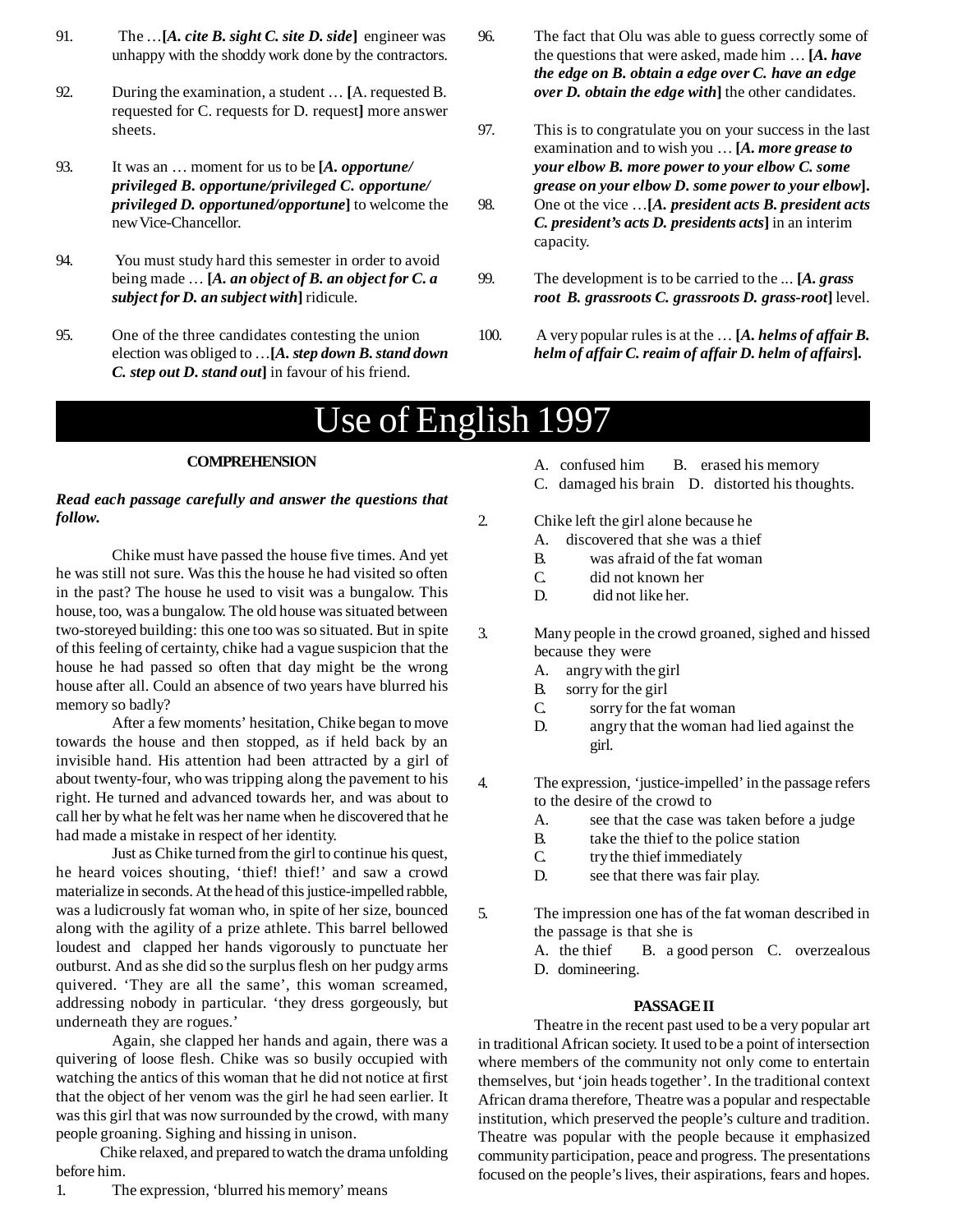But today, the situation is different. Theatre is becoming very unpopular.

Africa of the present age is pre-occupied with many problems yearning for immediate solutions. The continent is facing hydra-headed challenges --- challenges on the political, social and economic scenes. In a world where science and technology are seen as the solutions to these problems, little attention is paid to the arts. Literature generally, and drama in particular, is often rated very low on the utility scale. Many in Africa today look at drama and theatre as a mere thing of fun, a joke so to say.

Elitism is another barrier that militates against the appreciation of theatre as a communal art. Folk theatre is appreciated by a negligible number of people. Contemporary focus is on literary theatre. Unfortunately. Literary theatre only pretends to serve the interest of its society while in reality it has a foreign audience in mind. The use of Europeans and American theatrical conventions by our academic playwrights can bear witness to this anomaly.

The popularity of the literary African theatre is further marred bythe medium of communication as most literarydramas in Africa are written in foreign languages, which are not understood by many Africans. The question often asked is whether the artist should climb down to the level of his community or stay at his exalted height and wait for the community to graduallymove up to him.

- 6. Theatre was popular in Africa because it
	- A. wastraditional and simple in nature
	- B. dealt with the political, social and economic problem of the society
	- C. was a source of fun
	- D. was communal and reflected the common concerns of the people.
- 7. One ofthe reasons why theatre is unpopular in modern Africa is that it
	- A. is regarded as not being of much use
	- B. only deals with cultural and tradition
	- C. lacks scientific and academic bases
	- D. is always funny and looked down upon.
- 8. In the passage the terms'theatre' and 'drama' are used A. differently B. concurrently C. interchangeable D. sparingly.
- 9. One of the arguments in the passage is that academic playwrights
	- A. expressthemselves only in foreign languages
	- B. serve as a catalyst in the society's appreciation of theatre
	- C. work against the common man's appreciation of theatre
	- D. make theatre popular in traditional societies.
- 10. Bythe expression 'climb down', the author impliesthat modern playwrights should
	- A. be simplistic in the use if language
	- B. not move on
	- C. use language that ismost appreciated bythe people
	- D. wait for the community to catch up with them

## **PASSAGEIII**

The financing of the university will always be a vexatious problem not only because of the need for it to maintain a level of independence that allows for the thriving of intellectual pursuit but also for the size of funding that is required to maintain an acceptable level of infrastructure in a modern university. The experience of the Nigerian university in recent years has in this regard, been almost alarming. The funding level required constitute sufficient reasons for diversifying the sources. Even if government was in a position on its own to meet all of the university's financial requirements. I consider it desirable that every effort be made to reduce such contribution in the interest of university autonomy. I also hold the view that the university should seek to become dependent, in a substantial way, on funds generated from within. In other words the sources of funding the university should be diversified as much as possible. Based on this principle, we can identify four sources— government, industry, students and individual philanthropists. I must add quickly that each source has its own set of problems in its continuing interaction with the university, which ought to be addressed here.

Of all the four major sources of financing university education mentioned above, contribution through fees from the students involves instricate issues of special concern, if government gives as an expression of its obligation to promote general welfare of society, if industry gives in order to enhance its chances of procurement of needed human, information and material resources, as well as enhance its social responsibility. If the general public gives as an indication of voluntary support for a worthy social cause, students (and by inference their parents) should give in order to purchase an economic good for meeting their own felt need in the expectation that they will be satisfied with the product purchased.

> [Adapted from Onosode, G. O. :'*The Politics of Managing People Prospects and Poverty The Role of the University',* 1009 OAU Convocation]

- 11. It is important for Universities to be independent so that they can
	- A. attract funds from industries
	- B. determine their goals
	- C. be left to expand without any hindrance
	- D. carry out effective research.
- 12. The writer advocates for multiple sources of university funding in order to
	- A. enhance university autonomy
	- B. reduce dependence on government
	- C. ensure that the numerous needs of the universities aremet
	- D. maintain acceptable levels of infrastructural development.
- 13. The expression 'intricate issues of special concern' means
	- A. important policy statements
	- B. interwoven topics of significance
	- C. complex matters requiring careful thought
	- D. knotty problems that concern everybody.
- 14. The word 'diversified' as used in the passage meansA. differentiated B. varied C. diffused D. widened.
- 15. The source of university funding emphasized in the passage is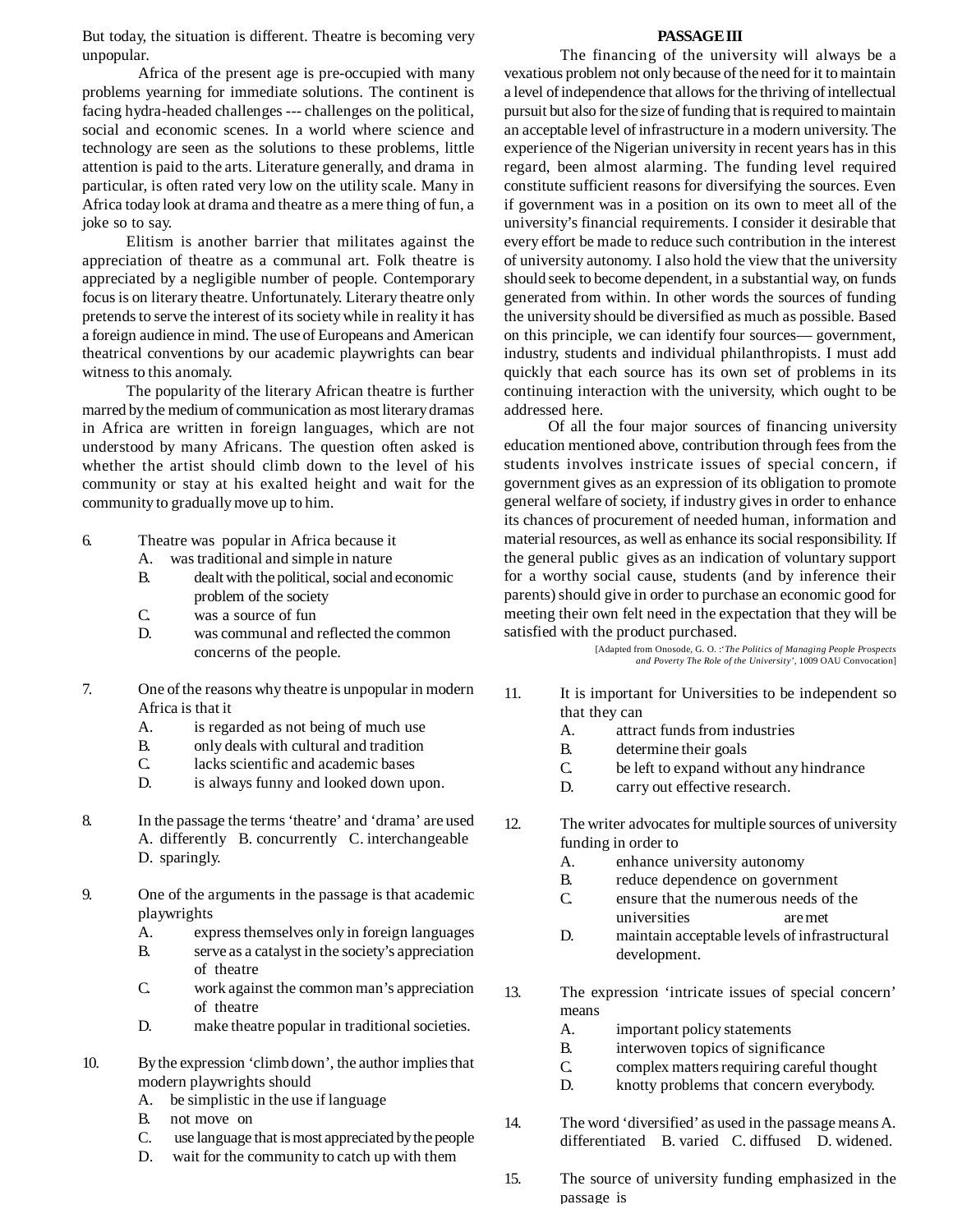| А. | government         | B. | industry |
|----|--------------------|----|----------|
|    | the general public | D. | student  |

#### **PASSAGEIV**

### **The passage below has gaps numbered 16 to 25.Immediately following each gap, for option are provided. Choose the** *most appropriate* **option for each gap.**

In today's society, few people at home need feel...16…[*A*. *estrangedB. discouragedC. bad D. intrigued*] from other people and… 17…[*A. cut out B. offC. cut away D. cut down*] from the world about them. Telephone, television, car, common, social and educational …18…[*A. interest B. associations C. interests C. activity D. escapapades*] with other parents, all keep married couples in living …19…[*A. contact B. contract C. activity D. together*] with the rest of the community. If a person feels…20…[*A. deprived B. isolatedC. neglected D. cheated*], it may be that he of she has allowed himself of herself to become so.

The person who…21…[*A. administersB. runsC. orders D. arranges*] the home is the master of the immediate environment and is free to plan the daily…22…[A. *chores* B. *timetable* C. *organization* D. *routing*] to allowfor time off, or for reading, or cultural or social activities, much more so than the worker in a factory of office. In fact, in the case of a full-time housewife and mother, if she uses her time to good effect, she could develop…23…[A. *mentally* B. *physically* C. *economically* D. *intelligently*] by reading or home study as well as enrich herself with the ameliorating experience denied to a working woman, namelyloving daily contact with her children …24…[A. *Bearing* B. *Dressing up* C. *Washing up* D. *Bringing up*] children is regarded by many people as a rewarding…25…[A. *activity* B. *experience* C. *promotion* D. *engagement*] and a labour of love.

#### **LEXISANDSTRUCTURE**

#### **In each of questions 26 to 30,selectthe option that** *best explains* **the information conveyed in the sentence.**

26. The stadium had a capacity crowd in spite of the weather.

> A. The weather favoured the crowd at the stadium. B. The crowd defied the weather to fill the stadium. C. The stadium was not filled because The stadium was not filled because of the weather. D. The crowd loved the weather at the stadium.

- 27. Imona couldn't have attended lectures yesterday.
	- A. It was possible that Imona attended lectures yesterday.
	- B. It was possible that Imona didn't attend lecturer yesterday.
	- C. It was impossible that Imona attended lectures yesterday.
	- D. It was impossible that Imona didn't attend lectures yesterday.
- 28. The conference is biennial.
	- A. The conference is held twice every year.<br>B. The conference is held twice every two y
	- B. The conference is held twice every two years<br>C. The conference is held once every other year.
	- C. The conference is held once every other year.<br>D. The conference lasts for two years
	- The conference lasts for two years.
- 29. Only two ministers survived the recent cabinet reshuffle. A. In the recent changes in government,
	- only twoministers were sacked.
	- B. In the recent changes in government, all but two ministers remained alive.
	- C. In the recent changes in government, all but two ministers retained their posts.
	- D. In the recent changes in government, all but two ministers were sacked.

| А.           | Bassey is very strong |
|--------------|-----------------------|
| B.           | Bassey is very brave  |
| $\mathsf{C}$ | Bassey is determined  |
|              |                       |

D. Bassey is unsympathetic

### **Ineach of questions 31 to 50 choose the most appropriate option** *opposite in meaning* **to the word(s) or phrase in italics.**

- 31. He gave a *painstaking* account of his account of his encounter with the ghost of his father A.sordid B. fearful C. half- hearted D. tender-hearted.
- 32. Bala was put off by Lanre's *conquettish* behaviour towards him.
	- A. unfriendly advantage<br>B. inviting and friendly a
	- inviting and friendly advances
	- C. quarrel some attitude<br>D. interesting attitude.
	- interesting attitude.
- 33. Since mortality is the lot of man argued the preacher, we must all accept death with *equanimity*. A. concern B. uncertainty C. serenity D. anxiety.
- 34. We admire the minister's *passionate and dynamic* characteristics.
	- A. cruel and passive
	- B. kind and forceful<br>C. passive and chari
	- C. passive and charmless<br>D. charmless and cruel.
	- charmless and cruel.
- 35. I was advised to stay away from citiesthat are *ravaged* by crime. A. spoilt by B. free from C. suffering from D. haven of.
- 36. You can use *lethal* means if necessary to stop dangerous characters from molesting innocent citizens<br>A. fatal B. cruel C. harmless D. soft A. fatal B. cruel C. harmless D. soft
- 37. His intention was not actually to punish the villagers, and in any case he is now making moves to *pacify* them A. placate B. ridicule C. appease D. annoy. C. appease D. annoy.
- 38. If you are really keen on immediate results, you just have to adopt this *pragmatic* approach A. practical B. unrealisticC. opportunistic D. sensible.
- 39. My friend was reduced to *beggary* by various illadvised business deals. A. affluence B. penury C. influence D. poverty.
- 40. Measures were taken to *authenticate* the number of the booklets received. A. reaffirm B. discredit C. discountenance D. count
- 41. He urged other *progressives* in the country to join forces with his association A. radicals B. conservatives C. pessimists D. activists
- 42. Adama'sfather simply *condoned* her bad habitsinstead of punishing her appropriately A. opposed B. blamed C. accepted D. forbade.
- 43. The undesirable elements who *perpetuate* these vices are never detected. A. aggravate B. overlook C. discontinue D. encourage.
- 44. Some travellers *unwittingly* render themselves open prey to questionable character. A. genuinely B. wholesomely C. knowingly D. inadvertently.
- 45. His father is a *shrewd* businessman A. gullible B. orderly C. reliable D. resourceful.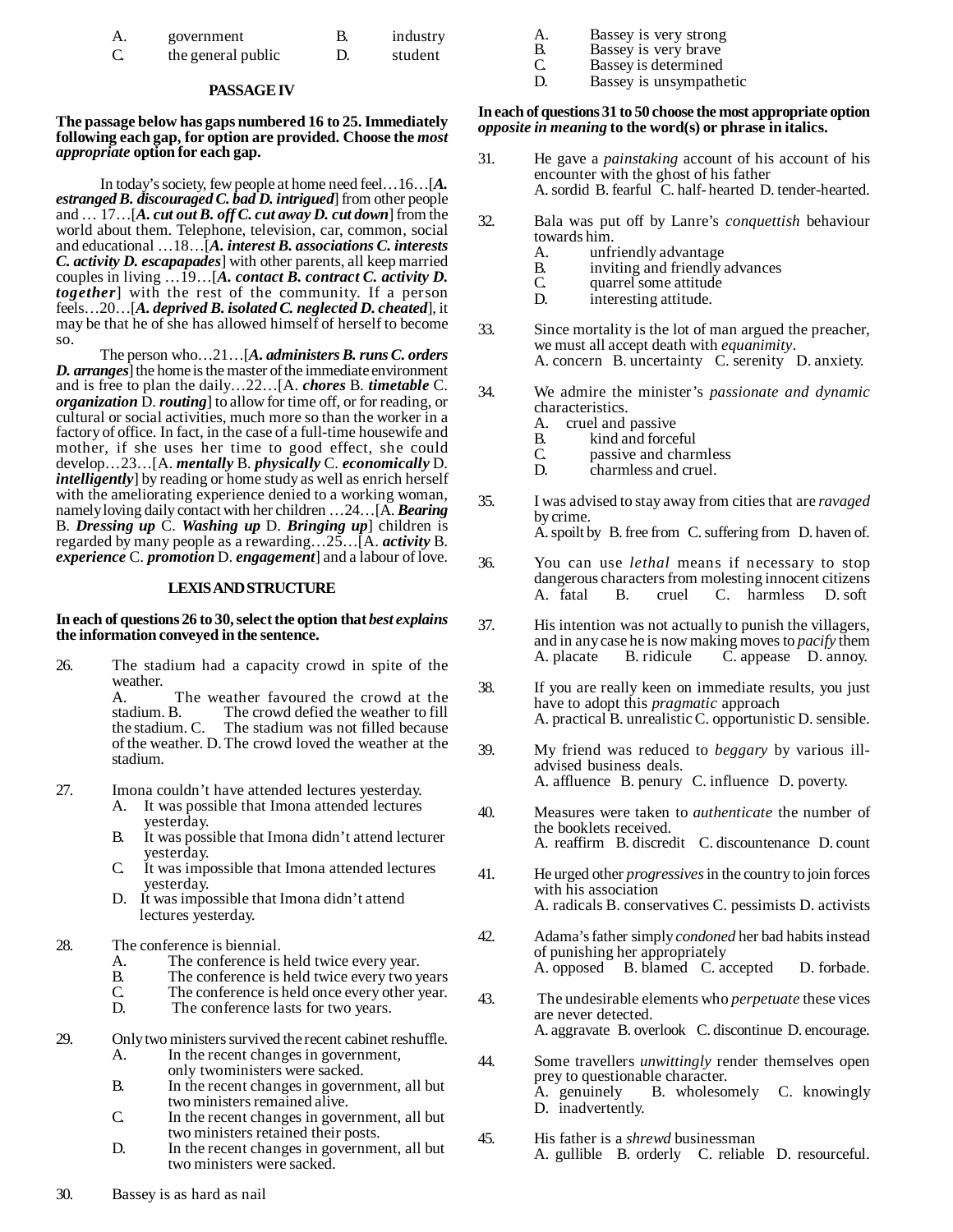- 46. Many people have raised the issued about the need for an *equitable* distribution of our wealth A. a fair B. an even C. an unjust D. an undue.
- 47. The pastor decided to *exorcise* the evil spirit as the afflicted member of his congregation cried for help.<br>A. expel B. dive C. invite D. charm. C. invite
- 48. He *mumbled* a few words at the trial and then cried<br>A shouted B murmured C charm D invite. A. shouted B. murmured C. charm
- 49. There are many areas of *convergence* between male and female behaviour. A. concomitance B. concordance C. incompatibility D. incomparability.
- 50. The greenhouse effect is beginning to *abate* in Europe A. intensify B. extenuate C. surface D. ameliorate

In each of questions *51 to 70* choose the option *nearest in meaning* to the word(s) or phase in italics.

- 51. Adebayo's plans for the future are *in the air*. A. suspended B. uncertain C. empty D. floating
- 52. The group of performers thrilled the audience with its peculiar *choreography*.
	- A. form of dancing B. art of theatrics<br>C. type of costuming D. mode of singing C. type of costuming
- 53. Our local paper is noted for its *incisive* editorials on local politics. A. sarcastic B. penetrating C. decisive D. destructive.
- 54. The criminal *didn't bat an eyelid* when the judge pronounced the sentence.
	- A. displayed no understanding whatsoever B. didn't shed a single tear
	-
	- B. didn't shed a single tear<br>C. moved none of his evelic
	- C. moved none of his eyelids<br>D. showed no emotion or surp showed no emotion or surprise.
- 55. The rally was attended only by people who were *apolitical*.
	- A. full of political fervour<br>B. antagonistic to politici
	- B. antagonistic to politicians<br>C. new-breed politicians
	- C. new-breed politicians<br>D. not interested in politic
	- not interested in politics.
- 56. Smilling broadly, she explained why she always *took exception* to being referred to as his wife
	- A. objected to<br>B. preferred ve
	- B. preferred very much<br>C. felt specially honour felt specially honoured by
	- D. liked nothing excepts.
- 57. In those days an ordinary school drop-out would come around *putting on airs*.
	-
	- A. trying to impress people<br>B. trying to oppress people
	- B. trying to oppress people<br>C. wearing flashy clother
	- C. wearing flashy clother<br>D. dresses in light materia dresses in light materials.
- 58. Many Nigerian have *inured* themselves to hardship A. subjected B. submitted C. accustomed D. endeared.
- 59. There are many *venal* judges in our law courts today A. Qualified B. professional C. corrupt D. honest.
- 60. He is bound to exposes himself by his *nefarious* activities
	- A. kind B. disreputable C. despicable D. nocturnal.
- 61. In this house, children are supposed to be in bed *by* ten o'clock. A. just before B. not before C. about D. not later than.
- 62. You *don't have to agree* with our producers.
	- A. shouldn't disagree B. must not agree C. may disagree if you don't wish
	- C. may disagree if you don't wish<br>D. may not disagree if you don't w
	- may not disagree if you don't wish.
- 63. The new Vice-Chancellor'simmediate concern wasto *tide over* the major difficulties of the moment
	- A. temporarily accommodate<br>B. permanently handle
	- B. permanently handle<br>C. decisively solve
	- C. decisively solve<br>D. pretend to solve
	- pretend to solve.
- 64. The minister's anger was *aggravated* by the news of the disaster. A. abated B. magnified C. intensifies D. impeded.
	-
- 65. The lawyer gave *evasive* answers to all the questions.<br>A. Unintelligent B. ineffective A. Unintelligent B.<br>C. unreliable unreliable D. equivocal.
- 66. Their strength is their *staggering capacity to reproduce*.
	- unstable mutiplying power
	- B. unreliable attacking power
	- C. qualitative multiplying power<br>D. overwhelming multiplying power
	- overwhelming multiplying power.
- 67. The sales were lively; the *upset price* in each case was fair.
	- A. price that was the highest in the sales<br>B. price that upset every other buyer
	- B. price that upset every other buyer<br>C. highest amount for a bidder to offer
	- C. highest amount for a bidder to offer<br>D. lowest selling price of each item.
	- lowest selling price of each item.

68. The cleaner resigned from his job which he said had become a *trivial round.*

- A. unrewarding B. too routine<br>C. rather degrading D. unattractive
- rather degrading
- 69. The island becomes more *enchanting* at night A. attractive B. delightful C. accommodating D. livery
- 70. For a long time, the robber defied police warnings asif he was *inculnerable*.
	- A. perfectly justifiable B. difficult to catch
	- C. impossible to harm D. indifferent to danger.

In each of questions *71 to 100* fill each gap with the *most appropriate* option from the list following the gap.

- 71. He was…[*A. assisted B. duped C. cajoled D. encouraged*] by the trickster.
- 72. When the soldiers saw that resistance was…[*A. inadequate B. inefficient C. futile D. successful*] they stopped fighting.
- 73. you should read all the…[*A. brochuresB. prospectuses C. tickets D. handouts*] carefully before you decide where to go on holiday.
- 74. The Emir and conqueror of the enemy territories…[*A. arrives B. are to arrive C. arrive D, are arriving*] next week.
- 75. We ought to have visited the Governor…[*A. isn't it B. oughtn't we C. shouldn't we D. haven't we*]?
- 76. He didn't sense Obi's presence in the room did he? … [*A. yes, he didB. No, he didC. yes, he didn't D. No, he didn't*].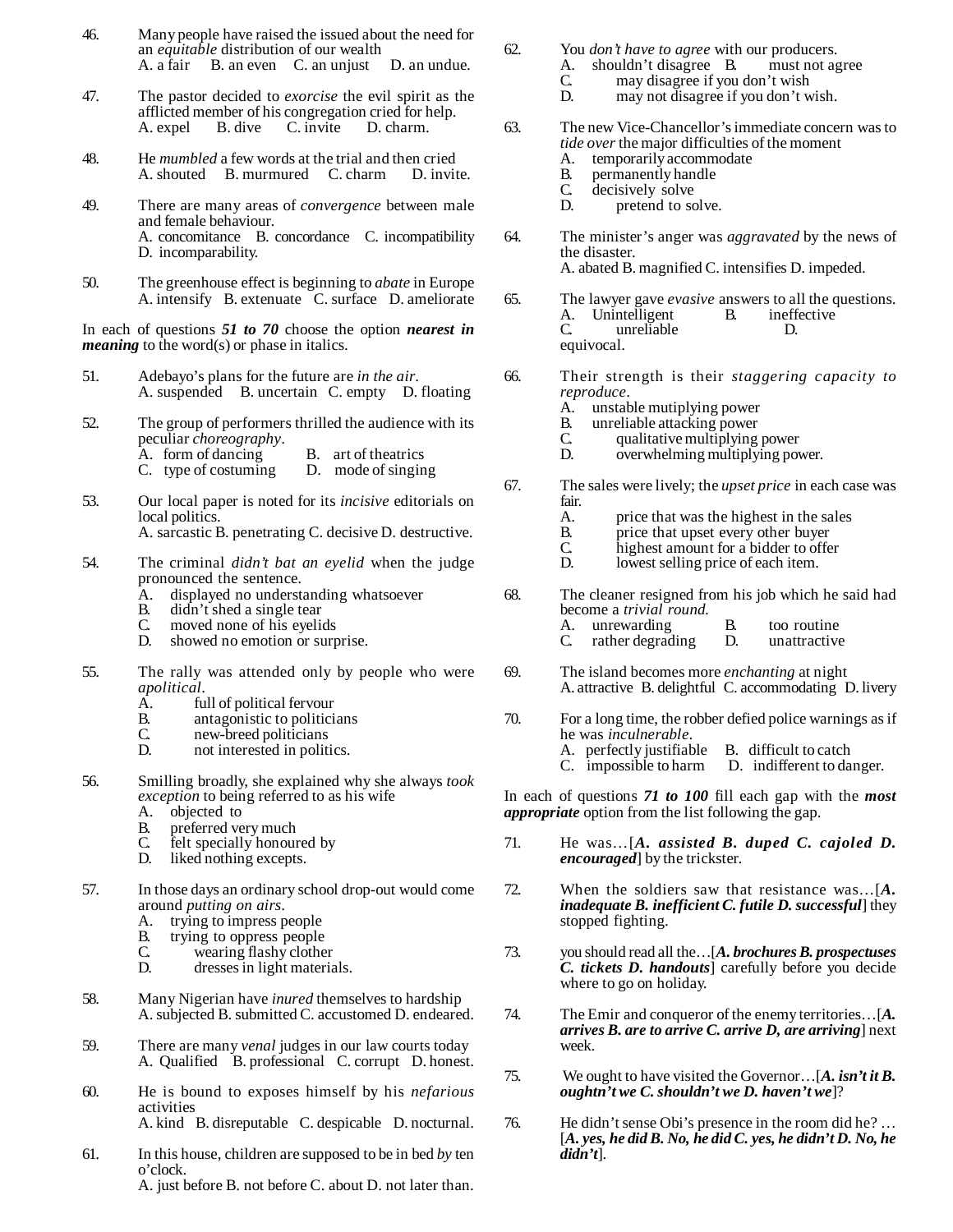- 77. You can stay here…[*A. as long B. so long C. in as much D. for as long* ] as you are quiet.
- 78. Where … buses … [*A. does these/go B. do this/goes C. do these/go D. does these/ goes*]?
- 79. Ours…[A. *are a resource* B. *is a resource* C. *are resources* D. *is a resourced*] based venture.
- 80. Wale: do you know where my chemistry book is?Tom: [A. *Toyin is with it* B. *it is with Toyin* C. *Toyin hasit* D. *Toyin lent it*].
- 81. The accident occurred when the driver of the car…[A. *reversed towards* B. *reversed into* C. *reversed to* D. *reversed back into*] the lorry.
- 82. …[*A. Has it been that you asked me B. Had it been that you asked me C. if you have asked me. D. if you had asked me*] I would have helped you.
- 83. Thosemen helpedDupe and … [*A. myself B. I C. me D. we*].
- 84. The principal warned the students not to take the ... [*A. law into their B. laws into their C. law into their own D. laws into their own*] hands.
- 85. I had hardly… [*A. lay B. lied C. lain D. laid*] down to sleep when I heard the gunshot.
- 86. My shoes are worn out; I must see my… [ *A. grocer B. tanner C. cobbler D. hosier*].
- 87. Kunle was annoyed for arriving late... [A. *also Kemi's ratherinsolent manner B. also that Kemi'sinsolent manner C. and Kemi's rather insolent manner also D. and Kemi is also insolent which*] put him out of temper.
- 88. A sterile range of mountains, broken at intervals by deep ravines…[*A. enclose B. encloses C. cover D. covers*] almost the whole of this small state.
- 89. Theprotestersunabletopulldownthestatus…[*A.wrenched B. pushed C. towed D. burnt*] it from itsfixtures.
- 90. …[*A. there's B. theres' C. theirs' D. their's*] been no officail reaction to your request yet.
- 91. Hislooksportendthat… [*A. somenews B. anew C.news D. the news*] would be unpleasant.
- 92. ByJanuary 1999 I … [*A.should have been B. would be C. can be D. must be*] ten years in the service of this institution.
- 93. The accused is optimistic of regaining his freedom because there is nowitnessto [*A. correct B. challenge C. corroborate D. contradicts*] his story.
- 94. Don't … [*A. prevaricate B. predicate C. precipitate D. be pejorative* ] said the leader I want a decision now.
- 95. Most of themissing jewelrywere…[*A. found B. taken D. recovered*] by the police.
- 96. All the cattle on Lamidi'sfarm… [*A. istick free B. are tick-free C. is ticks-free D. are ticks-free*].
- 97. He saw the play and so … [*A. was she B. had she C. should she D. did she*].
- 98. The… [*A. fragrance B. scent C. aroma D. smell*] of what she was cooking filled the whole company.
- 99. I hope I have not … [*A. invaded B. encroached C. intruded D. trespassed*] too much on your time.
- 100. The exercise presented us with a lot of problems but later it was all … [*A. plain B. smooth C. rough D. tough*] sailing.

# Use of English 1998

#### **COMPREHENSION**

**Read each passage carefully and answer the questions that follow**

#### **PASSAGE I**

Those who have visited the city of Jos in Nigeria attest to its uniqueness. The first striking thing to notice, perhaps, is the benevolence of the climate. It will be no exaggeration to say that in no other Nigerian city does one feel so much at peace, so relaxed, with the climate as in Jos. When people say that Jos is cool, the remark is always a compliment, referring to the cool, serene feeling of being at peace with nature, which one experiences in the city. This feeling is topographically symbolized by the surrounding rocky hills, which adorn the horizon from every angle of the city. These hillsremind you of castles, excepts that whereas castles are man-made, the hills of Jos are natural edifices in which the master mason who had delicately laid those stones one upon another is no other than God Himself. The sun of Jos shines without malice, and even in February and March, when it is scorching hot in most parts of Nigeria, the heat of Jos dances charmingly on the surface of the skin, as if afraid of hurting the organs beneath. It is as if from above a soft protective layer of blanket intercedes between the heat of the sun and the inhabitants of the city.

Compared to what obtains in most other Nigerian cities, the inhabitants of Jos are openly warm. They are relaxed, and there is the absence of that suffocating feeling, with which a place likes Lagos is associated, of a people madly rushing to their graves. The groceries operating at all nooks and crannies of the city give the impression of a great abundance of a variety offood items. It is almost asifsome unseen hands are responsible for the presence of these varieties of edible items. The truth of course isthat, in Jos, people - civil servants, farmers and traders – are sociallywell-disposed to the influx of the new settlers and novel ideas and this ensures an apparent high degree of selfsufficiency. You may be hungry in Jos, but you need not be angry.

If other parts of Nigeria had been like Jos, surely the colonialists would never have left the country without a good fight. Many monuments abound in the city, which tell tales of the Whiteman's love for this city of solid minerals.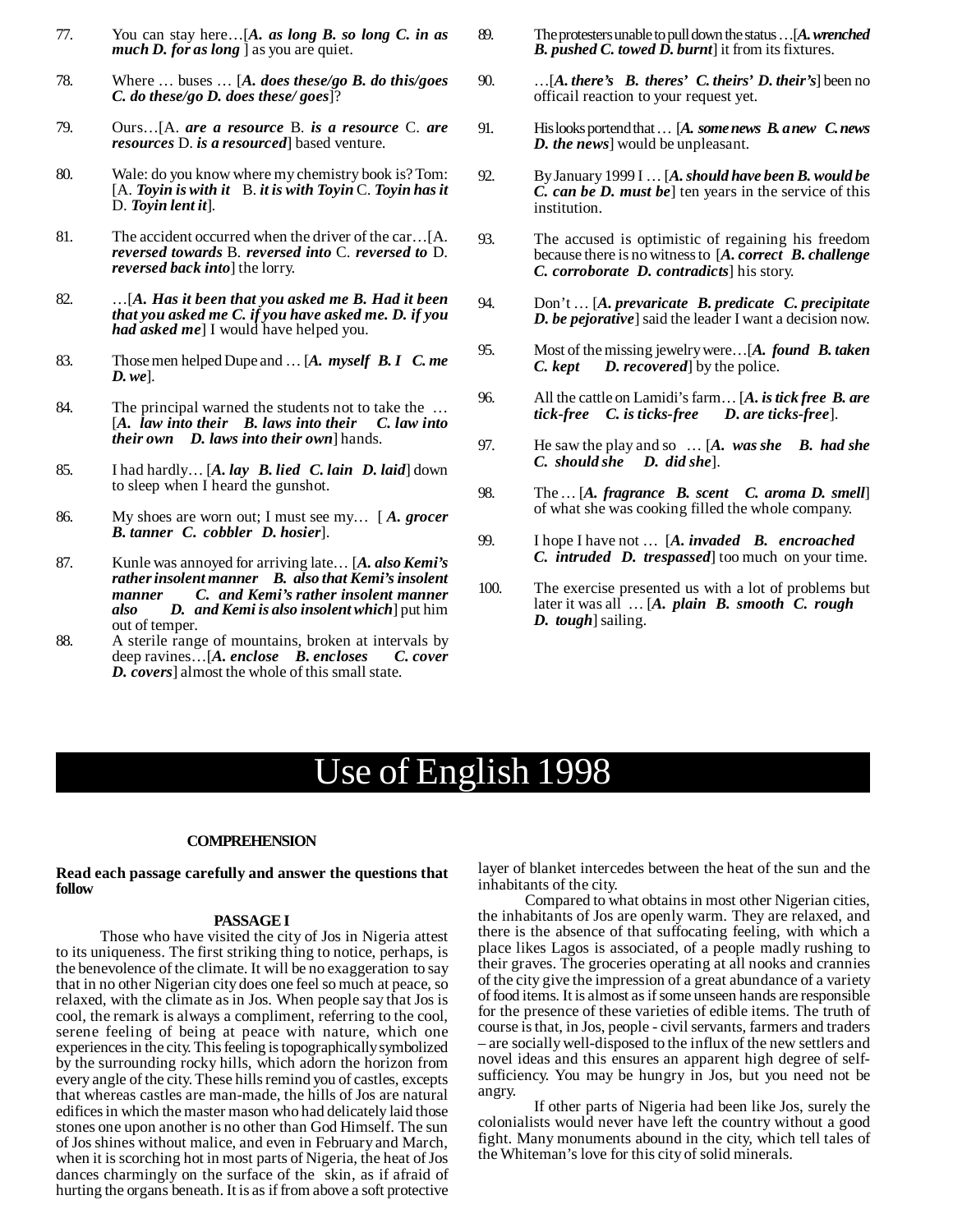1. The presence of a wide variety of edible items in Jos suggests that

A. the inhabitants are great farmers and innovators

- B. the soil is extremely fertile and receptive
- C. there is a high influx of traders and farmers from other places
- D. it rains all the year round in the city and its environs
- 2. The benevolence of Jos climate is reflected in the
	- feeling of peace and harmony with nature which the city evokes
	- B. cold climate of the citywhich makes people always dress warmly
	- C. fact that the inhabitants of Jos do not need to work hard
	- D. average life-span of the inhabitants of Jos, which is high.
- 3. One distinctive ecological feature symbolizing the close intimacy between Jos and nature, is the
	- A. bright horizon adorning the city from every angle
	- B. rocky hills standing at various points of the city likecastles
	- C. sun which shines over Jos with benevolence
	- D. cloudswhich spread a blanket of protection between the sun and the earth.
- 4. The last paragragh of the passage suggests that
	- A. the colonialists left Jos only after a fight<br>B. the colonialists left Jos reluctantly
	- B. the colonialists left Jos reluctantly<br>C. Jos could not contain the many col
	- Jos could not contain the many colonialists
	- D. Nigeria's independence forced many colonialists out of Jos.
- 5. 'The heat of Jos dances caressingly on the surface of the skin as if afraid to hurt the organs beneath' this meansin Josit is

A. never hot B. always cold C. never uncomfortable D. always warm.

## **PASSAGEII**

Population has at last made the grade and emerged as a world problem. Unfortunately, most of those who speak or write about it persist in thinking of it in terms of a race between human numbers and world resources especially of food - a kind of competition between production and reproduction.

Certainly, the statistics churned out are important revealing that indeed, there is a population explosion. But the real explosion is a twentieth century phenomenon, due primarily to the spectacular development in medicine and hygiene. This has drastically cut down death rates without any corresponding reduction in birth rates; death control without birth control. World population we are told has more than doubled since 1900 andwill certainlyreach well over 5½ billion and possibly 7 billion by themagical year 2000.

The population has brought us up against a number of tough ecological facts. Man is at last pressing hard on his spatial environment - there is little leeway left for his colonization of new areas of the world's surface…

What are people for? Surely people do not exist just to provided 'bomb-fodder' for an atomic bonfire or 'religious fodder' for rival religion sects or 'cannon-fodder' for rival national armies or rival political parties or even consumer-fodder' for profit making systems. It cannot be their aim just to eat, drink and be merry and to hell with posterity nor to live out their undernourished lives in some squalid Asian or African village.

Man's dominant aim must be to increase in quality-quality of human personality, of achievement, of inner experience, quality of life and of living in general. Fulfillment is probably the embracing word; more 'fulfillment' more satisfaction and less frustration for more *Homo sapiens.* Man wants more varied and fuller achievement in the society as opposed to drabness and shrinkages. We want more knowledge and more interest as against ignorance and apathy. Then would we know that the spatial environment is not as small as we think.

- 6. The theme of the passage is
	- A. population explosion and development in medicine
	- B. man in a deprived world
	- C. development in medicine and hygiene
	- D. population and the need for qualitative development.
- 7. Population explosion is as a result of
	- A. cut down in death rates and birth rates
	- B. lack of birth control and child welfare
	- C. development in environmental sanitation
	- D. imbalance between death control and birth control.
- 8. According to the passage, population explosion has brought man up against the ecological facts of
	- A. man'sinhumanity toman, hunger and deprivation
	- B. pressing hard on the little available space
	- C. little leeway of man's colonization of people
	- D. squalid African villages.
- 9. According to the passage, the main purpose of human existences is
	- A. for procreation
	- B. to provide cannon-fodder
	- C. to live perpetually in penury
	- D. to live a life of fulfillment.
- 10. 'Little leeway' can be replaced with
	- A. not much extra space B. no extra space
	- C. plenty of space D. scarcely any space.

# **PASSAGEIII**

There is another interesting fact about eye movement. If you record the eye movements of someone who is reading you will notice that from time to time the reader goes back and looks again at something he has read before; in other words, he regresses to an earlier part of the text probably because he realises he does not understand the passage properly. Then he comes back to where he left off and continues reading. At one time, it was thought that regression was a fault, but it is a fact a very necessary activity in efficient reading.

There are several different kinds of fault in reading, which are usually more exaggerated with foreign learners. The most common one is that most people read more slowly than they should. There is no rate at which people ought to read of course; it depends on your purpose in reading, how difficult the language is, how unfamiliar the material is and so on. But most people read everything at the same slow speed and do not seem to realise that they can read faster or slower as required. Other people say the words to themselves or move their lips - these habits slow the reader down to something near speaking speed, which is of course much slower than reading speed. Another habit which can slow you down is following the line with your finger, or with a pen.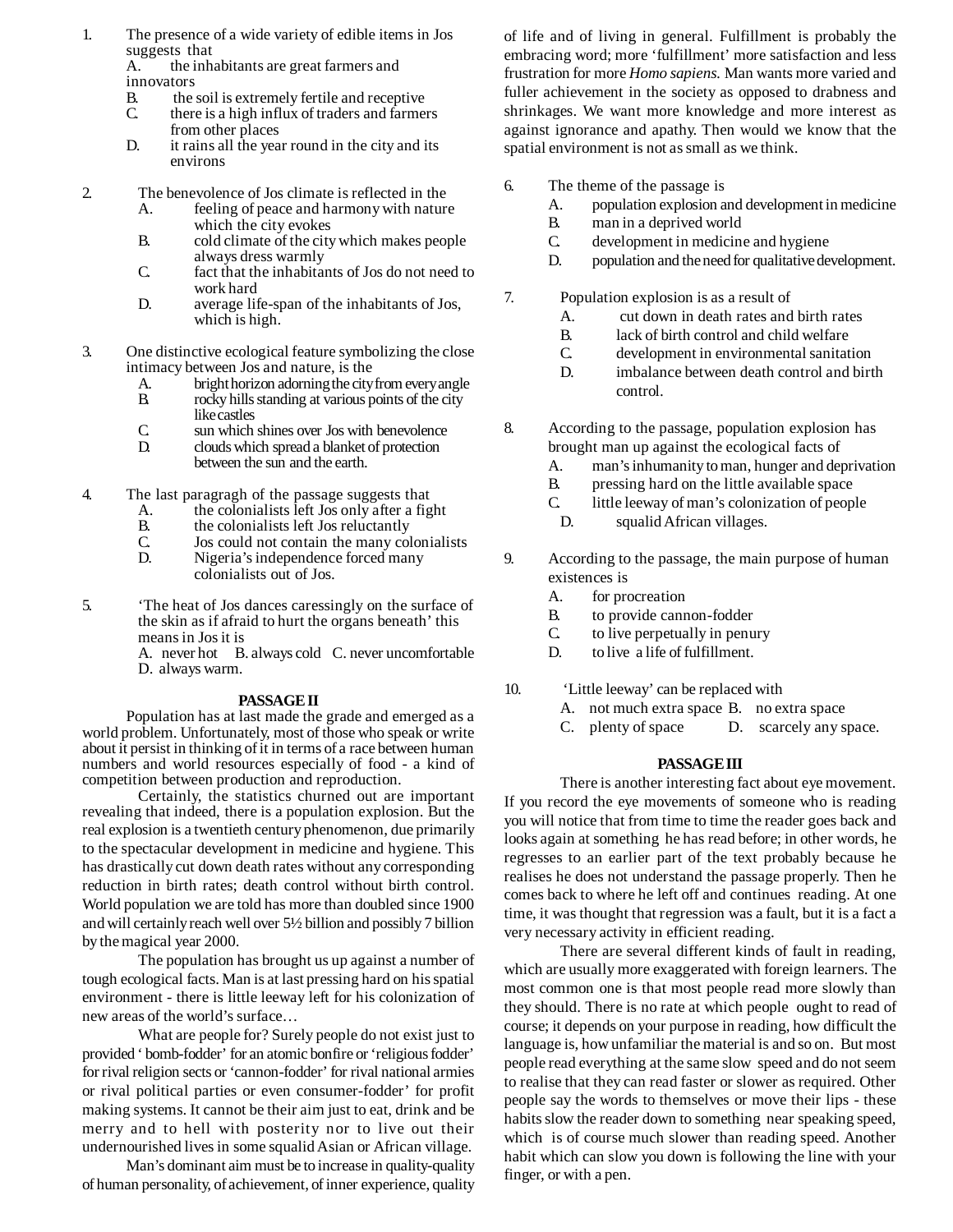If you want to be able to read faster the secret is simply to practise under timed conditions. This means that you should give yourself a certain amount of time to read with understanding then check your time when you have finished. Students who have practised fast reading even for only an hour a week, have shown average improvements of over 50% over a term of ten weeks' duration. Reading fast does not necessarilymean reading with less comprehension - in fact students usually show small increase in comprehension as well as a dramatic increase in speed.

[Wallace, M.C: *Study Skills in English, C.U.P. 1980*]

- 11. The expression 'There is no rate at which people ought to read of course... is used to
	- A. justify regression in reading
	- B. condemn slow reading habits
	- C. justify a variety of reading speeds
	- D. recommend regression in reading.
- 12. According to the passage, the reader regresses so that he can
	- A. look again at what he has read before
	- B. appreciate what he is reading
	- C. make sense of what he is reading
	- D. remember what he is reading.
- 13. For effective reading, the writer implies that speaking speed is A. normal B. inadequate C. necessary D.significant
	-
- 14. The word 'exaggerated' as used in the passage, means A. pronounced B. problematic C. falsified D. compounded
- 15. The writer implies that when you read unfamiliar material, your reading speed will be
	- A. faster B. regular C. irregular D. slower.

### **PASSAGE IV**

## **The passage below has gaps numbered** *16 to 25***. Immediately following eachgap, four options are provided. Choose the** *most appropriate* option for each gap.

On the 21st ofJune 1994, the Director – General received in his office a visitor, the first of its kind in hislife. Even though he really could not make any meaning out of his name, the visitor's second statement that he was a court ... 16... [A. bailiff *B. messenger C. litigant D. clerk*] readily gave the Director - General a clear picture of the man's purpose. He immediately gave to the Director- General two sets of papers. The first was a …17… **[***A. writ ofsummonsB.subpoenaC. call notice D. letter***]** which was to notify the Director- General that he and the agency he represented were being sued for **…18…[***A. battery B.slander C. libel D. contempt*] and that he should seek the services of a lawyer who would appear for him on the 6th of July when the case was for mention.

The second paper was on a motion of …**19**…[ *A. summons B. order C. decision D. interlocutory injunction***]** which, if granted by the court would restrain the Director – General or the **…20…[***A.defender B. defedant C. litigant D. prosecution***]** from publishing further anything on the staff of the ministry or the **…21…[***A. witness B. exhibits C. plaintiffs D. perjurer***].** The motion was also slated for 6th July.

On the day of the mention and the motion, the court became alive as early as 8.30 a.m as the **…22…[***A. presiding judge B. court clerk C. justice D. prosecutor***]** was known for his punctuality. He would sit at exactly 9 a.m. The plaintiffs and their counsel were the first to come into the court room, then came the defence counsel. At the dot of the hour, three bangs were heard, immediately after which the court clerk announced the presence of the judge.

In no time the court clerk read out the case and both counsels announced their **…23…[***A. presence B. appearances C. arrivals D.interests***]** . The counsel to the plaintiffs moved his motion relying on a six- paragraph …24…[*A. oathB. affidavit C. presentation D. arguments* ] which contained the facts of the case. In response, the defence counsel argued on the premise of an eigth- paragraph **…25…[***A. counter affidavit B. declaration C.submission D. summons***].** Themotion was granted according to the merit of the argument of the first lawyer.

#### **LEXISANDSTRUCTURE**

## In each of questions 26 to 35, select the option that best explains **the information conveyed in the sentence .**

- 26. If I left the country, I would arrange for my family to join me.
	- A. He left the country and his family joined him B. In the event of his leaving the country, his
	- B. In the event of his leaving the country, his familywould join him.
	- C. He did not leave the country and his family did not join him.
	- D. He may not leave the country.
- 27. A state of mutual hatred existed for years between the two villages of Umuna and Ogboma .
	- A. Umuna hated Ogboma.
	- B. Ogboma hated Umuna.
	- C. Ogboma and Umuna hated themselves<br>D. Umuna and Ogboma hated each other
	- Umuna and Ogboma hated each other.
- 28. The painting in the museum was beautifully faked.
	- A. The painting was a good deceptive replica.
	- B. The painting was well-framed and displayed.
	- C. The painting was deceptively decorated in the museum.
	- D. The painting was carefully hung in museum.
- 29. **Ade:** Do you mind if Isit down here? *Bola:* well, yes I do actually.
	- A. Bola is reluctantly granting the request.
	- B. Bola is willingly accepting the request.
	- C. Bola is certainly rejecting the request.<br>D. Bola is objecting to the request.
	- Bola is objecting to the request.
- 30. The President held forth for several minutes on the need for patriotism.
	- A. The President was silent for some minutes when patriotism was being discussed.
	- B. The President whispered a few things about patriotism.
	- C. The President spent time saying a few things about patriots.
	- D. The President gave a rather long speech on the importance of patriotism.
- 31. The slide in the price ofgold in the world market hasleft the industry reeling.
	- A. The gradual fall in gold price is making the industry unstable.
	- B. The stability in gold price is making the industry stagnant.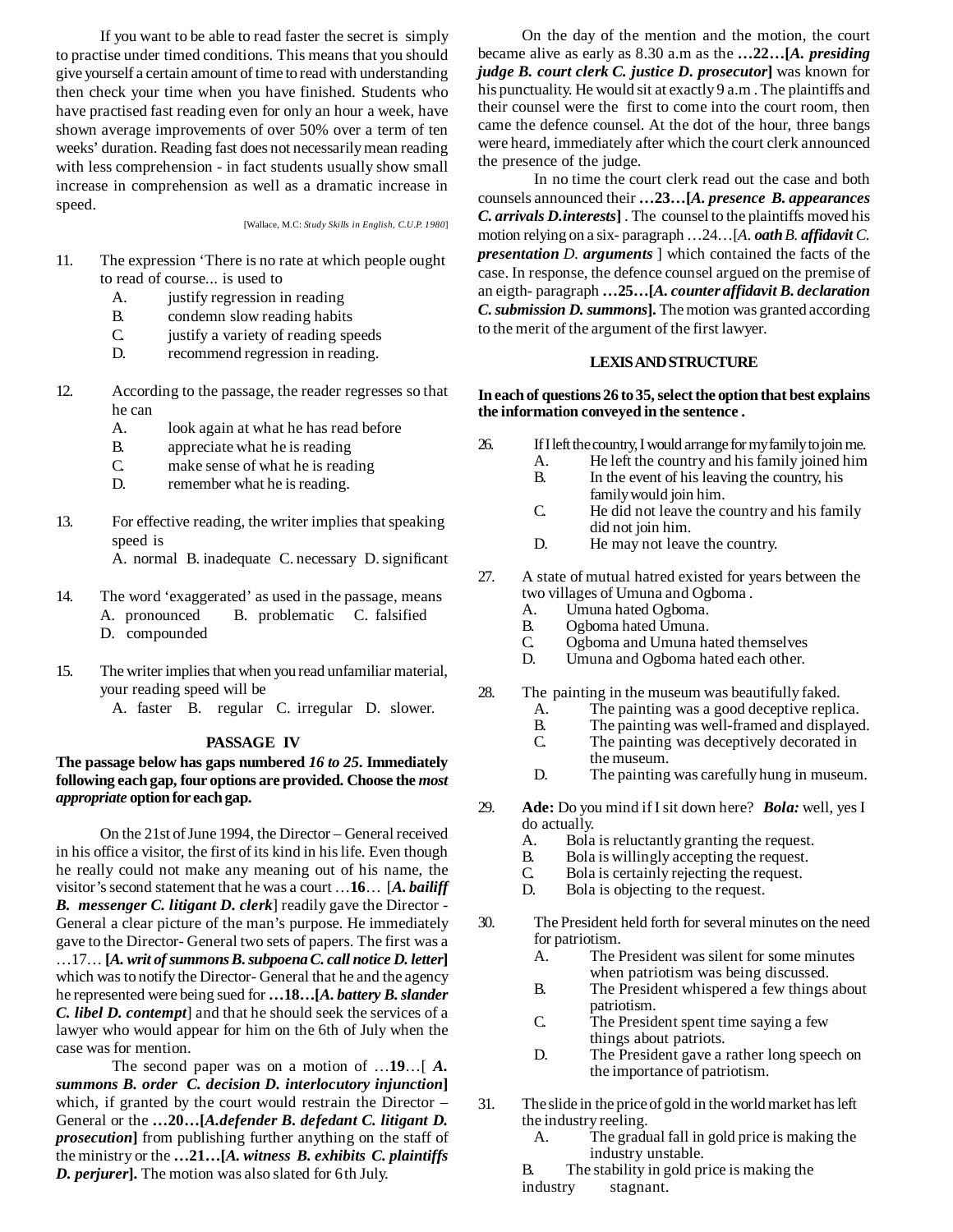C. The decline in gold price is making the industry redundant. redundant. D. The increase in gold price is making the industry to boom. to boom.

- 32. Fabricated statements published as truths amount to an abuse of press freedom.
	- A. To make known what is not true is aggressive to press freedom.
	- B. Publishing formulated untruths is misused press freedom.
	- C. Unplanned publicized untruths are a misuse of the freedom of the press.
	- D. Press freedom is based on published untruths.
- 33. The expected guests arrived at the eleventh hour.
	- A. The guests arrived at the last minute.<br>B. The guests arrived a 11 o' clock.
	- The guests arrived a 11 o' clock.
	- C. The guests arrived at the expected time.<br>D. The guests arrived eleven hours behind
	- The guests arrived eleven hours behind schedule.
- 34. After addressing the court for two hours, the defence counsel rested her case.
	- A. The defence counsel was tired after speaking for two hours, so she took a break.
		- B. The judge adjourned the defence counsel's case after listening for two hours.
	- C. The defence counsel concluded her defence after speaking for two hours.
	- D. The judge advised the defence counsel to rest after two hours of address.
- 35. Benjamin exclaimed, 'Ifit is Napoleon who said it, it must be right.'
	- A. Benjamin never believes what Napoleon says.
	- B. Benjamin does not know what is right unless Napoleon says it.
	- C. Napoleon always says what Benjamin believes to be right.
	- D. Benjamin thinks that Napoleon always says the right thing.

## *In each of questions 36 to 53, choose the most appropriate option opposite in meaning to the word(s) or phrase in italics.*

- 36. The chairman's verdict *redressed* the injusticemeted out by the secretary. A. corrected B. restored C . aggravated D. addressed
- 37. Uche could not travel last December because of the *severity* of the harmattan. A. cold B. mildness C. warmth D. moderation
- 38. Traveling in the night can be an *ordeal.*
	- A. a great exercise B. a great fear
	- C. a great endurance
	- D. moderation
- 39. Mrs. Kofi is very *provocative* in her style of dressing. A. modest B. happy C. angry D. beautiful.
- 40. Akoso thought that her father was very *callous*. A. indifferent B. compassionate C. wicked D. careless.

team A. a powerful B. a prominent C. a weak D. a cowardly

- 42. To almost everyone in the little village, Ada's behaviour was most *odious* A. repulsive B. difficult C. attractive D. charming.
- 43. Aduma was so vociferous during the meeting of the congregation that he succeeded in incurring the *wrath* of the chairman.
- A. anger B. admiration C. displeasure D. sympathy. 44. It was an *inopportune* moment for you to make that suggestion. A. an ideal B. a wrong C. an exact D. a sad .
- 45. He devoted too much time to the *peripheral* aspects A. unimportant B. superficial C. minor D. main.
- 46. The climate of Nigeria is an *enervating* one A. a weakening B. an energy sapping C. an invigorating D. a sluggish.
- 47. The girl's *idiosyncrasy* was a passion for bread and butter. A. stupid outburst B. general tendency C. singular characteristic D. occupational calling.
- 48. Once he has decided that something needs doing, my brother is very *unswerving* of purpose. A. erratic B. tenacious C. stubborn D. simple.
- 49. Those were the days of the *fallacy* that some languages are primitive while others are not A. argument B. excuse C. misconception D. truth
- 50. She is *immune* to the flattery of young men. A. resistant B.susceptible C. insensible D. unresponsive
- 51. EventsinSouthAfricaindicateakind ofpolitical *renascence*.A. rejuvenation B. decline C. turbulence D. upheaval.
- 52. If we must live together as one people, we must learn to tolerate *disparate* dispositions. A. converging B. accommodating C. conflicting D. opposing.
- 53. The presidential aspirant warned of the political *catastrophe* that would follow if the election were rigged.
	- A. problem B. turmoil C. success D.conflagration.

In each of questions *54 to 73*, choose the option *nearest in meaning* to the word (s) or phrases in italics

- 54. The material in the book is presented within an *eclectic* framework.
	- A. simple B. a broad C. a restricted D. clumsy.
- 55. Ohiokhen had a *brainwave* as to how she could deal with the problem.
	- A. an imagination B. a desire C. a headache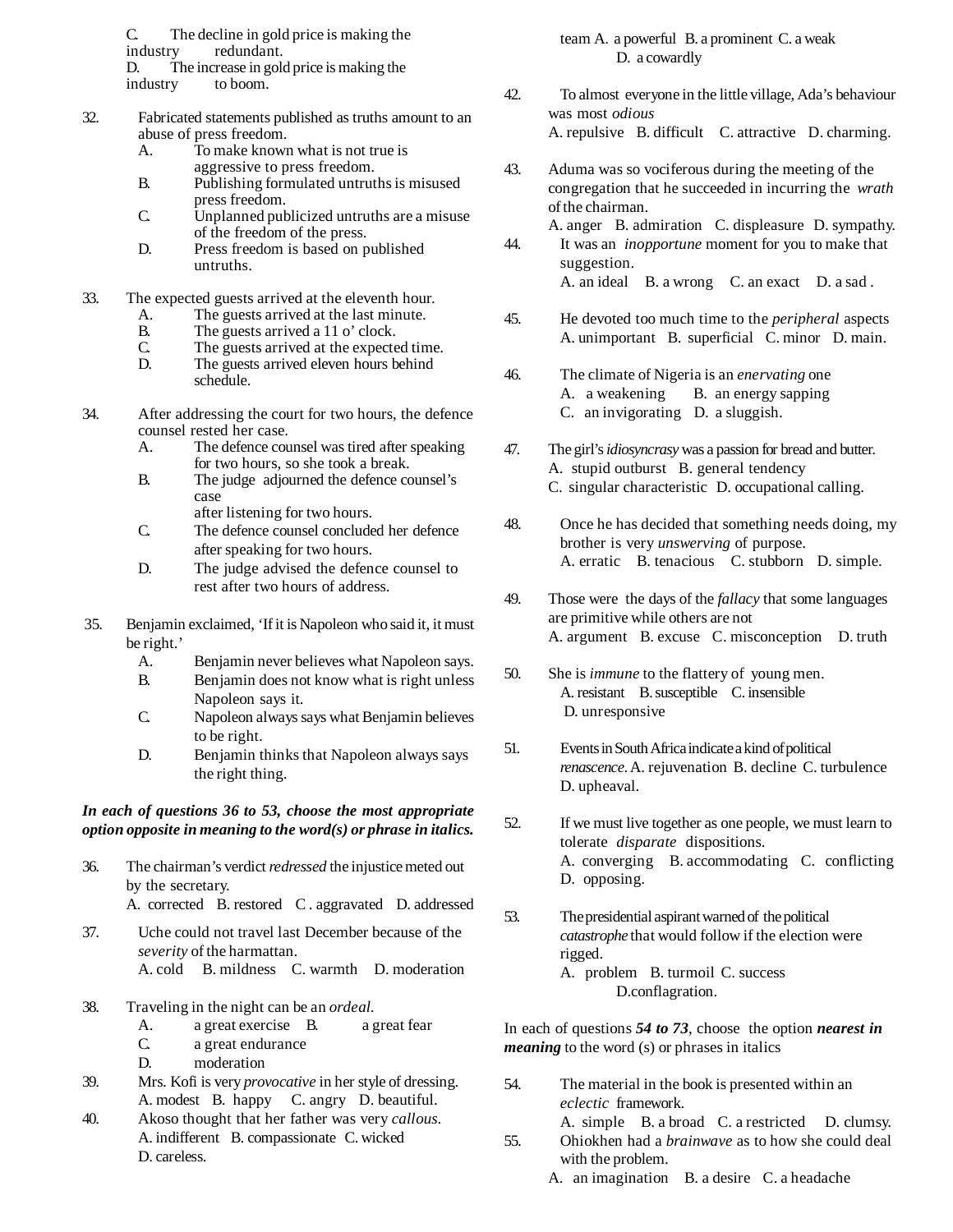- D. anidea.
- 56. Surely,Ahmed is a *ball of fire*.
	- A. quarrelsome person B. a hot-headed activist
	- C. a fiery speaker or writer D. a veryenergetic person.
- 57. Thistime, she will be competing with a *dark horse*.
	- A. a weak and low-spirited person
		- B. a person about whom little is known
		- C. an unpopular candidate
		- D. a person as strong as a horse.
- 58. In answer to the question as to how life is treating him, the stranger said *'it never rains but it pours'*.
	- A. the blessings of life shower on him like heavy rain
	- B. he is contented with his improved fortunes
	- C. things are getting decidedly worse
		- D. his financial status is deteriorating.
- 59. After many years of struggle as a trader he *struck* A. became quite rich B. won a big contract C. became a gold miner D. became a goldsmith.
- 60. One significant characteristics of the jet age is that it encourages people *to cut corners*.
	- A. not to face all problems
	- B. to want to become rich quickly
	- C. to want to avoid necessary hardships
	- D. not to do the proper thing at the right time.
- 61. Any student found guilty of examination malpractice should be allowed *to stew in his own juice*.
	- A. taste a repeat of the examination
	- B. suffer the consequences of his action
	- C. bear the burnt of the disgrace
	- D. forfeit the opportunity of further education.
- 62. The lady who won the beauty contest had a good *gait*

A. stature B. figure C. elegance D. carriage.

- 63. It would need a *high flyer* to make a first class degree in the university.
	- A. a smart performer
	- B. an outright genius
	- C. an outstanding scholar
	- D. an unmitigated swot.
- 64. What you will find in the book is a *bird's eye view*of the subject.
	- A. a detailed account
	- B. a balanced discussion
	- C. a biased treatment
	- D. a general survey.
- 65. Hers was a *chequered* career
	- A. an interesting and successful career
		- B. a career full of sorrow and tears
		- C. a bright and memorable career
		- D. a career full of ups and downs.
- 66. If experience is anything to go by, this action will prove a *political minefield*.
	- A. a sources of political benefits
	- B. a way out of political trouble
	- C. a causes for political joy
	- D. an invitation to political problems
- 67. In my view, the play didn't *come off*. A. succeed B. fail C. attract applause D. take place
- 68. *When the chips are down,* we will know those who have the courage to stand.
	- A. When we get to a crisis point
		- B. In the final analysis
		- C. When the blocks are lowered
	- D. When we get to the end of the road.
- 69. She said boxing is in fact *her pet aversion*.
	- A. something she likes very much
	- B. something she dislikes very much
	- C. a hobby she loves to pursue D. one thing she can't miss
	-
- 70. The gateman does his work *perfunctorily.* A. without commitment
	- B. with speed
	- C. grudgingly
	- D. ethusiastically
- 71. Members of the panel were working *at cross purposes.*
	- A. in harmony
	- B. in disunity
	- C. for selfish purpose
	- D. for selfless purposes
- 72. The young man who distributed political pamphlets on campus was promptly *repudiated.*
	- A. disowned B. arrested C. warned D. killed
- 73. Adayi is a *die-hard* criminal.
	- A. hard to kill B. hard to arrest C. remorseless D. resentless

### *In each of questions 74 to 100, fill each gap with the most appropriate option from the list following the gap.*

- 74. In moments of serious economic hardship, many people are…[*A. concernedB.inclinedC. disposedD. propensed*] to turn to God.
- 75. We cannot all wear expensive shoes in situation of … [*A. divergent demand and supply B. uneven wear and tear C.differing purchasing power D. unpredictable national income*].
- 76. That center-forward was … [*A. in an off-side position B. very well positioned C. a brilliant player D. the captain of the team*]; consequently the goal was not disallowed.
- 77. AIDS is … [*A. too much a deadly B. very deadly C. so deadly a D. such deadly a*] disease that it kills slowly but surely.
- 78. We had a dull evening because … [*A. hardly the talk had begun when the lights went off B. hardly had the talk begun when the lights went off C. the talk had hardly begun when the lights had gone out D. the lights had hardly gone out when the talk began*].
- 79. Soyinka's masterful … [*A. evocation B. invocation C. convocation D. revocation*] of the atmosphere of his childhood helped to make his book,Ake*,* an outright success.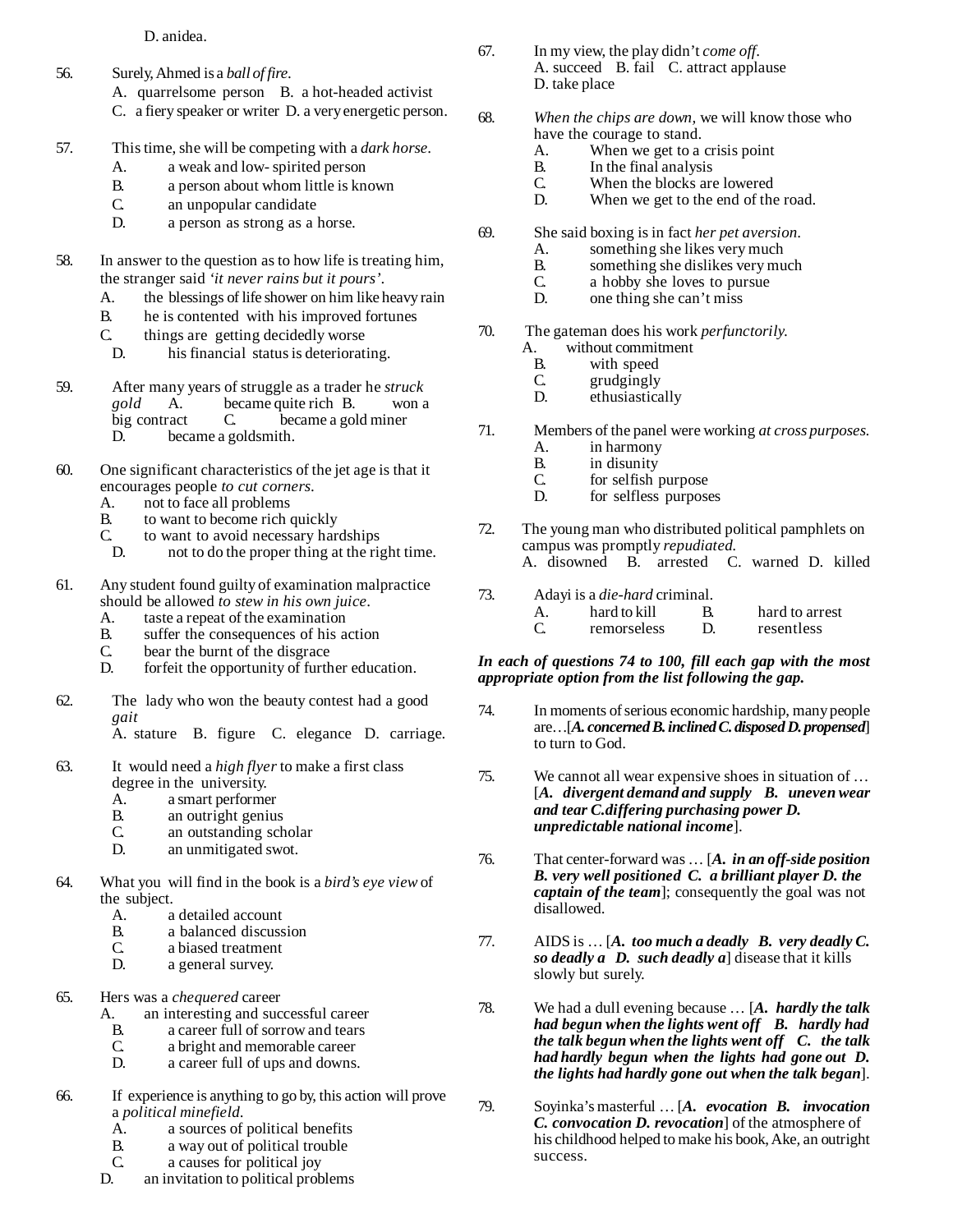80. Students will always blame their teachers when examination results are unfavourable … [*A. won't they B. wouldn't they C. isn't it D. can't they*]

- 81. Okonkwo is a stubborn man; he will never… [ *A. chew B. spit C. eat D. bite*] his words.
- 82. Kindly … me your book because my friend has … [*A. borrow/borrowed B. borrow/lent C. lend/lent D. lend/borrowed*] mine.
- 83. Three-quarters of the church … [*A. were B. was C. is D. are*] painted by members the previous day.
- 84. Two young boys have been caught with parts of the stolen machine but …[*A. neither of them has B. neither of them have C. none of them has D. none of them have*] admitted stealing it.
- 85. Watching carefully, I could see the fish … [*A. doting B. crawling C. diving D. darting*] along the bottom.
- 86. Emeka is now a … student but it took him years to … [*A. matured/mature B. mature/mature C. mature/ matured D. matured/ matured*].
- 87. The rebels will soon fight back. We have been informed …their… [*A. of/predicament B. about/indulgence C. on/rearmament D. asfor/advancement*].
- 88. Ali was honest and quiet as a schoolboy, but too much drinking has now changed his … and … [*A. temperature/injured B. character/tightened C. temperament/loosened D. innocence/worsened*] his tongue.
- 89. The hospital was closed … because there were no beds to put patients ... [*A. again/upon B. off/on C. down/ at D. up/in*].
- 90. The judge with hisson… [*A. were B. shall C. is D. are*] traveling to Lagos now.
- 91. A university teacher is an… [*A. academic B. academics C. academician D. academia*].
- 92. The adventurers ran into many … [*A. dear B. dears C. deers D. deer*].
- 93. The argument between the two neighbours degenerated into …[*A. a free to all B. a free fight C. a flee for all D. a free for all fight*].
- 94. The class … [*A. comprised of B. comprises of C. comprise D. comprises*] more girlsthan boys this session.
- 95. The tourist bought … [*A. a brown small Nigerian earthen pot B. a small brown Nigerian earthen pot C. an earthen brown small Nigerian pot D. a Nigerian small brown earthen pot*].
- 96. I have already… [*A. hanged B. hunged C. hang D. hung*] the picture on the sitting room wall.
- 97. Most of us will attend the conference … [*A. holding B. held C. being held D. to hold*] at Ibadan later this years.
- 98. Ishall work hard so that I can … [*A. secure B. make C. receive D. grab*] a distinction in English.
- 99. The baby was rather … [*A. much more troublesome B. much too troublesome C. so much troublesome D. very much troublesome*] than I could bear.
- 100. Students were forbidden …[*A. from joining B. in joining C. to join D. on joining*] any secret society.

## Use of English 1999

## **COMPREHENSION**

*Read passages, I, II & III carefully and answerthe questions that follow. Each question carries 3 marks.*

### **PASSAGE I**

If present trends continue, the world would face a major crisis by the end of this century: insufficient cheap, convenient energy. For without such energy, industrial production will fall, agricultural output will drop, transport will be restricted and *standard of living in developed countries will plummet*. At present, almost all our energycomesfrom *fossil fuels*. The earth's reserves of *fossil fuels* have been formed from organic matter subjected to enormous heat and pressure for millions of years. But such reserves are finite. Because power demand is increasing very rapidly, *fossil fuels* will be exhausted within a relatively short time. We can estimate the amount of recoverable fuel under the surface of the earth and we know the rate at which it is being extracted. Fairly simple calculations can therefore determine its remaining life. If present trends continue, gas and oil reserves will be exhausted by the middle of the 21st century – about 70 years from now. Similar estimates for coal and wood reserves suggest a projected supply of 250-300 years. Of course, long before *fossil fuels* are exhausted, demand will greatly exceed supply.

For too many years, the world has consumed *fossil fuels* with little thought for the future. In fact, world energy consumption increased almost 600% between 1900 and 1965 and it is projected to increase by another 450% between 1965 and the year 2000. Crude oil has been pumped out of the ground for about 100 years, but over half of it has been consumed in the past 18 years. Coal has been mined for over 800 years, but over a half of it has been extracted in the past 37 years. In sum, most of the world's consumption of energy from *fossil fuels* throughout history, hastaken place within living memory.

- 1. Fromthewriter's description oftheworld energysituation, we may conclude that
	- A. developing nations will soon experience poverty
	- B. demand for recoverable fuel will plummet
	- C. consumption has not affected production
	- D. decline has not affected demand.
- 2. The writer seems to suggest that developed nations should
	- A. always calculate a fossil fuel's remaining life
	- B. reduce industrial and agricultural production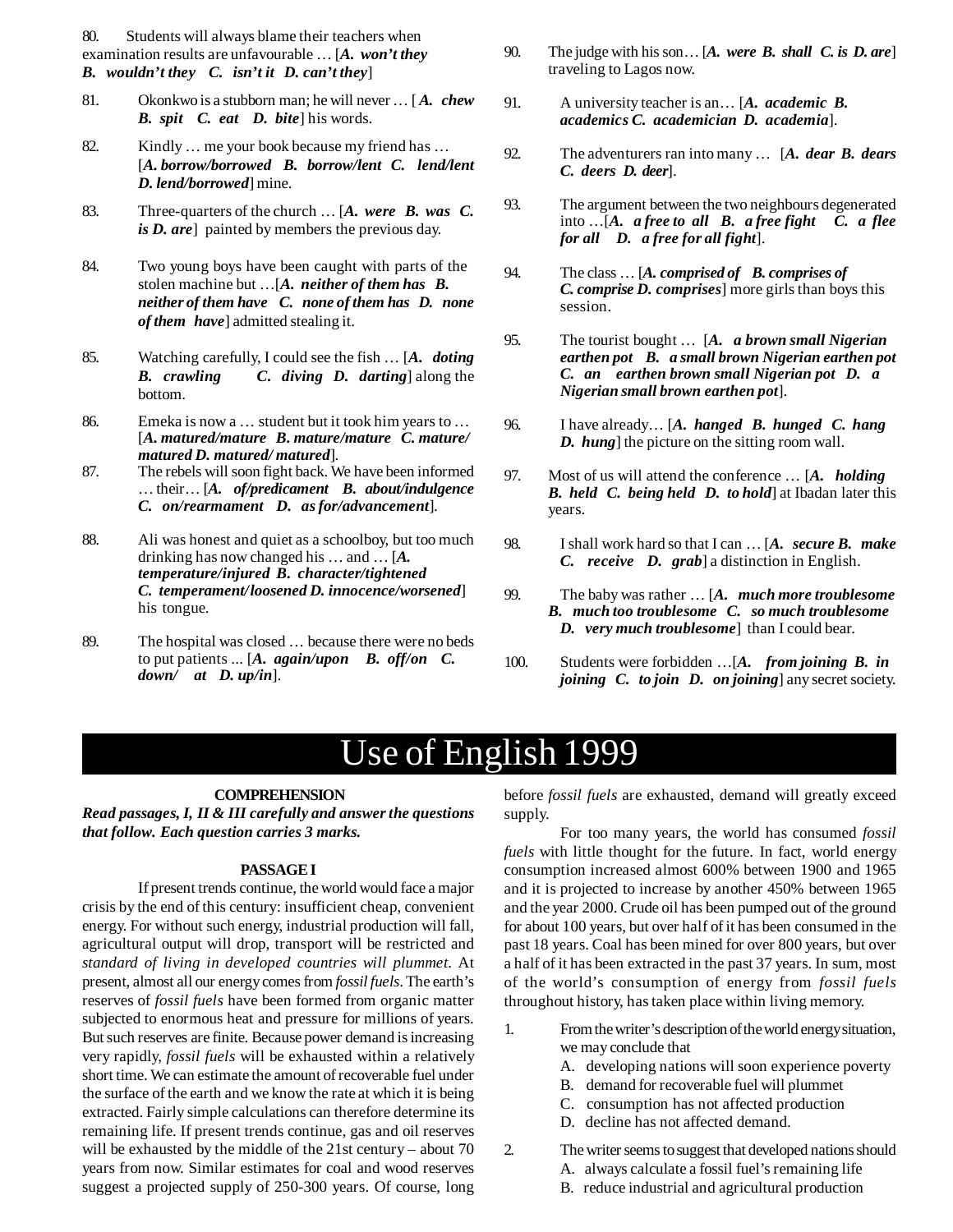- C. reduce dependence on fossil fuels
- D. review industrial dependence on energy.
- 3. The writer warns that the world could
	- A. lose all its oil reserves in a mater of years
	- B. face energy crisis soon if production is not stepped up
	- C. experience scarcity and low energy price soon
	- D. face low energy supply and poor agricultural output.
- 4. The expression, *standard of living in developed countries will plummet*, means
	- A. the economy of rich nations will stagnate
	- B. economic life will improve in rich nations
	- C. purchasing power will decline sharply in rich nations
	- D. people in developed nations will experience boom.
- 5. Fossil fuels are used in the passage include
	- A. wood, kerosene and natural gas
	- B. oil, coal and natural gas
	- C. lignite, butane and charcoal
	- D. wood, coal and oil.

## **PASSAGEII**

When Thomas Jefferson wrote in the America Declaration of Independence that 'all men are created equal', he was not seeking to describe men's endowments, but their political and legal rights. He was not saying that men do not differ from one another in the powers and dimensions of their bodies, minds and characters. He was asserting that, despite variations and differences, they all possessed the right to equal political and legal treatment. We must, however, ask of what real value are political and legal equality to a man who has no bread to eat, no clothes to wear, no roof to shelter him, no chance to earn a livelihood? What we understand as democratic society must provide for its citizen's minimum status as a member of that society, that keeps him from becoming a beggar, outcast or outlaw and that offers him some protection in his deprivation, losses and fears.

In our time, the nations of the democratic world have installed elaborate systems of social security and welfare, ranging from compensation for industrial accidents to subsidized housing, unemployment insurance, old age pensions, to provide against the characteristic losses and disasters of human life.

The evolving status of the Negro in America is attracting the attention of the champions of equality. Much has been written on the wrongs, injustices and inequalities of the coloured citizen of the USA and much remains to be said, because the history of this struggle for human rights is still unfolding. [John Coghlan]

- 6. It could be deduced from the passage that
	- A. citizens have equal political and legal treatment in America B. the nations of the democratic world have no political
	- and legal hierarchy
	- C. democratic nations are expanding the provision of social welfare.
	- D. equality obliterates differences and variations among races and nations.
- A. arranges welfare packages for every citizen
- B. absorbs the negro into its political structure
- C. grants equality to all citizens
- D. ensures socio-political and legal equality for every citizen.
- 8. One of the social services provided by democratic nations is
	- A. catering for beggars and outcasts
	- B. social welfare schemes
	- C. protection from human rights abuses
	- D. security against national disasters.
- 9. From the passage, it is obvious that
	- A. there is a hierarchy of rights
	- B. allmen possessthe right toequal political affiliations
	- C. there is deprivation in the society
	- D. the negro in America are champions of equality.
- 10. A suitable title for the passage is
	- A. Democracy
	- B. Discrimination
	- C. Equality
	- D. Freedom

## **PASSAGEIII**

In many places in the world today, the poor are getting poorer while the rich are getting richer, and the programmes of development planning and foreign aid appear to be unable to reverse this trend. Nearly all the developing countries have a modern sector, where the patterns of living and working are similar to those in developed countries. But they also have a non-modern sector, where the patterns of living and working are not only unsatisfactory, but in many cases are even getting worse.

What is the typical condition of the poor in developing countries? Their work opportunities are so limited that they cannot *work their way out of their situation*. They are underemployed, or totally unemployed; when they do find occasional work, their productivity is extremely low. Some of them have land, but often too little land. Many have no land, and no prospect of ever getting any. There is no hope for them in the rural areas and so, theydrift into the big cities. But there is no work for them in the big cities either -- and of course no housing. All the same, they flock into the cities because their chances of finding some work appear to be greater there than in the villages – where they are nil. Rural unemployment, then, produces mass-migration into the cities; rural unemployment becomes urban unemployment.

The problem can be stated quite simply: what can be done to promote economic growth outside the big cities, in the small towns and villages, which still contain 80 to 90% of the total population? The primary need is work places, literally millions of workplaces.

- 11. The expression 'work their way out of their situation' means.
	- A. walk from one village to another
	- B. migrate from village to city
	- C. work their way out of their village
	- D. change their circumstances.
- 12. Where are the rich getting richer and the poor poorer? A. In nearly all developing countries.
	- B. In a majority of countries in the world.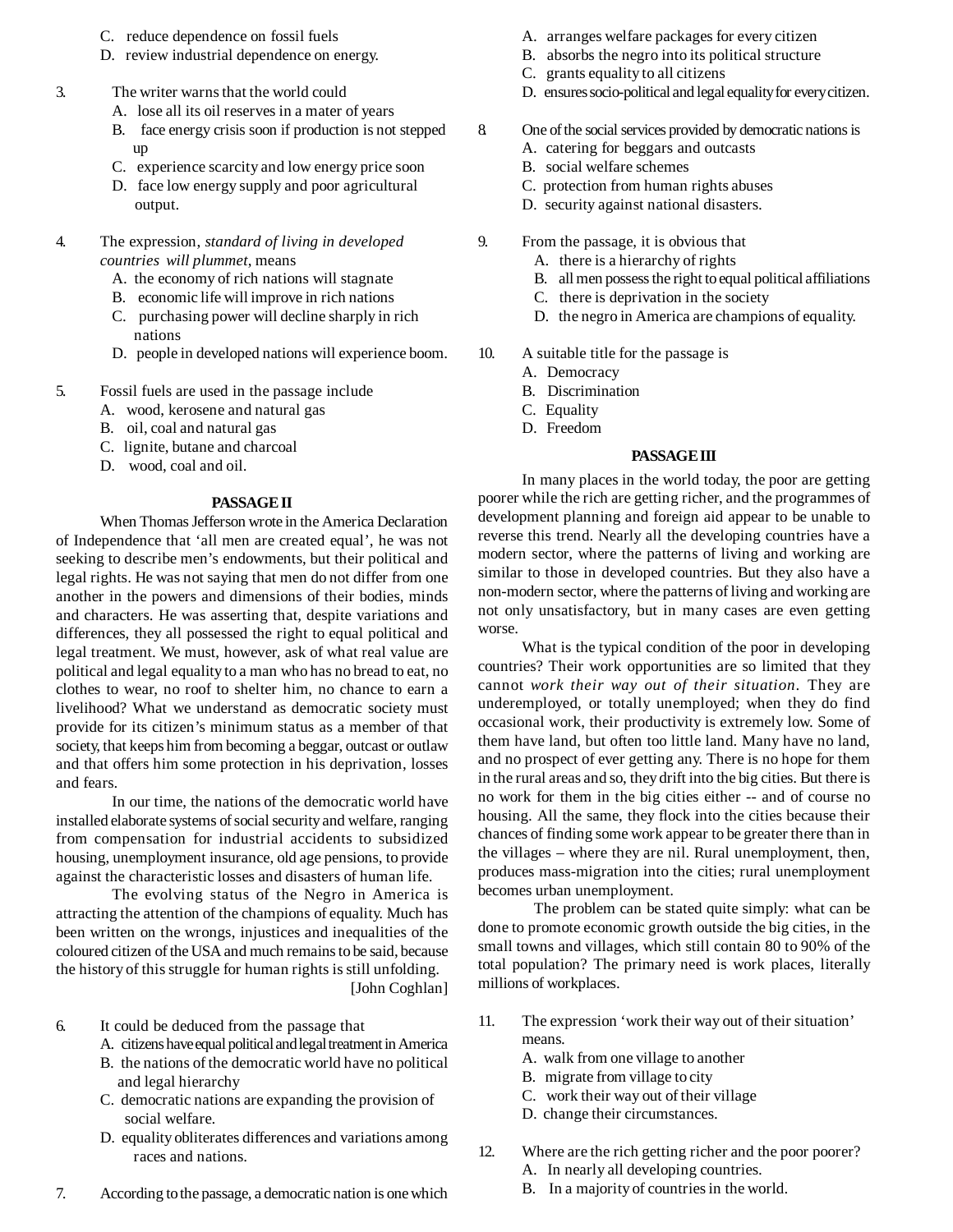- C. In developing countries with modern sectors.
- D. In countries with non-modern sectors.
- 13. Underemployment among the villagers refers to A. lack of sufficient land for everyone
	- B. low productivity when working
	- C. fewer people for many jobs
	- D. more people for fewer jobs.
- 14. The gap between the rich and the poor widens because there A. are no jobs in the rural areas
	- B. are no employment opportunities in the city
	- C. is no work in the village and the city
	- D. is low growth rate in productivity.
- 15. Migration to the city among villagers is caused by
	- A. attractions of the city
	- B. low productivity in the village
	- C. inadequate job opportunities in the village
	- D. shortage of land for cultivation.

## **PASSAGEIV**

## **The passage below has gaps numbered 16 to 25.Immediately following each gap, four options are provided. Choose the most appropriate option for each gap.** *Eachquestioncarries 2marks.*

Publishing is a fast growing business in Nigeria and there are therefore, many publishing houses all over the country. When …**16**… (A. *an article* B**.** *an essay* C**.** *a book* D**.** *a manuscript*) is submitted by an author, the publisher sends it …**17**… (A. *an assessor* B. *an evaluator* C**.** *a checker* d. *an examiner*) to know if it is actually publishable. This step is important because the publisher wants to make sure that the book catches the…**18**… (A. *market* B. *audience* C. *students* D. *shops*) when it is eventually published. In a good publishing house, there is …**19**… (A. *an error-proof* B. *an editorial* C. *lithographic* D. *an evaluation*) section which is concerned with …**20**… (A. *proof-reading*B. *reading over*C.*scanning over*D. *skimming over*) the manuscript and correcting both the spelling and typing errors. After this, the manuscript is …**21**… (A. *typewritten* B. *typeset* C. *double-spaced* D. *single-spaced*) in readiness for …**22**… (A. *photocopying* B. *xeroxing*C. *filming* D. *printing*). The printed…**23**…(A. *items*B. *bulletin* C. *copies* D. *specimen*) are then stored in the warehouse and a few of them may be sent to the author as …**24**… (A. *complementary* B. *complimentary* C. *acknowledgement* D. *sample*) copies. Since it is not just the aim of the publisher to offset the cost of production but also to make some gains, there is a strong marketing division which promotes sales. A certain percentage of the cover price of the book is paid to the author as …**25**.. (A. *royalty* B. *honorarium* C. *dividend* D. *interest*)

## **LEXISANDSTRUCTURE**

## **In eachof questions** *26 – 30***,select the option that** *best explains* **the informationconveyed inthe sentence.Each questioncarries 2 marks.**

- 26. The horizon may not be clear now, but the troubled spots have certainly been noted.
	- A. The horizon is dependent on the troubled spots.
	- B. Clarity of the horizon is dependent on the perception of the troubled spots.
	- C. Thetroubled spots aremore perceptible than the horizon.
- D. Horizon, clarity of the troubled spots and certainty are remarkably noted.
- 27. The crowd in the hall is intimidating.
	- A. The crowd is frightening. B. The crowd is angry C. The crowd is overwhelming. D. The crowd is riotous.
- 28. The manager said that the new loaf was the last word in bakery.
	- A. The loaf was the best ever baked.
	- B. The loaf was the last to be baked.
	- C. The loaf was the worst to have been baked.
	- D. The loaf was the last in the baker's directory.
- 29. Hundreds of used items will go under the hammer during the weekend.
	- A. Unserviceable goods will be publicly destroyed at the weekend.
	- B. Impounded household items will be sold to the public before the weekend.
	- C. Damaged items will be sold next weekend.
	- D. Many old items will be auctioned this weekend.
- 30. The reformists say elections cannot be free and fair unless a number of constitutional changes are effected.
	- A. Reformation depends on constitutional changes.
	- B. Free and fair elections depend on law reforms.
	- C. Free and fair elections are the primary concern of the reformists.
	- D. Effecting constitutional changes is dependent on electoral reforms.

## **In each of questions** *31 to 49***, choose the option** *opposite in meaning* **to the word(s) or phrase in italics.**

- 31. After the surgical operation, the doctor gave the indication that Mr. Idogo will *pull through.* A. be maimed B. survive C. die D. be revived.
- 32. His cruelty to his mother *defies*logical explanation. A. demands B. offers C. projects D. precludes.
- 33. The tennis player *surreptitiously swapped* rackets after the first set.

A. openly retained B. overtly exchanged. C. quietly surrendered D. violently swung

- 34. They attacked all regulations designed to *emasculate* student militancy. A. condone B. isolate C. punish D. strengthen
- 35. There is no point *dissipating* energyon a useless argument. A. destroying B. conserving C. marshalling D. storing
- 36. The secretary *runs down* anybody that does not sing his praises. A. hates B. pleases C. honours D. discredits
- 37. Everyone, including the Principal, believed that he was a very *assiduous* student.
	- A. assertive B. industrious C. aggressive D. casual
- 38. The dancing troupe put up a *flawless* performance.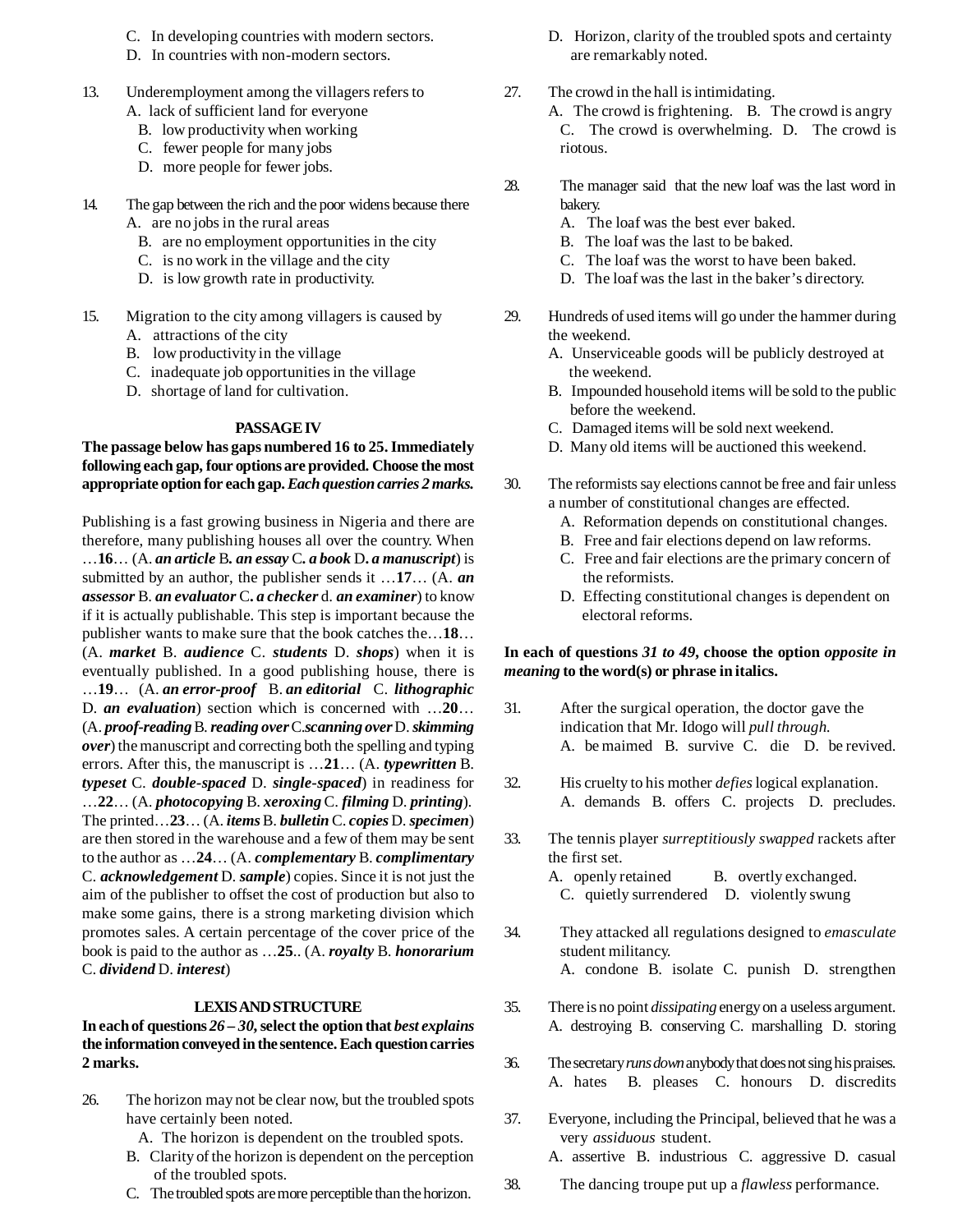A. an interesting B. an imperfect C. a satisfactory D. a careless

- 39. My brother married a *loquacious* woman. A. quiet B. noisy C. talkative D. beautiful
- 40. My eldest brother is now faced with the *vicissitudes* of married life.

A. amazement B. sweetness C. amiability D. stability

- 41. My father's advice to me was quite *invaluable.* A. useless B. useful C. helpful D. unsolicited
- 42. The Minister has finally been dropped from the present cabinet because of his *ignoble* act. A. criminal B. ignorant C. honourable D. selfish
- 43. There is much *indifference* in his behaviour A. concern B. nonchalance C. willingness D.inconsistency
- 44. Most warring countries end up in a state of *satiation.* A. hunger B. thirst C. danger D. famine
- 45. The officer asked for a more *temperate* assessment of the matter.

A. extreme B. moderate C. radical D. human

- 46. The lecturers were advised to carry out a *cursory survey* of Nigerian languages.
	- A. detailed study B. careful teaching
	- C. careful description D. partial consideration
- 47. Musa hates Hadiza for her constant *bellicose* behaviour. A. violent B. gentle C. meek D. troublesome
- 48. Abdul is fond of his teacher though he sometimes makes

*derogatory* remarks about him.

- A. unpleasant B. complimentary C. expressive D. inconsiderate
- 49. Orinya balancesthe pail on her head with *accustomed* ease.

A. convincing B. surprising C. unwary D. unusual

## **In each of questions** *50 to 64***, choose the option** *nearest in meaning* **to the word(s) or phrase in italics.**

- 50. They have tried to *circumvent* the restriction on the importation of the commodities. A. bypass B. confront C. oppose D. challenge
- 51. It was surprising how we *took to* the stranger at once. A. talked so long with B. introduced ourselves to C. formed a liking for D. started fighting
- 52. The government is not opening up to the unions in the negotiations; it must *have something up its sleeve.*
	- A. be nursing a hidden agenda
	- B. be hoping to trap them
	- C. be hiding a last minute package
	- D. be intending to dissolve the unions
- 53. The College Officer insisted that I show him my *credentials*

before I could be registered. A. papers B. qualifications C. testimonials D. identities

54. Even though there is no obvious riot on the campus, the

atmosphere is *restive*.

### A. quiet B. chaotic C. restless D. tense

- 55. When he found himself in a difficult situation, he tried to *double-talk* his way through.
	- A. talk to two people to help him.
		- B. mix up issues to sound nervous
		- C. mix up facts to confuse people
		- D. talk twice to gain sympathy
- 56. Mr. Dzokoto plays the piano with great *dexterity.* A. wisdom B. power C. force D. skill
- 57. Amina said she married a *doting* husband. A. a loving B. a fun-loving C. an uncaring D. a nagging
- 58. Adamuwoke upwith a start and took to his heels, claiming that something was *on his trail.* A. in his food B. giving him the chase C. hiding near the bed D. staring at him
- 59. The man preaches *egalitarianism* without matching it up with action. A. salvation B. dedication C. kindness D. equality
- 60. The prosecutor was accused of *obstructing* justice. A. hindering B. retarding C. impending D. interrupting
- 61. The Federal Government approved a new salary structure as an *incentive* for the Nigerian workers. A. a reward B. an encouragement C. a package D. an advance
- 62. Before embarking on his current research, the professor carried out a *feasibility* study of the area. A. thorough B. perfectibility C. complete D. practicability
- 63. It was a spending spree for all of us when daddy *hit the jackpot*. A. cashed his cheque B. received his salary C. found money in a pot D. won a lot of money
- 64. All the accident victims are bleeding *profusely*. A. slowly B. excessively C. diffusely D. clearly

## **In questions** *65 to 89***, fill each gap with the** *most appropriate* **optionfromthe list provided.**

- 65. It was late when we decided to get…. the train A. off B. down C. out of D. out from
- 66. The accident was due to … driving by the defendant. A. negligence B. negligible C. negligent D. neglectable
- 67. My friend and I have been quarrelling since yesterday and we haven't… yet. A. made it out B. made out C. made it D. made it up
- 68. He is so credulous… my story about the ghost. A. to believe B. that he believes C. in order to believe D. since he believes
- 69. The group never felt strong enough to act in the open; hostilitywas the hallmark of their resistance. A. covert B. overt C. vicious D. erratic
- 70. The freed robber expressed his gratitude in a… prayer of thanksgiving.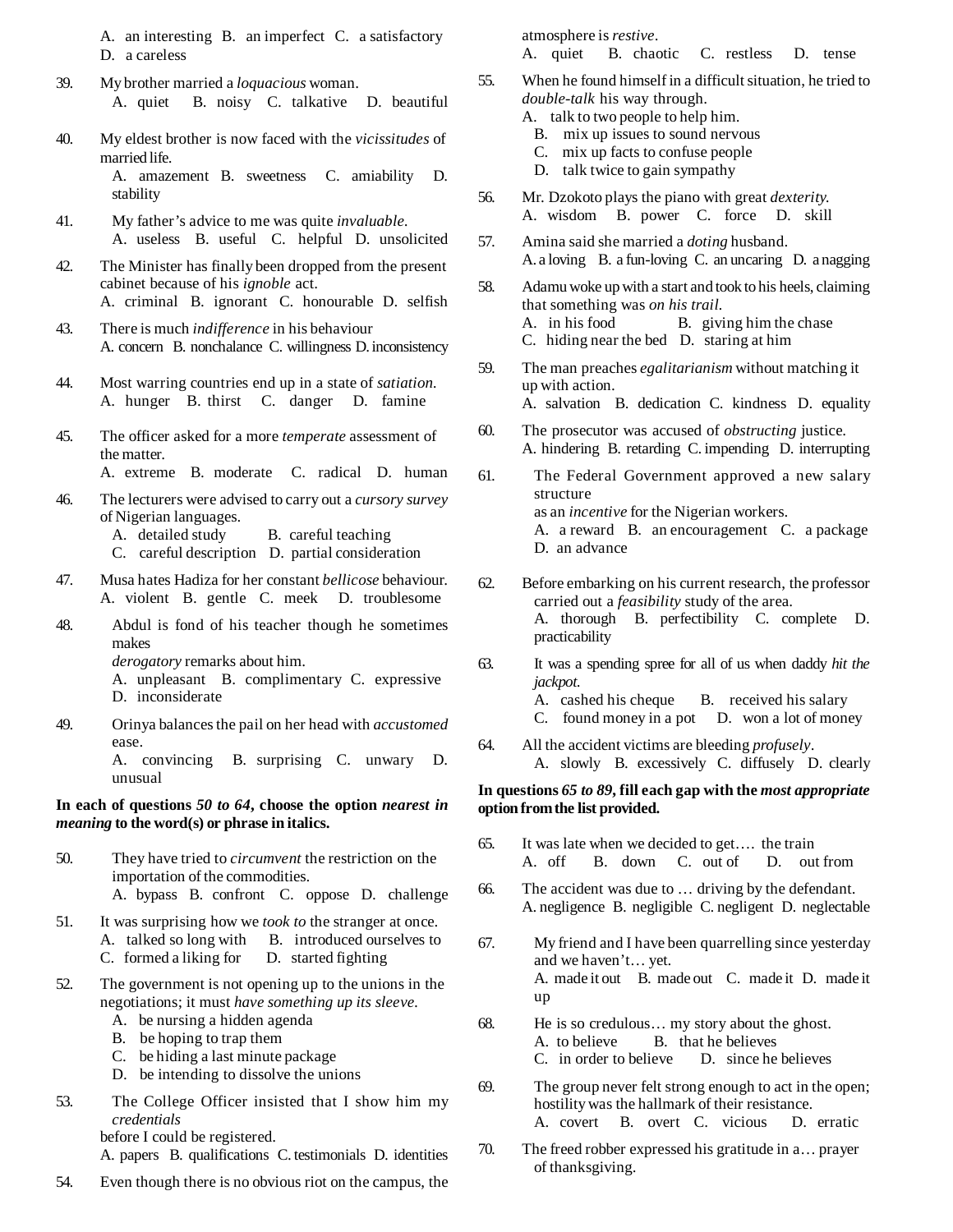A.spurious B.spasmodic C. spontaneous D. sporadic

- 71. He boasts so much about his high scores and he... at the efforts of others. A. scorns B. sneers C. grins D. smiles
- 72. The visitor was very uncomfortable because of his… nose. A. runny B. running C. watery D. flowing
- 73. Although the Officer wanted a… report on the matter, he got… account. A. truthful/an uninteresting B. factual/an unpleasant C. genuine/a ridiculous D. painstaking/a half-hearted
- 74. Immediately I entered the house, I could …. the smell of gasfrom the kitchen. A. feel B. hear C. detect D. smell
- 75. I am… admission to the university this year. A. seekingon B. seeking for C. seekingat D. seeking
- 76. Some robbers are on the prowl, we must be … A. alert B. at alert C. on the alert D. for alert
- 77. Mrs. Ojo was one of … in my village.
	- A. the first two enlightened young ladies
	- B. the two first enlightened young ladies
	- C. the two first young enlightened ladies
	- D. the first two young enlightened ladies.
- 78. My friend's car has… to a halt. A. grinded B. grounded C. ground D. grind
- 79. Bytwelve midnight, we will be… en route for Britain. A. airbourned B. airborne C. air borned D. airbourne
- 80. The old man's speech has become completely… A. uncomprehensible B. uncomprehensive C. incomprehensive D. incomprehensible
- 81. His chances in the games… seriously jeopardized. A. havebeen B. hasbeen C. havebeing D. hasbeing
- 82. We found it difficult to identify him asthe crowd was… around him.
	- A. head to head B. head above head
	- C. shoulder from shoulder D. shoulder to shoulder
- 83. The Principal expressed his… when the students broke the rules… and he didn't know how to stop them. A. anger/everyday B. frustration/time and again C. disappointment/understandably D. powerlessness/occasionally
- 84. Theywere all behaving like a bunch of… children. A. querulous B. querulous C. querrullous D. quarrelous
- 85. Our economic programme is... commitment to Nigeria's economic growth. A. deeply root in B. root in deep C. rooted in a deep D. deeply rooted in deep
- 86. You would be well... to listen to what the teachers says. A. informed B. advised C. reminded D. warned
- 87. Ndem was suspended from work because he showed no…in dealing with the customers.
	- A. love B. interest C. character D. finesse
- 88. Aggrieved persons are free to seek… in the court of law. A. reparation B. redress C. consolation D. acquittal
- 89. After two years of courtship, Jide is finally… Ngozi next Sunday.
	- A. being married to B. marrying C. married to D. being married by

## **In questions** *90 and 91***, identify the word that has a** *different stress pattern* **from the others.**

| 90. | A. Interlocutor<br>C. Ambiguity | B. Opportunity<br>D. Actualization |
|-----|---------------------------------|------------------------------------|
|     |                                 |                                    |
| 91. | A. Interrupt                    | B. Contribute                      |
|     | C. Harmattan                    | D. Entertain                       |

## **In each of questions 92 to 94, the word in capital letters has an** *emphatic stress***. Choose the option that best fitsthe expression in the sentence.**

- 92. The fire destroyed MANY lives.
	- A. Did the fire destroy the village?
	- B. Did the fire destroy some houses?
	- C. Did the fire destroy any lives?
	- D. Did the fire spare any lives?
- 93. The accused hasn't even been TRIED yet.
	- A. Was the accused sentenced to life imprisonment?
	- B. Has the suspect been apprehended?
	- C. Why hasn't the accused been tried yet?
	- D. Was the accused handed over to the police?

## 94. The electricity in OUR premises comes from a generator.

- A. Is the electricity in your compound supplied by a generator?
- B. Is the electricity in your neighbour's premises supplied by a generator?
- C. Does the electricity in your premises come from NEPA?
- D. Does everybody in your street receive electricity from generators?

## **In each of questions 95 to 97, choose fromthe optionsthe word that has the same vowel sound as the one represented by the letter(s) underlined.**

| 95. | Rust<br>A. loud B. touch C. bought D. march          |
|-----|------------------------------------------------------|
| 96. | Research<br>A. disturb B. comfort C. affair D. carry |
| 97. | Plateau                                              |

A. wanted B. below C. holiday D. haunted.

## **In each of questions** *98 to 100***, choose the word that does not have the** *same vowel sound* **as the others.**

|  |  | 98. A. deep B. lease C. meet D. lace |  |
|--|--|--------------------------------------|--|
|  |  | 99. A. loot B. boot C. rout D. route |  |
|  |  | 100. A. sun B. shun C. son D. short  |  |

### **COMPREHENSION**

*Read passages I, II & II carefully and answer the questions that follow. Each question carries 3 marks.*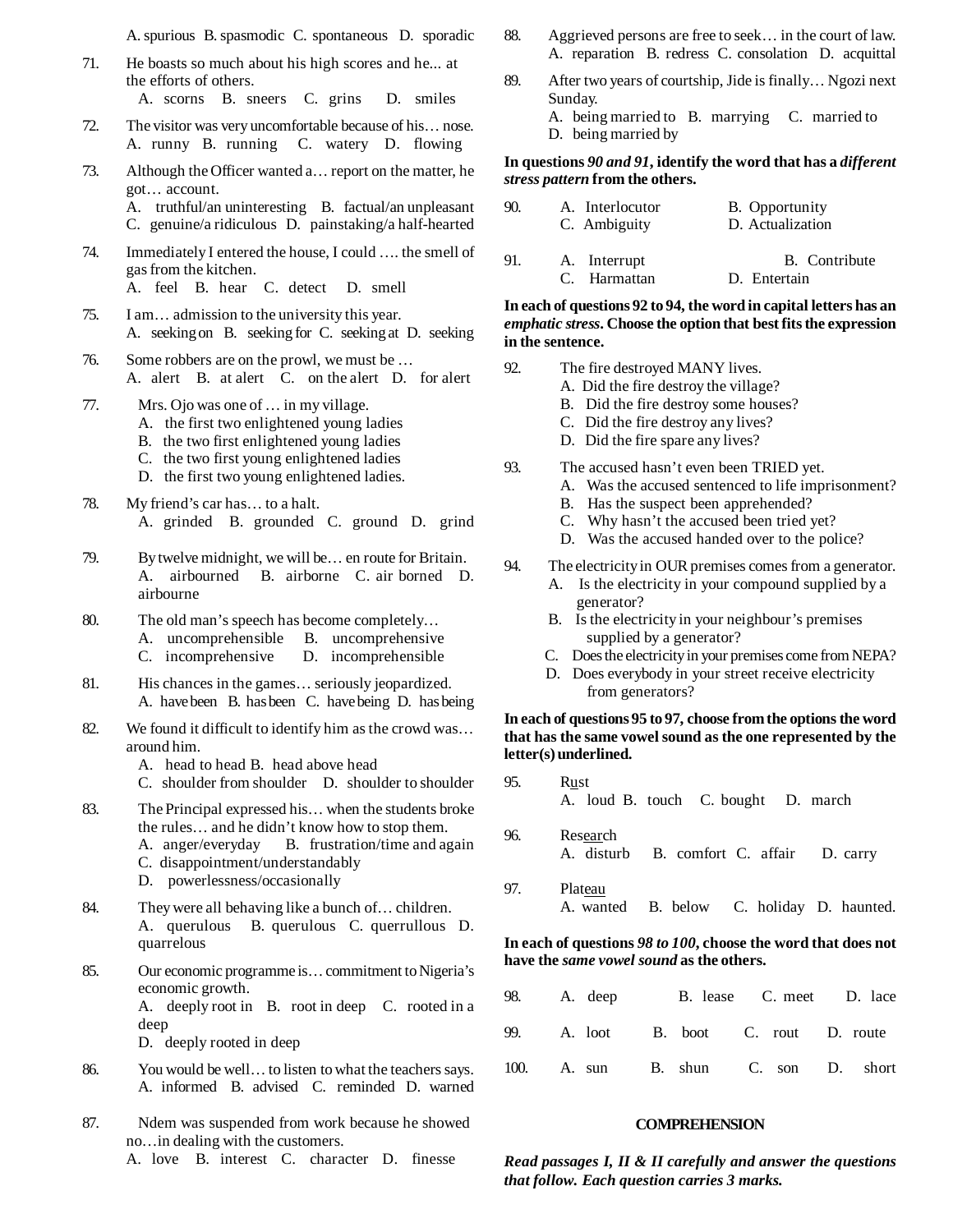## Use of English 2000

## **PASSAGE I**

Time was when boys used to point toy guns and say 'Bang!'Now, they aim real guns and shoot one another. Nearly 4,200 teenagers were killed byfirearmsin 1990.Onlymotor vehicle accidents kill more teenagers than firearms and *the firearms figures are rising*. The chance that a black male between the ages of 15 and 19 will be killed by a gun has almost tripled since 1985 and almost doubled for white males, according to the National Centre for Health Statistics.

Who could disagree with Health and Human Services Secretary, Donna Shalala, when she pronounced these statistics 'frightening and intolerable?' In the shameful light of this 'waste of young lives' in Ms. Shalala's words, an often-asked question seems urgently due to be raised again: Would less violence on television – the surrounding environment for most children and young adults – make violence in actual life less normal, less accepted, less horrifying?

It may be difficult to prove an exact correlation between the viewer of fantasized violence and the criminal who acts out violence after turning off the set. But *if the premise of education is granted* – that good models can influence the young – then it follows that bad models can have an equivalent harmful effect. This is the reasonable hypothesis held by 80 percent of the respondents to a recent Times Mirror poll who think that violent entertainment is'harmful'to society.

Witness enough mimed shootouts, see enough 'corpses' fall across the screen, and the taking of a human life seems no big deal. Even if a simple causal relationship cannot be established between watching violence and acting it out, is not this *numbed sensitivity* reason enough for cutting back on the overkill in films and TV?

From: The Christian Science Monitor, April 16 – 22, 1993, p. 20, CSPS, Boston, MA, USA.

- 1. The writer uses 'numbed sensitivity' to refer to
	- A. deadening of the capacity to feel
	- B. objectionable behaviour
	- C. heartlessness on the part of actors.
	- D. unreasonable violence.
- 2. What will actually be proved 'if the premise of education is granted'?
	- A. Entertainment on television is harmful to society.
	- B. Violence on television encourages violence in real life.
	- C. Good models can influence the young.
	- D. The viewer of fantasized violence is the criminal who acts out violence.
- 3. From the passage, it can be inferred that since 1985
	- A. more black males between the ages of 15 and 19 havebeen killing one another with guns.
	- B. more black males between the ages of 15 and 19 have been getting killed by guns.
	- C. more white than black males have been getting killed
	- by guns.
	- D. more black than white males have been killing one another with guns.
- 4. The writer says 'the firearmsfigures are rising' because A. more teenagers are now getting killed by firearms

than by motor vehicle accidents

- B. firearms now have figures that are terribly high
- C. more teenagers now carry fire arms than used to be the case
- D. more teenagers are now getting killed by firearms than used to be the case.
- 5. In SecretaryDonna Shalala's view, the situation depicted by the statistics is
	- A. tense and reassuring B. topical and intimidating
	- C. alarming andunbearable D. disturbingandconducive.

## **PASSAGEII**

You would think that the common cold should be easy enough to study, but it is not so easy as it looks. Colds often seem to spread from one person to another, so it is often assumed that the cold must be infectious, but there are some puzzling observations which do not fit in with this theory. An investigator in Holland examined some eight thousand volunteers from different areas and came to the conclusion that in each group the colds all appeared at the same time – transfer of infection from case to case could not account for that. Yet at the Common Cold Research Unit in Salisbury the infection theory has been tested out; two series of about two hundred people each were inoculated, one with salt water and the other with secretions from known cold victims. Only one of the salt-water group got a cold, compared with seventy-three in the other group.

In the British Medical Journal the other day, there was a report of a meeting, 'The Common Cold -- Fact and Fancy', at which one of the speakers reported a study of colds made in Cirencester over the last five years. Three hundred and fifty volunteers had kept diaryrecords of their colds and on an average each had seven every year, with an annual morbidity of seventy days. So nearly one-fifth of our lives is spent in more or less misery, coughing and sneezing. Some widely held beliefs about the common cold have turned out not to be true. It seems that old people are just as liable to colds as the young. Sailors in isolated weather ships have just as many colds while on board and not in contact with the outside world as when on shore. It is a truism that common illnesses pose more problems than the rare. The rare disease is by comparison much easier to handle. There are not so many cases and all of them have been intensively studied. Someone has read up all the literature about the disease and published a digest of it. There will be more facts and fewer fancies.

### Miles Howard: *'The Spectator'*

- 6. Which of the following statements can be implied from the passage?
	- A. People catch more colds in winter.
	- B. The origin of colds is inconclusive.
	- C. People catch more colds in warm weather.
	- D. People catch cols equally in warm and cold weather.
- 7. A rare disease can be more easily dealt with than the common cold because
	- A. medical experts are fed up with the rampant cases of common colds
	- B. people easilydevelop resistance to the common colds
	- C. a dequate research exists to uncover facts bout such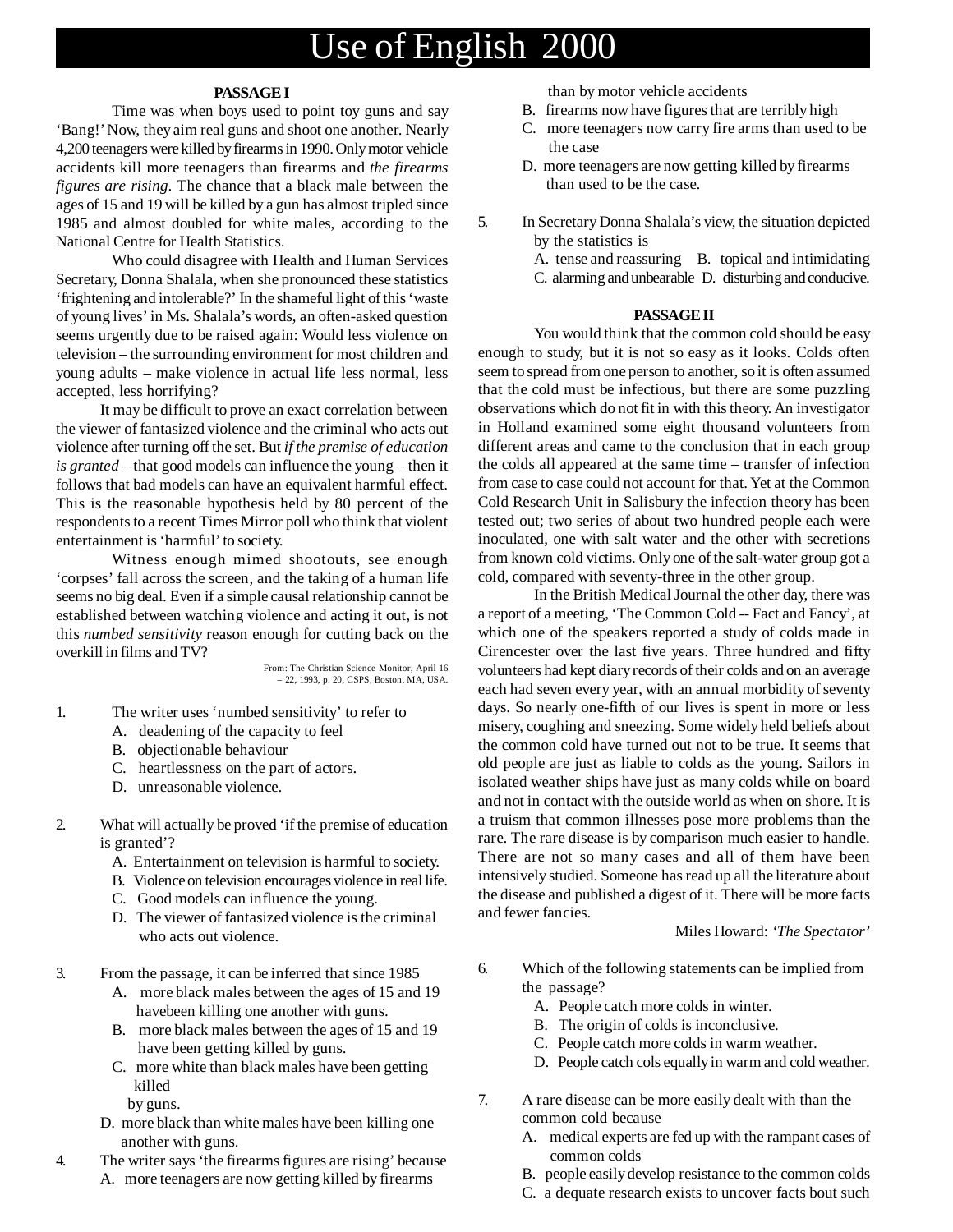rare diseases

- D. common colds are easily not he province of the orthodox medical experts.
- 8. According to the writer, some widely held beliefs about the common colds are: A. inevitable B. irreconcilable C. fallacious D.
	- societal
- 9. From the information in the passage, there is evidence. A. against the theory that the common cold is infectious
	- B. for the theory that the common cold is indeed infectious
	- C. that old people are immune against the common cold
	- D. that medical reports are silent on facts about common colds.
- 10. The Cirencester volunteers kept a record of their colds through
	- A. the British Medical Journal B. morbidity rates
	- C. temperature recordings. D. personal diaries.

### **PASSAGEIII**

Young men have strong passions, and tend to gratify them indiscriminately. Of the bodily desires, it is the sexual by which they are most swayed and in which they show absence of self-control. They are changeable and fickle in their desires, which are violent while theylast, but quicklyover: their impulses are keen but not deep-rooted, and are like sick people's attacks of hunger and thirst. Theyare hot-tempered and quick-tempered, and apt to give way to their anger; bad temper often gets the better of them, for owing to their love of honour they cannot bear being slighted, and are indignant if theyimagine themselves unfairly treated. While they love honour, they love victory still more, for youth is eager for superiority over others, and victory is one form of this. They love both more than they love money, which indeed they love very little, not having yet learnt what it means to be without it. They look at the good side rather than the bad, not having yet witnessed many instances of wickedness. They trust others readily, because they have not yet been cheated. They are sanguine; *nature warms their blood as though with excess of wine*; and besides that, they have as yet met with few disappointments. Their lives are mainly spent *not in memory but in expectation*, for youth has a long future before it and a short past behind it: on the first day of one's life one has nothing at all to remember, and can only look forward. They are easily cheated owing to the sanguine disposition just mentioned. Their hot tempers and hopeful dispositions make them more courageous than older men are; the hot temper prevents fear, and the hopeful disposition creates confidence; we cannot feel fear so long as we are feeling angry, and any expectation of good makes us confident.

- Aristole's Youth and Old-Age, p. 197 11. The expression, 'not in memory but in expectation', as used in the passage, implies
	- A. innocence, not experience B. future, not present
	- C. past, not present D. hopelessness, not hopefulness.
- 12. The statement, 'nature warmstheir blood as though with excess of wine', as used in the text, means
	- A. act with considerable confidence and trust.
	- B. respond with suspicion and alertness
- C. behave shamelessly like a drunkard
- D. move with care and self-control.
- 13. The analogy between young men and sick people is that
	- A. they are easily swayed by emotions
	- B. they are easily controlled by hunger and thirst
	- C. their emotions are active but short-lived
	- D. they are apt to give way to anger.
- 14. According to the passage, young men are
	- A. violent when they have sexual desires
	- B. active and restive until they satisfy their desires
	- C. indignant and fickle in satisfying their sexual desires
	- D. hot-tempered when they are hungry or thirsty.
- 15. The writer says that young people are optimistic in their
	- dealings with people because they are.
	- A. steadfast B. courageous C. discreet
	- D. reckless.

## **PASSAGEIV**

## **The passage below has gaps numbered 16 to 25.Immediately following each gap, four options are provided. Choose the most appropriate option for each gap.** *Eachquestioncarries 2marks.*

With the most profound respect to the members of the Senate, I do not think that it is within the competence of that …**16**…(A. *executive*B. *judicial*C. *administrative* D. *legislative*) bodyto pass a motion to …**17**… (A. *enforce* B. *nullify* C. *modify* D. *order)* the executive action of the President. The Senate is …**18**…(A. *a wing* B. *a portion* C. *an anchor* D. *an arm*) of the National Assembly. But it is not by itself alone the National Assembly. One can imagine the confusion, which would be created if the …**19**…(A. *House of Representatives* B. *Judiciary* C. *National Assembly* D*. Executive Council*) were to take a view diametrically opposed to that reflected in the Senate resolution. The strongest objection to the action of the Senate in passing the resolution is the fact that it constituted itself the…**20**… (A. *litigant* B. *defendant* C. *plaintiff* D*. attorney*) as well as the judge of the constitutionality of the action of the President. The function of the Senate is to …**21**… (A. *enact* B. *create* C. *compose* D. *annul)* laws. But the Senate has no authority or …**22**… (A. *might* B. *power* C. *dynamism* D. *strength*) to control the President in the exercise of his …**23**… (A. *official* B. *authoritative* C. *judicial* D. *executive*) powers. It cannot by a mere resolution or motion give any directive to the President regarding the exercise of his powers nor can it undo what the President has done in the exercise of those powers. The onlyway in which the exercise of the powers of the President can be…**24**… (A. *modified* B. *standardized* C*. regulated* D. *ordered*) is by …**25**…(A. *an Act* B. *a Decree* C. *a motion* D. *a bill*) of the National Assembly.

Adapted from The Guardian of July 8, 1999, p. 8

## **LEXIS,STRUCTUREANDORALFORMS**

### *(Questions 26 to 62 carry 1 mark each.)*

**In each of the questions** *26 to 30***, choose the option that has** *the same vowel sound* **as the one represented by the letters underlined.**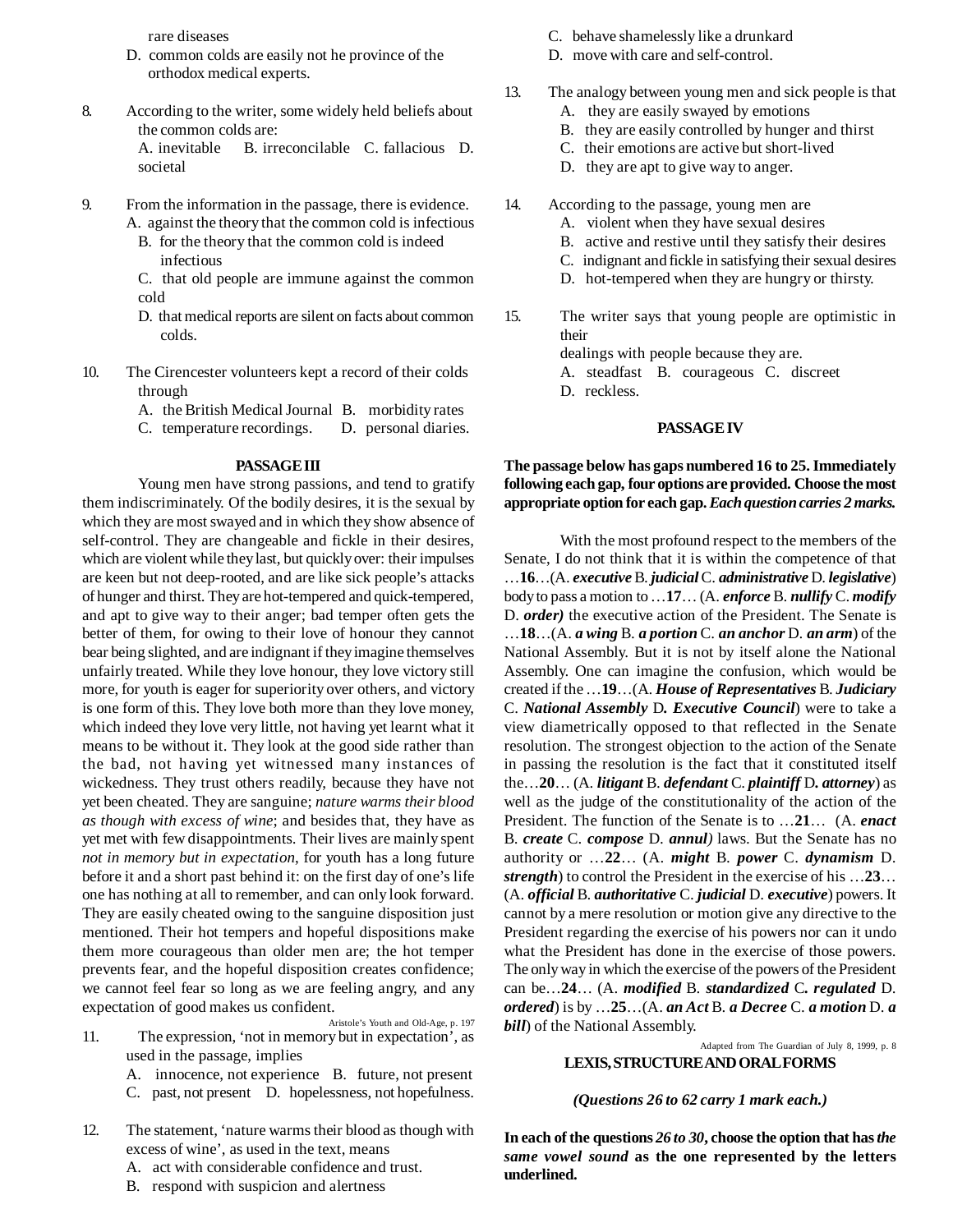| 26. | <b>boat</b>                           |                                                                  |           |             |         | 39 |
|-----|---------------------------------------|------------------------------------------------------------------|-----------|-------------|---------|----|
|     | А.                                    | board                                                            | B.        | bought      |         |    |
|     | $\mathsf{C}$                          | go                                                               | D.        | glory       |         |    |
|     |                                       |                                                                  |           |             |         | 40 |
| 27. | $\frac{\text{air}}{\text{air}}$<br>A. | heir                                                             | <b>B.</b> | her         |         |    |
|     | C.                                    | hear                                                             |           | D.          | fire    | In |
|     |                                       |                                                                  |           |             |         | ap |
| 28. | pleasure                              |                                                                  |           |             |         |    |
|     | A.                                    | pliable                                                          | B.        | pleat       |         | 41 |
|     | C.                                    | plenary                                                          | D.        | jeopardy    |         |    |
| 29. | thunder                               |                                                                  |           |             |         |    |
|     | A.                                    | prefer                                                           |           | <b>B.</b>   | differ  |    |
|     | $\mathcal{C}$                         | confer                                                           |           | D.          | defer   |    |
|     |                                       |                                                                  |           |             |         | 42 |
| 30. |                                       | $tear$ (noun)                                                    |           |             |         |    |
|     | А.                                    | dare                                                             |           | B.          | care    |    |
|     | $\mathcal{C}$                         | here                                                             |           | D.          | wear    | 43 |
|     |                                       | In questions 31 and 32, choose from the options the word that    |           |             |         |    |
|     |                                       | has the same consonant sound as the one represented by the       |           |             |         |    |
|     | letters underlined.                   |                                                                  |           |             |         |    |
|     |                                       |                                                                  |           |             |         |    |
| 31. | thought<br>А.                         | theatre                                                          | <b>B.</b> | taught      |         | 44 |
|     | C.                                    | weather                                                          | D.        | fate        |         |    |
|     |                                       |                                                                  |           |             |         |    |
| 32. | caliph                                |                                                                  |           |             |         |    |
|     | A.                                    | presently                                                        |           | B.          | perhaps |    |
|     | $\mathsf{C}$                          | powerful                                                         | D.        | opponent    |         | 45 |
|     |                                       | In each of questions 33 to 36, select the word that has the same |           |             |         |    |
|     |                                       | pattern of stress as the given word.                             |           |             |         |    |
|     |                                       |                                                                  |           |             |         | 46 |
| 33. |                                       | <b>ENORMOUS</b>                                                  |           |             |         |    |
|     | A.                                    | interest                                                         | B.        | solution    |         |    |
|     | $\mathcal{C}$                         | stupidly                                                         | D.        | character   |         | 47 |
| 34. |                                       | <b>HONOUR</b>                                                    |           |             |         |    |
|     | A.                                    | hotel                                                            |           | В.          | hyena   |    |
|     | $\mathcal{C}$                         | human                                                            |           | D.          | humane  | 48 |
|     |                                       |                                                                  |           |             |         |    |
| 35. | <b>QUALITY</b><br>А.                  | guarantee                                                        | <b>B.</b> | accepted    |         |    |
|     | $\mathsf{C}$                          | bachelor                                                         | D.        | relation    |         |    |
|     |                                       |                                                                  |           |             |         | 49 |
| 36. |                                       | <b>EDUCATION</b>                                                 |           |             |         |    |
|     | А.                                    | duplicity                                                        | B.        | economics   |         |    |
|     | $\mathsf{C}$                          | elaborate                                                        | D.        | conjectural |         | 50 |
|     |                                       | In questions 37 and 38, identify the word that has the stress on |           |             |         |    |
|     | the second syllable.                  |                                                                  |           |             |         |    |
|     |                                       |                                                                  |           |             |         |    |

| 37. | А. | reproduce<br>result | D | understand | always                 |
|-----|----|---------------------|---|------------|------------------------|
| 38. | А. | tomato<br>yesterday |   | В.         | photograph<br>tranquil |

**In questions 39 and 40, identify the word that has a** *different stress pattern* **from the others.**

| 39. | А.<br>C. | integral<br>discourse                                                                     | D. | $\mathbf{B}$<br>accelerate | intimate                                                                                                         |
|-----|----------|-------------------------------------------------------------------------------------------|----|----------------------------|------------------------------------------------------------------------------------------------------------------|
| 40. | А.<br>C. | navigate<br>legislate                                                                     |    | В.<br>D.                   | envelop<br>liberate                                                                                              |
|     |          | appropriate option from the list provided.                                                |    |                            | In each of questions 41 to 62, fill each gap with the most                                                       |
| 41. |          | victory in the race for the National Assembly.<br>A. never have been<br>C. never had been |    |                            | Without our relentless campaigns, we might  sure of<br>B. have never be<br>D. be never                           |
| 42. |          | D. never had                                                                              |    |                            | We are all hungry; we  anything to eat since morning.<br>A. didn't have B. hadn't had C. haven't had             |
| 43. |          | should<br>be planted.<br>A. drought-proof<br>C. drought-effective                         |    | D.                         | To check desertification in the arid zones,  trees<br>drought-resisting<br>В.<br>drought-resistant               |
| 44. | the      | players                                                                                   |    |                            | The loquacious young lad reeled off all the names of<br>A. off head B. offhand C. at heart D. at hand            |
| 45. |          | the last convention of our party.                                                         |    |                            | I like the character that played the role of a politicalat<br>A. thorncoat B. torncoat C. turncoat D. turnedcoat |
| 46. | А.       | imported suits.<br>B. off<br>up                                                           |    | C. over                    | All the traders in the market saw the woman buy the<br>D.<br>out                                                 |
| 47. |          | The man declared his intention from the<br>A. outset B. inset C. onset D. offset          |    |                            |                                                                                                                  |
| 48. |          | won by the<br>D. fore-footed                                                              |    |                            | The Team Manager told us that the race could only be<br>A. flat-footed B. bare-footed C. swift-footed            |
| 49. |          |                                                                                           |    |                            | The Governor rejected the bill and withheld his<br>A. accent B. assent C. access D. ascent                       |
| 50. |          | practical.<br>A. enough equipment B. equipments<br>C. an equipment D. enough equipments   |    |                            | The new school is not provided with  for science                                                                 |
| 51. |          | Much as I would love to visit him, I'm afraid                                             |    |                            | A. I won't B. I can't C. I can't be able D. of visiting him                                                      |
| 52. |          | in recent times.                                                                          |    |                            | Ilesa witnessed the largest  of writers at any convention<br>A. turn-around B. turnover C. turn-out D. turn-on   |

53. The warring factions need words of…

A. advise B. adverse C. advises D. advice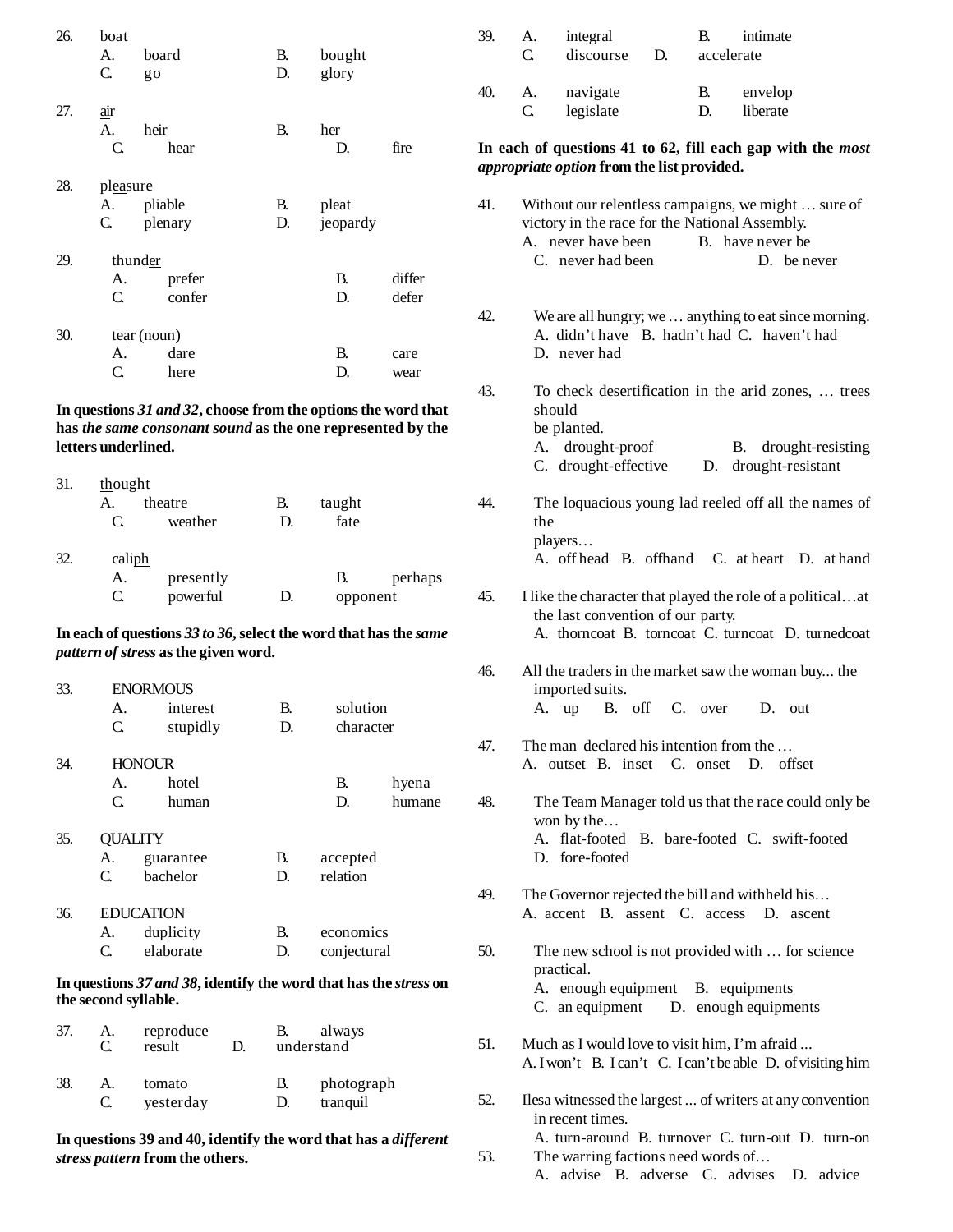- 54. The politicians were… by the press. A. marooned B. ridiculed C. eclipsed D. ostracized
- 55. There are many… to her personality. A. moods B. styles C. facets D. faces
- 56. There are several… in the farmyard. A. sheep B. ewe C. lamb D. goat
- 57. Audu fought with his… brother. A. senior B. older C. bigger D. elder
- 58. The Dark Continent was an… for Africa. A. abuse B. enigma C. eclectic D. epithet
- 59. He arrived…to see hisfamily leave for the countryside. A. in time B. timely C. late D. with time.
- 60. You can travel on your own, A. isn't it B. wouldn'tyou. C. can't you D. shouldn't you.
- 61. Our culture does not allow one to … when an elderly person is speaking. A. cut of B. cut off C. cut in D. cut on
- 62. Raffle drawslike gambling often end in a… for me. A. lost B. loss C. loose D. lose

## **In each of questions** *63 to 67***,selectthe option that** *best explains* **the information conveyedin the sentence.** *Eachquestioncarries 2 marks.*

- 63. If he were here it could be more fun. A. He did not show up and so the occasion lacked much fun.
	- B. He was being expected to supply more fun.
	- C. There was no fun because he was not present.
	- D. Hewas expected but did not showup to liven up the occasion.
- 64. Though he is our elected representative, he often takes a rather jaundiced view of our problems. A. He takes a rather hazy view of our problems.
	- B. He takes an unfavourable position concerning our problems.
	- C. He takes a rather forceful view of our problems.
	- D. He takes a sickly view of our problems.
- 65. When I visited James I only gave him a congratulatory card on account of his promotion.
	- A. The only person I visited was James and nobody else.
	- B. It was only James that I gave a congratulatory card to.
	- C. All I gave James when I visited him was a congratulatory card.
	- D. All I did when I visited James was given a congratulatory card.
- 66. The events of last Friday show that there is no love lost between the Principal and the Vice-Principal.
	- A. They like each other B. Theywork independently. C. They cannot part company D. They dislike each other.
- 67. Thepolitician'sinflammatoryremarkswereheavilycriticized.
- A. The politician's rude remarks were heavily criticized.
- B. The politician's provocative remarks were heavily criticized.
- C. The politician's bombastic remarks were heavily criticized.
- D. The politician's tribalistic remarks were heavily criticized.

### **(Questions 68 to 100 carry 1 mark each)**

### **In each of questions** *68 to 84***, choose the option** *nearest in meaning* **to the word(s) or phrase in italics.**

- 68. TheGovernortold the chiefthat hewas onlyon a *routine tour*. A. normal and regular visit B. unplanned encounter C. surprise and impromptucheck D. working visit and homage.
- 69. The boy was told that he would need *several* more pints of blood if he was to survive. A. many B. much C. some D. plenty
- 70. The Principal told the teacher to stop *browbeating* the children. A. pampering B. bullying C. deceiving D. caning
- 71. Some actions of the Nigerian youth have alienated them from those who were *sympathetic* to their cause. A. endeared/kindly B. confronted/ill disposed C. separated/opposed D. estranged/well disposed.
- 72. The essay topic is *nebulous*. A. vague B. incorrect C. distinct D. clear
- 73. The man was able to persuade his *willful and obstinate* daughter to follow the career he chose for her. A. intelligent but arrogant B. unyielding and obdurate C. obscure and odious D. hardworking and intelligent
- 74. Mr. Okon has been described as an *eagle-eyed* editor. A. a short-sighted B. a clear-sighted C. a long-sighted D. a quick-sighted.
- 75. Inspite of her grim situation, the young widow smiled dutifully at the visitor's *pleasantries*. A. unkind comments B. sad stories

C. condolence messages D. jocular remarks

- 76. I have always believed that my mother is a very *impassioned* woman. A. emotive B. impartial C. impassive D. emotional
- 77. The party gathering wasthrown into a state of *euphoria* after the election result was announced. A. pleasure B. sadness C. excitement D. confusion
- 78. The family discussed the crime committed and resolved to *nail the lie to the counter*.
	- A. expose it publicly. B. bury it in a coffin.
	- C. defer action on it D. seek more advice.
- 79. My father was at the *apogee* of his career when he was retired.
	- A. terminal point B. highest point
	- C. least productive stage D. redundant stage
- 80. Though David's condition is *serious*, hislife is not in immediate danger.
- A. nasty B. hypertensive C. dangerous D. grave 81. That punch by the young boxer proved to be *fatal*.
- A. effective B. hard C. deadly D. belated.
- 82. The presence of the securitymen in the area will provide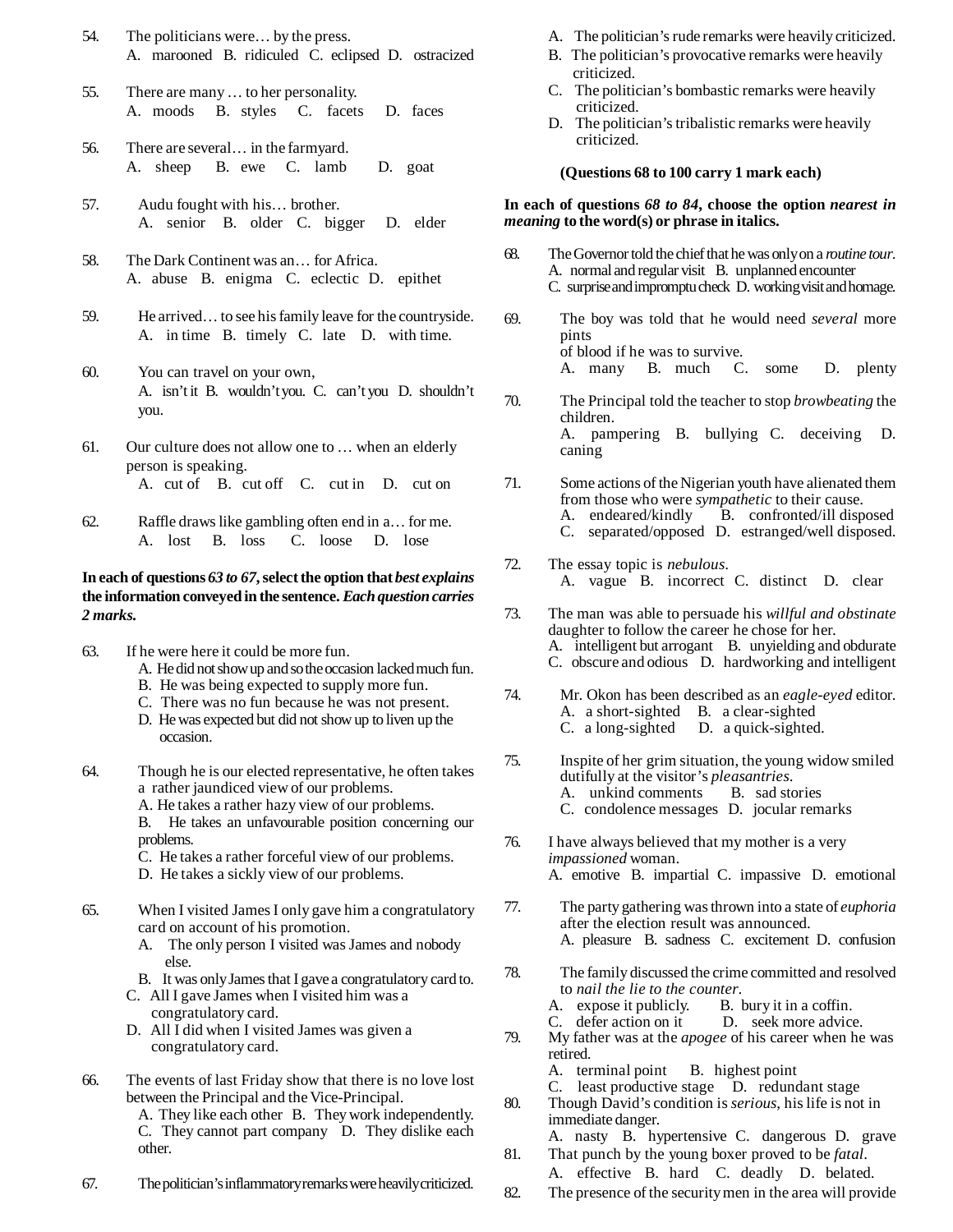*a moment of respite* for the residents.

- A. soothing relaxation B. enduring reprieve
- C. lasting security D. temporary relief
- 83. It is time for all concerned to first *pick to pieces*the strike action before proffering solutions.
	- A. embrace joyfully B. critically analyse
	- C. stop abruptly D. commend highly
- 84. The new ruler is *big-hearted* in his dealings with the people
	- A. generous B. cruel C. soft D. proud

### **In each of questions** *85 to 100***, choose the option** *opposite in meaning* **to the word(s) or phrase in italics.**

- 85. The teacher announced that the class would bemaking a *fleeting* visit to the zoo.
- A. routine B. brief C. long D. guided 86. The project is designed to *alleviate* poverty in the country.
	- A. tackle B. exacerbate C. eradicate D. assuage
- 87. Civil engineering is *predominantly* a male profession. A. absolutely B. essentially C. generally D. seldom
- 88. The officer said that he knew nothing to the *detriment* of
	- the applicant.

A. damage B. disfavour C. advantage D. background

- 89. When the driver applied the brakes, they *acted up* A. failed B. responded well C. were sluggish D. jammed
- 90. The striking workers have vowed not to return to work until the decision is *rescinded*.
	- A. changed B. dismissed C. implemented D. incorporated
- 91. It is rare for a leader and his deputy to *see eye to eye*. A. disagree B. respect each other
- C. be of one mind D. reproach each other 92. Common sense requires that one should be *decorous* at formal gatherings.
- A. courteous B. impolite C. incurious D. careful 93. The diminutive figure bounces over the track with

*unfathomable* lightness.

A invigorating B. irresistible C. predictable D. impressive

- 94. I'm not interested in buying that shirt. I think it is *overpriced*.
- A. too expensive B. overrated C. priceless D. cheap 95. Despite hislaxity in other matters, Ojo's father *drewthe*
- *line* at truancy. A. favoured B. rejected. C. Emphasized D. Ignored.
- 96. The string was *taut*.
- A. loose B. firm C. stretched D. tight
- 97. Hypertension is *a debilitating* disease that everyone should prevent.
	- A. a mortal B. an enervating C. an energizing D. a horrible
- 98. The Permanent Secretary left his job *under a cloud*. A. on a cloudy day B. with a clear record C. in disgrace D. on a sunny day
- 99. We intend to make the reception *a diurnal* event. A. a nightly B. a weekly C. a short D. an annual
- 100. It is surprising that this politician has now turned *renegade*.
	- A. militant B. corrupt C. loyal D. quiet

### **COMPREHENSION**

## *Read passages I & II carefully and answer the questions that follow. Each question carries 3 marks.*

### **PASSAGE I**

The emergence of a standard dialect produces thephenomenon known as "accent" which is quite different from dialect. In the process of learning a foreign language, it is normal to transfer the patterns of an indigenous language to those of the foreign language. With time, however, those of form and most of those of orthography and phonology gradually get eliminated. This is because these can easily be identified and corrected. They are easy to correct because they do not involve patterns of muscular movement. It is also necessary to correct them because otherwise theycould seriously impair intelligibility.

With phonetic patterns, on the other hand, there is a

## Use of English 2001

great deal of intelligibility tolerance because muscular patterns are involved, thus making corrections difficult when observed. Besides, phonetic patterns do not impair intelligibilitymuch. Hence the transference of phonetic habits from one language to another is both easier to tolerate and more difficult to avoid than transference at the lexico-grammatical level. It follows that a speaker who is learning a second dialect does so with an accent since the muscles of his speech organs would have crystallized in response to the phonetics of his native language which he learnt first. The speaker therefore speaks the second dialect with the phonetic features of his native dialect. The learning of a standard language is simply the learning of a second dialect – that which has been standardized.

Members of a language community control at least two dialects and use both dialectsin different situations. In the rural areas, the native dialect is used in most situations since there is less movement. Therefore, rural dwellers tend to be parochial and maintain the homogeneity of their dialect. In the urban community, on the other hand, there is more demand on the standard dialect than on the rural one. This is because people from different regions converge here. In order to ensure mutual intelligibility resulting from the pressure of communication, a great deal of demand is made on the standard dialect which now becomes the lingua franca amongst them.

1. Members of a language community control at least two dialects because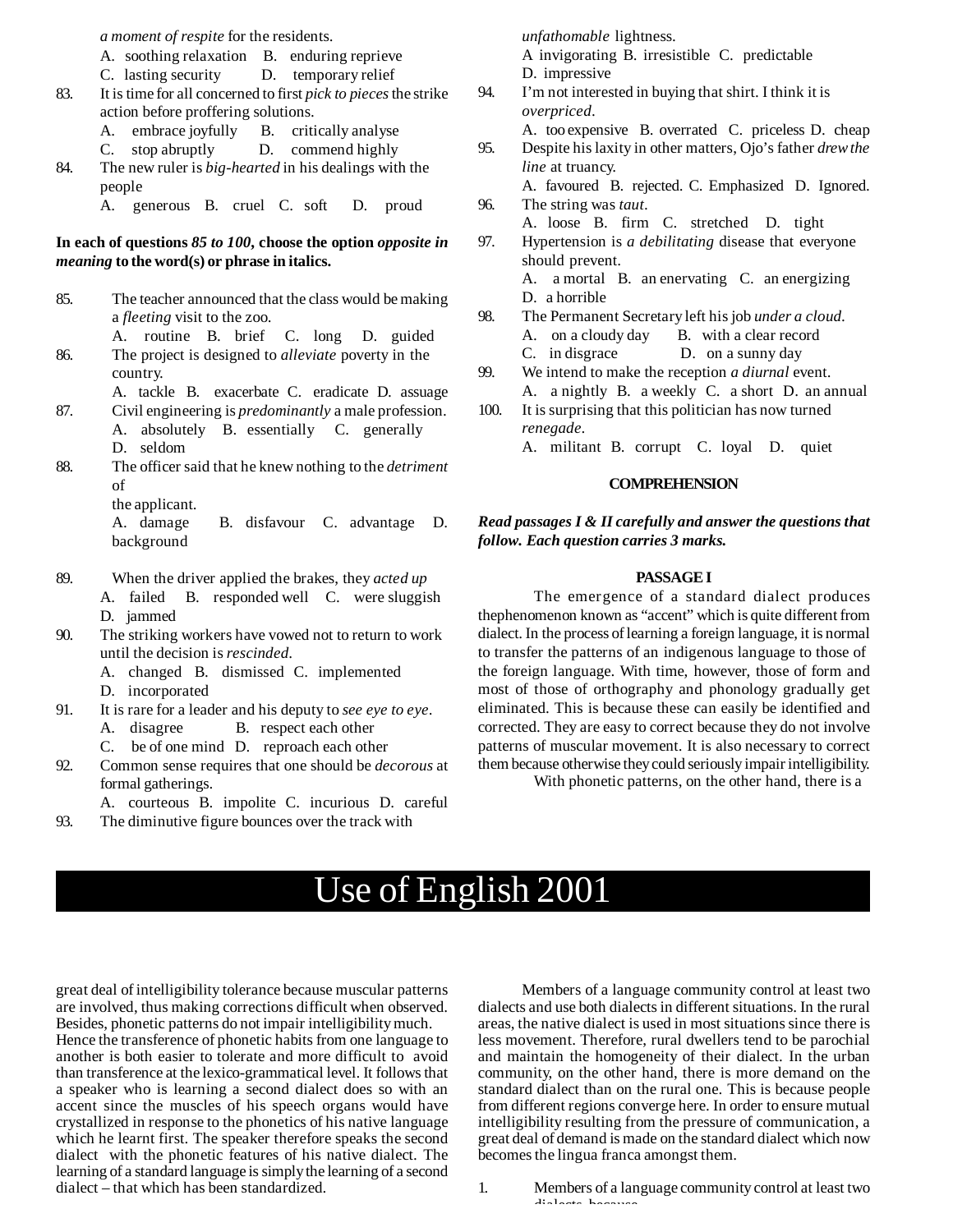A. the convergence of people from disparate regions

results in the pressure of communication. B. there is little demand for the indigenous

dialects.

C. they want a lingua franca which is produced bymutual intelligibility.

D. they are made up of both rural and urban dwellers.

- 2. According to the passage,
	- A. a foreign language produces the transference of the correct patterns of dialect features.
	- B. speech organs are shaped by indigenous languages. C. a lingua franca is the consequence of a standard dialect.
	- D. mutual intelligibility is the consequence of the pressure of communication.

3. An appropriate title for this passage is

- A. The Emergence of a Standard Language
- B. The Phenomenon of Accent
- C. The Quest for a Lingua Franca<br>D. Members of a Language Comm
- Members of a Language Community
- 4. The word *those*, as used in the passage, refers to
	- A. indigenous languages
	- B. forms of orthography and phonology
	- C. foreign languages<br>D. patterns of an indi
	- patterns of an indigenous language.
- 5. Phonetic patterns allow for intelligibility tolerance because A. transference is both difficult to avoid and easy to tolerate
	- B. they are involved and difficult to avoid
	- C. they give rise to the phenomenon of accent which is easy to tolerate
	- D. they involve muscular patterns which later crystallize.

### **PASSAGEII**

It is possible to have a glimpse of life after death. Man has always believed in an afterlife, but only today do we have scientific reports of people who seem to have experienced the sensation of dying but lived to tell about it. Ongoing research is documenting hundreds of cases each year of the near –death experience (NDE), and scientists think they are finding a clearly identifiable pattern: usually a man is dying and, as he reaches the point of greatest physical distress, he hears himself pronounced dead by his doctor. He begins to hear an uncomfortable noise, a loud ringing or buzzing, and at the same time feels himself moving very rapidly through a long dark tunnel. After this he suddenly finds himself outside of his own physical body, but still in the immediate physical environment, and he sees his own body from a distance, as though he is a spectator. He watches the resuscitation attempt from this unusual vantage point and is in a state of emotional upheaval.

After a while, he collects himself and becomes accustomed to his odd condition. He notices that he still had a 'body', but one of a very different nature and with very different powers from the physical body he has left behind. Soon after, things begin to happen. Others come to meet and to help him. He glimpses the spirits of relatives and friends who have already died, and a loving, warmspirit of a kind he has never encountered before- a being of light – appears before him. This being asks him a question, nonverbally – to make him evaluate his life – and helps him along by showing him *a panoramic instantaneous playback of the major events of his life*. Then he finds that he must go back to the earth that the time for his death has not yet come. At this point he resists, for by now he is taken up with his experiences in the afterlife and does not want to return. He is overwhelmed by intense feelings of joy, love and peace. Despite his attitude, though, he somehow reunites with his physical body and lives.

Adapted from Moody, R. A. (1975) *Life after Life*

- 6. The NDE man appears to be a spectator in the flurry of activities around him because
	- A. his new 'body' would not allow him to participate.
	- B. he is moving rapidly through a long dark tunnel.
	- C. he can only watch as the events unfold
	- D. he is now a dead man.
- 7. According to the passage, scientific evidence has made it possible
	- A. to make conjectures about what happens after death
	- B. to know a little about what happens in the world of the dead
	- C. for one to experience the sensation of dying and living again
	- D. for the dead to return and tell their experiences.
- 8. The expression *as he reaches the point of greatest physical distress*, as used in the passage, means when
	- A. the man's system finally collapses
	- B. the sick man finally stops breathing
	- C. his doctor is ready to pronounce him dead
	- D. his condition seems to get worse.
- 9. A suitable title for the passage is
	- A. A Glimpse into the World of the Dead
		- B. Visions of an Afterlife
	- C. Research into the Lives of the Dead
	- D. The Sensation of Death and the Afterlife.
- 10. That the man was shown a *panoramic instantaneous playback of the major events of his life* suggests that
	- A. he needs to be entertained to take his mind away from the noise around him
	- B. he needs to see the difference between his past life and his new life
	- C. there are video machinesin the world beyond
	- D. he has to assess his deeds in life.

## **PASSAGEIII**

### **The passage below has gaps numbered 11 to 20. Immediately following each gap, four options are provided. Choose the most appropriate option for each gap.** *Eachquestioncarries 2marks***.**

Before any detailed analysis begins, the first thing to do with the raw data is to check through the field record books and questionnairesfor any **…11..** (A. *mistakes* B. *events* C. *records* D. *odds*), inconsistencies and incompleteness. In some cases, it may be possible to correct any discovered shortcomings. When it is not possible to carry out these **…12…** (A. *plans* B. *corrections* C. **expectations** D. *possibilities*), a visit to the field may even be necessary. It should however be realized that it is not very often that a revisit is possible.

In most scientific**…13…** (A. *questionnaires* B. *data* C. *experiments D. conclusions*) such revisits are clearly impossible. This is true of many surveys too. A road traffic survey...14.. (A. *classified* B. *precoded* C. *conducted* D. *experimented*) to find out the amount and frequency of daily traffic between two towns cannot be expected to be **...15...** (A. *observed* B. *produced* C. *undertaken* D. *reproducible).* There is no way of going back to check whether the number of vehicles reported for any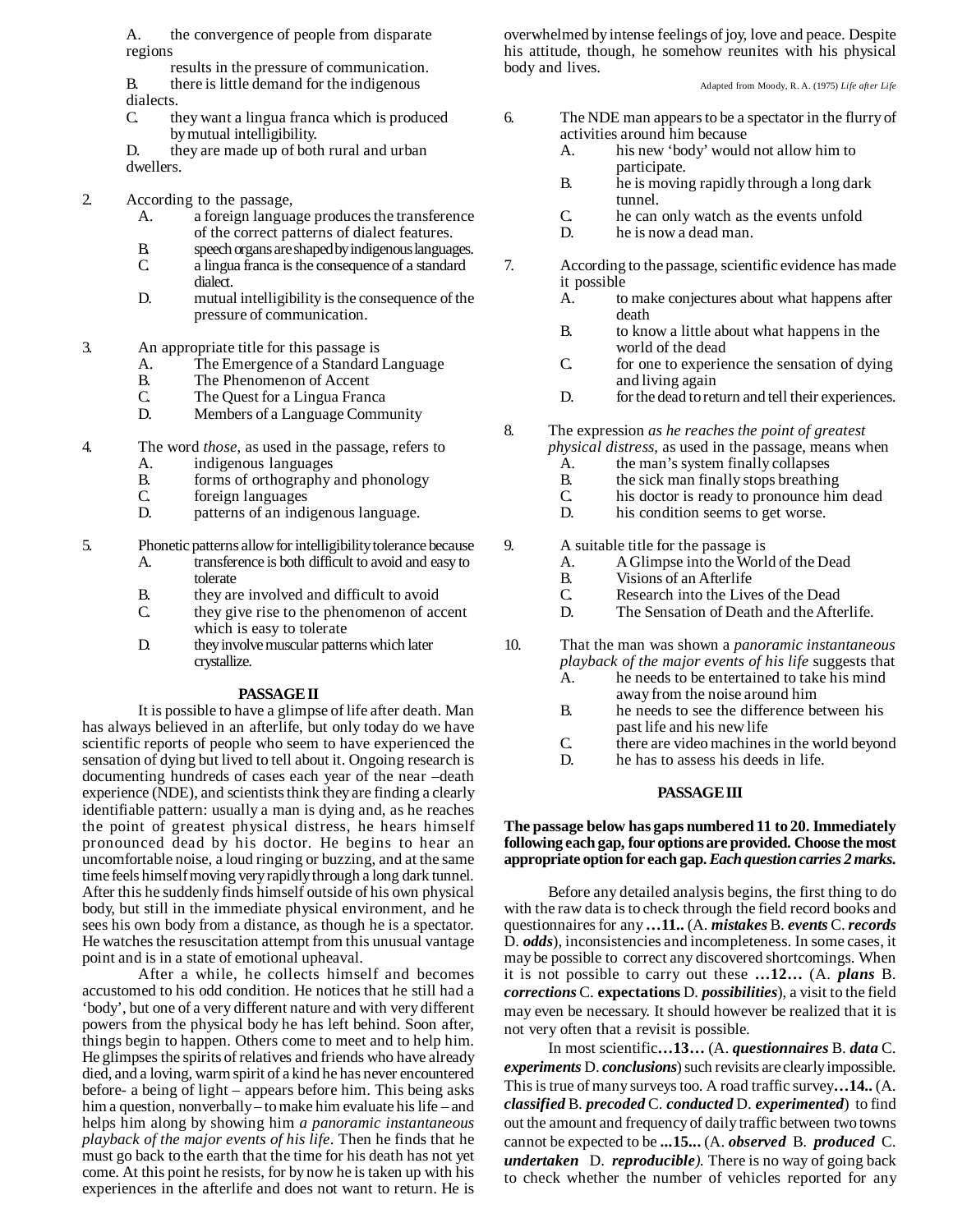particular hour is correct or not. With open-ended questionsthe **…16…**(A. *method* B. *responses* C. *errors* D. *conclusions*) have to be classified into relatively small number of groups. The process of classifying answers and of sometimes identifying them by number and letter is called**…17..** (A. *encoding* B. *recording* C. *coding* D. *recoding*). When closed-ended questions are used, it is possible to code all the possible answers before they are actually received. Thisis called**…18..**(A. *recoding* B. *coding* C. *precoding* D. *encoding*). What is done, a check through the answers for proper classification, numbering and lettering is still called for at this stage. This whole process of checking through questionnaires and notebooks is called ...19.. (A. *listing* B. *posting*C. *editing* D. *auditing*). Collected data will eventually have to be used in drawing **…20..** (A. *analogies* B. *examples* C*. references* D. *conclusions*) and writing a report about the population from which it came.

### **Readthe passage belowcarefully andanswer the questionsthat follow.** *Each question carries 3 marks.*

### **PASSAGEIV**

*By 1910, the motorcar was plainly conquering the highway*. The private car was now part of every rich man's establishment, although its prices made it as yet an impossible luxury for most of the middle class. But for the adventuresome youth, there was the motorcycle, a fearsome invention producing accidents and ear –splitting noises. Already, the dignified carriages and smart pony-traps were beginning to disappear from the roads, and coachmen and grooms, unless mechanically minded, were finding it more difficult to make a living.

The roads, which had gone to sleep since the coming of the railway, now awoke to feverish activity. Cars and motorcycles dashed along them at speeds which rivaled those of the express trains, and the lorry began to appear. Therefore, the road system was compelled to adapt itself to a volume and speed of traffic for which it had never been intended. Its complete adaptation was impossible; but the road surface was easily transformed and, during the early years of the century, the dustiness and greasiness of the highways were lessened by tar-spraying. To widen and straighten the roads and get rid of blind corners and every steep gradient were tasks which had scarcely been tackled before 1914. The situation was worst of all in towns where not only was any large scheme of road widening usually out of the question, but also where crowding and danger were all too frequently increased by the short-sighted eagerness of town authoritiesin laying down tramlines.

Yet it was not only the road system that was in need of readjustment; the nervous system of those who used and dwelt by the roads suffered. The noises caused by the conversion of the roadsinto speedways called for a corresponding tightening up of the nerves; and, especially in the towns, the pedestrians who wished to preserve life and limb was compelled to keep his attention continually on the stretch, to practise himself in estimates of the speed of approaching vehicles and to run or jump for his life if he ventured off the pavement.

Adapted from Rachel Carson: *The Advent of the Motor Car*

21. The writer seems to suggest that

- A. the volume and speed of traffic on the roads increased with the advent of cars, motor cycles andlorries
- B. there were no roads before the advent of cars and motorcycles and so people had to be mechanicallyminded
- C. coachmen and grooms were not mechanically minded
- D. the roads that existed were dormant.
- 22. The writer uses the expression *unless mechanically minded* to refer to
	- A. town authorities laying down tramlines<br>B. coachmen and grooms who chose to be
	- coachmen and grooms who chose to become mechanics
	- C. coachmen and grooms adaptable to the new technology
	- D. those amenable to change and development.
- 23. The statement *By 1910, the motor car was plainly conquering the highway* means that
	- A. highway codes for motor cars came into effect by 1910
	- B. by 1910 motor cars became a common sight on the highways
	- C. the motor car wasinvented in 1910
	- D. by 1910 many people knew how to drive motorcars.
- 24. From the passage, it is obvious that
	- A. the motorcar and the lorry came to displace the train traffic
	- B. motorcars were mere luxuries which many people
		- tried desperately to acquire
	- C. the motorcar wasinvented before the express trains
	- D. the train was the fastest means of transport beforethe motorcar and the lorry.
- 25. One of the following statements can be deducted from the passage.
	- A. Significant improvement occurred in road transport since the advent of motorcars, lorries and motorcycles.
	- B. People no longer used trains with the advent of cars and lorries.
	- C. Society would be better off without the chaotic volume and speed of motor cars, lorries and motorcycles.
	- D. Human society was static without the express speed of cars and motorcycles.

### **LEXIS,STRUCTUREANDORALFORMS**

#### *(Questions 26 to 80 carry 1 mark each.)*

**In questions** *26 and 27***, identify the word that has a** *different stress pattern* **from the others**.

| 26. | administrative<br>temperamental D. | в | circulation<br>consideration |
|-----|------------------------------------|---|------------------------------|
| 27. | classroom                          |   | programme                    |

| . | . | <b>CHUSSI OUILL</b> | ╍ | $\mu$ <sub>2</sub> $\mu$ |
|---|---|---------------------|---|--------------------------|
|   |   | brother             |   | July                     |

#### **In each of questions** *28 to 31***, choose the word that** *does not* **have the same** *vowel sound* **asthe others.**

| 28. | А.<br>C.           | bale<br>saint   |          | В.<br>D.       | plait<br>gate |
|-----|--------------------|-----------------|----------|----------------|---------------|
| 29. | А.<br>$\mathsf{C}$ | rice<br>granite | B.<br>D. | fight<br>die   |               |
| 30. | А.<br>$\mathsf{C}$ | wind<br>even    | B.<br>D. | people<br>key  |               |
| 31. | A.<br>C.           | enjoy<br>toil   | B.<br>D. | log<br>rejoice |               |

**In each of questions 31 to 56, fill each gap with the** *most appropriate* **option from the list provided.**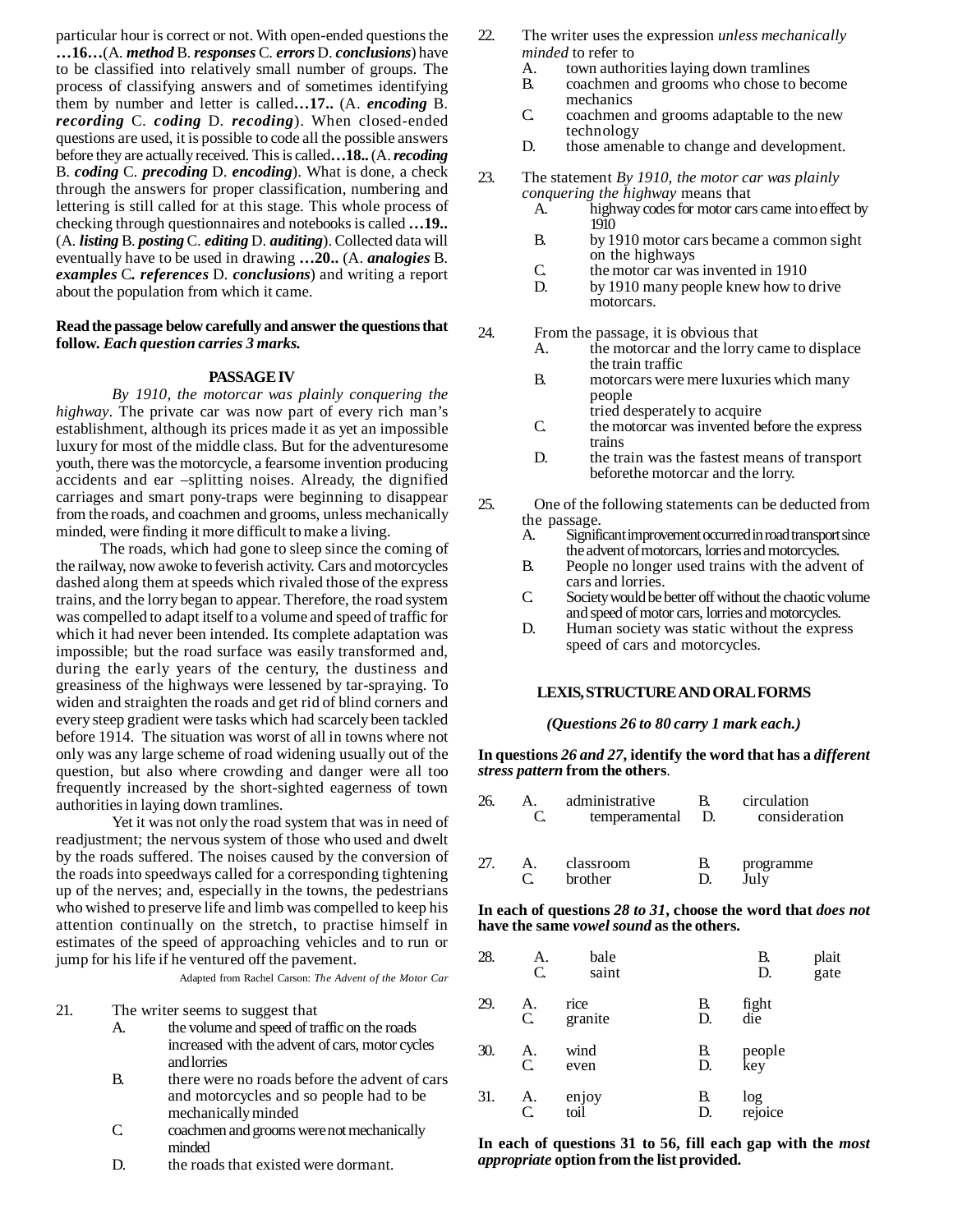- 32. … (**A**. *Have being B. Having been C. Having being D. Have I been*) told of hisimpending arrival, I worked hard to make his short stay very comfortable.
- 33. The weather is probably… appealing for people who live in Jos… (*A. no less/thanB. more/as C. as much/as D. at least as/but*) for foreigners.
- 34. Ado tried to… (*A. recall B. obliterate C. eulogize D. obstruct*) all memory of his dead father.
- 35. This imposing edifice … (*A. had costed B. costed C. cost D. have cost*) a fortune to build.
- 36. Three quarters of the hostel… been painted and three quarters of the students … (*A. has/has B. have/has C. have/have D. has/have*) moved in.
- 37. Theylet him goin … (*A.respect B.regard C. disregard D. consideration*) of his age.
- 38. …(*A. While B. By chance C. Should D. Should in case*) you come early to the new house, clean up my flat.
- 39. These villagers… (*A. used B. are used C. were used D. use*) to grow rice.
- 40. WhenAjikemet her… (*A. strange B. loving C. caring D. estranged*) husband at the party, she felt like reconciling with him.
- 41. He does not seem to know how to solve the problem, … (*A. does not he B. does he C. does he not D. doesn't he*)?
- 42. Some scientists are trying to… *(A. imitate B. implicate C. replicate D. fabricate)* human beings in their laboratories.
- 43. A wide range of options…. (*A. is B. was C. were D. are*) made available to the political parties during the recently concluded elections.
- 44. Themeeting was called to…(*A.re-presentB.reconstitute C. reconcile D. recommend*) divergent views on the subject of a national conference.
- 45. Thepolice cameearlyenough to…(*A. detonateB.insulate C. diffuse D. defuse*) the bomb planted by the rioters.
- 46. The government which…recruiting … (*A. is/their B. were/ their C. was/its D. are/its*) workers suddenly stopped doing so.
- 47. They had to … (*A. resort to B. switch on C. light up D. fall back on*) the generator when the electricity failed.
- 48. I do not think any sane person would have acted in such a… (*A.rational B. cruel C.secret D. composed*)manner.
- 49. Neither Agbonor his parents… (*A. has attended B. attend C. attends D. attended*) the meetings now.
- 50. Modern dancing has become rather scientific and so requires … (*A. a rapping voice. B. bizarre costuming C. immense instrumentation D.some choreographic skill*).
- 51. Of course, we all saw the culprit … (*A. approaching B. approaches C. approached D. approach*) and hit the man
- 52. The Company Director showed the contractor a ... (*A. photocopy B. photograph C. prototype D. microfilm*) of the proposed office complex.
- 53. Had he considered his public image carefully, he … (*A. would have stood down B. might have stood aside C. should have stepped down D. would have stepped aside*) for his opponent in the election.
- 54. The editor was not happy that the Nigerian press was hemmed … (*A. up B. across C. in D. over*)
- 55. More… (*A. energy B. power C. effort D. grease*) to your elbow as you campaign for press freedom!
- 56. A child that shows mature characteristics at an early age may be described as … (*A. precocious B. ingenuous C. premature D. preconceived*).

**In questions 57 and 58, identify the word that hasthe** *stress on the first syllable***.**

| 57. | А. | misread           | В.      | resign          |
|-----|----|-------------------|---------|-----------------|
|     | C. | competent         | D.      | compel          |
| 58. |    | resist<br>confirm | B.<br>Ð | intact<br>salon |

**In each of questions 59 to 62, choose fromthe optionsthe word that has the** *same consonant sound* **asthe one represented by the letter(s) underlined.**

| 59. | Past<br>A.<br>pasture | B. | castle       |
|-----|-----------------------|----|--------------|
|     | C.<br>wrestle         | D. | preached.    |
| 60. | Church                |    |              |
|     | A.<br>feature         | B. | chauffeur    |
|     | C.<br>ocean           | D. | machine      |
| 61. | Sure                  |    |              |
|     | charlatan<br>A.       |    | church<br>B. |
|     | C.<br>cheer           |    | D.<br>cheap  |
| 62. | Thank                 |    |              |
|     | <b>Thomas</b><br>А.   | В. | though       |
|     | C.<br><b>Thames</b>   | D. | thought      |

## **In each of questions 63 to 77, choose the option** *opposite in meaning* **to the word(s) or phrase in italics.**

- 63. Amina's performance in the examination *surpassed my expectations*.
	- A. amazed everyone B. lacked merit
	- C. was extraordinary good D. was disappointing
- 64. As these boys never act in public, the police are now worried about their *covert* activities.

A. evil B. open C. cryptic D. ignoble

65. The town was all *agog* at his unexpected return.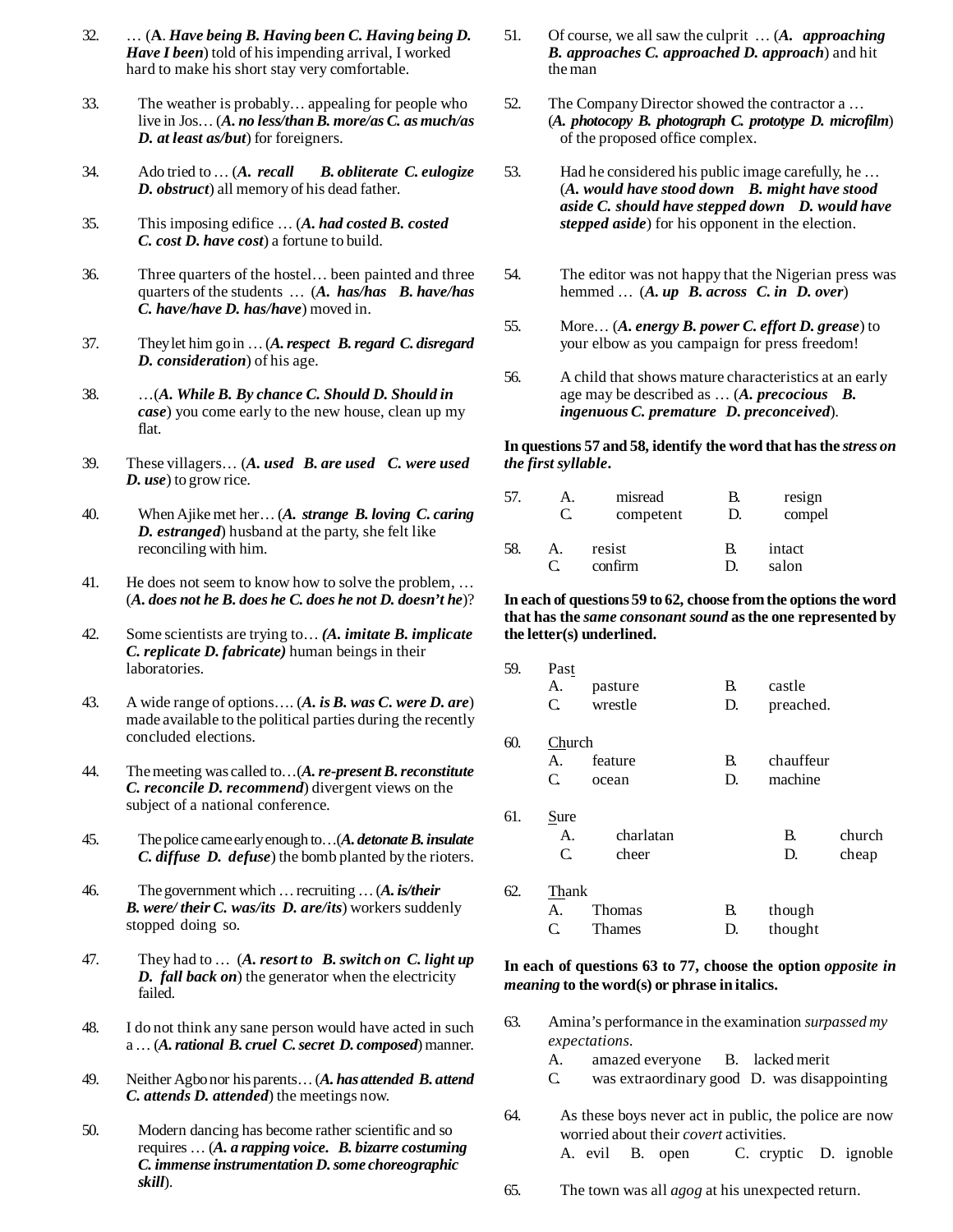- A. unexcited B. excited C. on fire D. surprised
- 66. Some equatorial areas have a *sultry* climate. A. a hot B. an inclement C. a temperate D. a stable
- 67. The journalist's write-up contained a *plethora* of detail. A. simplicity B. shortage C. complexity D. spectrum
- 68. In the latter part of his life, the famous soldier showed signs of *youthfulness*. A. bravery B. vitality C. energy D. senility
- 69. It is *inconceivable* that the rat devoured the cat. A. contestable B. credible C. incomprehensible D. unimaginable
- 70. Ali wondered why the principal was *ambivalent* about the students' future. A. inconsiderate B. decisive C. anxious D. ambitious
- 71. The teacher taught the *rudiments* of Chemistry to the first grade.
	- A. elements B. fundamentals C. basics D. stupidity
- 72. In his *naivety*, he believed all the stories hisfriend told him. A. artlessness B. friendliness C. incredulity D. stupidity
- 73. Updating the Board's brochure is an *arduous* task. A. a regular B. an annual C. a difficult D. an easy
- 74. The lecture seemed *interminable*. A. brief B. interesting C. boring D. unending
- 75. Had I known about their plan much earlier, I would have *nipped* it in the bud. A. promoted it B. squashedit C. initiatedit D. stopped it
- 76. What a *harmless* thought he has! A. pleasant B. perfect C. pernicious D. pertinent
- 77. There is much *apath*y towards reading among students nowadays. A. indecision B. enthusiasm C. indifference
	- D. disinclination

## **In each of questions 78 to 80, the word in capital letters has an** *emphatic stress***. Choose the option that best fitsthe expression in the sentence.**

- 78. YOUR sister should come with us tomorrow.
	- A. Should your brother come with us tomorrow?
	- B. Should our brother come with us tomorrow?
	- C. Should Ado's sister come with us tomorrow?
	- D. Should my sister come with us tomorrow?
- 79. They FLEW to Abuja.
	- A. Where did they fly to?
	- B. Did they go to Abuja by road?
- C. How will they get to Abuja?
- D. Did they fly to Jos?
- 80. My neighbour BRUISED histhigh while playing football.
	- A. Did your neighbour fracture his thigh while playing football?
	- B. Did your neighbour break hisleg while playing tennis?
	- C. Did your neighbour play football yesterday?
	- D. Was your neighbour involved in an accident?

## **In each of questions 81 to 85,selectthe option that** *best explains* **the information conveyedin the sentence.** *Eachquestioncarries 2 marks***.**

- 81. Adawo is an imp.
	- A. Adawo behaves badly.
	- B. Adawo behaves decently.
	- C. Adawo behaves differently.
	- D. Adawo behaves queerly.
- 82. The solution liesin choosing between various negative alternatives.
	- A. The solution lies in choosing between the positive and the negative.
	- B. The solutions are many.
	- C. The solution can be found in one of the negative options.
	- D. The solution is a negative one.
- 83. You must not attend the end-of-year party.
	- A. You do not have to decide whether to attend the party or not.
	- B. You have to decide whether to attend the party or not.
	- C. It is necessary that you do not attend the party.
	- D. It is necessary that you attend the party.
- 84. The man reasoned that there ought to be a limit to sycophancy.
	- A. Sycophants need not talk all the time.
	- B. There can be no favour beyond a reasonable point.
	- C. Sycophants should know when to grant people's request.
	- D. People should know when not to use flattery.
- 85. Oche's chief idiosyncrasy is a passion for pounded yam.
	- A. Oche hates pounded yam.
	- B. Oche's chief hates pounded yam.
	- C. Oche's chief likes pounded yam.
	- D. Oche has a penchant for pounded yam.

*(Questions 86 to 100 carry 1 mark each.)*

## **In each of questions 86 to 100, choose the option** *nearest in meaning* **to the word(s) or phrase in italics.**

- 86. The professor discussed a number of *abstruse* topics. A. irrelevant B. useful C. esoteric D. relevant.
- 87. Tade became *timorous* when she was asked to give the valedictory speech.

A. excited B. aggressive C. nervous D. happy 88. The men were *tardy* in offering help.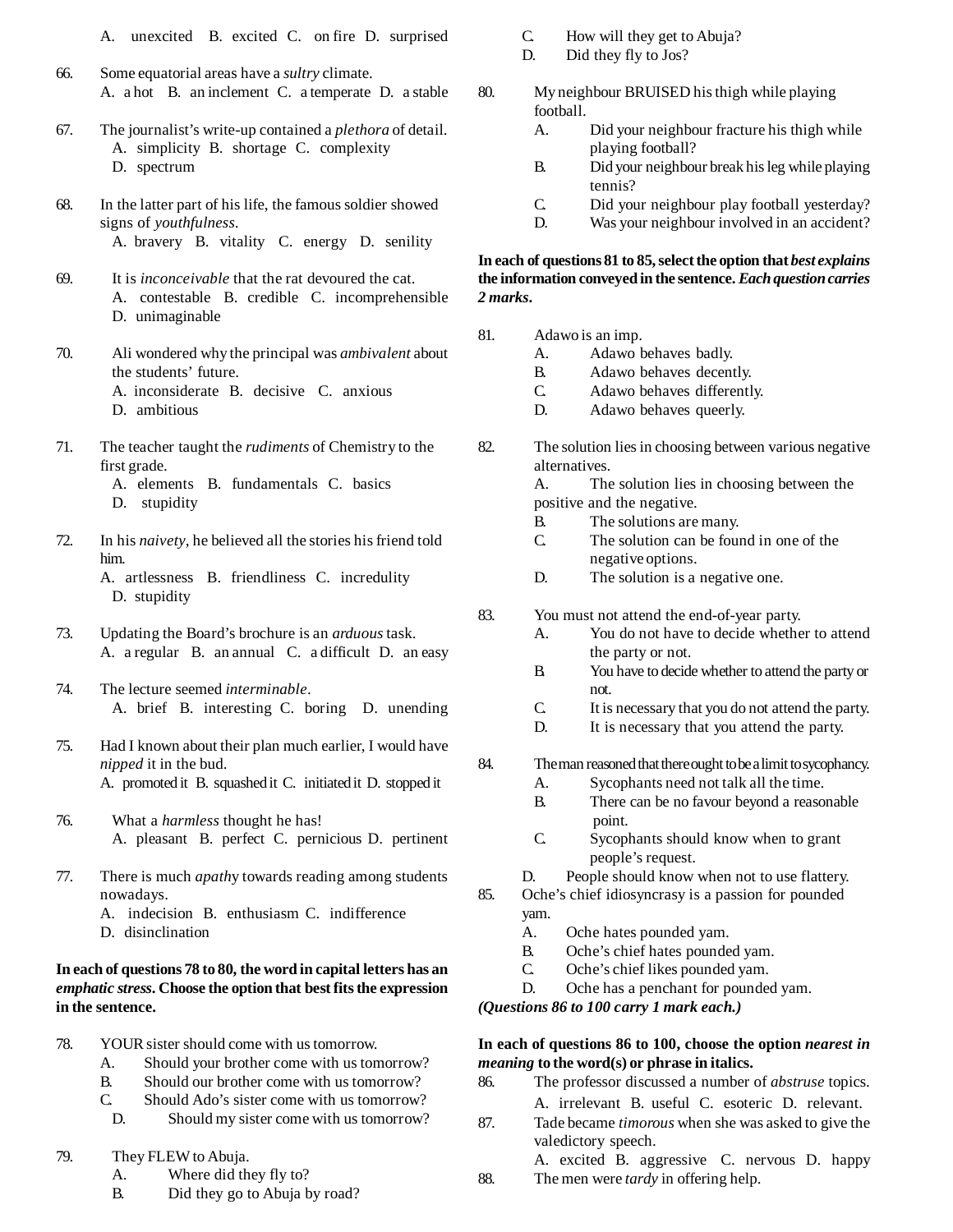- A. generous B. quick C. brave D. slow
- 89. Ugo has often been described as *belligerent*.
- A. attractive B. combative C. innocent D. patient 90. The *coalescence* of the groups created additional

problems.

- A. union B. fighting C. proscription D. disbandment
- 91. Funmi isjust being *facetious* about her marrying a soldier. A. unfaithful B. serious C. crazy D. unserious
- 92. The village girl wore *sumptuous* clothes. A. loose-fitting B. cheap C. faded-looking D. expensive
- 93. Any chief executive of an organization would find *radical changes* blocked at every turn.
	- A. ideas B. innovations C. developments
	- D. suggestions
- 94. I cannot understand whyAli should serve in that *moribund* administration.
	- A. crumbling B. purposeless C. prodigal D. oppressive
- 95. Bose was angry because her friend called her a *pilferer*. A. liar B. hypocrite C. criminal D. thief
- 96. While the hooligans exchanged blows, we looked on *complacently*.
	- A. questioningly B. sorrowfully C. dejectedly D. contentedly.
- 97. The player kept on *gamely* to the end of the match. A. courageously B. skillfully. C. amateurishly D. stubbornly
- 98. Art lies in cherishing the initiative and *creative power* of each person.
	- A. gift B. strength C. potential D. mind
- 99. As the triumphant rebels were returning to their base, theymet with a *serious reverse.* A. an enemy B. an army C. a victory D. a defeat
- 100. The Conference Centre caters for *transients* only. A. permanent guests B. professionals C. novices D. temporary guests

### **COMPREHENSION**

### **Read passagesI,II & III carefully and answer the questions that follow.** *Each question carries 3 marks***.**

### **PASSAGE I**

If our thought is to be clear and we are to succeed in communicating it to other people, we must have some method of *fixing the meaning of the words we use*. When we use a word whose meaning is not certain, *we may well be asked* to define it. There is a useful traditional device for doing this by indicating the class to which whatever is indicated by the term belongs, and also the particular property which distinguishesit from all other members of the same class. Thus wemaydefine a whale as a marine animal that spouts'. 'Marine animal' in this definition indicates the general class to which the whale belongs, and 'spouts' indicates the particular property that distinguishes

## Use of English 2002

whales from other such marine animals as fishes, seals, jellyfish and lobsters. In the same way, we can define an even number as a finite integer divisible by two, or a democracy as a system of government in which the people themselves rule.

There are other ways, of course, of indicating the meanings of words. We may, for example, find it hard to make a suitable definition of the word 'animal', sowe saythat an animal is such a thing as a rabbit, dog, fish or goat. Similarly, we may say that religion is such a system as Christianity, Islam, Judaism and Buddhism. This way of indicating the meaning of a term by enumerating examples of what it includes is obviously of limited usefulness. If we indicated our use of the word 'animal' as above, our hearers might, for example, be doubtful whether a seaanemone or a slug was to be included in the class of animals. It is, however, a useful way of supplementing a definition if the definition itself is definite without being easily understandable. Failure of an attempt at definition to serve its purpose may result from giving as distinguishing mark one which either does not belong to all the things the definition is intended to include, or does belong to some members of the same general class which the definition is intended to exclude.

> Adapted from Straight and Crooked Thinking, by R. H. **Thouless**

- 1. The expression *we may well be asked* as used in the passage means
	- A. it is quite likely that we will be asked
		- B. we cannot escape being asked
		- $C.$  the listener is always justified to ask questions
		- D. it is inconceivable that we will be asked.
- 2. From the passage, which of these is a disadvantage of defining by enumeration.
	- A. The words or objects listed may not all share similar characteristics.
	- B. Enumeration always leaves doubts in the mind of the speaker.
	- C. The property and examples enumerated may not be all-inclusive.
	- D. Many important members of the group may be left out of the enumeration.
- 3. One of these summarizes the approaches to definition discussed in the passage.

A. Specifying clearly what distinguishes a particular word or object from its traditional groups.

- B. Indicating the class of a word and mentioning its general property with examples.
- C. Giving general and specific features followed by

examples of what the object or word includes.

- D. Mentioning the class of a word or object with its specific property.
- 4. The writer uses the expression *fixing the meaning of the words we use* to mean
	- A. getting even with the people who always ask for definitions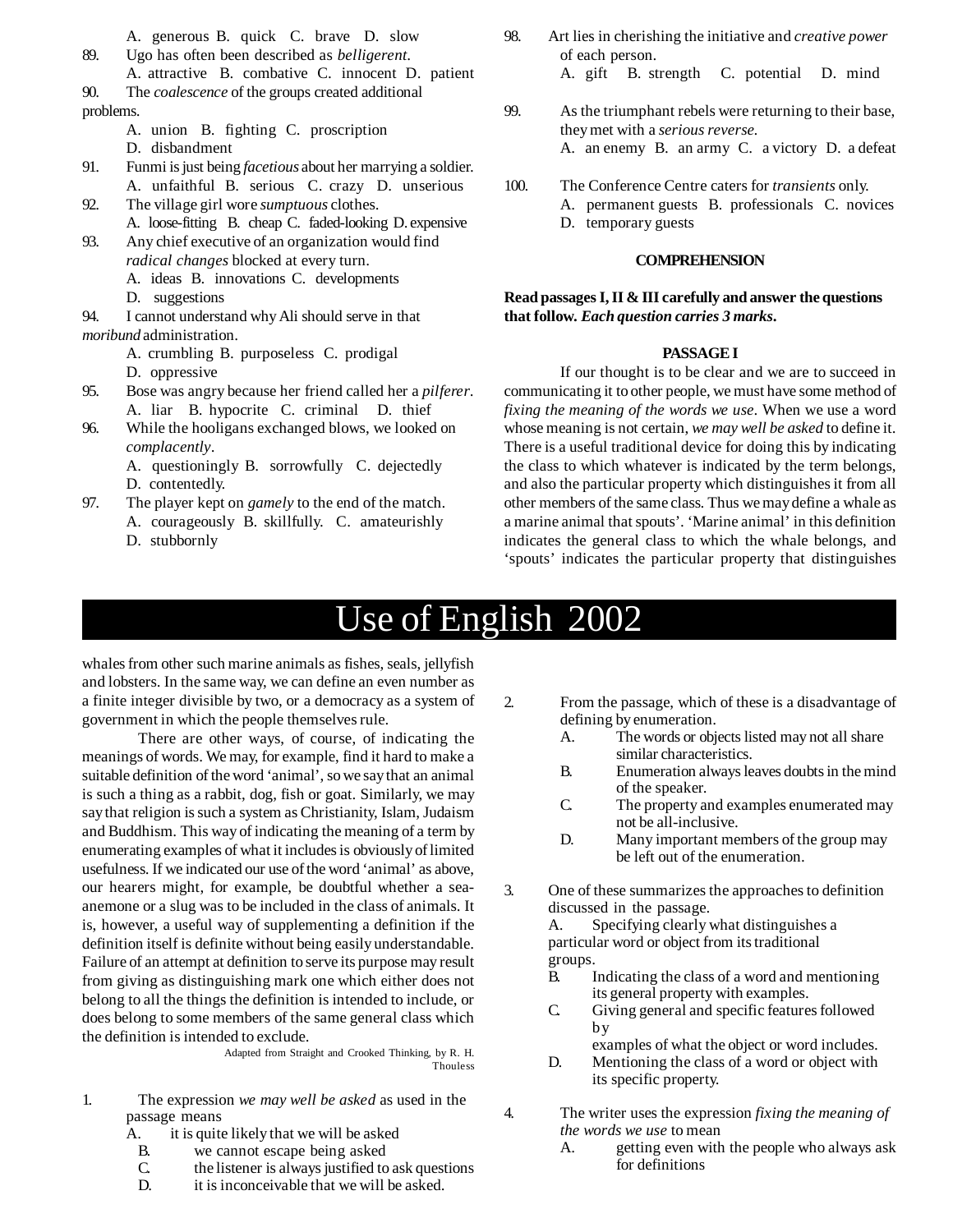B. using definitions to help build up their vocabulary

C. repairing the damage done by inadequate definition during communication

- D. using definitions to help people communicate their thoughts and argue logically.
- 5. Which of the following statements can be deduced from the passage?
	- A. There are both traditional and modern methods of defining words.
	- B. Definitions aid communication when enumeration is accurately handled.
	- C. Every speaker or writer has a method of defining words.
		- D. Accurate definition is invaluable to communication but difficult to achieve.

## **PASSAGEII**

Those who have been following the arguments for and against the deregulation of the oil industry in Nigeria may have got the impression that deregulation connotes lack of control or indifference on the part of the Government. But there is nothing so far from official quarters to suggest that deregulation will cause the Government to relinquish its control of the oil industry because the absence of direct control does not mean that it will surrender all its rights to the entrepreneurs who may want to participate in the industry. Yet the opposition expressed so far against deregulation stems from the fear that the Government would leave Nigerians at the mercy of a heartless cartel who would command the heights of the oil industry and cause the pump price of fuel to rise above the means of most Nigerians.

As a result of such fears, many Nigerians have become resentful of deregulation and, in fact, the Nigeria Labour Congress (NLC) has threatened to 'deregulate' the Government if it should go ahead with the deregulation plan. But Nigerians have not fared any better with the economy totally in Government control. Until recently, the most important sectors of the economy were in the hands of the Government. Today, the deregulation of some of these sectors has broken its monopoly and introduced healthy competition to make things a little easier for Nigerians. A good example is the breaking of the stifling monopoly of Nigeria Airways. Today, the traveler is king at the domestic airports as opposed to the struggle that air travels used to be under Nigeria Airways monopoly. Before, it was almost easier for a camel to passthrough the eye of a needle than for travellers to board a plane.

Following from this, the apostles of deregulation rightly heap all the blame for the problems associated with petroleum products distribution in this country squarely on the Government, which owns all the refineries and which sells fuel to local consumers through its agency, the Nigerian National Petroleum Corporation (NNPC). In the same way, the Government arguesthat if the current NNPC monopolywere broken with the introduction of entrepreneurs to the refining and sale of petroleum products in the country, the Nigerian people would be all the better for it. It stands to reason that once the Government continues to fix maximum prices for petroleum products in this country, the deregulation of the oil sector should bring some relief to the people by ensuring that wastage, corruption and inefficiency are reduced to the minimum. Consumers will also have the last laugh because competition will result in the availability of the products at reasonable prices. This appearsto be the sense in deregulation.

- 6. An appropriate title for this passage is
	- A. The Advantages of a Deregulated Economy
	- B. Highlighting the Dangers of Deregulation
	- C. Making a Case for Deregulation
	- D. The problems of the NNPC
- 7. Which of the following statements is true according to the passage?
	- A. The opposition to the deregulation of the oil industry is not unanimous.
	- B. The Nigeria Labour Congress has been able to prevent the Government from deregulating the economy.
	- C. The introduction of entrepreneurs to the oil industry will make life easy only for a few Nigerians.
	- D. A better life for all Nigerians is conditional upon the deregulation of the economy.
- 8. The writer seems to suggest that
	- A. Nigerians do not understand the sense in deregulation.
	- B. a deregulated economy will cause the Government to be indifferent to the plight of ordinaryNigerians.
	- C. only a heartless cartel will benefit by the deregulation of the oil industry.
	- D. the anxiety caused by the deregulation question is groundless.
- 9. Which of the following conclusions can be reached from

the passage?

- A. Nigerians cannot buyfuel at exorbitant prices.
- B. The deregulation of the oil industry does not preclude the Government from exerting its influence.
- C. The deregulation of the economy will solve all the problems of petroleum products distribution.
- D. The Government is hell-bent on leaving Nigerians at the mercy of a heartless cartel.
- 10. Which of these correctly summarizes the arguments adduced by the advocates of deregulation?
	- A. Deregulating the economywill make the NNPC more efficient and less wasteful.
	- B. Competition in the oil industrywill be beneficia to several Nigerians.
	- C. Competition should be allowed in the production
		- and distribution of petroleum products.

D. The Government should deregulate every aspect of the Nigerian economy.

### **PASSAGEIII**

Recognizing the need for objectivity in their work, the early report writers worked to develop a writing style which would convey this attitude. They reasoned that the source of the subjective quality in a report is the human being. And they reasoned that objectivity is best attained by emphasizing the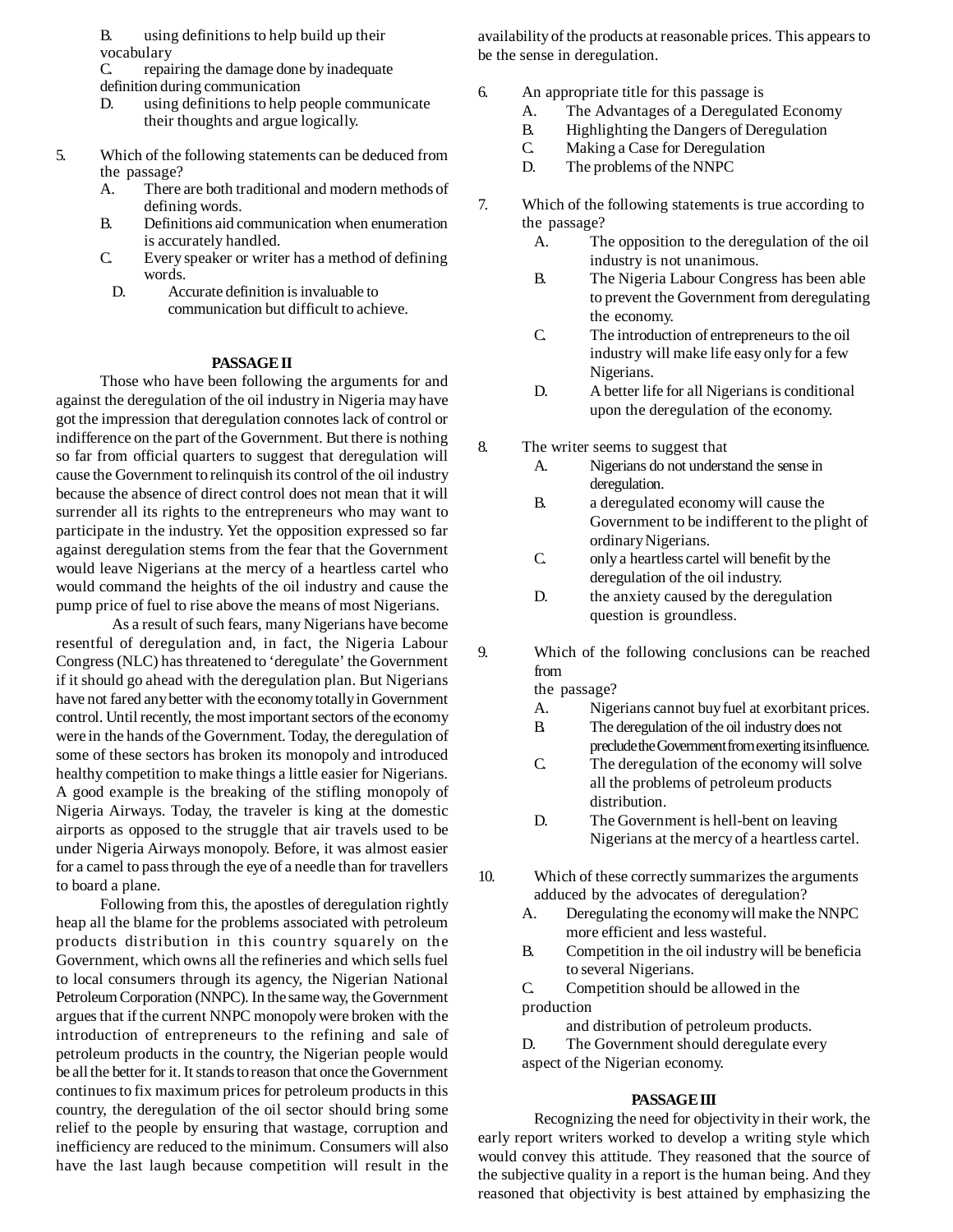factual material of a report rather than the personalities involved. So they worked to remove the human being from their writing. Impersonal writing style wasthe result. By impersonal writing is meant writing in the third person – without I's, we's or you's.

In recent years, impersonal writing has been strenuously questioned by many writers. These writers point out that personal writing is more forceful and direct than is impersonal writing. They contend that writing which brings both reader and writer into the picture is more like conversation and therefore more interesting. And they answer to the point on objectivity with a reply that objectivity is an attitude of mind and not a matter of person. A report, they say, can be just as objective when written in personal style as when in impersonal style. Frequently, they counter with the argument that impersonal writing leads to an overuse of passive voice and a generally dull writing style. This last argument, however, lacks substance. Impersonal writing can and should be interesting. Any dullness it may have is wholly the fault of the writer. As proof, one has only to look at the lively styles used by the writers for newspapers, news magazines and journals. Most of this writing is impersonal – and usually it is not dull.

As in most cases of controversy, there is some merit to the arguments on both sides. There are situations in which personal writing is best. There are situations in which impersonal writing is best. And there are situations in which either style is appropriate. The writer must decide at the outset of his work which style is best for his own situation.

His decision should be based on the circumstances of each report situation. First, he should consider the expectations or desires of those for whom he is preparing the report. More than likely he will find a preference for impersonal style, for, like most human beings, businessmen have been slow to break tradition. Next, the writer should consider the formality of the report situation. If the situation Is informal, as when the report is really a personal communication of information between business associates, personal writing is appropriate. But if the situation is formal, as is the case with most reports, the conventional impersonal style is best.

Lesikar, R. V.: *Report Writing for Business*

- 11. One argument given in support of personal writing is that it
	- A. hasinformal features which make it more diverting than impersonal writing
	- B. makes writers more focused and less boring
	- C. can be more objective than impersonal writing
	- D. is the style to use in all situations involving businessmen.
- 12. Which of the following statements is true according to the passage?
	- A. The impersonal style helps to achieve a measure of objectivity in report writing.
	- B. The impersonal style has been widely acclaimed.
	- C. Most report writing is characterized by the sparing use of the impersonal style.
	- D. Most writers use the impersonal style to achieve objectivity in their reports.
- 13. According to the passage, most of the writing in newspapers, news magazines and journals
- A. personal and uninteresting
- B. personal and interesting
- C. impersonal and interesting
- D. impersonal and uninteresting.
- 14. From the passage, what determines the appropriateness of a style is the

A. theme B. reader C. writer D. situation

- 15. Which of the following best describes the writer of the passage?
	- A. He recognizes the need to be critical of report writing.
	- B. He cannot be said to be objective.
	- C. He is being unnecessarily analytic.
	- D. He is completely non-committal.

## **PASSAGEIV**

## **The passage below has gaps numbered 16 to 25.Immediately following each gap, four options are provided. Choose the most appropriate option for each gap.** *Eachquestioncarries 2marks.*

It is the business of the scientist to accumulate knowledge about the universe and all that is in it, and to find, if he is able, common **…16…** (*A. approaches B. instruments C. factors D. experiments*) which underlie and account for the facts that he knows. He chooses, when he can, the method of the controlled **…17…** (*A. experiment B. respondent C. data D. system*). If he wants to find out the effect of light on growing plants, he takes manyplants, as alike as possible. Some he stands in the sun, some in the shade, some in the dark; all the time keeping all other **…18…** (*A. procedures B. conditions C.studies D. objects*) (temperature, moisture, nourishment) the same. In this way, by keeping other variables**…19…** (*A. dark B. constant C. good D. natural*), and by varying the light only, the effect of light on plants can be clearly seen. This **…20…** (*A. method B. research C. tool D. rationale*) of using 'controls' can be applied to a variety of situations, and can be used to find the answers to questions as widely different as 'must moisture be present **…21…** (*A. bar B. gold C. iron D. an alloy*) isto rust?' and 'which variety of beans gives the greatest yield in one**…22..** (*A. period B. season c. climate D. weather*)?'

In the course of his**…23…** (*A. inquiries B. findings C. queries D. experiment*), the scientist may find what he thinks is one common explanation for an increasing number of facts. The explanation, if it seems consistently to fit the various facts, is called **..24…** (*A. a principle B. a thesis C. a hypothesis D. an antithesis*). If this continues to stand the test of numerous experimentsand remainsunshaken,it becomes a **…25…** (*A.notion B. deduction C. law D. thesis*).

### **LEXIS,STRUCTUREANDORALFORMS**

### *(Questions 26 to 75 carry 1 mark each)*

**In each of questions 26 to 50, fill each gap with the** *most appropriate* **option from the list provided.**

26. …(*A.In spite of B. Given C. Barring D.In case of*) any problems, I shall travel to London tomorrow on a business trip.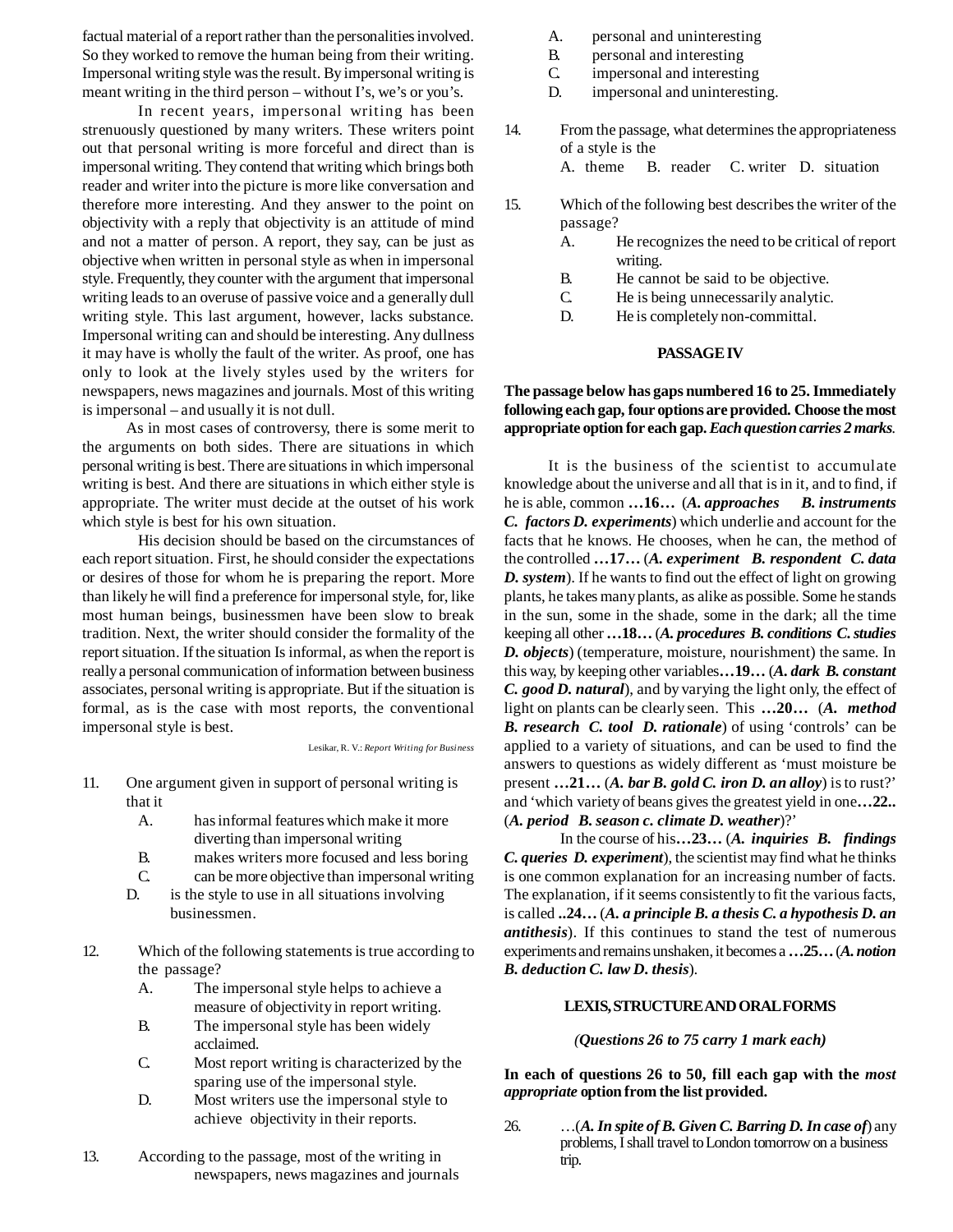- 27. Musa has lived here for five years but he does not seem able to get over the enormously… (*A. bizarre B. intricate C. absurd D*. *fantastic*) and elaborate rules that govern the society.
- 28. The match gave the team a chance to show their … (*A. mettle B. worth C. position D. prowess)*
- 29. These… must have … *A. analysis/attracted B. analyses/attract C. analyses/attracted D. analysis/attract*) theWorld Bank officials.
- 30. The highly appreciative audience clapped… hands and showered … (A. *its/encomiumsB. its/invectives C. their/ encomiums D. their/invectives*) on the lecturer.
- 31. The members elected Baba … (*A. to be a chairman B. chairman C. their chairman D. to become chairman*) of the committee.
- 32. The officer described the comment as … (*A. dangerous B. sad C. ludicious D. libellous*) because it was very amusing.
- 33. The new manager wasresponsible for the … (*A. uplifting B. lifting C. uplift D. upliftment*) of the organization.
- 34. He is… Kaduna… (*A. at/in B. at/forC. in/on D. for/in*) an official assignment.
- 35. The future of the company is… though many seem … (*A. promising/nostalgic B. dicy/unsatisfied C. okay/optimistic D. rosy/pessimistic*) about it.
- 36. The armyofficersaid that more… (*A. geurrilas B. guerrilas C. geurrillas D. guerrillas*) would be needed to prosecute the war.
- 37. The quality of your questions which… always attracted attention… (*A. has/have B. have/have C. has/has*

*D. have/ has*) never been in doubt.

- 38. Despite all preparations, the wedding did not… (*A. come on B. come up C. come along D. come off*).
- 39. Didn't… (*A.somebodyB.someoneC.anyoneD.everyone*) draw your attention to the entry requirements?
- 40. You are free to solicit… (*A.financial B. by financial C. f or financial D. a financial*) support from the Board.
- 41. As election day draws near, the party looks… because many of its members have… (*A. cheerless/cross-*
- *carpeted from B. cheerful/moved to C. vulnerable/ defected to D. successful/declared for*) other parties.
- 42. Ali has been cured of his amnesia; he no longer suffers from… (*A. rounds of anxiety B. bouts of malaria C. painsin his arms D. loss of memory*).
- 43. By this time next year, I… (*A. will have been B. would have been C. could have been D. will be*) twenty years old.
- 44. The operations of the bank… not… (*A. do/cover B. did/covered C. does/cover D. does/covered*) cottage and small-scale industries.

45. We did not understand what the magistrate said about…. (*A. assault B. touching C. acid D. insult*) and battery.

- 46. Whenever we have ….(*A together a good long talk B. a long good talk together C. together a long good talk D. a good long talk together*), we feel better.
- 47. The members ofthe other team agree… (*A. onB. by C. to D. with*) all the terms of the contract.
- 48. One advantage of the English language in Nigeria isthat it puts everyone… a common…(*A. in/advantage B. in/ standing C. on/footing D. at/equality*).
- 49. If one perseveres, … (*A. she B. they C. one D. he*) will surely succeed.
- 50. …a motor can be harmful … (*A. To ride/with B. To ride/ for C. Riding/to D. Riding/for*) your health.

### **In each of questions 51 to 53, choose the option that has a different** *vowel sound* **from the others.**

|  |                                      | 51. A. mere B. weird C. hear D. tear (verb). |
|--|--------------------------------------|----------------------------------------------|
|  | 52. A. does B. son C. flood D. world |                                              |
|  | 53. A. cough B. rough C. rot D. dog  |                                              |

### **In each of questions 54 to 56, choose the option that has the same** *consonant sound* **asthe one represented by the letter(s) underlined.**

| 54. | preached<br>A. lotion | B. castle           | C. question D. past |           |
|-----|-----------------------|---------------------|---------------------|-----------|
| 55. | business<br>A. eyes   | B. grace            | C. rice             | $D.$ sink |
| 56. | cough                 | A. thoroughly B. of | C. trophy           | D. though |

**In each of questions 57 and 58, choose the word that has a** *different stress pattern* **from the others.**

- 57. A. convenient B. contribute C. embarrass D. madam
- 58. A.suffer B. blackboard C. success D. calendar

## **In each of questions 59 to 73, choose the option** *nearest in meaning* **to the word(s) or phrase in italics.**

- 59. Iwonder whatwill be left ofhis essaywhen the *extraneous* material is deleted. A. main B. relevant C. erroneous D. superfluous
- 60. Tortoises need cool climates and must have places where they can *hibernate*. A.sleep deeply B. relax C. reproduce D. hide at night
- 61. They are considered to be legal *luminaries.* A. experts B. practitioners C. directors D. powers
- 62. Practising medicine is not aslucrative as many people *think*. A. know B. assume C. consider D. understand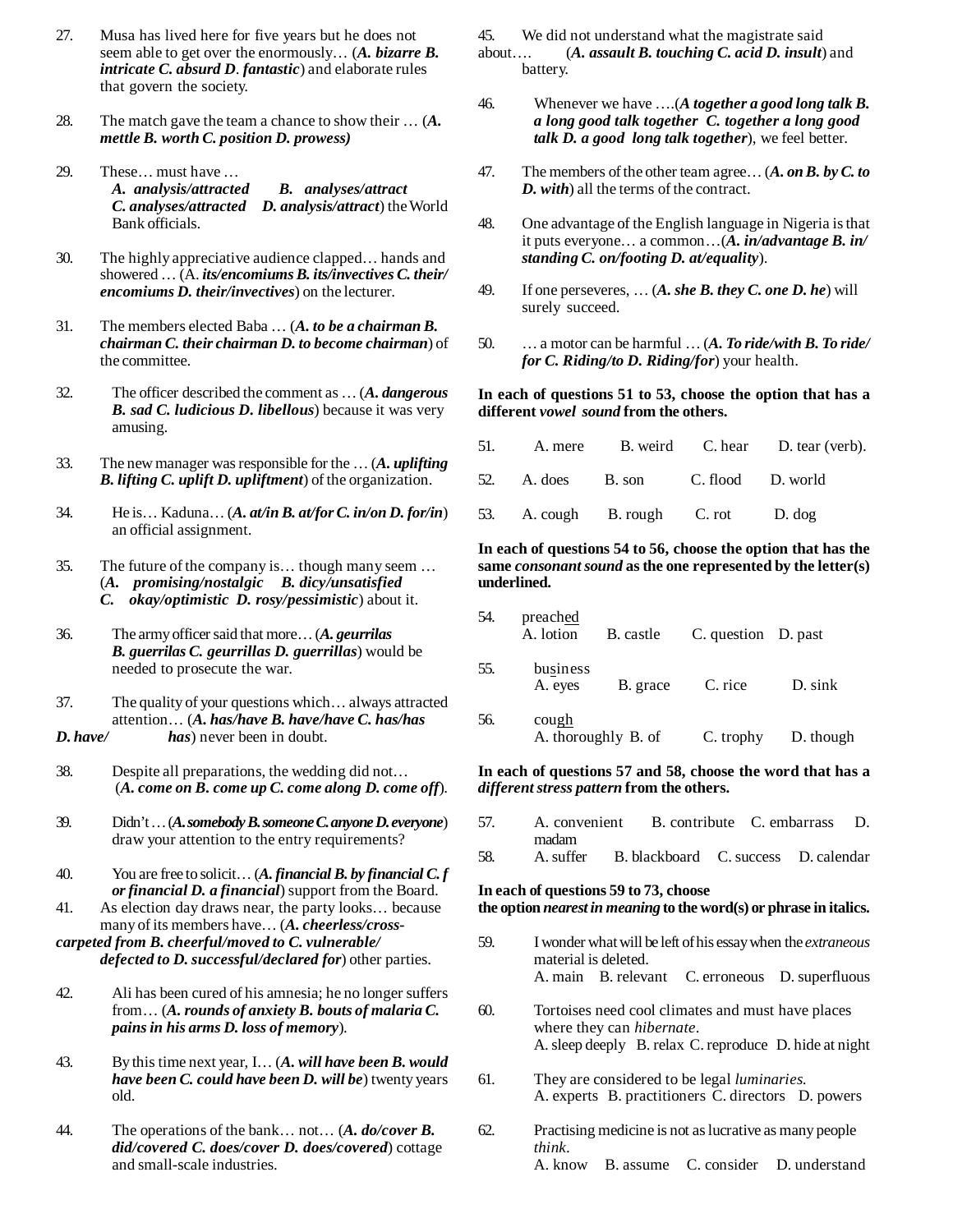63. Themanager made *disparaging* remarks about the retiring officer.

A. parochial B. cynical C. derogatory D. rude

- 64. Theteacher'sapparentnonchalantattitudewas *misconstrued* by his students. A. condoned B. misquoted C. misinterpreted D. misrepresented.
- 65. Let us not indulge in *recrimination*. A. unfounded allegation<br>C. accusation L D. indictment.
- 66. Teachers of music believe in its *therapeutic* effect. A. lyrical B. healing C. sound D. rhythmic
- 67. Theman outran his wife when they heard the *eerie* sound. A. hissing B. harsh C. scary D. loud
- 68. His success may be described as *a pyrrhic victory*. A. a deserving victory B. costly C. indecisive D. an easy victory
- 69. The Executive Secretary hasjust *assumed office*. A. resumed work B. been sworn in C. started work D. returned
- 70. The warring tribes have been told to *parley* with each other. A. hold talks B. observe a truce C. suspend hostilities D. sign a treaty.
- 71. He is *a stringer for* a newspaper. A. a financier of B. a reporter for C. an editor of D. a freelancer for
- 72. Adigun's jokes are always *puerile.* A. entertaining B. empty C. childish D. amusing
- 73. I wish the commander were *less adamant about* his proposed *reprisal* attack on the enemy.
	- A. unyielding about/retaliatory
	- B. tolerant of /surprise
	- C. sentimental about/rehearsed
	- D. supportive of /retributive

## **In each of questions 74 and 75, identify the word that hasthe** *stress on the first syllable.*

|     | А. | comment | B.                         | dismiss |
|-----|----|---------|----------------------------|---------|
|     |    | intact  | $\mathbf{D}$               | confuse |
| 75. |    | commute | import (verb)              |         |
|     |    | intend  | $\exp$ ort $(\text{noun})$ |         |

### **In each of questions 76 to 80,selectthe option that** *best explains* **the information conveyedin the sentence.** *Eachquestioncarries 2 marks.*

- 76. The organization is constantly in a state of flux.
	- A. The organization is moribund.
		- B. The organization is experiencing good times.
		- C. The organization is facing a difficult period.<br>D. There are periodic changes in the
		- There are periodic changes in the organization.
- 77. His meteoric rise to fame surprised everyone.
	- A. People were amazed at his rapid success.
	- B. He rose to the top quite unexpectedly.
- C His rise to fame was only temporary.
- D. He became successful very suddenly.
- 78. The politician was pilloried by the press for his inflammatoryremarks.
	- A. The politician was closely questioned by the press for his remarks.
	- B. The politician was criticized by the press for his remarks.
	- C. The politician was ridiculed by the press for his remarks.
	- D. The politician was snubbed by the press for his remarks.
- 79. Audu was taken bad in the middle of the night. A. He was ill B. He was caught. C. He was drunk
	- D. He was robbed.
- 80. After the successful operation, he recovered by leaps and bounds.
	- A. His well-bound wounds aided his recovery.
	- B. He did a lot of keep-fit exercises.
	- C. He used to jog regularly.
	- D. He got well very rapidly.

## *(Questions 81 to 100 carry 1 mark each.)*

### **In each of questions 81 to 85, the word incapital letters hasthe** *emphatic stress***. Choose the option that best fits the expression in the sentence**.

- 81. The university has been TEMPORARILY closed.
	- A. Has the university been permanently open?
		- B. Has the campus been permanently closed?
		- C. Has the college been temporarily closed?<br>D. Has the university been permanently close
		- Has the university been permanently closed?
- 82. The king RAN to the palace.
	- A. Where did the king run to?
	- B. Did the queen run to the palace?
	- C. Did the king walk to the palace?
	- D. Who ran to the palace?
- 83. He travelled ONLY 20 kilometres before his car stopped.
	- A. Did he travel only20 kilometres after his car stopped?
	- B. Did he travel exactly 20 kilometres before his car stopped?
	- C. Did he travel more than 20 kilometres before his car stopped?
	- D. Did you walk only 20 kilometres before the vehicle stopped?
- 84. Theman BOUGHT the newspaper.
	- A. What did the man buy?<br>B. Is this the newspaper wh
	- B. Is this the newspaper which the man bought?<br>C. Who bought the newspaper?
	- Who bought the newspaper?
	- D. Did the man read the newspaper?
- 85. MyUNCLE retired from the police.
	- A. Did your brother retire from the police?
	- B. Did your brother resign from the police?
	- C. Did your uncle retire from the army?
	- D. Did your sister resign from the police?

## **In each of questions 86 to 100, choose the option** *opposite in meaning* **to the word(s) or phrase in italics.**

86. The Governor's visit is *an unprecedented* event in the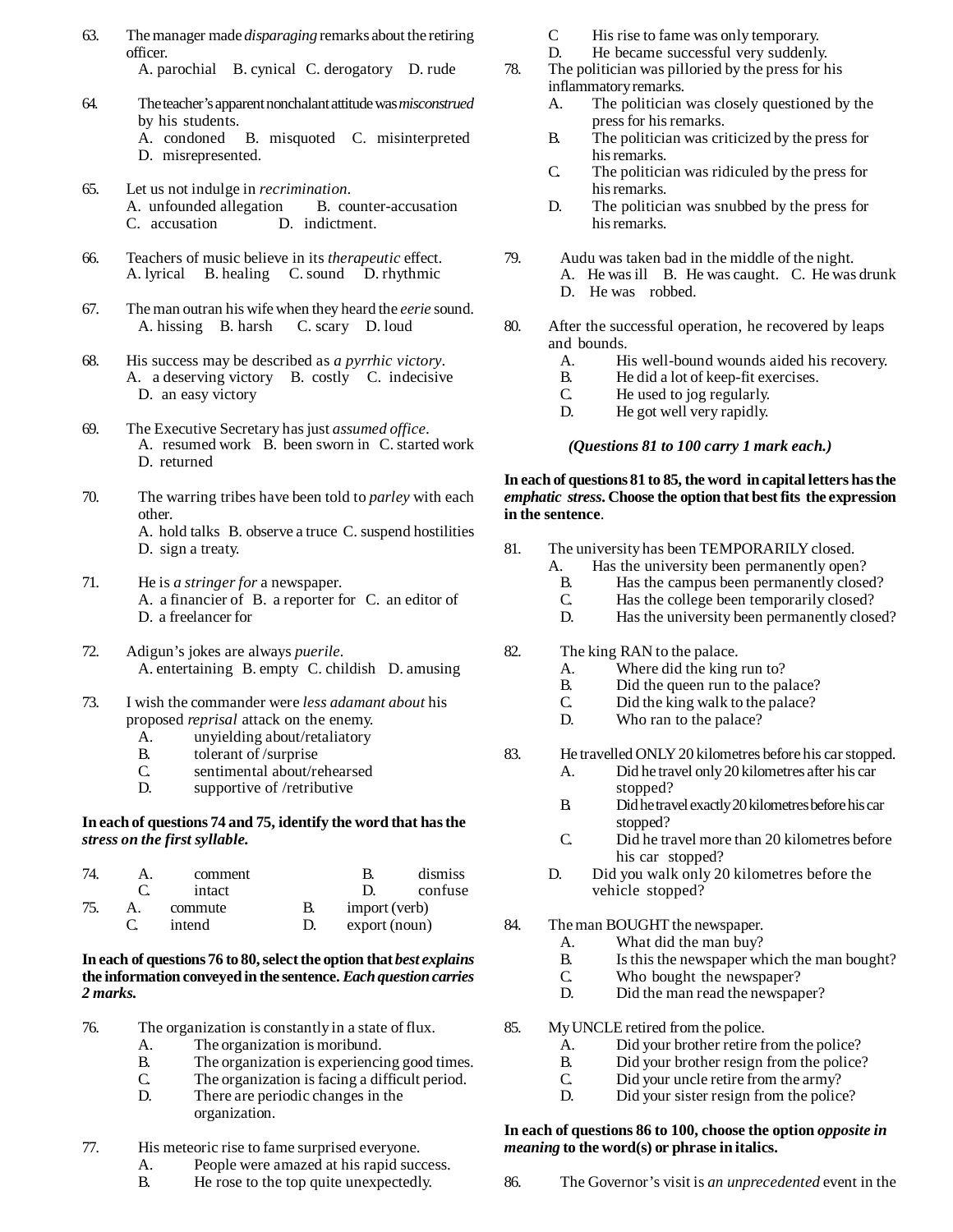history of he social club. A. an unnecessary B. a momentous C. a perfect D. an insignificant

- 87. He gave an unsatisfactory excuse but the boss swallowed it *hook, line and sinker.* A. completely B. with a pinch of salt. C. entirely D. without mincing words.
- 88. The principal took exception to the *ignoble* role the teacher played in the matter. A. dishonourableB. extraordinary C. honourable D. embarrassing
- 89. The *hardline* posture of the labour leader has not helped matters. A. imposing B. difficult C. compromising D. uncompromising
- 90. The high cost of living these days calls for a lot of *frugality*. A. economy B. recklessness C. prudence D. extravagance
- 91. The evidence the leader gave was *incontrovertible.* A. logical B. indubitable C. practicable D. contestable
- 92. Tunde's reaction *underscores*the point I was making. A.contradicts B.justifies C.summarizesD. emphasizes

93. Everyone admired the manager's *adroit* handling of the crises in he company. A. clever B. clumsy C. skilful D. tactless

94. The chairman's conduct *redounds* to the image of the company.

A. contributes to B. detracts from C. assists in D. reflects on.

95. Her *phlegmatic* temperament endears her to her friends. A. cold B. stoic C. lively D. irritable.

- 96. The President gave another *extemporaneous* speech last Friday. A.fascinating B. unfavourableC. unprepared D. planned.
- 97. The witness *averred* that she had seen Dosun at the scene of the crime. A. confirmed B. argued C. affirmed D. denied
- 98. The workers suddenly became *restive*. A. fidgety B. calm C. disorderly D. submissive
- 99. The athlete has unexpectedly become *indomitable*. A. unruly B. unconquerable C. weak D. disoriented.
- 100. He is *notorious* for his drunkenness. A. known B. renowned C. popular D. well known **COMPREHENSION**

## **Read passages, I,II andIII carefully and answer the questions that follow. Each question carries 3 marks.**

### **PASSAGE I**

When man evolved a conscience, his basic relationship with the other animals began to change. Until then, they were broadly divided into those which ate him when they got the chance, those which he ate when he got the chance, and a third group which competed with him for food, or was otherwise a nuisance to him in the business of keeping alive.

In the primitive situation, man was, therefore, basically against Nature but, as the battle was progressively won, conscience crept in; the awareness of responsibility, and a failure to meet it, produced feelings of guilt. Those who live in cities and need no longer do battle against Nature are nowadays most actively for Nature.

## Use of English 2003

At this time, something like a thousand kinds of animals (vertebrate animals) can be said to be in danger of extinction. A few of them have been reduced to this precarious position by extensive killing but the majority are disappearing only as fast as the particular kind of country they need for existence is itself disappearing: and all this at the hands of man, as often as not by mistake.

There are three species of turtles whose future survival is menaced by the demand for turtle soup, which would hardly justifythe extermination of a giant reptilewhose family has existed for 200 million years. Leopards are in jeopardy because of the fashion for their skins. As they get rarer, the prices rise and, as leopard skin coats becomemore expensive, the demand increases. No species can long survive the price of N60,000 which a halfgrown baby leopard now carries on itsskin. And crocodiles, the longest surviving reptiles, are now dwindling alarmingly as a result of the fashion in crocodile skin for ladies' handbags and men's shoes.

The human population explosion spreads mankind across the land surfaces of the earth at an alarming rate. There will be twice as many of us before most of us are dead. Doesthis mean no room for wild animals? Of course not. With ingenuity and forethought, a place can be kept for them. To destroy their habitat is as unnecessary as it would be to pull down a great cathedral in order to grow potatoes on the site. A campaign to save what remains is the concern of a new kind of Noah's  $Ark$ the World Wildlife Fund. It does not believe that all is lost.

Adapted from Peter Scott's article in Sunday Times

- 1. The basic causes of the elimination of certain animals from the earth include
	- A. man's decision to live in cities and the development of large farmlands
	- B. extensive killing of animals and the fast disappearance of their favourable habitats
	- C. man's penchant for meat and the sale of animals for meat and hides
	- D. a deliberate battle against Nature and the quest for leopard skin.

2. From the passage, the attitude of the writer can be described as.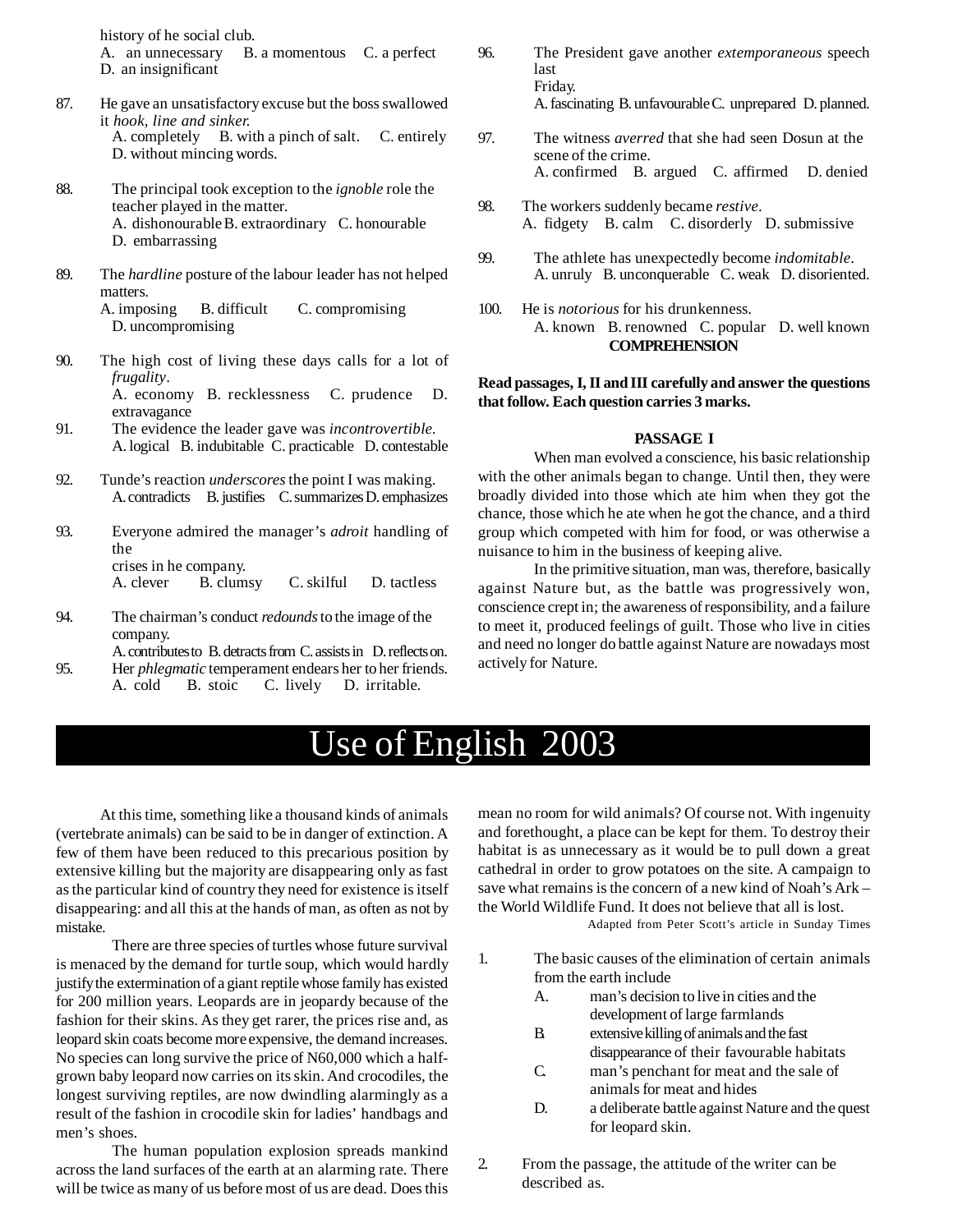- A. partial
- B. optimistic
- C. indifferent
- D. pessimistic
- 3. The expression *when man evolved a conscience* means when
	- A. man developed an awareness of right and wrong
		- B. man'sintellect improved tremendously
	- C. man acquired new habits
	- D. man became a critical creature.
- 4. Which of the following statements is true according to the passage?
	- A. Man kills animals onlywhen he can afford to doso.
		- B. Man cannot spare those animals that eat his kind.
		- C. Man eats all categories of animals.
		- D. Man poses the greatest threat to Nature.
- 5. The sentence *There will be twice as many of us before most of us are dead* means
	- A. some increase in human and animal population growth rates
	- B. mankind is fast spreading across the earth
	- C. many of us will die as a result of population explosion
	- D. the population growth rate will double before our death.

### **PASSAGEII**

The 2002 World Cup Competition, also called Korea/ Japan 2002, kicked off with a match between the defending champions, France, and the Senegalese national team fromAfrica. Nobody had given the Senegalese any chance against the starstudded defending champions but the 1-0 scoreline in favour of Senegal showed that African football can no longer be taken for granted.

This shocking defeat of France had raised Africa's hopes of going beyond the first round of the tournament. So when the Super Eagles of Nigeria filed out against Argentina on the morning of Sunday, June the second, 2002, many Nigerian football enthusiasts delayed attending church service to watch the match live on television. As expected, the Super Eagles put up strong resistance to the Argentinian challenge and the day would not have ended on a somber note for Nigerians if the momentum had been sustained throughout the match.

The hope of going beyond the first round, though precarious, was verymuch alive as the Eagles were expected to defeat their next opponents, Sweden and England. But some shortcomings in the Nigerian national team needed to be rectified to brighten their chances against their next opponents.

First, the defence needed to be strengthened to prevent the opponents from incessantlyterrorizing the goalkeeper. Then the strikers also needed toimprove on their lackluster performance against Argentina, since every Nigerian expected them to overwhelm their next opponents in the opening rounds. Lastly, rather than gamble with unfit players, a more creative use of the reserves would be necessary to smooth the way to the next round.

If World Cup *debutants*, Senegal ,could nurse the hope of playing in the knock-out stages of the tournament, then the Eagles should soar instead of being intimidated by big names, for no team is invincible.

- 6. Which of the following captures the writer's suggestion on how the Eagles could improve their performance in subsequent matches?
	- A. Better goalkeeping, a better attack and a stronger midfield.
	- B. Replacement of injured players, stronger attackers and a rugged defence.
	- C. Good coaching, more strikers and more defenders.
	- D. Fair officiating, good goalkeeping and fast players.
- 7. A suitable title for this passage is
	- A. African Teams in the 2002 World Cup
	- B. The FIFAKorea/Japan 2002
	- C. The Nigerian and the Senegalese Teams
	- D. The Eagles in World Cup 2002.
- 8. From the argument in the last paragraph, it can be concluded that the Eagles were
	- A. more experienced than the Senegalese team
	- B. not as strong as the Senegalese team.
	- C. more timid and goal-shy than their opponents
	- D. not sure of getting to the next round of the tournament.
- 9. The word *debutants*, as used in the passage, means A. hard-fighters B. under-dogs C. first-timers D. giant killers.
- 10. From the passage, it can be concluded that the writer
	- A. was optimistic about the chances of the Eagles
	- B. did not fancy the Eagles' chances
	- C. was non-committal about the chances of the Eagles
	- D. was certain about the Eagles' chances.

## **PASSAGEIII**

Attitudes towards the smoking of cigarettes and the consumption of alcohol may be used to illustrate typical African ethics. Apart from the fact that smoking has now been linked with lung cancer disease, the African moralist has always regarded smoking as an indication of moral degradation. A number of people have accepted the *moralist idea* on smoking. Some have refrained from smoking, and those who could influence others, such as parents and religious leaders, have also exerted their influence to prevent others from smoking. On the other hand, a good many people have remained indifferent to the moralist view and have continued to smoke. The same argument has been applied to the consumption of alcohol. The African moralist, basing his judgement on the behaviour of a few alcoholics, tends to regard the habit of taking alcohol as a sign of wretchedness. The moralist holds the view that anybody who forms the habit of consuming alcohol will never do well in live. While this may be true in respect of a few people in the society, the fear of the moralist has not been justified. However, the economics is primarily interested in the habit of smoking and the consumption of alcohol in so far as they give satisfaction to smokers and drinkers and so generate supply of and demand for tobacco and alcohol. The economist is interested in knowing how many packets of cigarettes are consumed and to what extent an increase or fall in consumption could affect production, that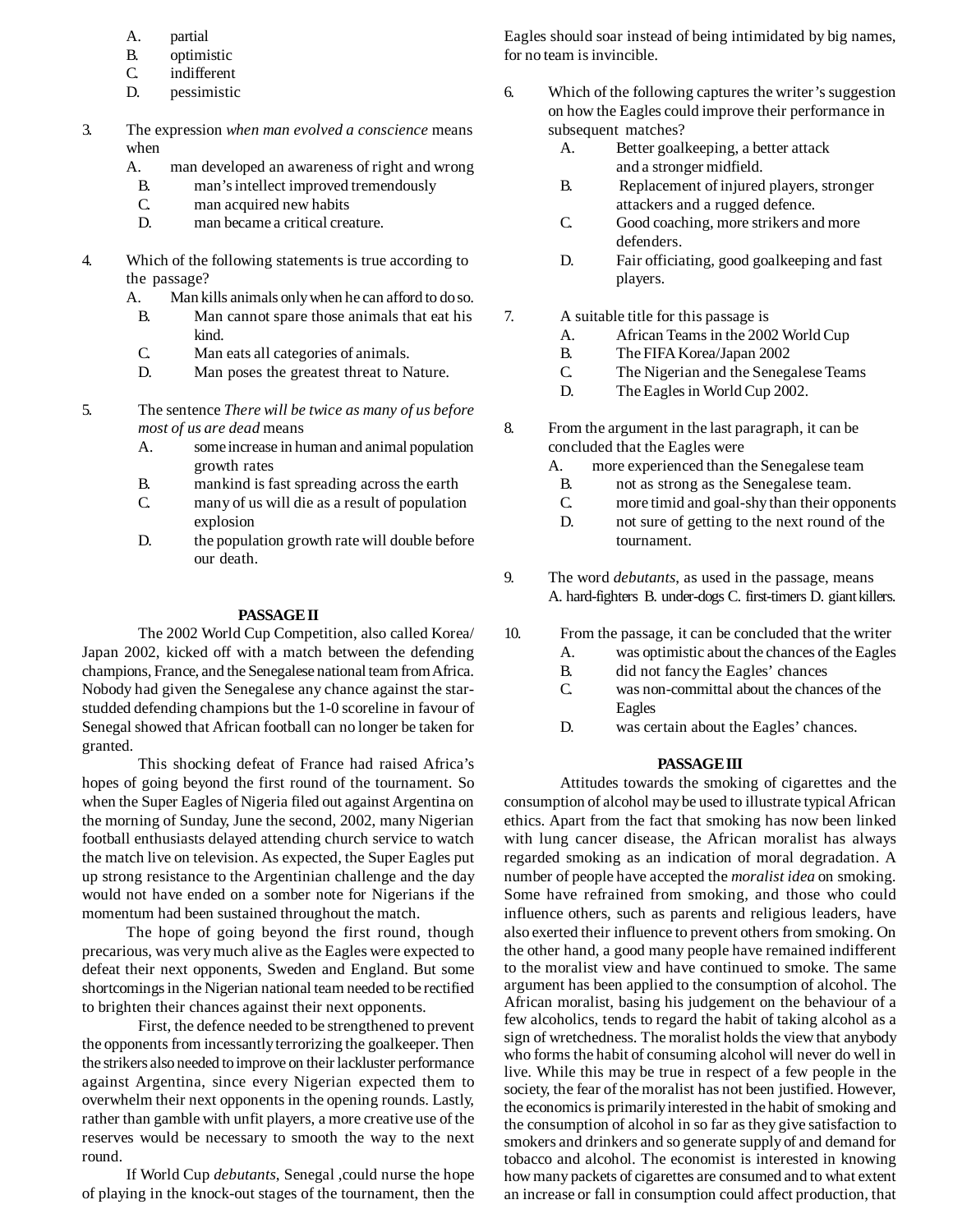is, supply. Similarly, he is interested in how much beer is consumed and how the supply of beer will adjust to the demand for it. He examines the habits and the pressures which can lead to the readjustment of wants and the reallocation of resources to cover the wants.

Some moral principles associated with religion tend to lead on to economic problems. Followers of certain religions are expected not to consume pork, take alcohol or smoke tobacco. Devotees of some religious groups, on the other hand, can eat pork while others are expected to abstain from alcohol and smoking. Strict observance of these moral rules could cripple the breweries, the cigarette factories and some businesses. However, there seems to be a growing number of alcohol consumers and cigarette smokers – a development which should be of interest to the economist.

- 11. The positions maintained by the moralist and the economist can be described as being A. at variance B. veryagreeable C. quite indifferent D. very passionate
- 12. Which of the following statements is true according to the passage?
	- A. People who drink or smoke surely die of cancer.
	- B. Everyone ignores the moralist view on drinking and smoking.
	- C. Smoking and drinking may have positive effects on the economy.
	- D. Total abstinence from drinking and smoking is a religious obligation.
- 13. It can be concluded from the passage that morality, religion and economy are
	- A. clearly interconnectedB. certainlydifferent
	- C. somewhat interconnected D. certainly unrelated.
- 14. The view expressed by the writer in the last paragraph is that
	- A. the number of alcoholics and smokers is certainly increasing
	- B. more people now abstain from drinking and smoking
	- C. more people appear to take to drinking and smoking
	- D. sales of alcohol and tobacco products have improved tremendously.
- 15. According to the passage, *the moralist idea* is that
	- A. it is typicallyAfrican not to smoke cigarettes B. people should accept a point of view only
	- when they are convinced
	- C. smoking is not good but a little alcohol may be permitted
	- D. the smoking of cigarettes is bad and unacceptable.

## **PASSAGEIV**

### **The passage below has gaps numbered 16 to 25.Immediately following each gap, four options are provided. Choose the most appropriate option for each gap.** *Eachquestioncarries 2marks.*

Aprepared speech is not easy to deliver, especially if it is not written by the presenter. A **…16…** (*A. document B. free C. manuscript D. quantum*) delivery is one in which the speech has been written out word for word and is read to **...17...** (*A. a gathering B. a conference C. a congregation D. an audience*). This kind of delivery is usually reserved for very **…18…** (*A. formal B. genuine C. impromptu D. guaranteed*) occasions when exact wording is **…19…** (*A. conclusive B. critical C. reportive D. speculative*), such as the State of the Union Address or speeches before the United Nations General **…20…** (*A. Negotiation B. Organization C. Assembly D. Audience*). The primary advantage is that the speech may be highly **…21…** (*A. polished B. advanced C. analogous D. discreet*) in terms of word choice, turns of phrase, and development of ideas. The main disadvantage is that this type of delivery is difficult to do well. Reading aloud with meaningful **…22…** (*A. anticipatory B. profuse C. bifocal D. vocal*) inflection requires the speaker to be very familiar with the text. If not, the words will come out in a choppy, expressionless way. Such poor delivery could destroy any **…23…** (*A. interactive B.restrictive C. positive D. decisive*) effects created by the carefully chosen **…24…** (*A. language B. slangC. dialect D. rhetoric*) Lack offamiliaritywith the **…25…** (*A. exchange B. text C. note D. context*) could also prevent the speaker from maintaining eye contact with people being addressed.

> Adapted from Phillips, G. M. et al (1985), Speaking in Public and Private, Indianapolis: Bobbs-Merrill

## **LEXIS,STRUCTUREANDORALFORMS**

**In each of questions 26 to 30,selectthe option that** *best explains* **the information conveyedin the sentence.** *Eachquestioncarries 2 marks.*

- 26. In spite of his humble beginning, Audu now throws his weight around.
	- A. Audu is arrogant despite his simple upbringing.
	- B. Despite his obvious poverty, Audu is a proud man.
	- C. Hisnoble birth notwithstanding,Auduis acorrupt man.
	- D. From his poor background, Audu is now a rich man.
- 27. Ngozi has always considered her father to be an impassioned man.
	- A. Her father is a very livelyman.
	- B. Her father is an emotional man.
	- C. Her father is a disciplined man.
	- D. Her father is a very strict man.

28. The elders rebuked Olu for taking issue with his principal.

- A. Olu was cautioned for shouting at his principal.
- B. Olu was scolded for acting in collusion with his principal.
- C. Olu was reprimanded for arguing with his principal.

D. Olu was blamed for issuing a statement denying his principal.

- 29. The manager paid us in hard currency.
	- A. We were paid in new notes.
	- B. We were paid in foreign currency.
	- C. We were paid in dollars and pound sterling.
	- D. We were paid in a strong and stable currency.
- 30. If he went to London, he would see the Queen.
	- A. When he goes to London, he will see the Queen.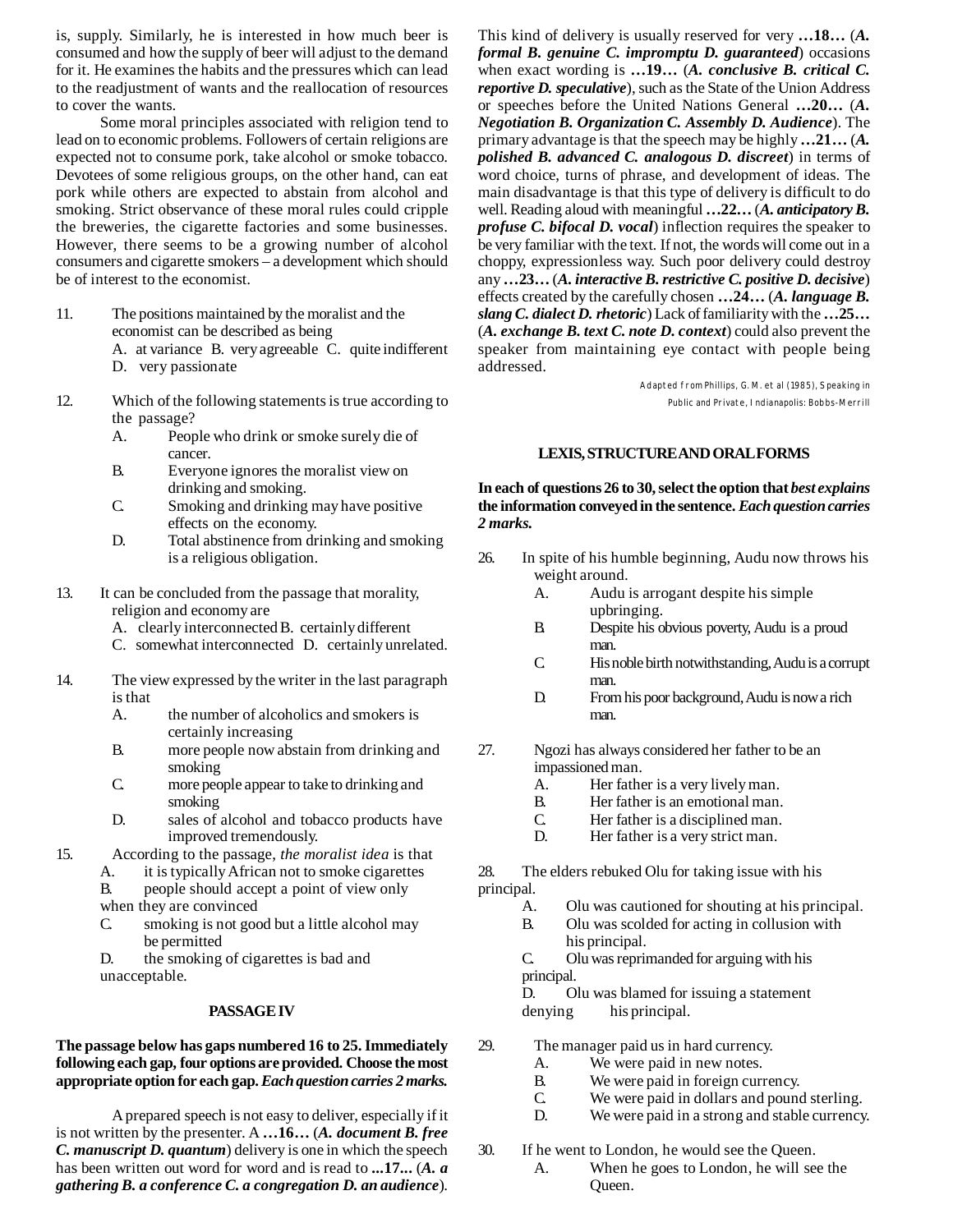- B. He did not go to London and did not see the Queen.
- C. He did not see the Queen when he went to London.
- D. He would like to see the Queen when he goes to London.

*(Questions 31 to 100 carry 1 mark each.)*

### **In each of questions 31 to 45, choose the** *option opposite* **in meaning to the word(s) or phrase in italics.**

- 31. Only those who are *gullible* fall victim to histrickery. A. saucy B. devastated C. courteous D. astute
- 32. He is well known for his *inordinate* ambition. A. excessive B. passionate C. moderate D. sound
- 33. Students could be *timid*. A. friendly B. bold C. covetous D. pugnacious
- 34. The witness decided to *conceal* the evidence. A. divulge B. hide C. destroy D. pugnacious
- 35. The members of the congregation were *inspired* by the sermon. A. bewitched B. enthralled C. disenchanted D. disorientated
- 36. Agbenu was *ecstatic* about her result. A. dispassionate B. sad C. pessimistic D. mad
- 37. The labour leader's *recalcitrant* stance was applauded. A. stubborn B. flexible C. uncompromising D. wellinformed
- 38. A cool bath in a hot weather can be truly *invigorating*. A. devastating B. unpalatable C. debilitating D. disgusting
- 39. I am *loath* to do the assignment. A. willing B. unwilling C. waiting D. dying
- 40. Toyin is married to *an impatient*, self-centered man. A. a fretful B. a tolerant C. an edgy D. a tolerable
- 41. *Gregarious* animals can be found in the zoo. A. Various B. Wild C. Lonely D. Tame
- 42. The doctor examined the patient *painstakingly*. A. perfunctorily B. professionally C. painfully D. carefully
- 43. The company has continued to *monopolize* the distribution of the products. A. centralize B. specialize C. liberalize D. regularize
- 44. A *conservative* estimate put the number of missing persons at forty. A.Arough B.An accurate C.Aprimitive D.An incorrect
- 45. The agency has sworn to deal with all the *apostles* of confederation. A. proponents B. protagonists C. apostates D. opponents.

### **In each of questions 46 to 60, choose the option** *nearest in meaning* **toword(s) or phrase in italics.**

46. The leader has the *unstinting* support of his party. A. unsparing B. laudable C. uninspiring D. cautious.

- 47. The party supporters *vilified* the Chairman for the role he played in the crisis that rocked the party. A. elected. B. challenged C. condemned D. impeached
- 48. The company is to *shed* three thousand staff this year. A. demote B. lay off C. throw up D. placate
- 49. There was *a glut of* oil on the market. A. a variety of B. an accumulation of C. an abundance of D. an increase in
- 50. A few years ago, nobody would have believed that the economy would *turn around*. A. deteriorate B. improve C. stagnate D. change
- 51. Before announcing hisretirement, Ochima resolved to *settle on account with* the bank. A. pay back all he owes B. close his account with C. retire his loans from D. get back at
- 52. The boys knew that a storm was *imminent*. A. possible B. impending C. threatening D. encroaching
- 53. The nurse was in favour of *voluntary euthanasia*. A. a painless death B. a simple operation C. a sleeping pill D. a major operation
- 54. The *cynics* feared that the nation's nascent democracy would fail. A. pessimists B. delinquents C. critics D. illusionists
- 55. The *essence* of governance is to seek the good and well-being of the majority of the people. A. importance B. goal C. characteristic D. secret
- 56. From what she said, one may *infer* that she does not like the course. A. suppose B. realize C. deduce D. agree
- 57. He shared his room with a person whose behaviour was quite *nauseating*. A. disrespectful B. disgraceful C. discouraging D. disgusting
- 58. The carpenter built a *commodious* wardrobe. A. gigantic B. small C. spacious D. wide
- 59. Publishing as a business venture has become *a hot potato* in Nigeria. A. unpleasant B. profitable C. unacceptable D. expensive
- 60. The man's story sounded *plausible* to his audience. A. fantastic B. credulous C. credible D. entertaining

## **In each of questions 61 to 85, fill each gap with the** *most appropriate* **option from the list provided**.

- 61. 'I can't stand people prying into my private life', Ladi said. '...,' (A. *Me neither* B. *Me too* C. *I also* D. *Likewise myself*) agreed Agbenu .
- 62. The sergeant spoke to me in a … (A. *coerce* B. *coarse* C. *course* D. *causal*) manner.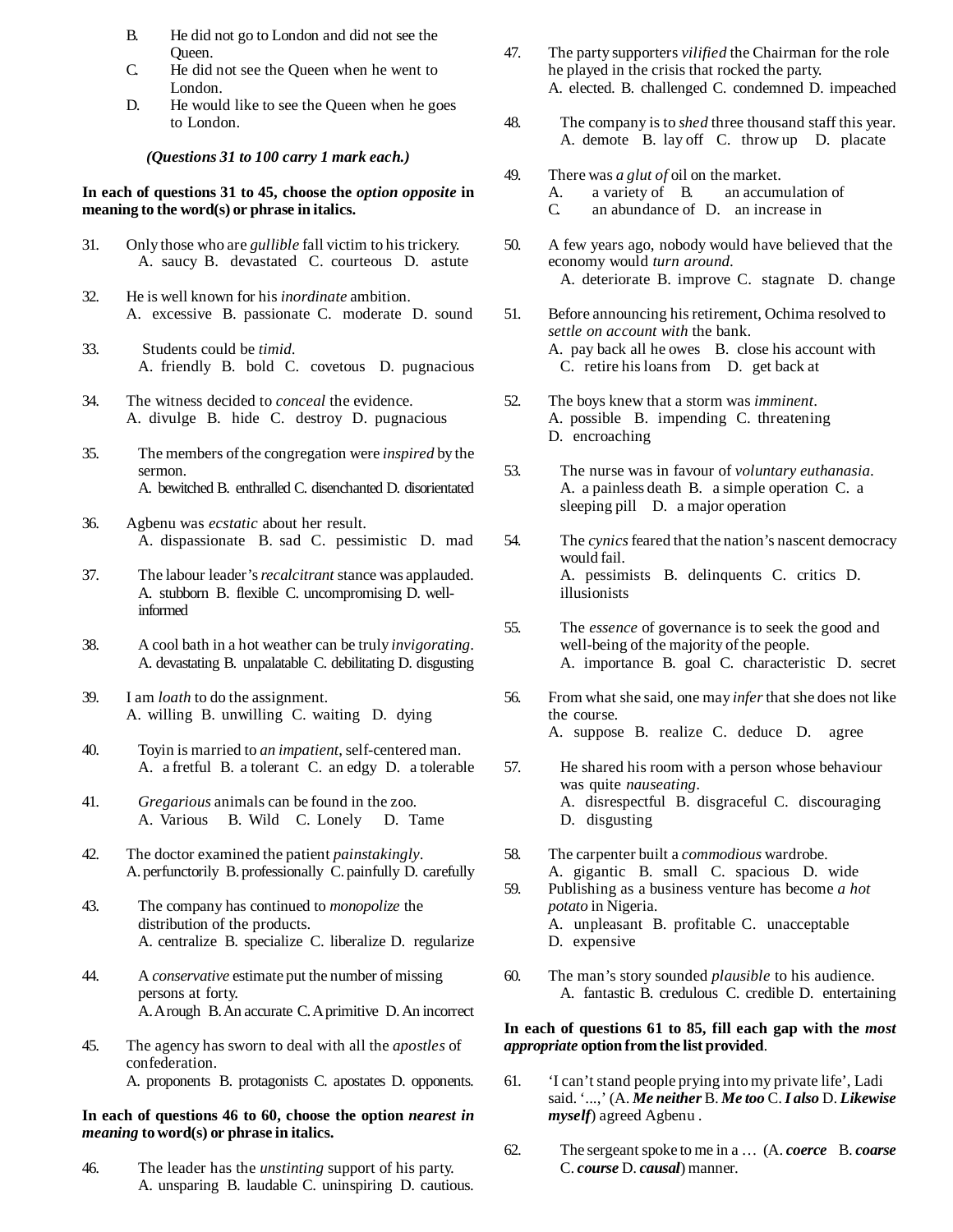- 63. The reason why he was not offered admission was … (A. *because* B. *that* C. *when* D. *owning to*) hisresults could not be found.
- 64. Adika…(A. *receive* B. *receives* C. *hasreceived* D. *had received*) a message from the club regularly.
- 65. Three quarters ofthe people in the village … killed but onlyhalf of their huts… (A. *were/was* B. *were/were* C. *was/was*) affected.
- 66. If you saw the photograph of the man, … (A. *can* B. *will* C. *would* D. *could*) you be able to identify him?
- 67. It is bad to take… (A. *someone else's* B. *someone's else* C. *someone's else's* D. *someone elses'*) propertywithout permission.
- 68. As Obande does not know anyone in this city, he hopes that some kind… (A. *men* B. *individuals* C. *man* D. *inhabitants*) will put him up for the night.
- 69. Be careful not to… (A *lose* B. *loose* C. *loss* D. *lost*) this money.
- 70. Howisthe neweditor… (A. *pushing* B. *going* C. *getting* D. *moving*) on with his work?
- 71. Nowadays, many graduates are not well disposed to teaching,… (A. *do they?* B. *they are?* C. *aren't they?* D. *are they?*)
- 72. The armed robbers went into the house and robbed the three… (A. *women's occupants* B. *women occupants* C. *woman occupants* D. *woman's occupants*).
- 73. It is often… that inflation… (A. *say/resulted* B. *said/ result* C. *said/results* D. *say/result*) from too much money chasing very few goods.
- 74. If you would dome thisfavour, I … (A. *will* B. *shall* C. *would* D. *should*) be very grateful.
- 75. I have the … (A. *privilege* B. *priviledge* C. *privelege* D. *previlege*) of meeting the President.
- 76. Myclassmate,… (A. *that* B. *whose* C. *whom* D. *which*)
- I haven't seen for years, wrote to me last week.
- 77. Four weeks… (A. *has been* B. *are* C. *were* D. *is*) enough for the police to conclude their investigation.
- 78. The woman is one of the … (A. *elitists* B. *elites* C. *elite* D. *elitist*) of the society.
- 79. The doctor asked the patient what … (A. *isthe problem* B. *the problem was* C. *the problem is* D. *is your problem*).
- 80. He put… (A. *a white dozen eggs* B. *dozenwhite eggs* C. *a dozenwhite eggs* D. *white dozen eggs*) in a basket.
- 81. Idakwo ran… (A. *lest he almost* B. *lest he will* C. *lest he should*. D. *lest he may*) miss the train.
- 82. Course … (A. *material* B. *materials* C. *material's* D. *materials'*) writers are to reflect local colour.
- 83. It was a free-for-all and the students were blamed for taking the law… (A. *into their hands* B. *in their hands* C. *into their own hands* D. *in their own hands*).
- 84. Ali plays… (A. *their* B. *some* C. *a* D. *the*)violin with remarkable skill.
- 85. The candidate's charisma should be a… (A. *determinable* B. *determining* C. *determinant* D. *determinate*) factor in winning the election.

**In each of questions 86 to 88, choose the option that has the** *same vowel sound* **as the one represented by the letter(s) underlined.**

| 86. | colonel      |          |    |        |          |
|-----|--------------|----------|----|--------|----------|
|     | А.           | gaol     |    | B.     | colony   |
|     | $\mathsf{C}$ | golden   |    | D.     | girl     |
| 87. | tend         |          |    |        |          |
|     | А.           | jeopardy | В. | turned |          |
|     | $\mathsf{C}$ | earned   |    | D.     | caned    |
| 88. | market       |          |    |        |          |
|     | А.           | get      |    | В.     | mortgage |
|     | C.           | enter    |    | D.     | bachelor |

### **In each of questions 89 to 91, choose the option that has a** *different vowel sound* **from the others.**

| 89. | А<br>$\mathsf{C}$  | dear<br>bear   |    | В.<br>D.    | fair<br>there |
|-----|--------------------|----------------|----|-------------|---------------|
| 90. | А.<br>$\mathsf{C}$ | hope<br>coast  |    | В.<br>D.    | cost<br>won't |
| 91. | А.<br>C.           | naught<br>spot | В. | north<br>D. | law           |

### **In each of questions 92 to 94, choose the option that has the** *same consonant sound* **asthe one represented by the letter(s) underlined.**

| 92. | concrete             |                |
|-----|----------------------|----------------|
|     | attend<br>А.         | anxious<br>В.  |
|     | C.<br>concern        | consider<br>D. |
| 93. | chalet               |                |
|     | А.<br>college        | chemical<br>B. |
|     | chairman<br>C.<br>D. | champagne      |
| 94. | teeth                |                |
|     | though<br>А.         | B.<br>taught   |
|     | thought<br>C.        | tank<br>D.     |

### **In each of questions 95 and 96, choose the option that has a** *different consonant sound* **from the others.**

| 95. | A.            | shoe  | В. | ocean |
|-----|---------------|-------|----|-------|
|     | $\mathcal{C}$ | chef  | D. | chief |
|     |               |       |    |       |
|     |               |       |    |       |
| 96. | А.            | laugh | В. | off   |
|     |               | wife  |    | of    |

**In each of questions 97 and 98, choose the option that hasthe** *same stress pattern* **asthe given word.**

97. cement.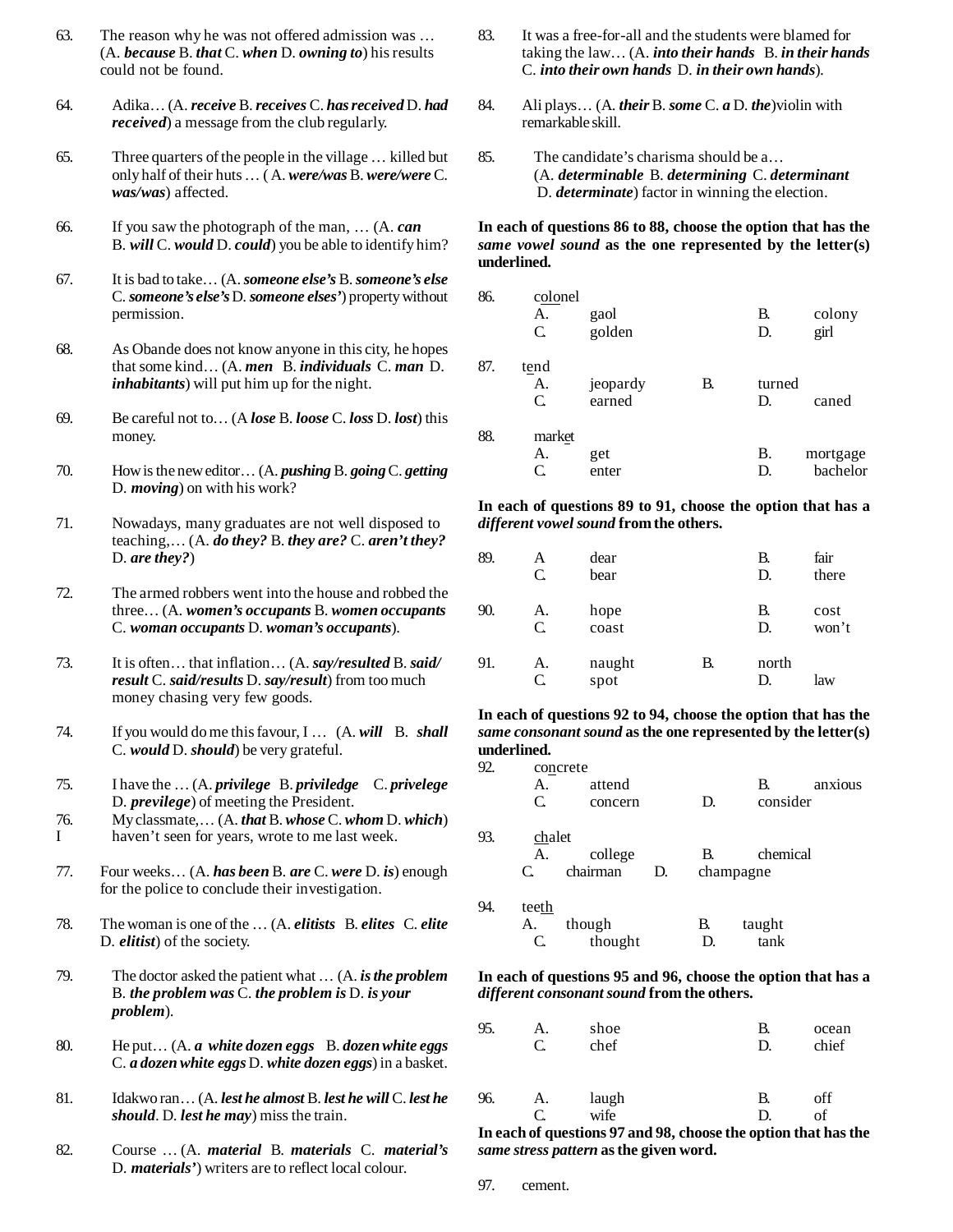|     | А.<br>C. | employ (noun)<br>perfect (adjective) | В.<br>D. | interest<br>include |
|-----|----------|--------------------------------------|----------|---------------------|
| 98. | typist   |                                      |          |                     |
|     | А.       | rebel (verb)                         | В.       | superb              |
|     | C.       | refuse (noun)                        | D.       | propose             |

**In each of questions 99 and 100, the word in capital letters has the** *emphatic stress***. Choose the option to which the sentence relates.**

- 99. My MOTHER served rice and fresh fish stew for dinner. A. What of kind of meal did your mother serve for dinner?
	- B. Did your mother serve rice and fresh fish stew for lunch?
	- C. What kind of stew did your mother serve for dinner?
	- D. Who served rice and fresh fish stew for dinner?
- 100. The President SPOKE to the press.
	- A. Who spoke to the press?

|    | $\mathsf{to}2$                        |
|----|---------------------------------------|
| C. | Did the President speak to the press? |
| D. | Did the President write to the press? |

#### **COMPREHENSION**

**Readthe passage belowcarefully andanswer the questionsthat follow.** *Each Question carries 3 marks.*

### **PASSAGE I**

If, once in a lifetime, you see *a blue moon*, don't think your eyes are playing tricks on you. It's caused by dust in our upper atmosphere; ice crystals are what make you see rings round the moon.

*Overthe centuries, magical powers have been attributed to the moon*. It has been said to bring on lunacy, affect the growth of plants, eyes of cats, spots of panthers, functions of women and activities of ghosts. France once had a law against cutting timber except during a waning moon. The moon, and to

# Use of English 2004

their gravitational pull. But a common mistake of primitive people isto think that everything timed in the same rhythm as the moon is caused by it.

All themoon gazing, probing and measuring has never solved the big problem: its origin. One theory is that it began as a planet, got too near the more massive earth, was 'captured' and turned into a satellite. Another is that the latter theory is true, scientists say, there would be two clues: the moon would consist of lighter material than the earth, and the earth would be left with a scar. As a matter of fact, the moon does weigh less. And the Pacific Ocean does have a scarlike bottom of basaltic rocks instead of the granite rocks usually found near the earth's surface.

But the assumption that, if man can get to the moon, he'll find the answer is unfounded. Man has been on the earth hundreds of thousands of years without determining the earth's origin. Scientists, of course, will never give up *either quest*.

Indeed, for thousands of years the moon has worked a spell of fascination over all the people on its *near neighbour*, the earth. The ancient worshipped this lamp in the sky and speculated about it endlessly. Modern astronomers continue to explore its mysteries almost every night of the year, and with reason.

Ages ago, before artificial light was known, it was important as illumination at night. As everyone knows, the moon has no light of its own; it shines with the cold reflection of the distant sun, but actually the moon is a poor satellite with 'earth light' sixty times as bright as the best moonlight. That's why we sometimes see the whole moon faintly when the sun is lighting up only a narrow crescent.

- 1. The phrase *near neighbour*, as used in the passage, shows that
	- A. moonlight generally shares many characteristics with 'earth light'
	- B. the earth is nearer to the moon than to the sun
	- C. theearth actuallysharesboundarieswith themoon. D. Moonlight shines brighter on the earth's
	- surface than perhaps elsewhere.

2. The passage suggests that *a blue moon* is a

- A. rare phenomenon
- B. regular event
- C. trick of the moon
- D. life-long opportunity
- 3. The sentence *overthe centuries, magical powers have been attributed to the moon* suggests that
	- A. people perform magic with the moon
	- B. it is a common belief that the moon has magical powers
	- C. the moon actually possesses magical powers.
	- D. The moon reflects magical powers from the sun's rays.

4. The expression *either quest* refers to the origin of

- A. the moon or the earth
- B. neither the moon nor the earth
- C. the moon
- D. the earth.
- 5. A suitable title for the passage is
	- A. The Magical Powers of the Moon
	- B. Facts about the Moon
	- C. TheLunar Cycle
	- D. Moon-Gazing.

### **PASSAGEII**

### **The passage below has gaps numbered 6 to 15. Immediately following each gap, four options are provided. Choose the most appropriate option for each gap.** *Eachquestioncarries 2marks***.**

Capitalism is an economic system which is founded on the principle of free enterprise and the private ownership of the means of production and distribution. The **…6…** (*A. attorneys B. determiners C. antagonists D. protagonists*) of capitalism claim that its essential characteristic is economic **…7…** ( *A. freedom B. manoeuvring C. manipulation D. exploitation*). The producer is free to produce whatever goods he **..8…** (*A.*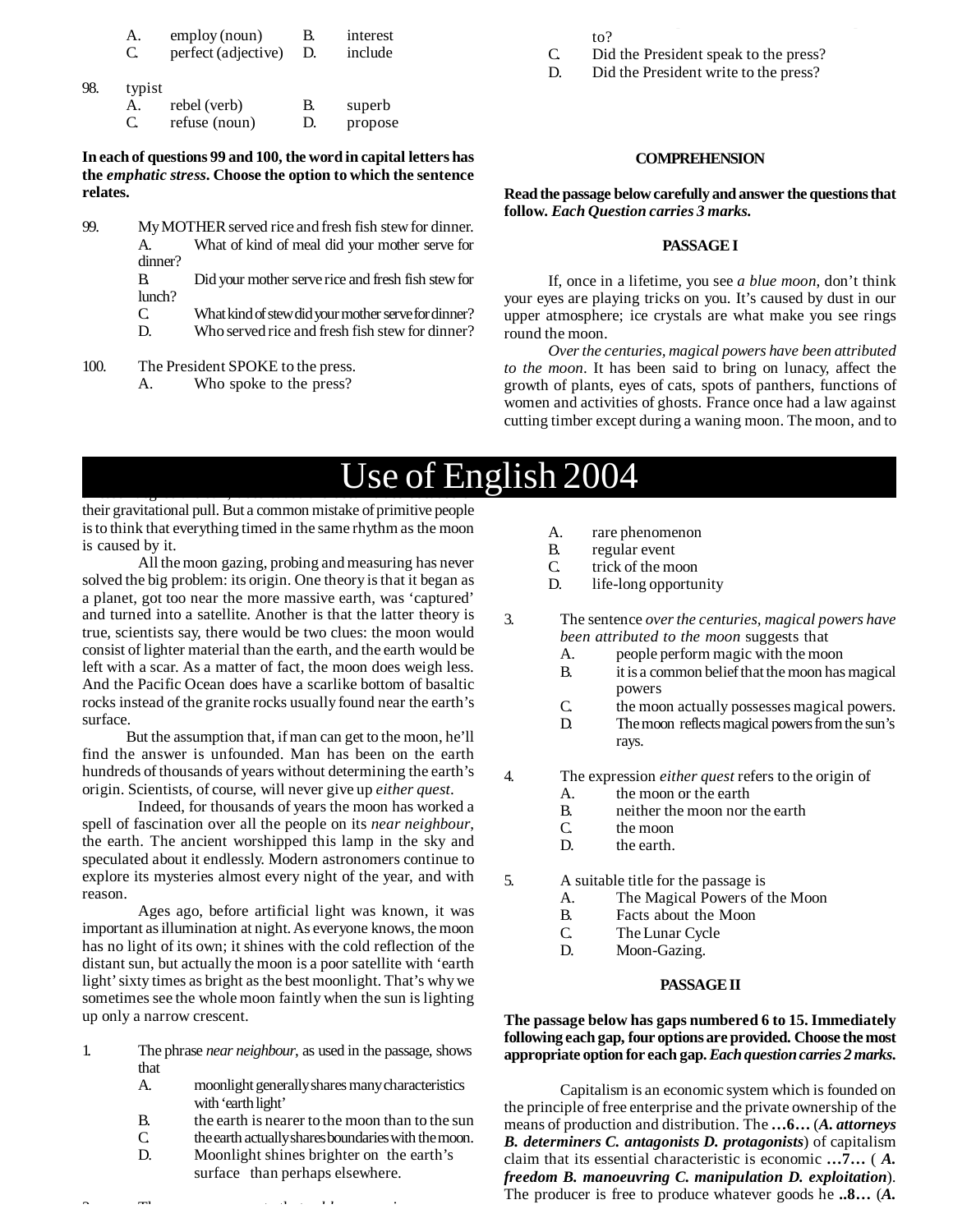*consumer B. customer C. marketer D. controller*) is equally free to buywhat he wants. There is a market mechanism under this system which brings the producer and consumer together and tends to equate the supplies of the one to the demands of the other, and **…10…** (*A. neutralize B. decide C. harmonize D. settle*) the whims and caprice of both. It isthis same **…11…** (*A. controllingB. productionC. operational D.market*) mechanism which determines what prices the consumers pay to the producers, as well as what share the total **…12…** (*A. profit B. output C. dividends D. interest*), in cash or kind, goesto each of the four recognized… **13…** (*A. factorsB. methodsC. managers D. agents*) of production-land, labour, capital and organization. It is further claimed for this system that every person is capable of watching his or her own interest, and that whatever injustice is done by the **…14…** (*A. pricing B. buyers and sellers C. managers D. operations*) of the market mechanism, this mechanism tends to bring about a state of ...15... (A. *equilibrium B. equidistance C.. opprobrium D. conflict*) between the producers and the consumers.

*manufactures B. buys C. sells D. fancies*); but the **…9…** (*A.*

Adapted from *The Guardian*, October 5, 2003, p. 10

**Read passagesIII and IV carefully and answer the questions that follow.** *Each question carries 3 marks***.**

#### **PASSAGEIII**

We knew early in our life that the *atmosphere* in our home was different from that in many other homes, where husbands and wives quarrel and where there was drunkenness, laziness or indifference – things we never saw in our family. We chafed and grumbled at the strictness of my father's regime. We went to hide whenever we broke the rules too visibly. We knew, nevertheless, that our parents wanted good things for us. Some of these, such as the insistence on our going to school and never missing a day, we accepted readily enough, although, like most other children, we occasionally yielded to the temptation to play truant. However, in other cases such as their effort to keep us out of contact with the difficult life – the drinking and fighting and beer-brewing and gambling – their failure was inevitable. They could not keep us insulated. By the time we moved about, we were already seeing things with their eyes and judging things by the standards we had absorbed from them.

It was borne in on me and my brother at a very early age that our father was *an uncommon man*. For one thing, in most African families, work around the home was women's work. Sowe were vastlyimpressed by the fact that whenever mymother was away, my father could and did do all her jobs – cooking, cleaning and looking after us.We lived in thiswayin a community in which housework wasregarded as being beneath male dignity. Even in families which, like ours, produced boy after boy – our sister came fifth – it simply meant that the mother carried a greater and greater burden of work. In our family, nevertheless, the boys did girl's work and my father did it with us.

One of the prime chores of life in the family was fetching water from the pump down the street, some two hundred metres from our door. Since the pump was not unlocked until six in the morning and there was always crowding, a system had developed whereby you got out before dawn, placed your twenty-litre tin in line, and then went home, returning later to take your place. Often, of course, tins would be moved back in line and others moved ahead. This could be corrected if none of those in front were too big a challenge.

When taps were substituted for the pumps, the first one installed was nearly a kilometre away from our house and we had to make the treck with the water tins balanced on our heads -- and indignity because this was the waygirls, not proud males, carried their burdens. All the children in the neibghbourhood knew we did women's work and I can still hear their derisive laughter. We did our jobs doggedly, that notwithstanding, because our father and mother expected it of us. Out of choice our father did everything we did, including fetching water on the occasion, and commanded us by sheer force of his example.

- 16. By describing his father as *an uncommon man*, the writer means that he is A. amenable B. remarkable C. strict D. kind
- 17. Which of the following describesthe father's role in the family?
	- A. Being too hard on the children.
	- B. Usurping his wife'srole in the family.
	- C. Serving the children.
	- D. Leading by example.
- 18. The word *atmosphere*, as used in the first paragraph of the passage, means

A. pattern B. disposition C. preference D. unity

- 19. Which of the following statements captures the family's approach to housework?
	- A. No job was reserved for anyone on the basis of gender.
	- B. Their mother did the cooking and cleaning willingly.
	- C. The boys were not allowed to do girls work.
	- D. The water needed was provided by everyone.

20. A suitable title for the passage is

- A. A Village Life B. The Unusual Parent
- C. The Problem of Water D. An Experience in Early life.

### **PASSAGEIV**

A Wolf, seeing a Lamb drinking from a river, wanted to find a pretext for devouring him. He stood higher up the stream and accused the lamb of muddying the water so that he could not drink. The lamb said that he drank only with tip of his tongue, and that in any case he was standing lower down the river, and could not possibly disturb the water higher up. *When this excuse failed him*, the wolf said: 'Well, last year you insulted my father.' 'I wasn't even born then,' replied the lamb.

'You are good at finding answers, 'said the wolf, 'but what do you mean by taking up so much of the path where I am walking? The lamb, frightened at the wolf's *angry tone and terrible aspect*, told him, with all due submission, that he could not conceive how his walking on such a wide path could occasion him inconvenience. 'What!' exclaimed the wolf, seemingly in great anger and indignation. 'You are as impudent as your father who seized me by the throat last year, and caused me to be kept in a cage for three months.'

'If you will believe me,' said the lamb, 'my parents are poor simple creatures who live entirely by green stuff; we are none of us hunters of your species.' 'Ah! I see it's no use talking to you, 'said the wolf, drawing up close to him. 'It runs in the blood of your family to hate us wolves, and therefore, as we have come so conveniently together, I'll just pay off a few of your forefathers' scores before we part. 'So saying, he leapt at the lamb from behind and garroted him.

- 21. The charges levelled against the lamb are
	- A. pollution, insolence, obstruction and aggression.
	- B. exuberance, pollution, wickednessand stubbornness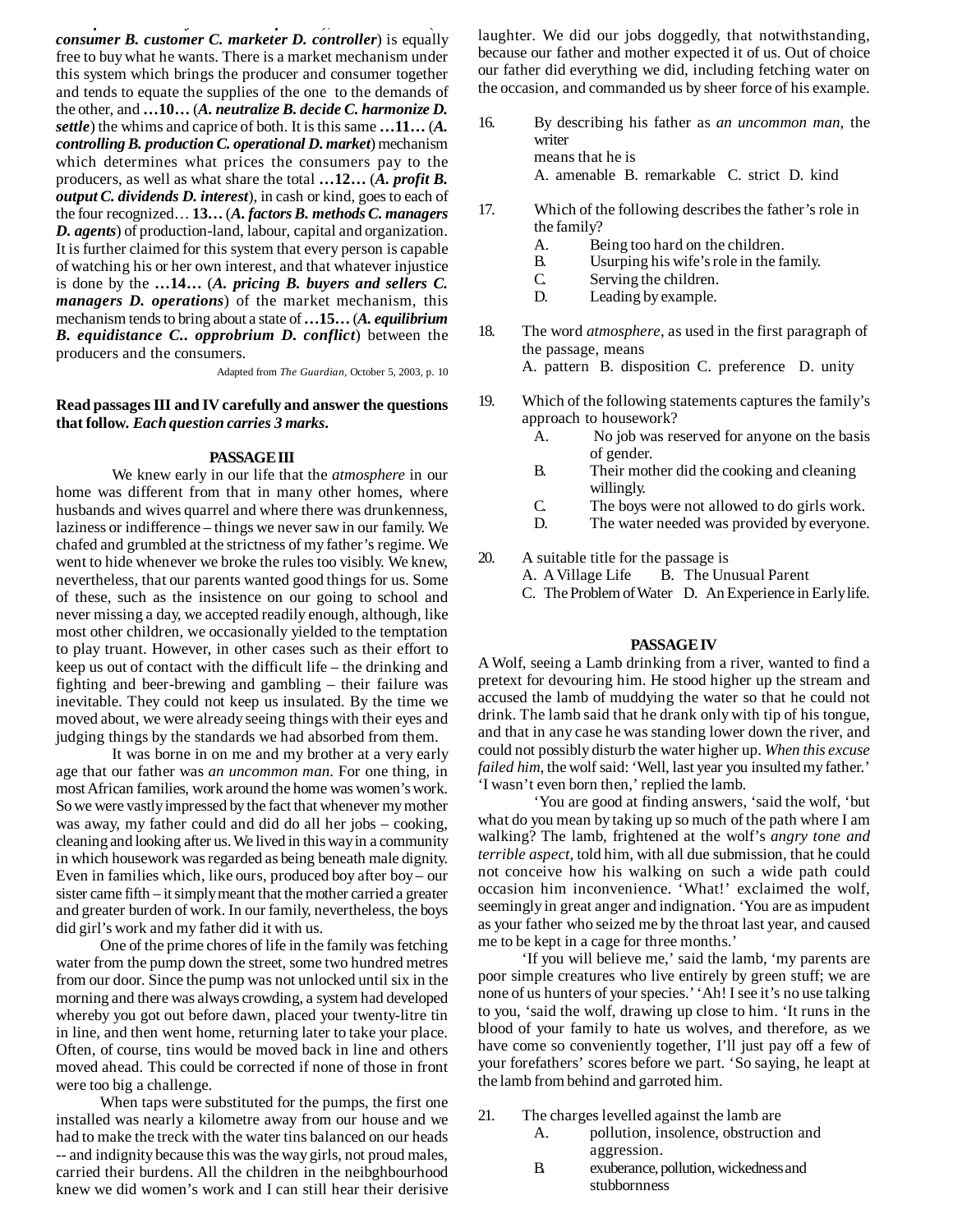- C. garrulity, loquacity, pride and arrogance
- D. greed, wandering, insolence and disrespect.
- 22. From the way the storyended, it can be concluded that the
	- A. wolf and the lamb parted amicably<br>B. lamb did not survive the encounter
	- B. lamb did not survive the encounter<br>C. wolf had encountered the lamb's pa
	- C. wolf had encountered the lamb's parents<br>D. lamb offended the wolf quite seriously.
	- lamb offended the wolf quite seriously.

23. Which of the following aptly describes the moral of the story?

- A. No matter how highly placed he is in society, the unmindful lawbreaker will always meet his nemesis.
- B. The lawis weak in defence of the poor against the rich and mighty.
- C. The sins of the forefathers are visited upon the children no matter how long it takes.
- D. If you have made up your mind to hang your dog, any rope will do for the purpose.
- 24. The expression *when this excuse failed him* suggests that the
	- A. lamb was prepared for the charges levelled against him
	- B. wolf was uncertain of the charges levelled againstthe lamb
	- C. wolf only made up the charges levelled against the lamb
	- D. lamb was more intelligent than the wolf.
- 25. The expression *angry tone and terrible aspect* refers to the wolf's
	- A. towering size and thunderous voice
	- B. harsh voice and menacing posture
	- C. sonorous voice and overbearing attitude
	- D. loud voice and fretting movement.

## **LEXIS,STRUCTUREANDORALFORMS**

## *(Questions 26 to 59 carry I mark each.)*

**In each of questions 26 and 27, choose the option that hasthe** *same vowel sound* **as the one represented by the letter(s) underlined.**

| 26. | bear |       |    |      |       |
|-----|------|-------|----|------|-------|
|     | A.   | rare  |    | В.   | fear  |
|     | C.   | beer  |    | D.   | steer |
| 27. | nine |       |    |      |       |
|     | А.   | click | В. | gill |       |
|     | C.   | pint  | D. | pin  |       |

**In each of the questions 28 and 29, choose the** *appropriate stress pattern* **from the options. The** *syllables* **are written in capital letters.**

| 28. | expostulate |             |    |             |  |  |
|-----|-------------|-------------|----|-------------|--|--|
|     | А.          | exPOStulate | B. | exposTUlate |  |  |
|     | C.          | expostuLATE | D. | EXpostulate |  |  |
| 29. |             | sufficiency |    |             |  |  |
|     | А.          | sufficienCY | B. | suffiCIENcy |  |  |
|     | C           | sufFIciency | D. | SUFficiency |  |  |

## **In each of questions 30 to 54, choose the option that** *best completes* **the gap(s)**

30. He isn't coming home, is he?…(*A. No B. Why C. Yes D. Now*), he isn't.

- 31. The poor widow who could not buy the clothes was seen … her wool into… (*A. making/tailoring B. to spin/ yards C. spinning/yarn D. to spill/clothes*) yesterday.
- 32. … (**A.** *Referring to B. With reference to C. Due to D. Owning to*) his illness,

Muhammad could not come to school.

- 33. You may not have heard the last word on the matter, … (*A. have youB.may you haveC. haven't you D.mayn't have you*)?
- 34. Agbo says he is not afraid of … (*A. no one B. nothing C. nobody D. anybody*)
- 35. The city… as a federal capital only … (*A. existed/over B. has existed/for C. was existing/from D. is existing in*) the last twenty years.
- 36. He not only looked after the children when their parents died, … (*A. also he B. also C. but also D. but he*) sponsored their education to university.
- 37. After so many trials, the experiment… (*A. paid up B. paid off C. paid out D. paid for).*
- 38. Hissupporters rallied round him in moments of… (*A. criticism B. disillusionment C. acrimony D. crisis*)
- 39. One needsto exemplify or … (*A. declare B. demonstrate C. satisfy D. supply*) the aspect of the subject being discussed.
- 40. Actually, he forgot the one to…(*A. whomever B. who C. whoever D. whom*) the job was given.
- 41. The police claim that a number ofstolen cars… (*A. is being B. has being C. have been D. has been*) recovered.
- 42. The storm… (*A. did B. wreckedC. made D. wreaked*) havoc on several buildings in the village.
- 43. People dislike Mariam because she is… (*A trickful B. tricky C. a tricker D. trickish*)
- 44. The chairman refused to shake … (*A. hands. B. his hand C. hand D. his hands*) with the secretary.
- 45. Ali goes to the stadium regularly, but he.. (*A. didn't go B. hasn't been C. haven't been D. hadn't been*) to the church for months.
- 46. No teacher of honour would subject his student to any form of … (*A. harrassment B. harrasment C. harassement D. harassment*).
- 47. The interpreter was wrong because he gave the congregation a… (*A. unilateral B. literary C. literal D. lateral*) translation of the pastor's statement.
- 48. Each of the houses… (*A. have got B. has C. have D. were given*) a new look.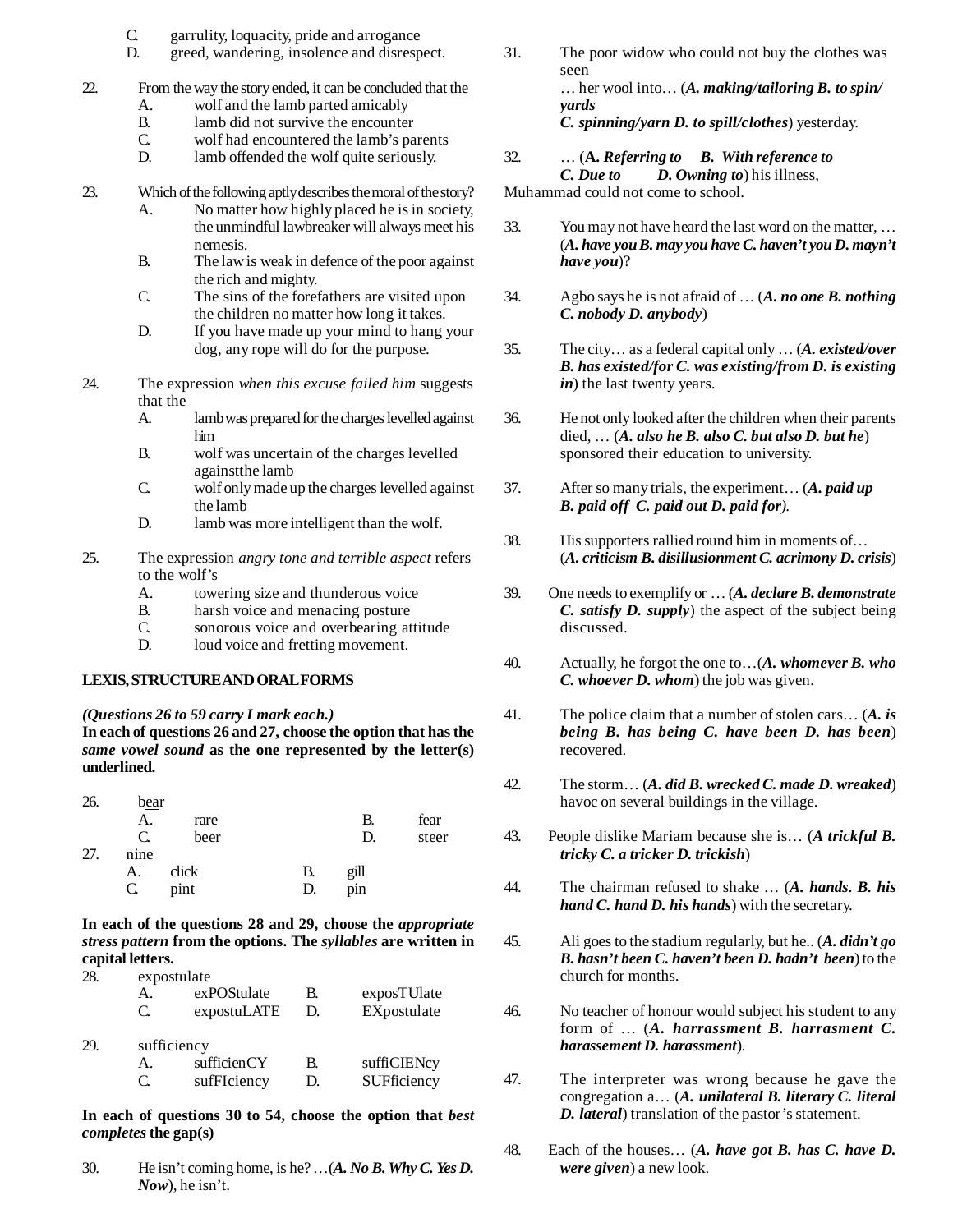- 49. The reporter said that the Honourable Speaker… (*A. isto be B. will have been C. might have been D. may have being*) impeached.
- 50. It is … (*A. their's B. theirs' C. theirs D. their*) responsibility to look after their parents in old age.
- 51. Ishall find time for my…when I get.. (*A. pastime/ through B. pass-time/over C. passtime/through D. past-time/over*) with this difficult assignment.
- 52. All God's prophets were given the great… (*A commition B. comission C. commission D. commision*) to preach salvation to people.
- 53. Each producer is able to place a price on his product by considering its… (*A assessment B. choice C. judgement D. worth*)
- 54. The minister addressed the workers to boost their… (*A. mural B. morale C. morality D. moral*).

**In each of questions 55 to 57, choose the option that has the** *same consonant sound* **as the one presented by the letter(s) underlined**.

| 55. | caused        |           |    |            |
|-----|---------------|-----------|----|------------|
|     | А.            | realized, | B. | frost      |
|     | $\mathcal{C}$ | released  | D. | chanced    |
| 56. | mischief      |           |    |            |
|     | А.            | champagne | B. | Christmas  |
|     | C.            | brochure  | D. | ritual     |
| 57. | judge         |           |    |            |
|     | A.            | pleasure  | В. | camouflage |
|     | C.            | spinach   | D. | gear       |

**In each of questions 58 and 59, the word in capital letters has the** *emphatic stress***. Choose the option to which the given sentence relates.**

- 58. The student BOUGHT the book.
	- A. Who bought the book?
	- B. What did the student buy?
	- C. How will the student get the book?
	- D. Did the student steal the book?
- 59. The teacher wants MY pen.
	- A. Does the teacher want your ruler?
	- B. Who wants my pen?
	- C. Does the teacher want his pen?
	- D. What does the teacher want?

## **In each of questions 60 to 64,selectthe option that** *best explains* **the information conveyedin the sentence.** *Eachquestioncarries 2 marks***.**

- 60. The investigators stated clearly that they had reached a dead end in their scrutiny of suspects in the murder case.
	- A. The end had come for the suspects in the murder case.
	- B. There was no further progress in the investigation of the murder suspects.
	- C. The investigators did not know what to do with suspects'murder.
	- D. The investigators had evidence to sentence the suspects to death in the end.
- 61. In many countries, democracy is ostensibly being practiced.
	- A. Many countries have effective democracy.
	- B. Democracy is indeed being practiced in many countries.
	- C. Democracy is apparently practiced in many countries.
	- D. Many countries have democracy in practise.
- 62. Adamu'sfather is a key figure in that ministry.
	- A. Adamu's father's position is essential in the ministry.
	- B. The ministry trusts Adamu's father as a central figure.
	- C. Adamu's father is a figurehead in the ministry.
	- D. Adamu's father keeps the key to the ministry.
- 63. Everyone was ready to play the devil's advocate in the impeachment controversy.
	- A. Everyone was willing to fight for the defenceless citizens no matter the consequences.
	- B. Everyone was willing to defend an unpopular point of view concerning the impeachment.
	- C. Everyone was willing to speak against the impeachment to encourage discussion on it.
	- D. Everyone was willing to be an evil genius in the controversy.
- 64. The government warnsthat drink-driving is punishable under the law.
	- A. A drunkard driving can be punished.
	- B. Drinking and driving is an offence.
	- C. Driving while drinking is an offence.
	- D. Driving while drunk is an offence.

### *(Questions 65 to 100 carry 1 mark each.)*

**In each of questions 65 and 66, choose the option that has a** *different stress pattern* **from the others.**

65. A. result B. ratify C.taxi D. famous

66. A. orthopaedicB.secondment C. photographic D. oriental **In each of questions 67 and 68, choose the option that has a** *different vowel sound* **from the others.**

- 67. A. pot B. hall C. water D. altar
- 68. A. tout B. foe C. foul D. owl

## **In each of questions 69 to 83, choose the option** *nearest in meaning* **to the word or phrase in italics.**

- 69. The presence of the captain makes the sailors *ill at ease*. A. impatient B. easily ill
	- C. uncomfortable D. sickly
- 70. Ibro shows enough *liberality* with his meager income. A. insensitivity B. prodigality C. frugality D. generosity
- 71. It is a *misnomer* to call three thousand naira a living wage.
	- A. a wrong description